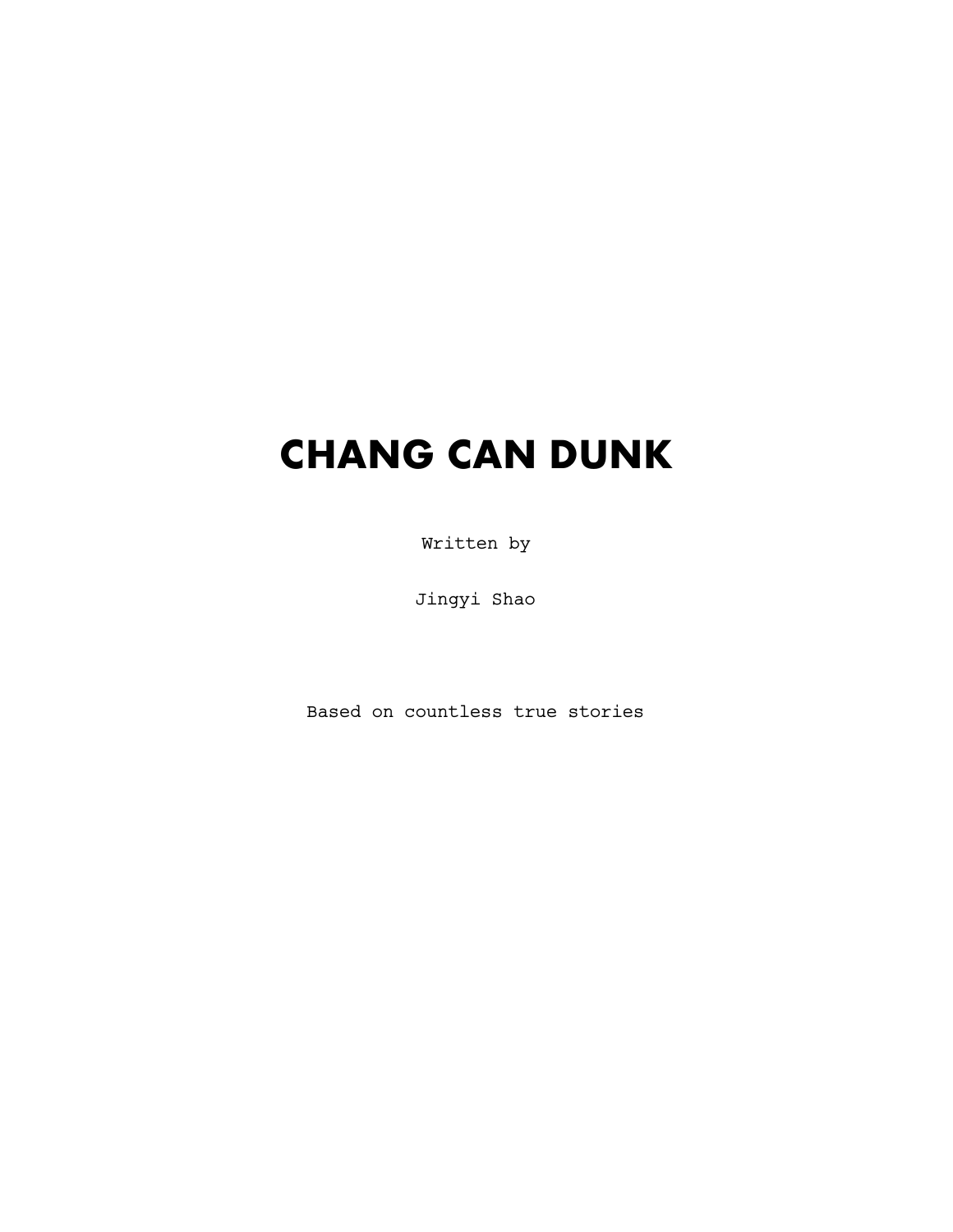### NO FRILLS OLD SCHOOL EDUCATIONAL VIDEO

CARD OVER BLACK: **THE "SLAM DUNK"**

Standing under a hoop in an indoor basketball court, an OLD-SCHOOL BASKETBALL COACH (50s) in high-waisted slacks and a polo shirt. Standing next to him, an OLD-SCHOOL BASKETBALL PLAYER in short shorts and tall socks.

BASKETBALL COACH

(to camera) This next move is called the "slam dunk". It's when a player jumps and throws the ball directly into the hoop from close range. Often using a "dunking" motion.

The Player jumps and dunks with two hands. No flair.

BASKETBALL COACH (CONT'D) Well done. How did that feel?

PLAYER Pretty good coach.

BASKETBALL COACH (to camera) It may look simple but when it happens in a game, it can sure be exciting.

MUSIC UP: a very hype track

SMASH CUT TO:

MONTAGE - HISTORY OF THE SLAM DUNK

- Wilt Chamberlain dunking on film.

- Dr. J rocking the cradle.

- Jordan, tongue out, double clutch.

- Stadium fans screaming in delight.

- Iconic facials: Kemp on Lister, Pippen on Ewing, Starks on Jordan, Vince Carter OVER Fredric Weis, Kobe on Howard.

- Teammates on the bench erupting in awe.

- Zion Williamson massacring high school children.

- High school crowds going insane.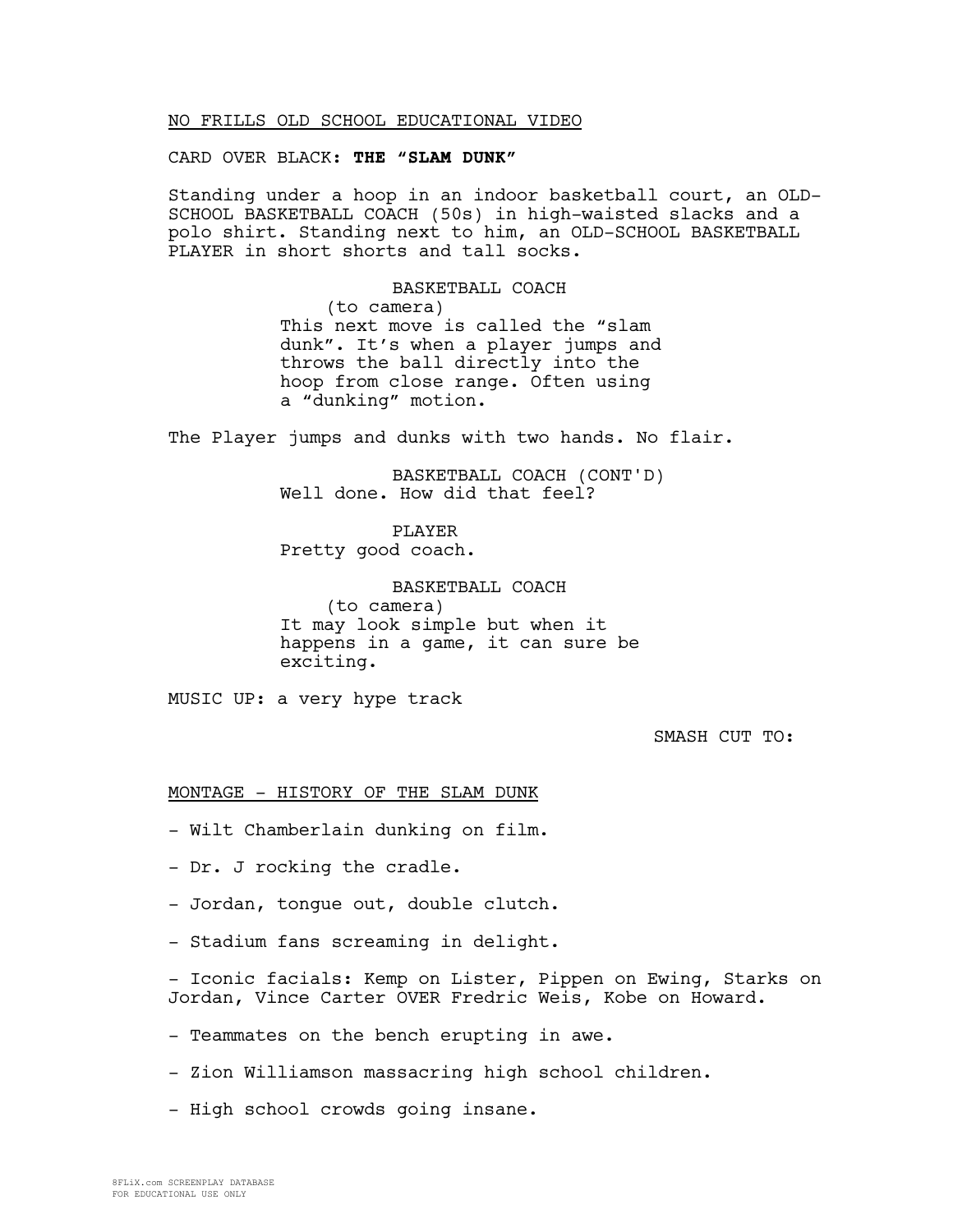- cellphone footage of randoms dunking in pickup games

- TikToks, IG stories of kids dunking in their backyard.

Dunks happening EVERYWHERE. Everybody. Wants. To. DUNK.

CUT TO:

### INT. CHANG'S BEDROOM - MORNING

INSERT ON: A TOY HOOP hanging on a closet door frame, weathered by years of abuse.

> CHANG (O.S.) Chang with the rock. Between two defenders!

BOOM. CHANG (16) Chinese-American, dunks on the poor toy hoop still in his underwear, his boyish energy a little young for his age. Chang's bedroom is small, cluttered but somehow pulled together by a massive KOBE BRYANT poster.

> CHANG (CONT'D) Uh oh, double team. What's that? Bam. Behind the back. Eurostep! ARGGHH!

*BOOMSHAKALAKA.* Chang slams it. This kid loves basketball.

Between basketball moves, Chang styles his hair, modeling it after multiple reference photos, pulled from youtube, tik tok, instagram and now posted on his bedroom mirror. He tweaks and retweaks with perfecting diligence.

BZZZT, an incoming Facetime from a BO. Chang answers. BO (16), Asian-American, a bit on the chunky side, exclaims...

BO

Wowww.

CHANG

I did it.

BO

I barely recognize you.

CHANG I know! It's awesome!

Chang checks the mirror again, beaming.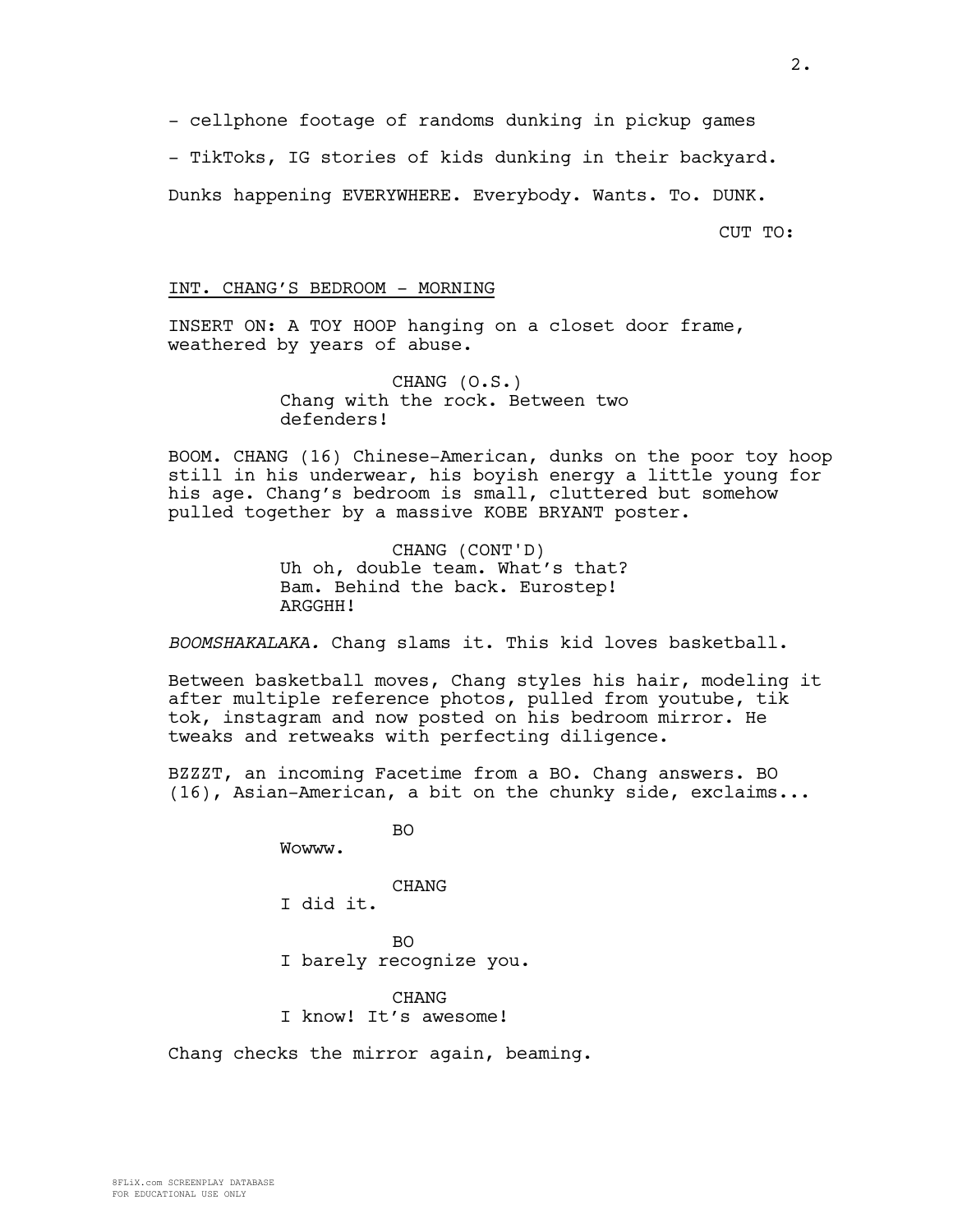CHANG (CONT'D) I feel it. This is what I needed. Right now I'm here.

Chang gestures with his hand. *Near the bottom.* 

CHANG (CONT'D) After this, I'll get some new fire clothes. Then I'll be more confident and I'll start expanding my social media presence. Make a viral video or two. Boom. Girlfriend. Boom. Parties. Boom.

Chang gestures again. *At the top.*

CHANG (CONT'D) I'm up here.

BO (skeptical) You really think so?

CHANG

I know so.

BO But what if you end up trying too hard?

CHANG Trying too hard? That's just a concept that haters came up with.

Chang points behind him at the Kobe poster.

CHANG (CONT'D) Do you think Kobe ever asked himself, "oh gee, am I trying too hard?" Hell no.

Through his phone screen, Chang stares into his best friend's eyes. Powerful words are about to be uttered...

> CHANG (CONT'D) What would Kobe do Bo. What. Would. Kobe. Do?

Bo squints, searching for the correct answer.

 $BO$ Uh, Be himself?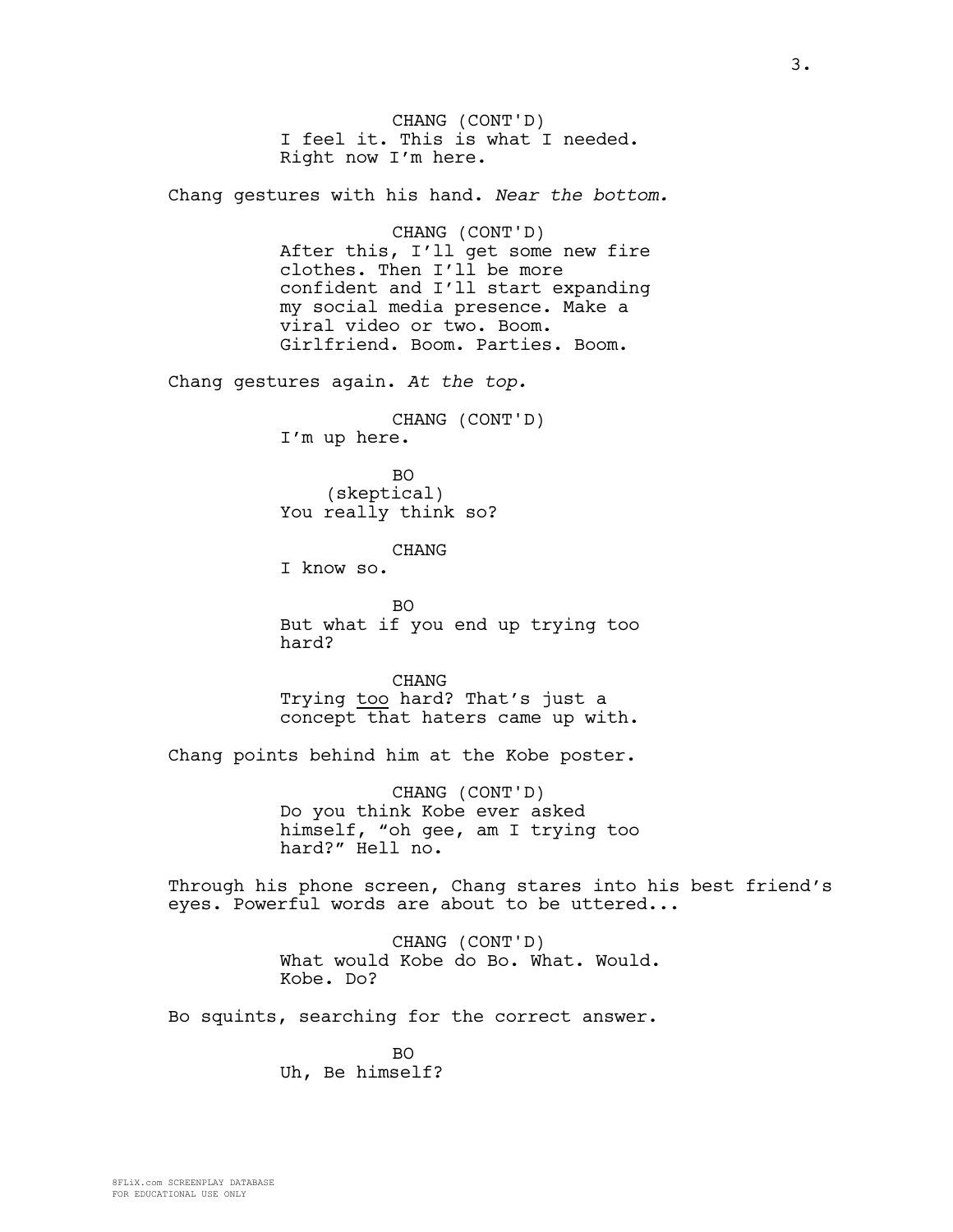CHANG No! I mean yes, obviously be himself. But be better than himself.

Chang checks out his hair one more time. *Awesome.*

CHANG (CONT'D) You'll never get anywhere, if all you do is stand still.

BO I don't know. You know I get tired when I move around too much.

Chang groans. Bo grins, cheeky.

CHEN (O.S.)

*Lan Lan!*

CHANG I gotta go. See you at practice?

BO Yeah. Hey, it looks good man.

CHANG Thanks homie. I really feel like it's gonna change things.

Chang hangs up. He grabs his things. As he scrambles out, he picks up the basketball and takes one last shot.

CHANG (CONT'D)

Kobe!

BRICK.

### INT. CHANG'S HOUSE - DAY

The house is modest, filled with aged furniture that seems rarely used. The rooms are cluttered with stuff that should be put away but is instead organized and placed into a temporary neatness.

Waiting impatiently by the door in hospital scrubs is Chang's Mom, CHEN (45), serious, her forehead wrinkled by years of frowning. Chang hustles down the stairs, a bit wary. Her eyes lock on his head like a targeting laser.

> CHEN (a slight accent) What that?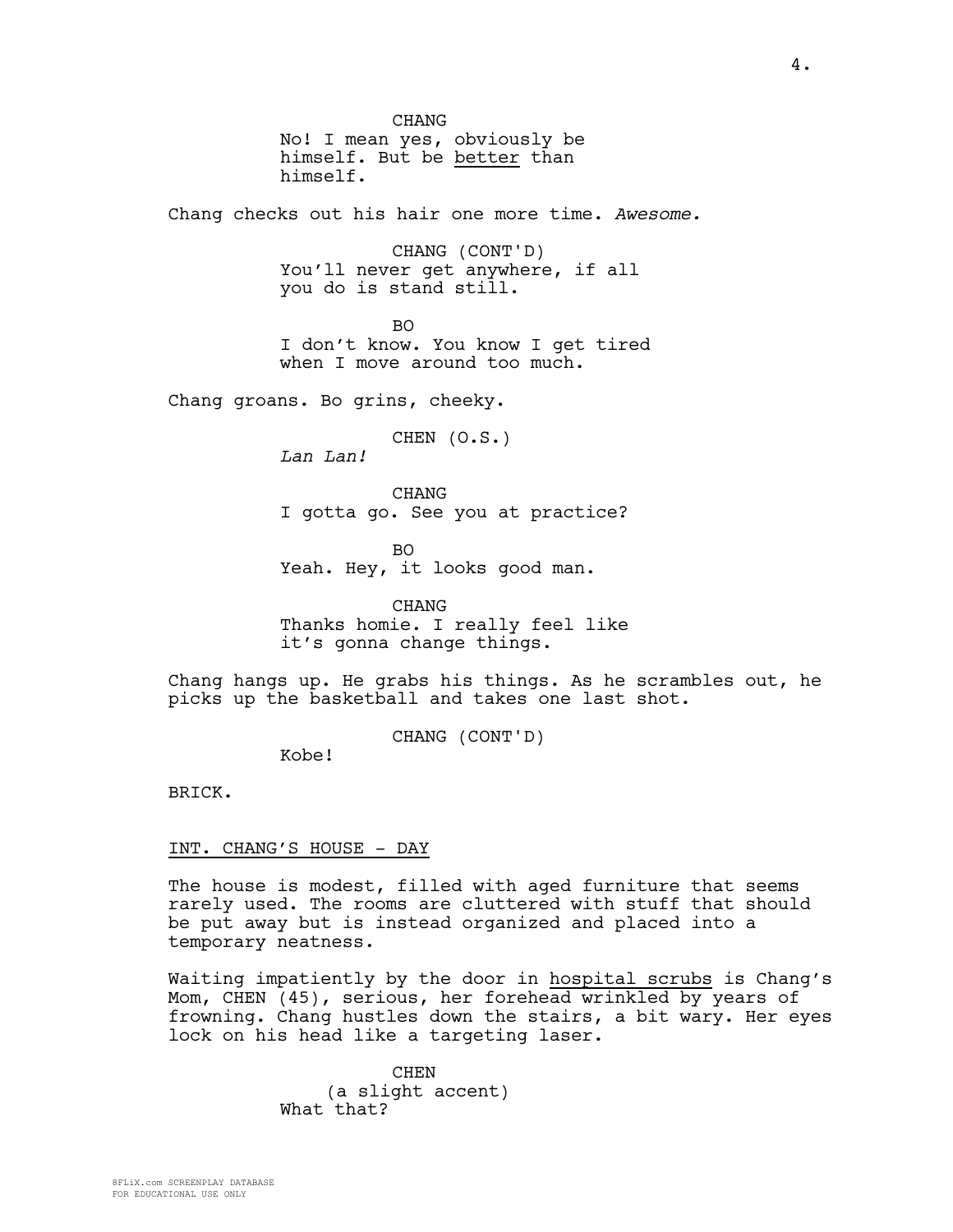# CHANG

What?

Chen reaches for Chang's head, a disapproving frown on her face. He dodges her hand like Neo.

> CHEN Why you do this?

CHANG I'm just trying it out. It's a new style. It's cool.

Chen considers it...

**CHEN** No, it look weird on you.

Chang's loses some wind in his sail.

CHANG Whatever, let's just go.

### EXT. CHANG'S HOUSE - DAY

The house is modest, Ranch style, typical of North Jersey. Protruding from the side of the home is the weathered skeleton of a house extension project, long abandoned. Really, the whole house needs a makeover.

Chang and Chen hustle out and hop into an old minivan.

#### EXT. MOUNT DAVIS HIGH FRONT - A BIT LATER

The minivan pulls up to the curb. Students loiter on the steps waiting for the bell. The school is mostly white with a dash of melanin here and there. Chang hops out.

> CHEN Are you coming to the hospital on Saturday?

CHANG I was actually thinking about that. I know volunteering at the hospitals is like a good look for colleges but most of the other kids have jobs and...like, money.

CHEN You will have lots of money after you go to a good college.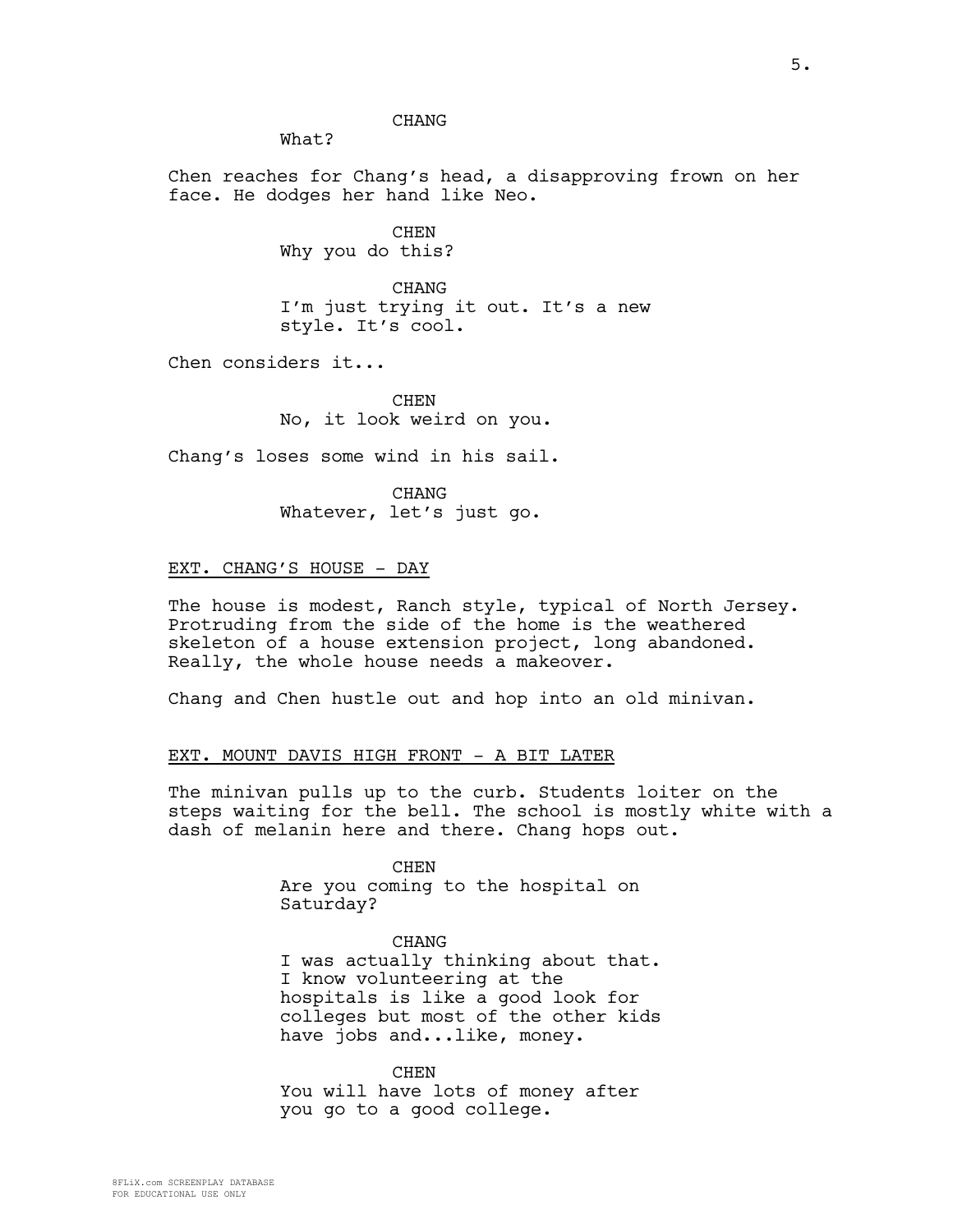**CHANG** 

First of all, that's not necessarily true in today's economy and secondly, it's been shown that having a high school job better prepares a kid for college success.

CHEN

*Lan Lan.* You always change your mind. You need to find something and stick to it.

CHANG I will. When I find the right thing.

Chen gives Chang a disappointed look. Chang relents.

CHANG (CONT'D) Okay, okay. I get it. Volunteering it is.

**CHEN** I'm working late. Cook something for yourself okay?

CHANG Okay Mom. Have a good day.

Chen drives off. Chang turns to the school and suddenly his confidence gives way to nervous anticipation. He takes a deep breath and proceeds forward.

#### INT. GYM CLASS - LATER

Students in athletic wear line up in two teams for basketball drills. On one team, Chang. On the other, three jocks. MATT (17), tall, White, dreamy blue eyes, OWEN (17), cocky Black kid, and SYD (17), White, jacked bro of bros. The leader, MATT, has the SAME hair as CHANG - but pulled off way better.

MR. BENNEVIDO, the Gym teacher, a literal square of a man, (35), gives out instructions.

> BENNEVIDO ...foul shot, then through the cones, lay-up, sprint back, score however you want. First team through gets a pat on the back. Okay?

Bennevido eyes Chang's hair.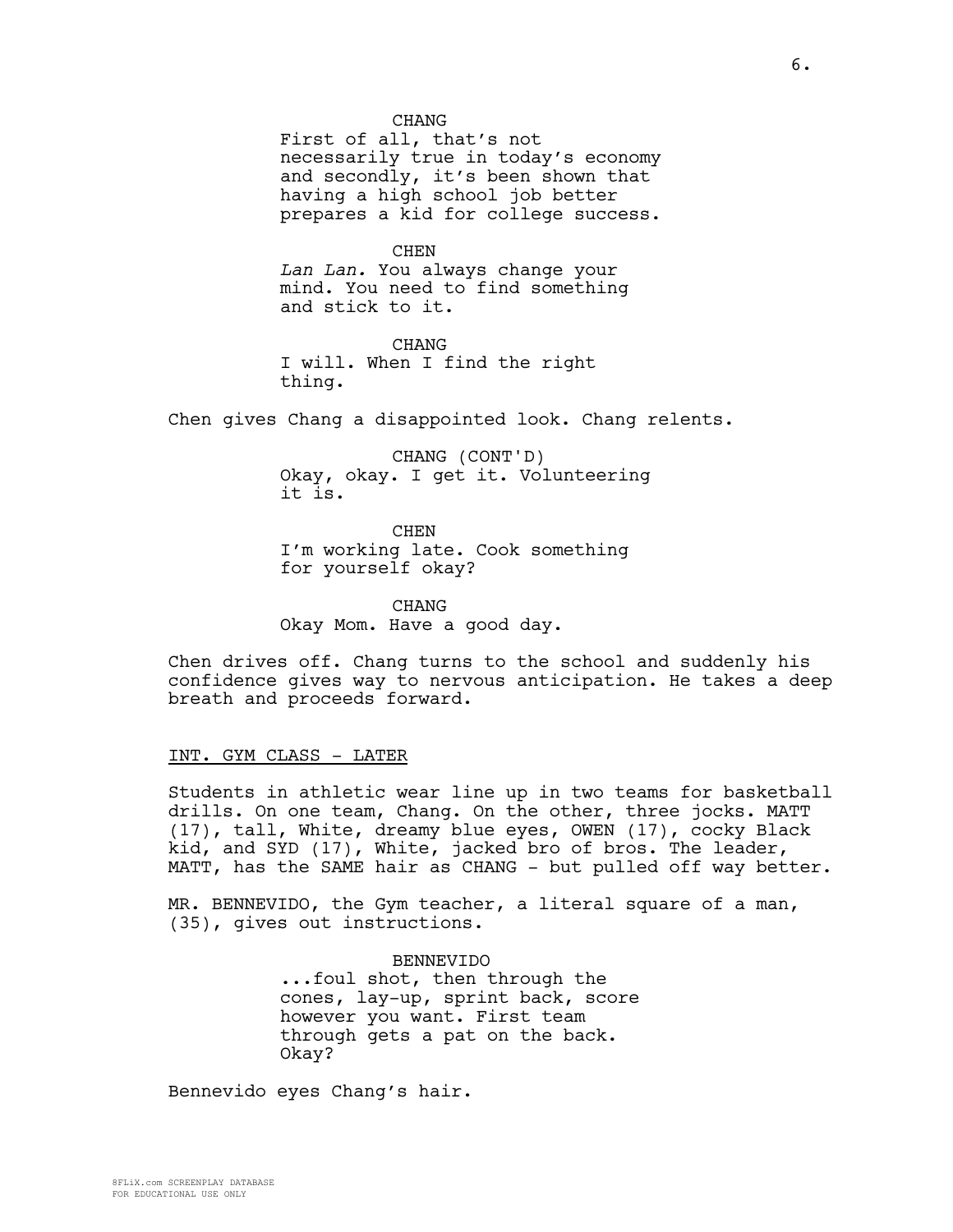BENNEVIDO (CONT'D) That's a fresh look Chang. I dig it.

The other students look at Chang, most in agreement. He nods back modestly.

> OWEN Why you gotta swaggerjack Matt though!

Laughter. Matt gives a cackling Owen a shove.

# BENNEVIDO Okay okay. Ready?

Bennevido blows the whistle. Off to the races. The teams cheer and clap on their comrades. Some of the kids are decent, some are horrible. It's lighthearted fun.

Not for Chang. He breaths deep and wipes his clammy hands on his shorts in anticipation. He's last on his team. The closer. He looks across at his match-up. *Matt.*

Ball comes to Chang first. He explodes from the start line. First, the foul shot. Chang sets his feet, bends his knee and shoots. Clean follow through, perfect arc and spin. *SWISH. Okay, Chang.*

Matt gets the ball as Chang sprints through the cones. Cross, cross, behind the back. Matt chases, his long gait quickly closing the gap.

Chang hits the lay-up and sprints back, Matt now right behind him, about to pass. Suddenly, Chang makes a full stop. Pull up three! On target. It's GOO--

BOOOOM!!! Matt throws down a thunderous tomahawk jam, knocking Chang's ball out of the hoop at the last second. The whole class erupts in Ooo's and Aah's.

> BENNEVIDO (CONT'D) Whoooa! Team 1 wins!

Matt high-five his bros while the other students look at him in awe. Chang, panting, puts his hands on his hips.

### INT. BOY'S LOCKERROOM - LATER

Chang changes while Matt's boys reenact Matt's dunk. On their way out, Matt pats on Chang on the back.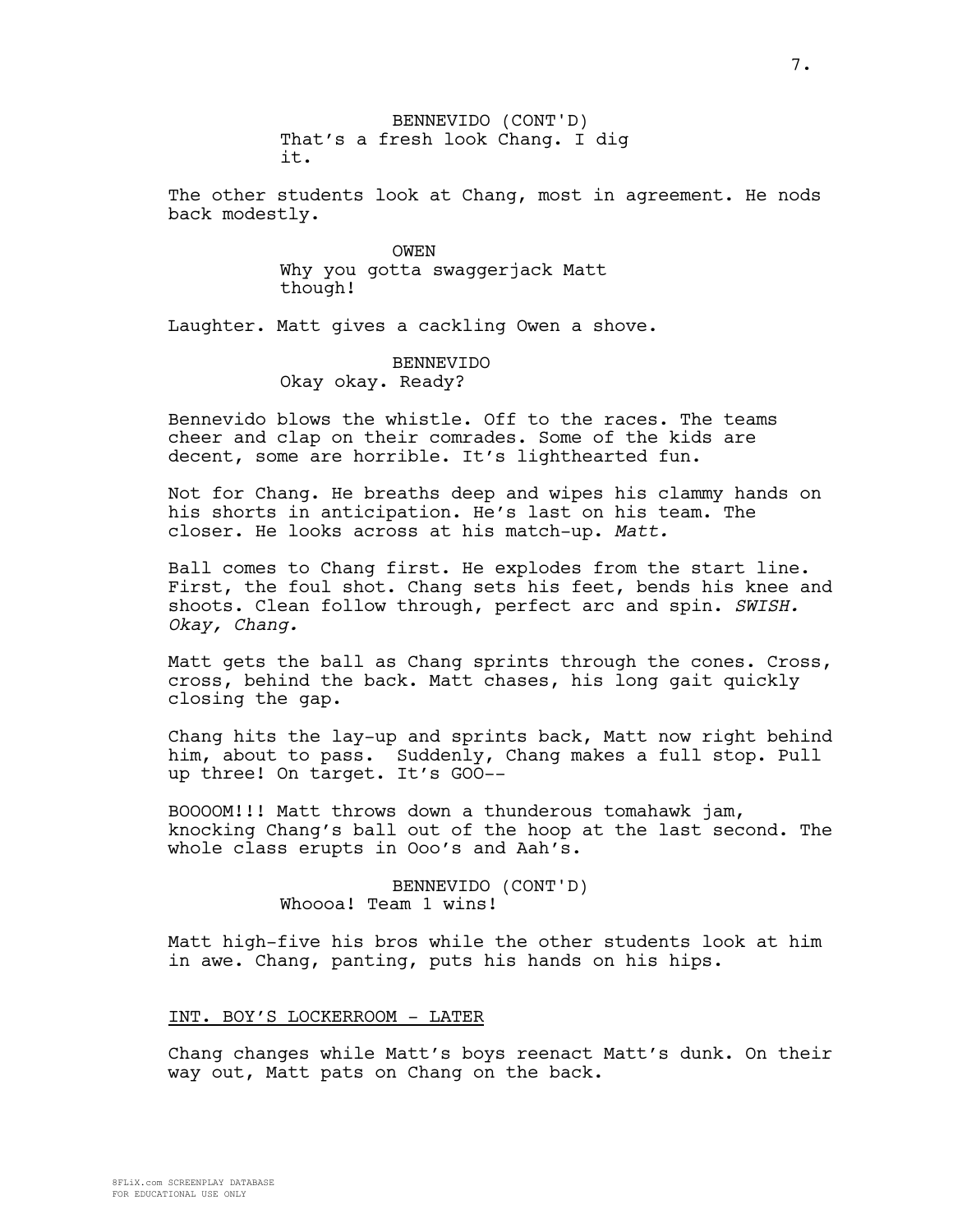Matt's friends snicker and walk out. Chang looks up at himself in the mirror. He reaches for his hair...

### INT. GYM CLASS - A BIT LATER

Chang walks out alone, his hair now flat and bland. A new look already abandoned. As he heads for the exit, he notices a forgotten ball. He picks it up and turns to one of the hoops. A wishful thought crosses his mind for just a moment.

He drops the ball and leaves.

### EXT. FOOTBALL FIELD - AFTER SCHOOL

Flags twirl and fly through the air as loud big band music sounds out into the evening. The fabled Mount Davis Marching Band stomps in rhythm and formation. A well-oiled machine. In the back, part of the drum line, are Bo and Chang, banging away on the massive bass drums slung over their shoulders,

#### MR. RYAN

Stop. STOP!

The band freezes. The band instructor, MR. RYAN (32) balding, intense, shakes his head at this pitiful interpretation of Seven Nation Army. He stomps out onto the field towards the cause of his displeasure - MELISSA (16), the awkward, slightly chubby Tuba player. As Mr. Ryan scolds her mercilessly, Chang and Bo take a breather.

> BO So, what happened with the hair?

CHANG (shrugs) Eh. I wasn't really feeling it.

BO I thought you would stick with it for at least a day.

CHANG I will. When I find the right cut.

Bo nods. Something catches Chang's attention. Coming from the bleachers, a vision in black. KRISTY (17), slender, with long black hair and draped head to toe in black clothing. She leans against the fence, observing the commotion.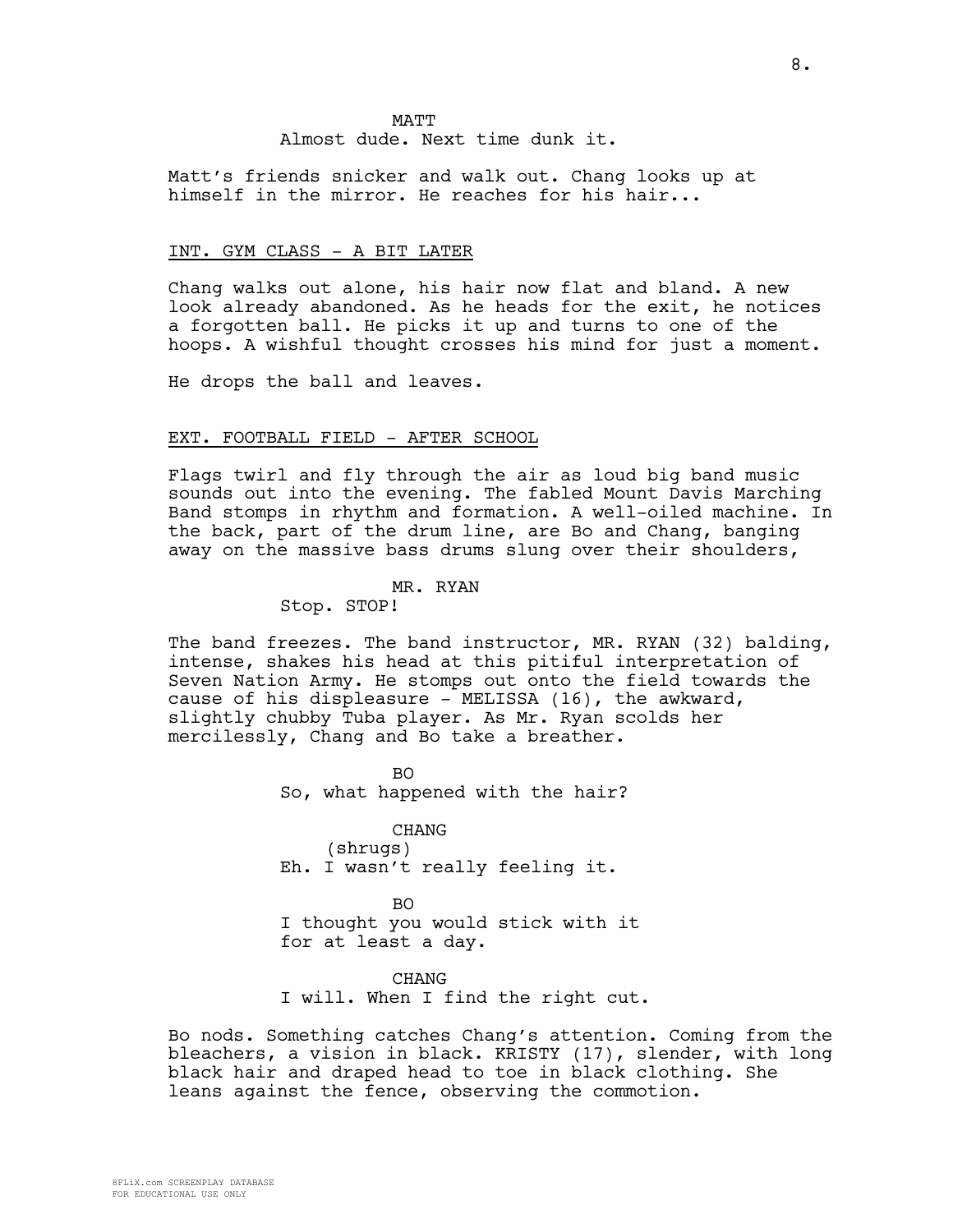CHANG (CONT'D) Who is that?

BO I don't know but I need her insta right now.

Mr. Ryan returns to the front. He steps onto his podium.

MR. RYAN Okay, can we not ruin it this time please?

Mr. Ryan raises his hands. *And...*

EXT. BLEACHERS - LATER

Exhausted band members put away their instruments. Chang chugs a bottle of water. Adjacent, sitting alone, Melissa the clumsy Tube player.

CHANG

Hey. Keep going. You'll get it.

Melissa looks up, surprised. She nods.

### MR. RYAN

Chang!

Ryan waves Chang over, KRISTY next to him.

RYAN This is Kristy, she's gonna be our new snare player.

KRISTY

Sup.

Kristy gazes over at Chris. Her hair sways like black waves over her pale freckled face. Her soft brown eyes glistening, copper coins dropped in a mountain spri --

> RYAN Chang, hello!

CHANG (snapping out of it) Sorry.

RYAN Take Kristy to the storage locker and get her a kit.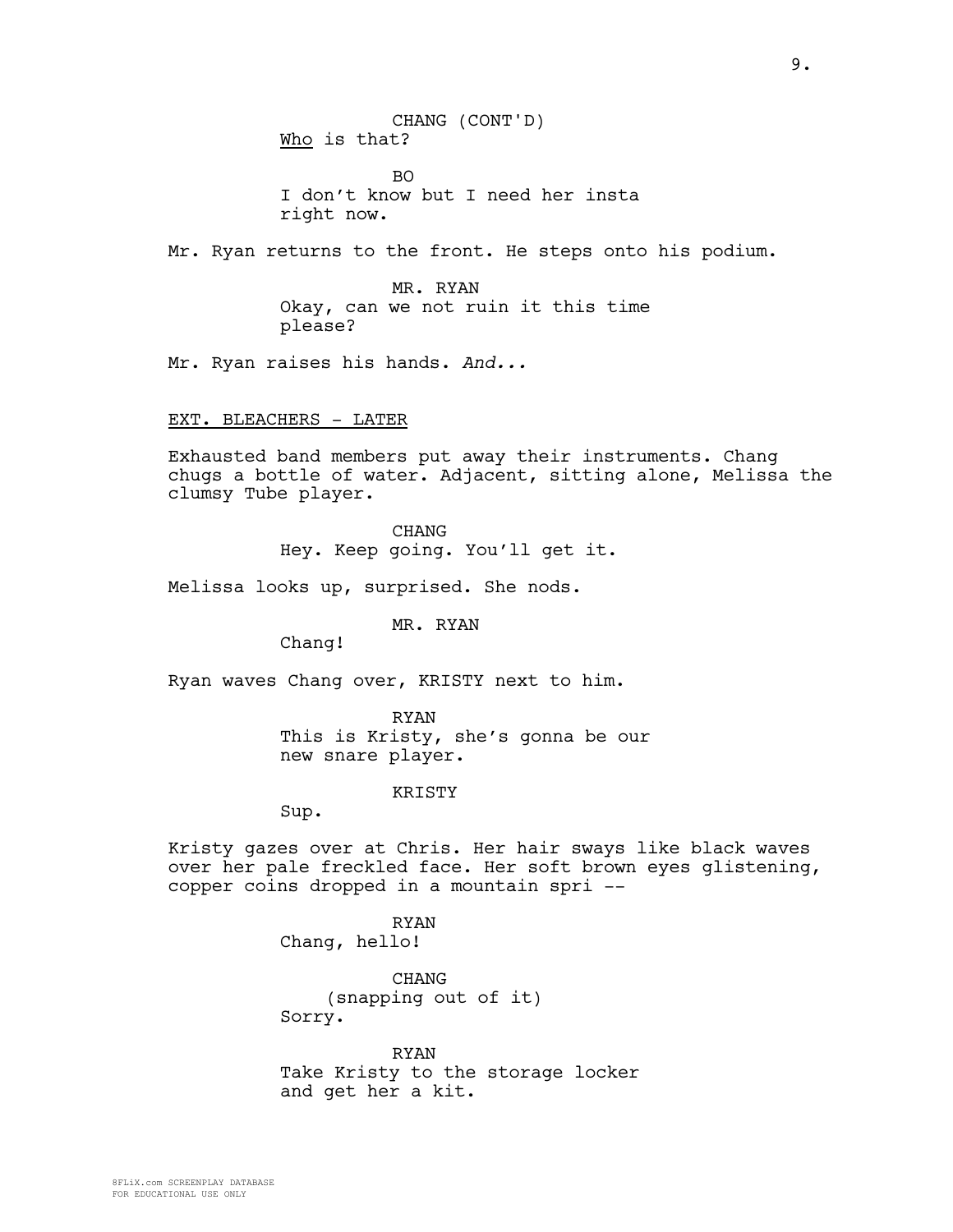# CHANG

Okay.

### INT. BAND ROOM - CONTINUOUS

Lights flick on in the dark band room. Championship banners from Marching Band competitions hang proudly from the walls.

> KRISTY Wow. You guys take this pretty seriously.

**CHANG** Yeah. I don't know if you noticed but Mr. Ryan is pretty intense.

KRISTY I like intense. Means you're passionate about something.

Chang ponders it, agreeing. He unlocks a storage locker, revealing spare instruments.

> CHANG So you're like new in town?

KRISTY Yeah. Just moved here with my Mom.

CHANG You like it?

KRISTY Good so far. Kinda white though.

CHANG Yeah, but most of them know how to use chopsticks so.

KRISTY Ohh. So they can stay.

CHANG Yeah, for diversity.

Kristy giggles. Chang beams, suddenly invigorated. She points at the spare drum.

> KRISTY This it right here?

CHANG Yeah. Let me help you--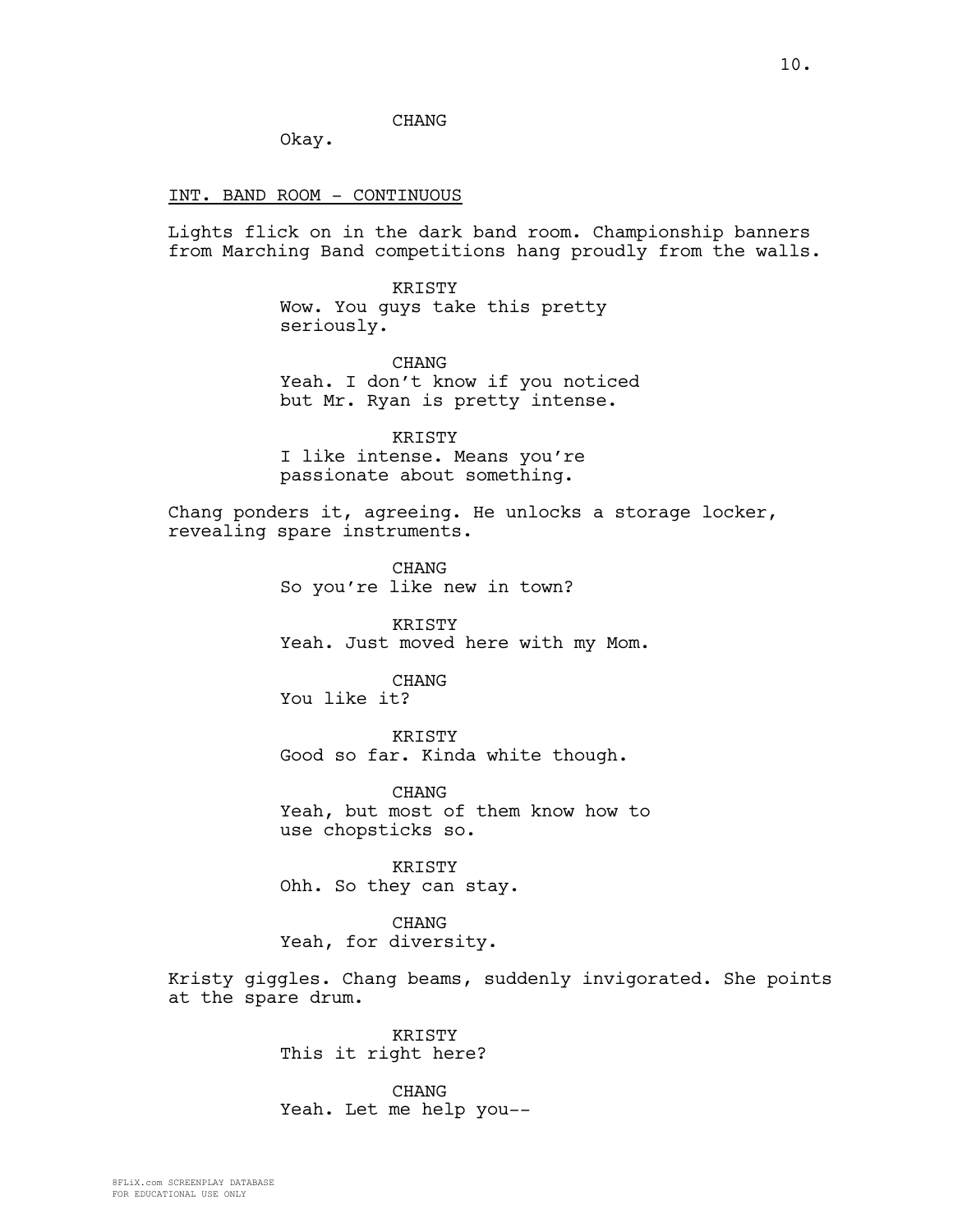Before Chang can help her, she yanks it out by herself. She taps the head, adjusting the tamber.

> CHANG (CONT'D) You play a lot?

> > KRISTY

I do.

Kristy picks up the sticks and give them a twirl before unleashing them on the dusty drum, accelerating into a blazing speed pattern. Then, on a dime, she flows into a groovy riff. She closes her eyes and sticks her tongue out the corner of her mouth like Michael Jordan. Chang is crushing, hard.

### EXT. STREET - EVENING

Chang walks Kristy home. Kristy talks favorite bands. It's mostly rock and grunge. Chang knows none of them but he plays along.

> CHANG I wouldn't say I'm the biggest music head. I'm a dabbler.

> KRISTY How'd you get into drums then.

CHANG Bass drum. It ain't exactly rocket science.

KRISTY So you like doing things that are easy.

### CHANG

Uhh...

Kristy smirks. She enjoys tilting Chang.

KRISTY I'm just giving you shit.

They stop in front of a condo complex.

KRISTY (CONT'D) Thanks for walking me home. (beat) See you at school?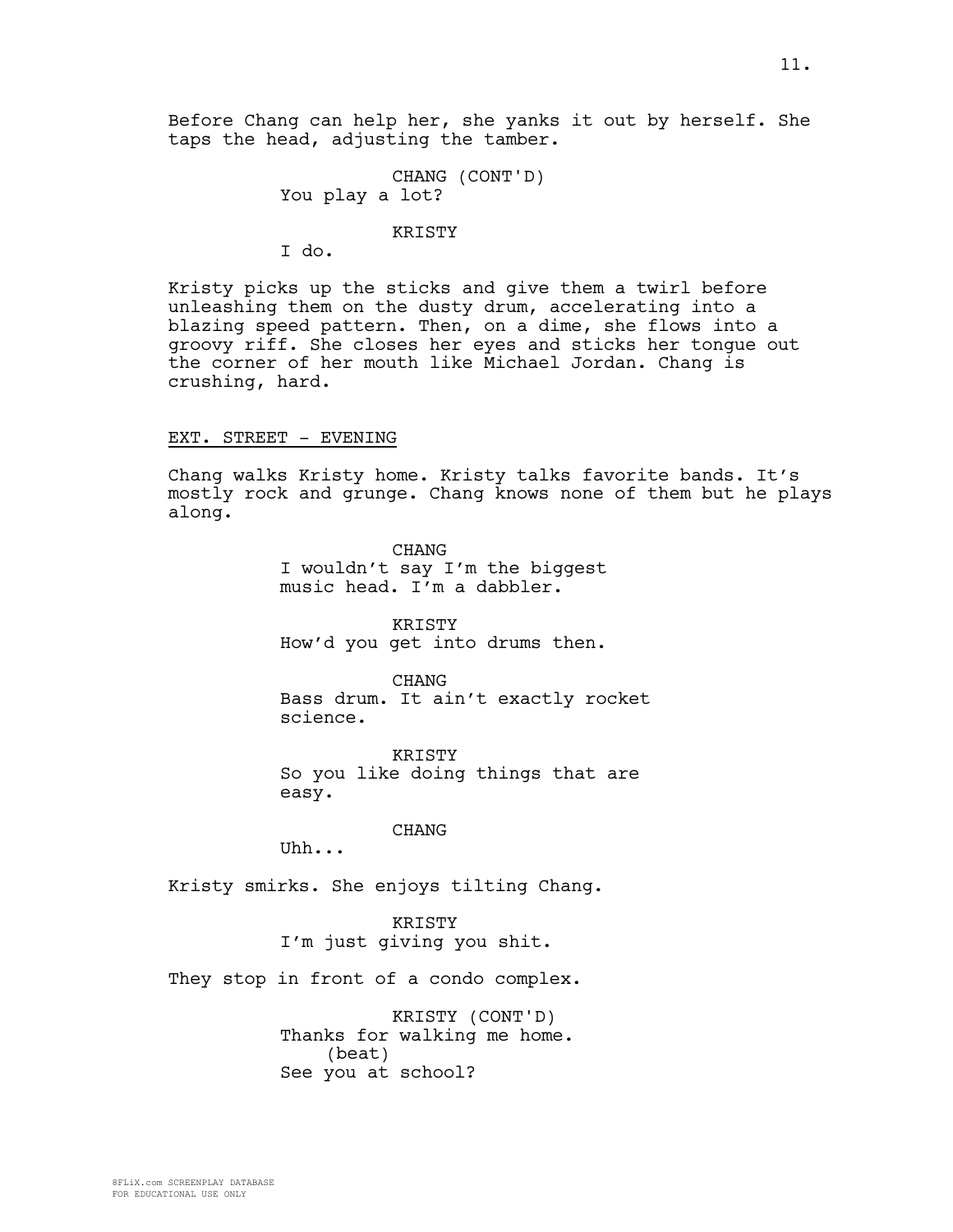CHANG

Bet.

```
KRISTY
    (mockingly)
Bet.
```
Kristy grins and turns away. Chang searches for a follow-up.

CHANG What would Kobe do. What would Kobe do. What would - (to Kristy) Hey. You wanna...*chillax* this weekend?

*Uggggh.* Kristy turns back, amused.

KRISTY Uh, okay. What day?

CHANG

Saturday?

**KRISTY** Maybe. I was gonna check out this basketball game.

CHANG Basketball game? Is it like a traveling team?

KRISTY (shrugs) I dunno. This guy Matt invited me.

Chang's heart falls to his feet.

CHANG Oh. Yeah I know Matt...

KRISTY Why don't you come? I don't know

anybody else there.

Chang thinks about it, searching for some courage...

CHANG Yeah, sure. Meet there?

KRISTY Cool. Nice meeting you Chang.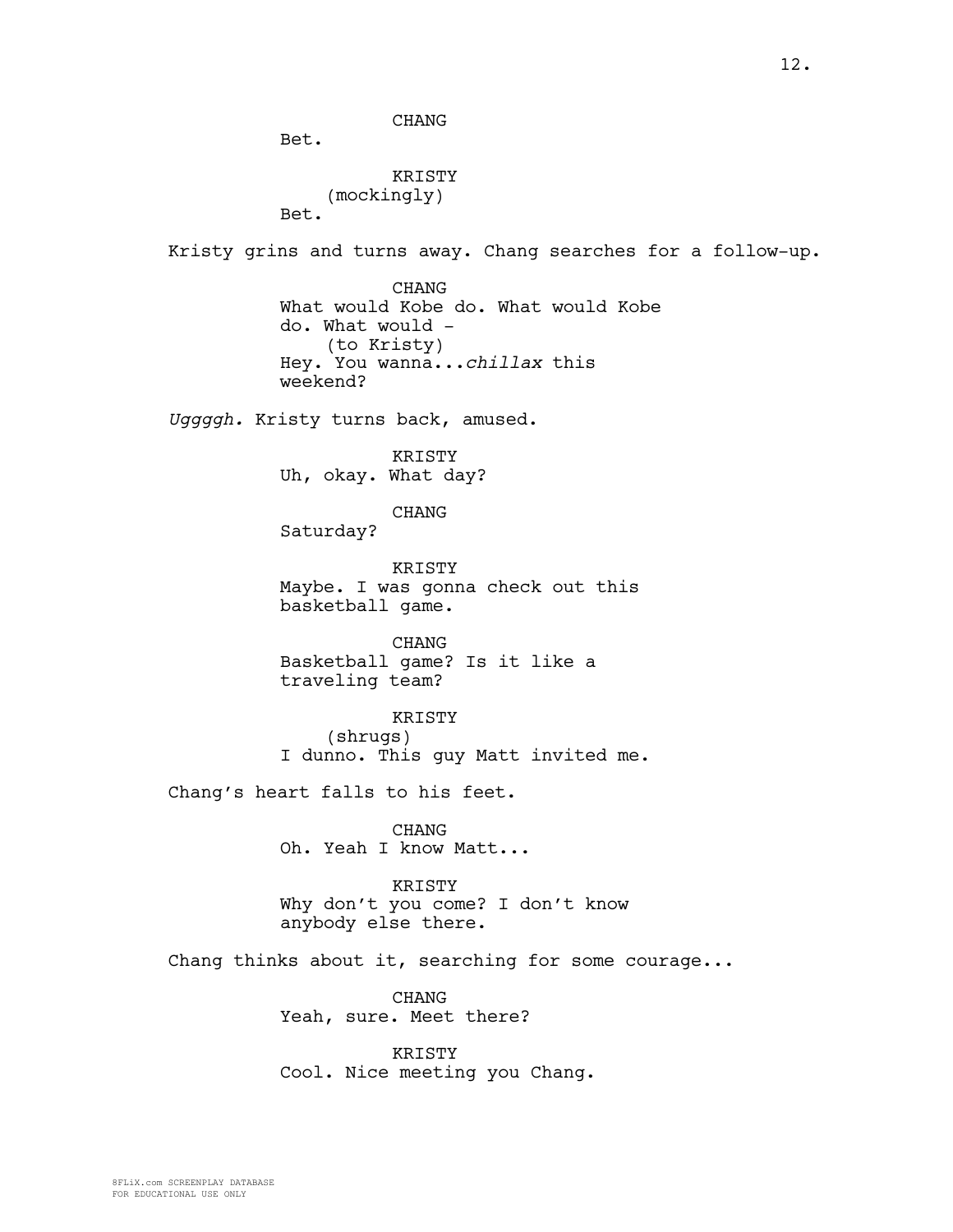# **CHANG**

Same.

Kristy goes inside. Chang exhales, suddenly remembering to breathe. He looks around, lost.

> CHANG (CONT'D) Where...am I?

INT. CHANG'S HOUSE - LATER

Chang digs through the fridge, pulling random ingredients and putting them into a boiling stew. Propped on a bowl, is Bo on Facetime, himself busy in a game of Fortnite.

> BO Dude. She's suuuper hot man.

> > CHANG

Sooo hot.

BO But like in a sad, tragic way.

CHANG Like a painter with not enough colors.

BO Save her man. Save her from her eternal melancholy.

Chang ladels his concoction of meat and veggies and something into a bowl. Waiting as a side, some Pop Tarts.

> CHANG This is would be like the Lakers getting Pau Gasol. Instant contenders.

BO I'm not following.

### CHANG

Think about it, Kristy is new to the school. She's hot, she's cool. All the guys are gonna be fighting over her. If I get with her first, I'll get all the clout AND a really cool girlfriend.

Chang's mind wanders wistfully into a Kristy-filled future.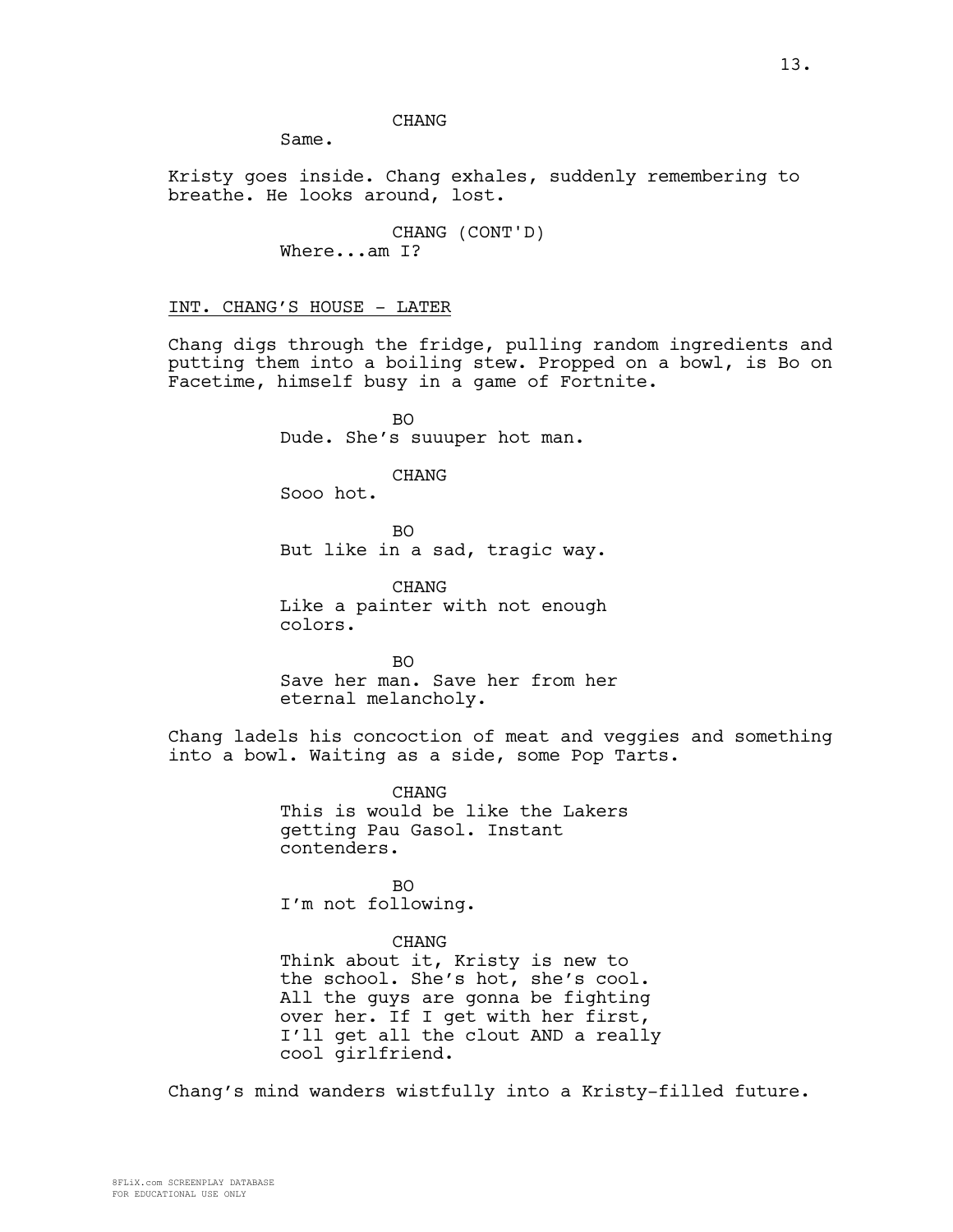BO Okay. But what are you going to do about Matt? He's obviously got his beautiful blue eyes on her. CHANG Yeah but I don't think he's her type. BO Say that when he's flying through the air in front of her like a Greek God. CHANG Yeah, but I'll have more one-on-one time. And, I, you know, respect her or whatever. (concerned) Right? BO I don't know dude, I'm a virgin.

But you know who isn't. Matt. (gets killed in Fortnite) WHAT THE! You Motherfu--

Bo curses at a offscreen enemy. Chang bites into his pop tart, worried. *Shit.*

CUT TO:

# MONTAGE - MATT'S TIK TOK/IG

- At school. Matt looks into the camera phone, giggling.

MATT Oh, there's Thompson. Watch this. He has no idea.

He approaches an innocent kid, THOMPSON (15) in the hallway.

MATT (CONT'D) Yo Thompson. You like facials?

THOMPSON What do you mean?

Thompson smiles, sheepish. From behind, Syd creeps up, a miniature basketball hoop in his hand. He holds it above Thompson's head as Owen suddenly appears, smashing a rubber ball viciously through the hoop, right off Thompson's head.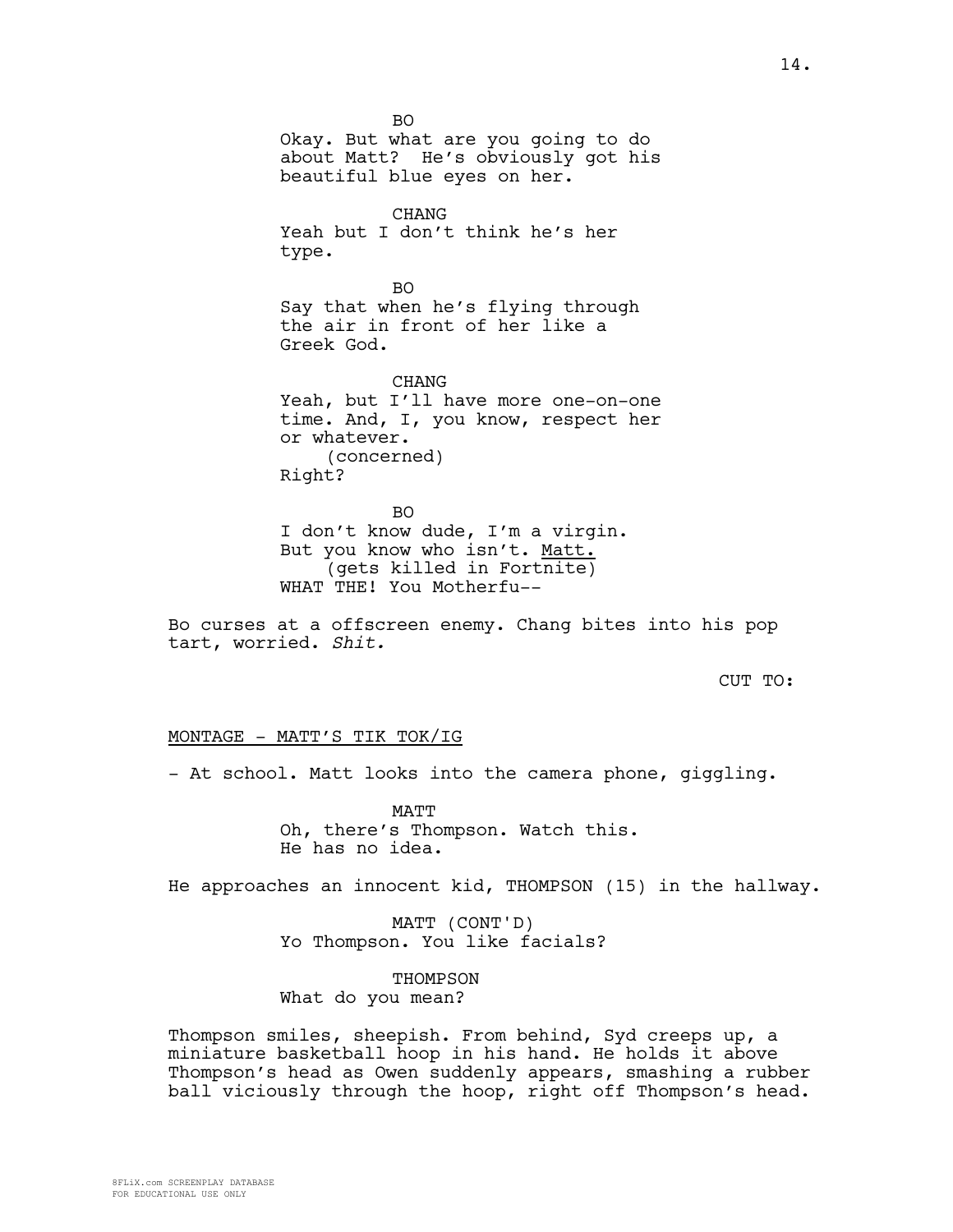### **MATT**

# CUZ YOU JUST GOT FACIALED!

- Matt approaches another kid, ROBERT. The kid looks at Matt suspiciously.

> MATT (CONT'D) Yo Roberts. You like facials?

### ROBERT

No!

Roberts tries to run away. He's too slow. Owens and Syd appear and DUNK on his head.

> MATT CUZ YOU JUST GOT FACIALED!

- Matt approaches a group of cool girls, who look at him longingly. He singles one out, TIFFANY.

> MATT (CONT'D) Yo Tiffany. You like facials?

**TIFFANY** Depends. Is it from you?

Tiffany bites her lip suggestively. Matt turns to camera, his mouth agape.

CUT TO:

### INT. CHANG'S BEDROOM - NIGHT

It's dark, save for the glow from Chang's phone. Chang rewatches Matt's TikTok starring Tiffany.

> TIFFANY (O.S.) ...Is it from you?

Chang recoils, his face phasing between shock, disgust, curiosity, envy and horror. Doom creeps up his spine. He closes his eyes, trying to think of what to do...

He rolls over and begins a search: *How to show a girl you respect her.* He scrolls to the top result. *Pay attention to her interests...*

Suddenly, headlights flash outside his window triggering the rumble of a garage door opening. Chris sticks his phone under his pillow and rolls over.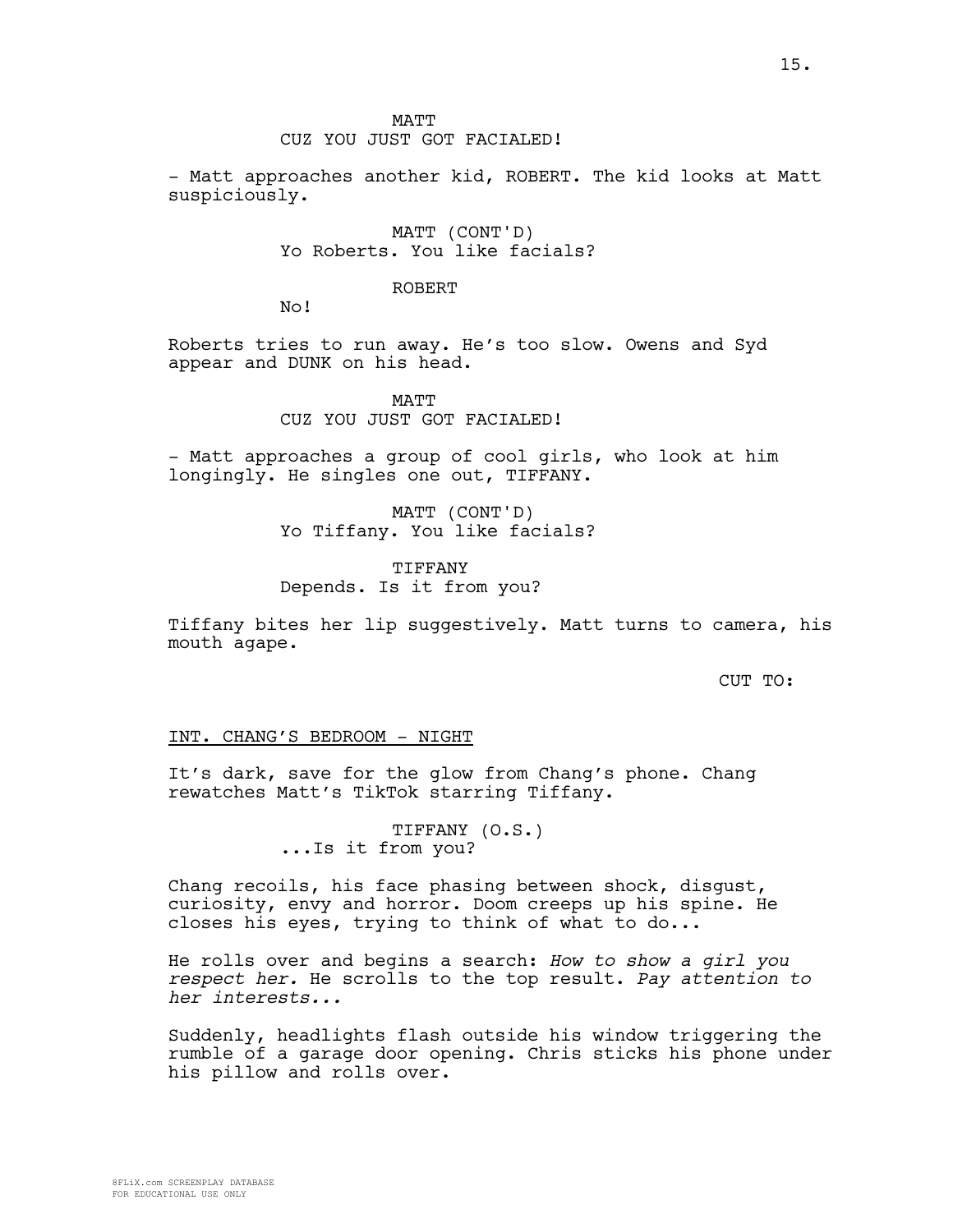Steps creak up the stairs. The door opens, revealing the silhouetted face of Chen, worn from a 14 hour shift.

> CHEN (quietly) *Lan Lan?*

Chang, lies stiff, eyes still open. After a beat, Chen closes the door. Chang breaths a sigh of relief. He pulls out his phone, continuing his research...

CUT TO:

### INT. GYMNASIUM - NIGHT

Two AAU (high school amateur) teams battle in a gym packed at max capacity. The score is close. Attendees scream and holler with each basket.

Matt, drenched in sweat, makes a nice move, blowing past his defender. The opposing center meets him at the rim. Matt misses and is knocked to the ground. No foul.

The crowd protests. Chief among them, Matt's parents, MRS. O'NEIL (40) and MR. O'NEIL (46), their tanned Hamptons look a contrast to their current red-faced fury.

> MR. O'NEIL ARE YOU BLIND REF! THEY'RE TRYING TO MASSACRE MY BOY!!!

Matt climbs to his feet and argues with the ref.

MRS. O'NEIL IT'S OKAY HONEY, THIS REF IS AN IDIOT. AN IDIOOOOOOT.

*Whistle.* The Ref gives Matt a tech. The crowd howls.

MR. AND MRS. O'NEIL ARE YOU KIDDDING ME!!!

#### ON BLEACHERS

Chang pumps his fist, subtly celebrating Matt's misfortune. Beside him, Kristy watches, a bit lost.

> KRISTY What happened?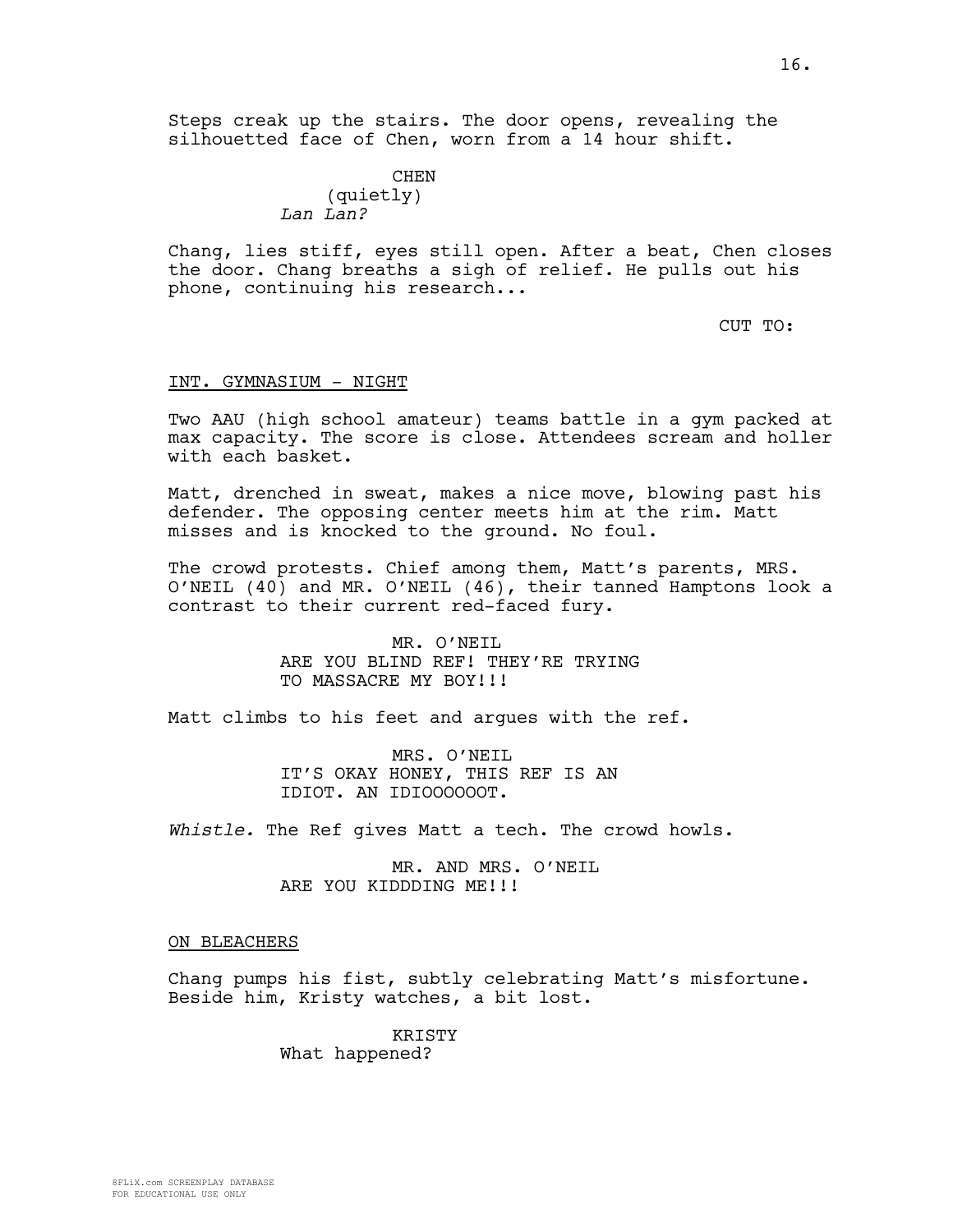CHANG Matt was whining too much so the Ref T'ed him up. (shakes his head) Unsportsmanlike. Just play dude.

KRISTY You seem pretty into basketball.

CHANG Oh yeah, I'm a huge basketball head. I used to play 5 hours a day.

**KRISTY** Really? How come you're not out there then.

CHANG Uh because I swore an oath to Mr. Ryan that all my free time would be entirely dedicated to Marching Band.

Kristy smiles. Chang perks up. *Prepared.*

CHANG (CONT'D) Actually, I heard there's a show for some local bands. I think you might like it. Everybody seems real angry on the poster.

**KRISTY** Yeah? That sounds cool. I'm super down.

Chris beams. Matt's team calls a time-out. Play stops.

CHANG Actually we should leave now. Don't wanna get caught in the throng.

They stand and begin inching towards the exit, passing by the bench of Matt's team. Big mistake.

> **MATT** Yo Kristy! You made it!

Heads swivel towards Chang and Kristy. They stop, frozen by the sudden attention.

> MATT (CONT'D) Where are you going?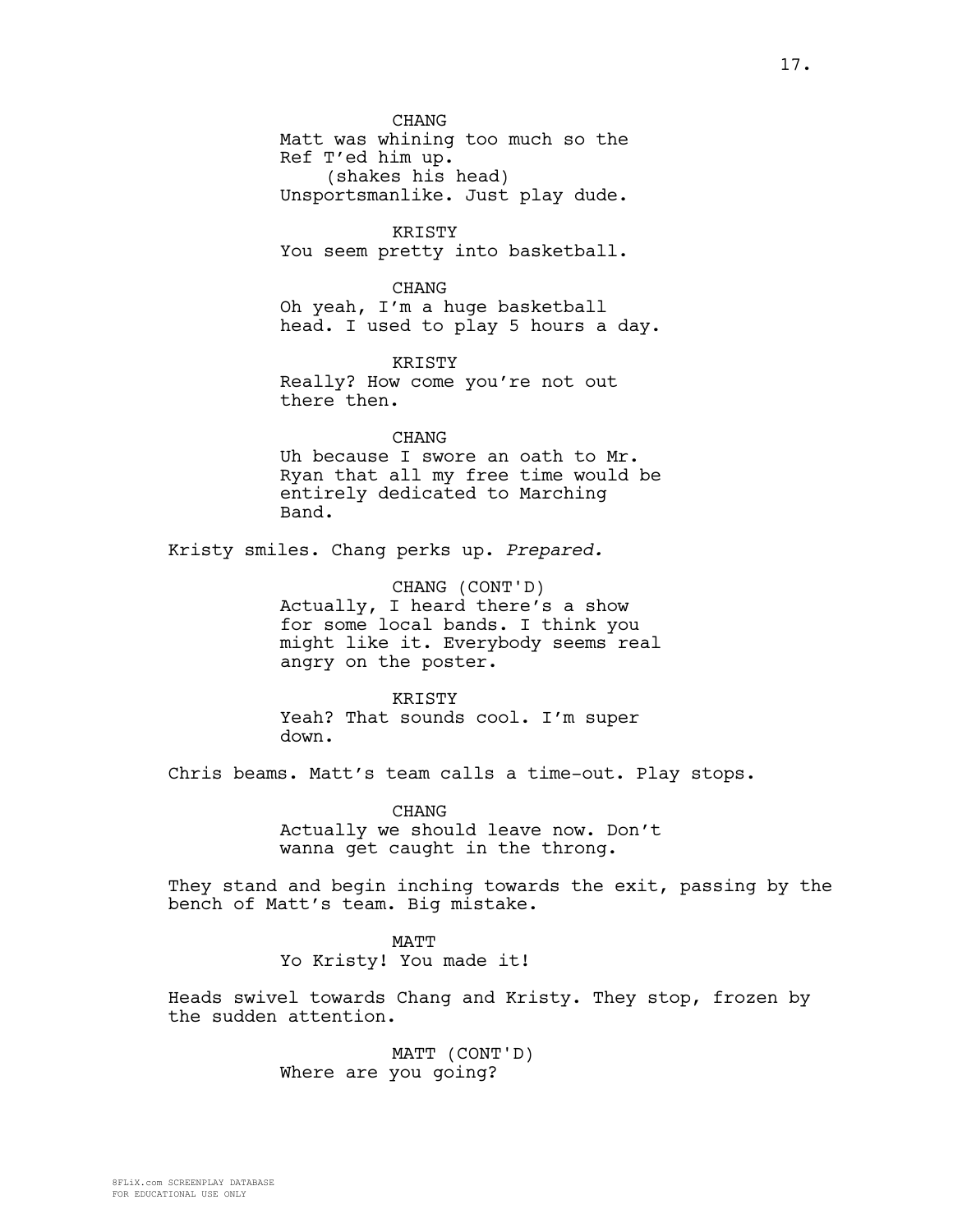**CHRIS** 

Uh, we were actually about to leave.

**MATT** No you're not. Not with a minute left.

Matt locks onto Kristy with his hypnotic dreamy blue eyes. Chris is left out of the staring contest.

> MATT (CONT'D) Stay. You don't want to miss this.

Kristy looks back at Chang. With no choice, Chang relents. *Whistle.* The teams retake the floor. Matt smiles at Kristy one last time.

### ON COURT

1 minute left. Home team down three. Matt gets the ball and with a quick move, scores. The crowd erupts. 1 point game!

BLEACHERS

The visitors inbound the ball.

# CHANG

C'mon. Score.

Matt's team double-teams a visiting player. TURNOVER.

CHANG (CONT'D)

Damnit!

KRISTY Who are you rooting for?

Home team ball. The crowd stands, including Kristy and reluctantly, Chang.

ON COURT

Matt gets the ball. 30 seconds on the clock. He waves off his teammates. *I got this.* 

10...9...8... Matt makes his move. He drives, but then on a dime, stops. Pull up jumper. The ball flies through the air in seemingly slow motion. SWISH! HOME TEAM UP 1!

> KRISTY (CONT'D) Ohhhhhh!!!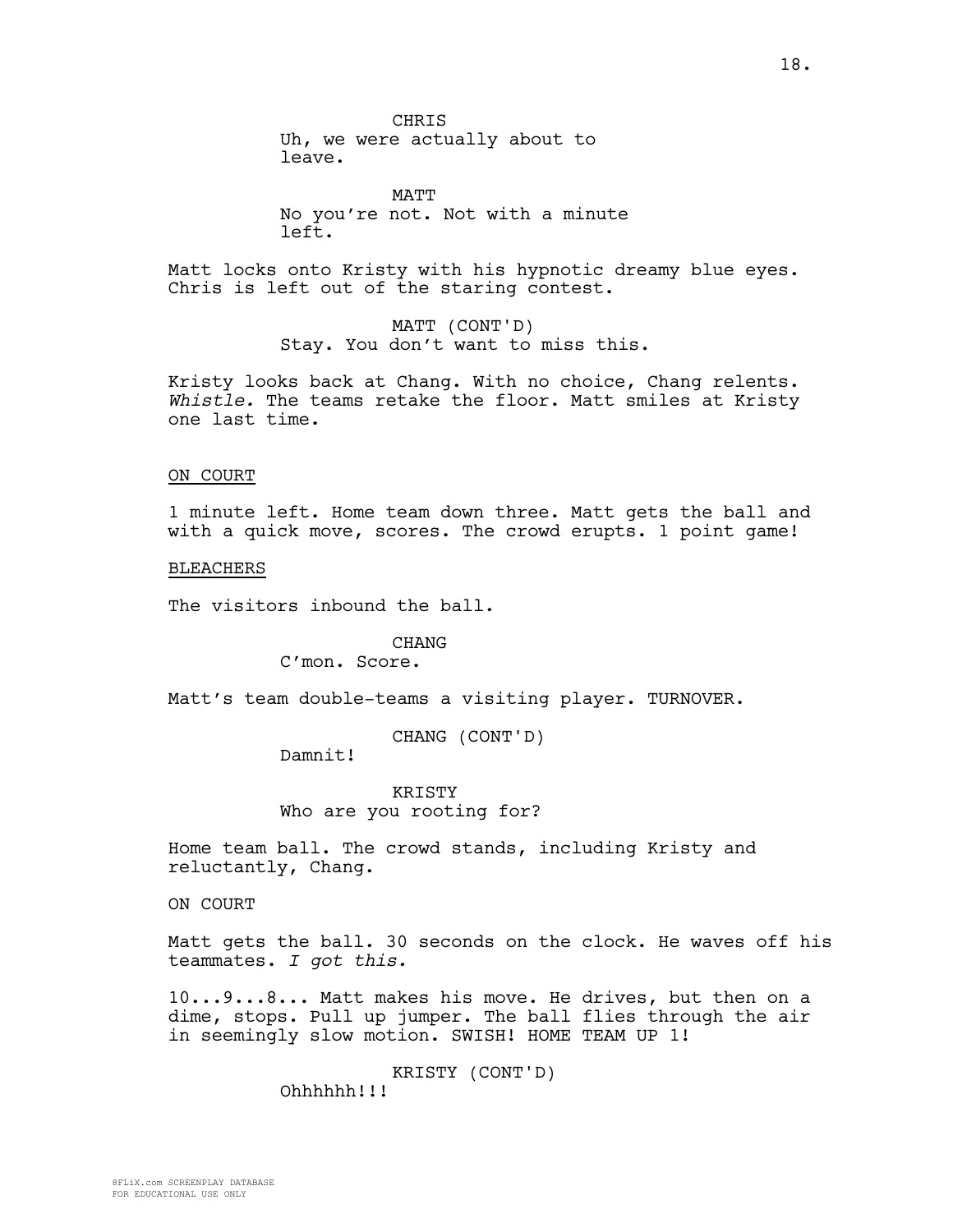The crowd is going nuts. 7 seconds left. The visitors, completely flustered, rushes another inbounds pass. TURNOVER AGAIN! The ball finds Matt, streaking downcourt all alone. He rises...and SLAMS IT! AT THE BUZZER!

The gym explodes. People rush the court and envelop Matt, their local deity. Matt ignores the adulation, scanning the crowd for someone. Kristy.

### MATT

I told you!

Kristy shrugs and nods her head in agreement. Chang can only stand by as this tragedy unfolds in front of him.

> CHANG (to himself) You have got to be kidding me.

### INT. MATT'S HOUSE - LATER

Teenagers pile into the massive McMansion. Solo cups litter the place, adjacent to pictures of a happy O'Neil family, both vibrating from the loud music. It's a rager.

By the doorway, Matt regales his recent triumph to guests. His mother appears above him, at the top of the spiral staircase.

MRS. O'NEIL

Honey!

MATT (annoyed) Yes, Karen?

MRS. O'NEIL We're going to bed. You and your friends have fun okay? Let us know if you need anything.

MATT Just some condoms!

Matt's yes-men giggle like fools.

MRS. O'NEIL (amused) Oh, you.

Mrs O'Neil retires. Matt pulls over Syd and Owen. He whispers instructions and nods over to the kitchen. In their line of sight: Kristy and Chang.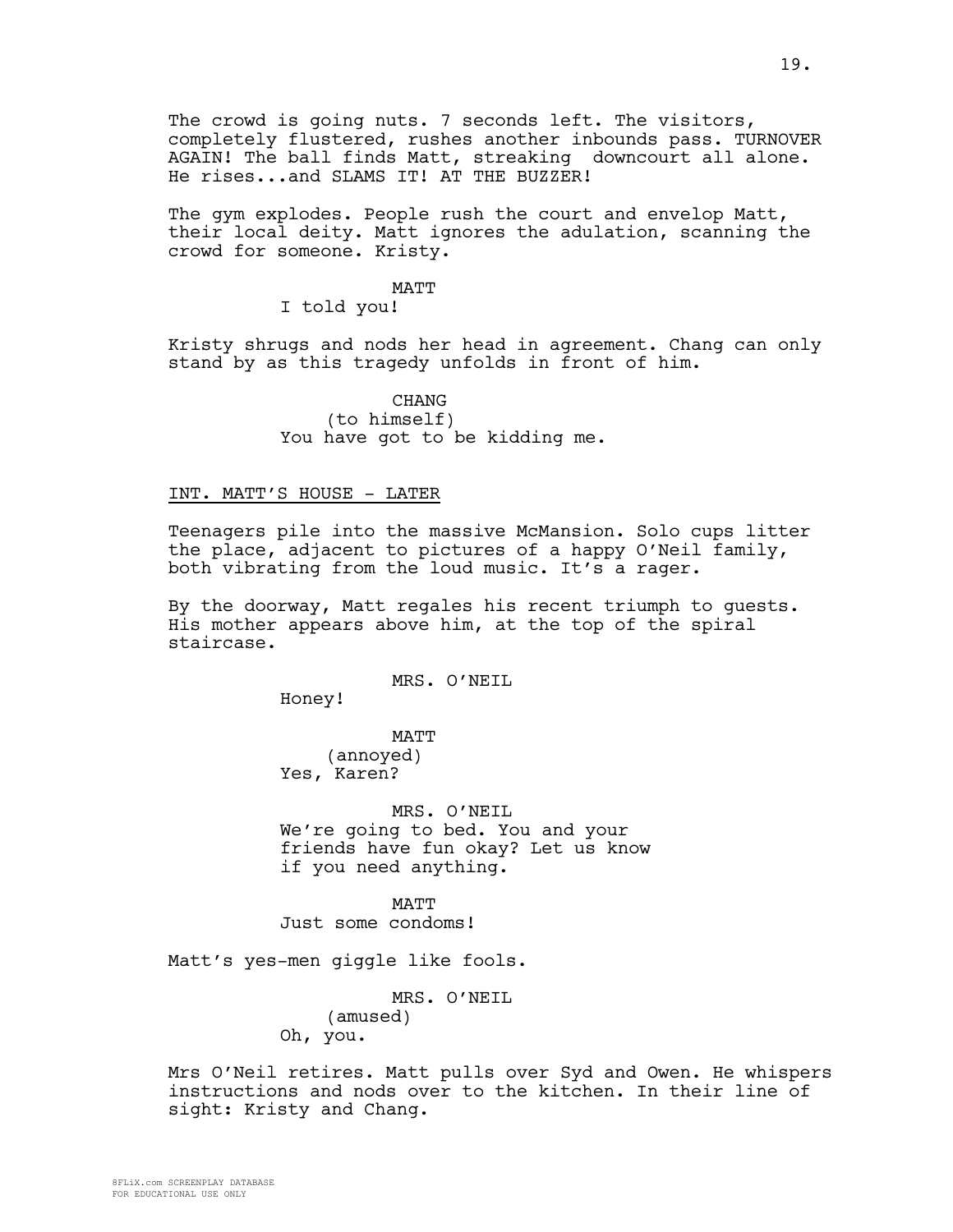# LIVING ROOM

Amongst the revelry, Chang and Kristy, sipping from solo cups. Chang, head bobbing awkwardly to the music, tries to look like he belongs. He takes too big of a sip and gags.

> KRISTY You know people here?

CHANG Yeah, most of them are from school. Sup Todd!

Todd walks by, zero acknowledgment. *Yikes.* Chang checks the time on his watch.

> CHANG (CONT'D) Hey, we should go soon if you still wanna check out that show.

KRISTY Okay. Let me just use the bathroom real quick. Do you know where it is?

CHANG Yeah, down the hall, 2nd door on the right.

Kristy breaks away. Chang pours the remnants of his drink into a plant.

> OWEN (O.S.) Chang with the Thang!

Owen and Syd approach, half-drunk. They put their arms around Chang, sandwiching him with their muscular frames.

> **SYD** Who invited you?

CHANG (flustered) Uhh. I--

SYD I'm just playin! C'mon, let's go do a shot.

They drag him into the...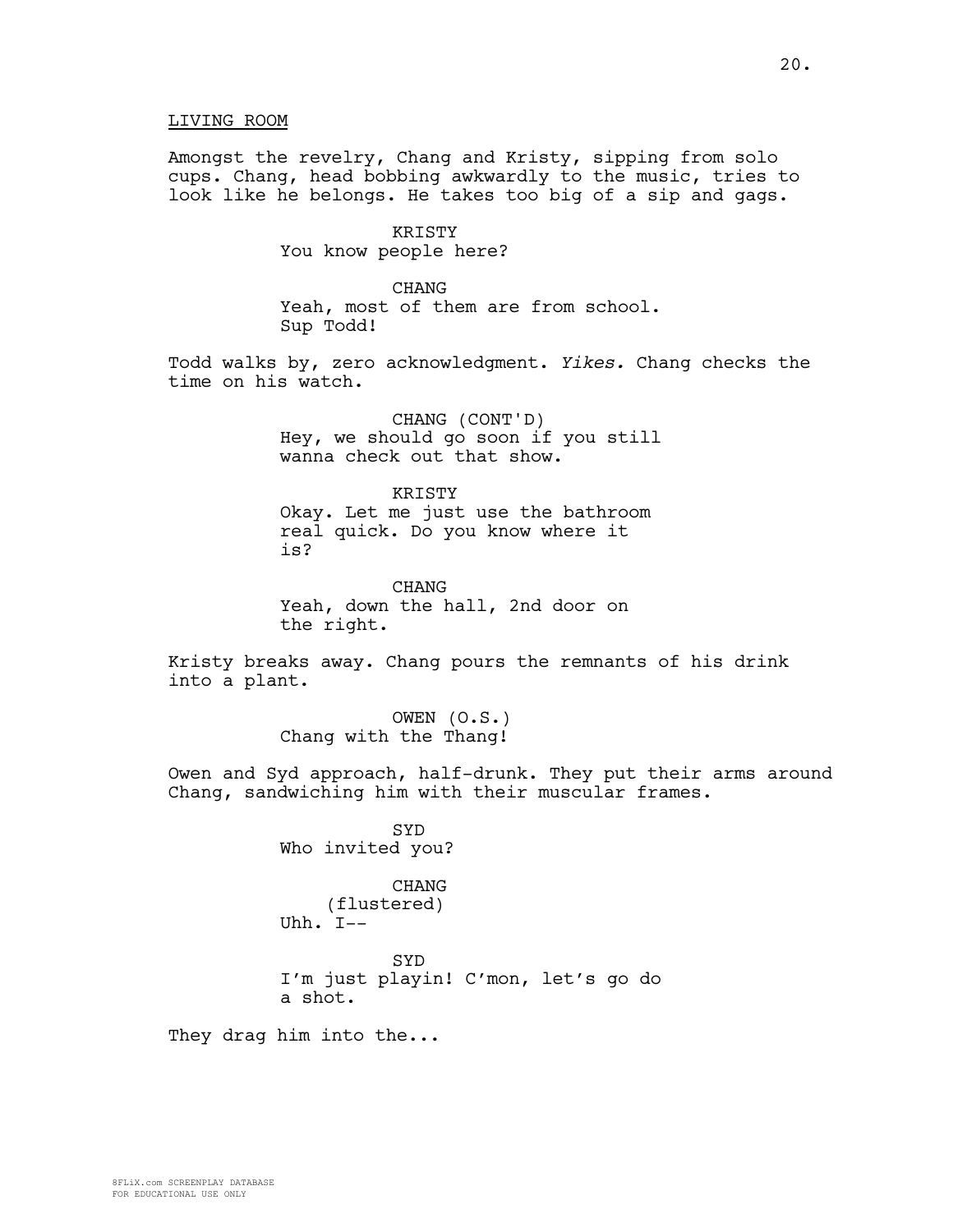### KITCHEN

Owen browses the lineup of bottom-shelf booze as Syd keeps Chang in place. Owen picks a handle of Tito's and pours a shot. He turns to Chang, his hand in a fist.

> OWEN Rock, Paper, Scissors. Winner has to down this shot.

Chang looks at the fist and sighs. *Fine, whatever.*

OWEN (CONT'D) I only throw rock.

CHANG

What?

OWEN Rock is my only move.

SYD

It's true.

Chang squints at Owen, who is dead serious. They line up their hands.

> OWEN AND CHANG Rock, Paper, Scissors!

Chang throws paper. True to his word, Owen throws rock. He downs his shot and then immediately pours double shot.

> OWEN Double or nothing.

> > CHANG

Uhh.

OWEN C'mon man, you gotta give me a chance to get one back.

**SYD** You already know what he's going to throw!

People are beginning to gather around the commotion. Chang relents. He lines up his hands.

> OWEN AND CHANG Rock, Paper, Scissors!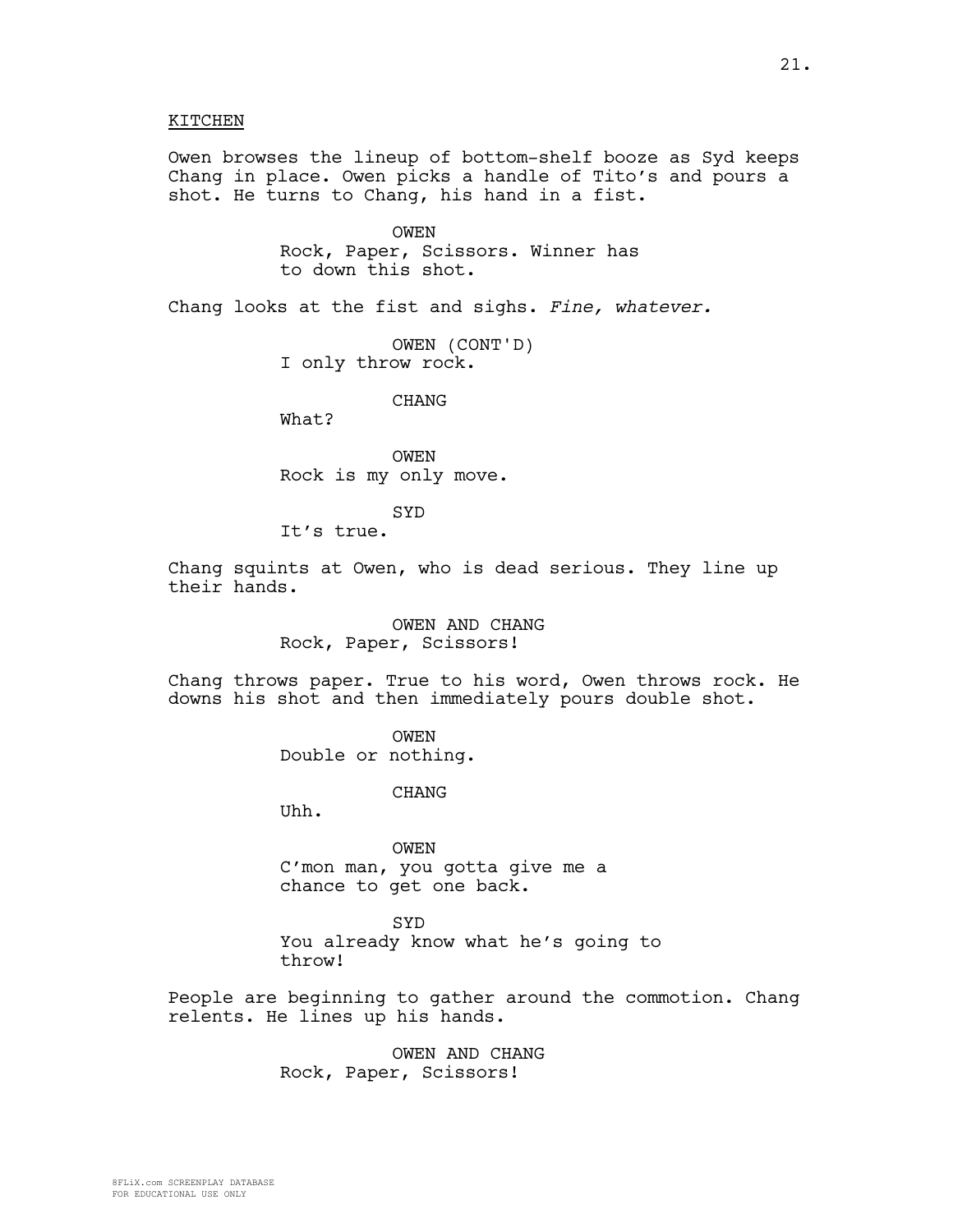Chang, paper. Owen, rock. Owen covers his face as the onlookers break into laughter and mockery. Owen downs the double shot, recoiling at the taste. Syd cheers and gives Chang a high five. A momentary smile breaks on Chang's face, before he spots out the corner of his eye, Matt and Kristy outside by the pool. Alone. Before he can move, Owen grabs his arm.

> OWEN C'mon. Last round.

CHANG No, no, no. I gotta go.

Owen pours again. It's a long pour.

OWEN Quadruple or nothing!

A crowd gathers. Hungry for a show.

SYD Don't be a quitter Chang.

**OWEN** You already know what I'm gonna throw. (taunting) ...Rock.

Chang squints, suddenly unsure. He searches in Owen's halfdrunk eyes for a clue. There's nothing, just emptiness. The crowd jeers impatiently, eager for blood. Chang looks outside. Kristy and Matt and standing closer now.

> CHANG Fine. Let's go.

OWEN ROCK! PAPER! SCISSORS!

Owen's hand comes down, clenched in a fist. ROCK. Out of Chang's hand, shoot two fingers. SCISSORS. *Disaster.*

> OWEN (CONT'D) I TOLD YA'LL! ROCK BABY! (kisses his fist) WOOOOO! Drink up Chang!

The crowd celebrates. A dumbstruck Chang looks into the cup, half-full with clear liquid. *He's losing time!* He downs it two gulps.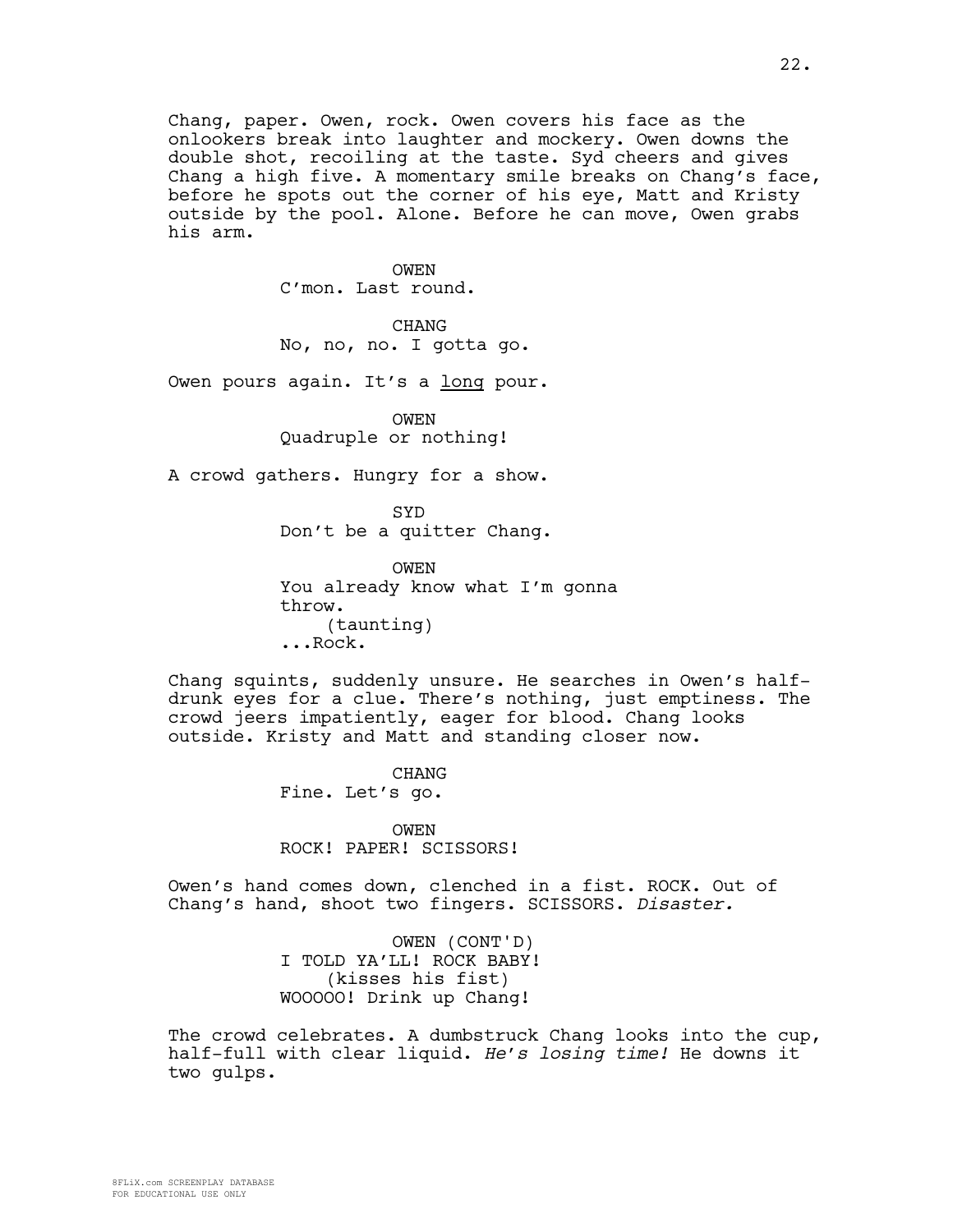# CROWD

# Ohhhh shit!

Chang pushes through the crowd.

### OUTSIDE

Kids dance around a glistening pool. In the far corner, Matt whispers in Kristy's ear. Chang makes his way over but as he does, it hits him. A rush of warmth waterfalling down his face and into his body. The world blurrrrrrrrs.

Chang approaches, a goofy grin stretching ear to ear. Matt and Kristy pause their conversation.

CHANG

Hey guys.

#### MATT

Yo.

KRISTY (concerned) You okay?

CHANG

Perfect. (slurring) You know Matt. You're pretty cool.

MATT Thanks. We were like having a private conversation though so --

CHANG -- But I can't figure out why. I mean yeah you're tall and good looking and you wear dope clothes. But other than that. What are you? Like what's your identity. Your values? Where's your soul bro?

Kristy hides a smile. Chris notices and laughs obnoxiously. Matt is irked now.

> MATT Dude, you're wasted and you're pissing me off.

CHANG I got it! You can dunk. That is pretty cool. But WHOOP-DEE-DOO Matt, so can a lot of people!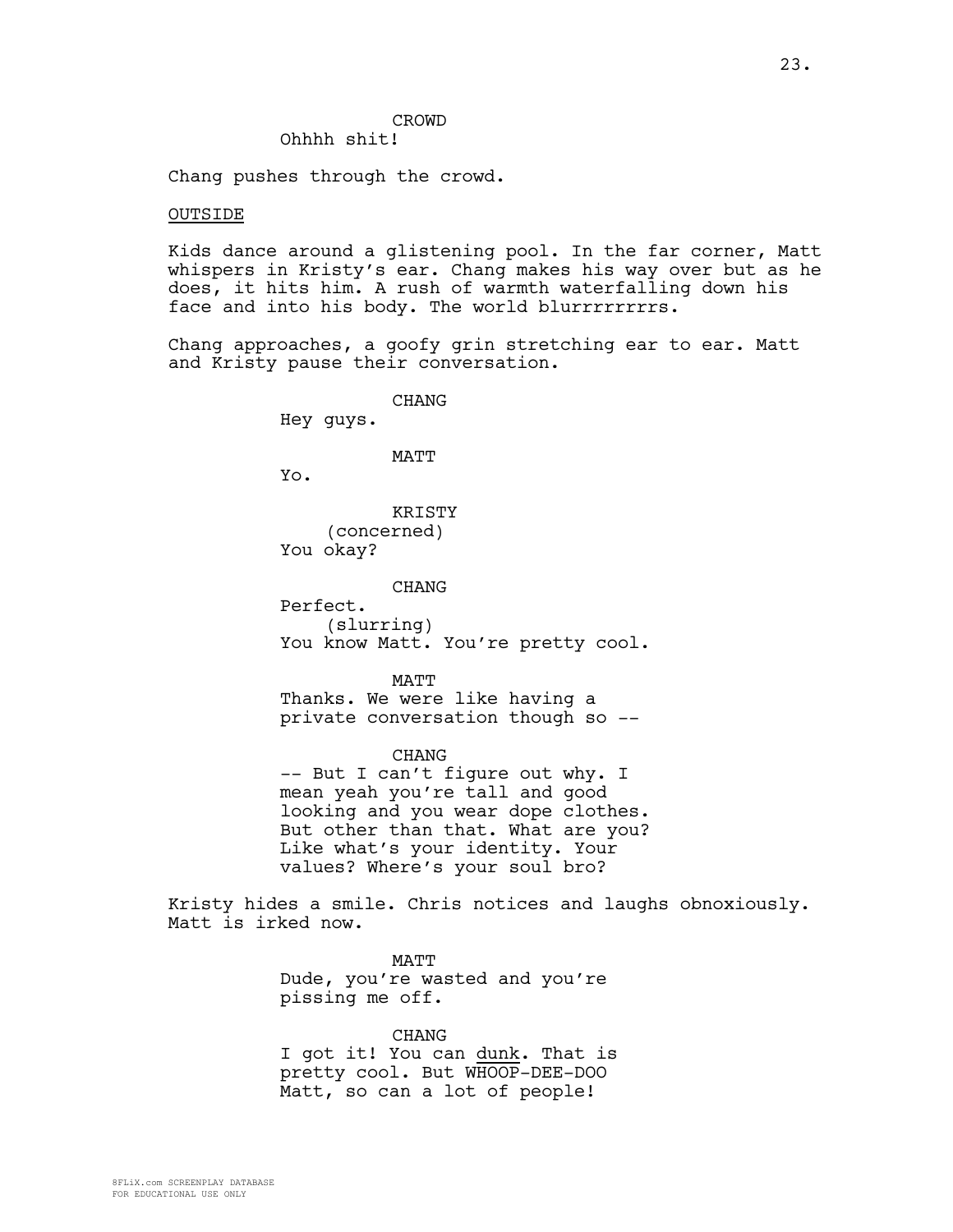MATT Not you. CHANG Not me? Says who? Matt laughs. MATT Dunk then. Chang's smile disappears. **CHANG** I could if I tried. MATT What? Listen man --CHANG I could if I tried. Chang gets in Matt's face. Matt is at wit's end. **MATT** No. You could not. CHANG Why not? (angry) Why not?! KRISTY Okay, okay, let's go. CHANG I bet you I can. MATT I'll take that bet all day. CHANG Yeah? What are the stakes? MATT I don't care. It does not matter because you'll never, EVER be able to dunk. It doesn't matter how hard you try. You. will. never. DUNK. Chang and Matt glare at each other, neither backing down. Kristy pulls Chang away.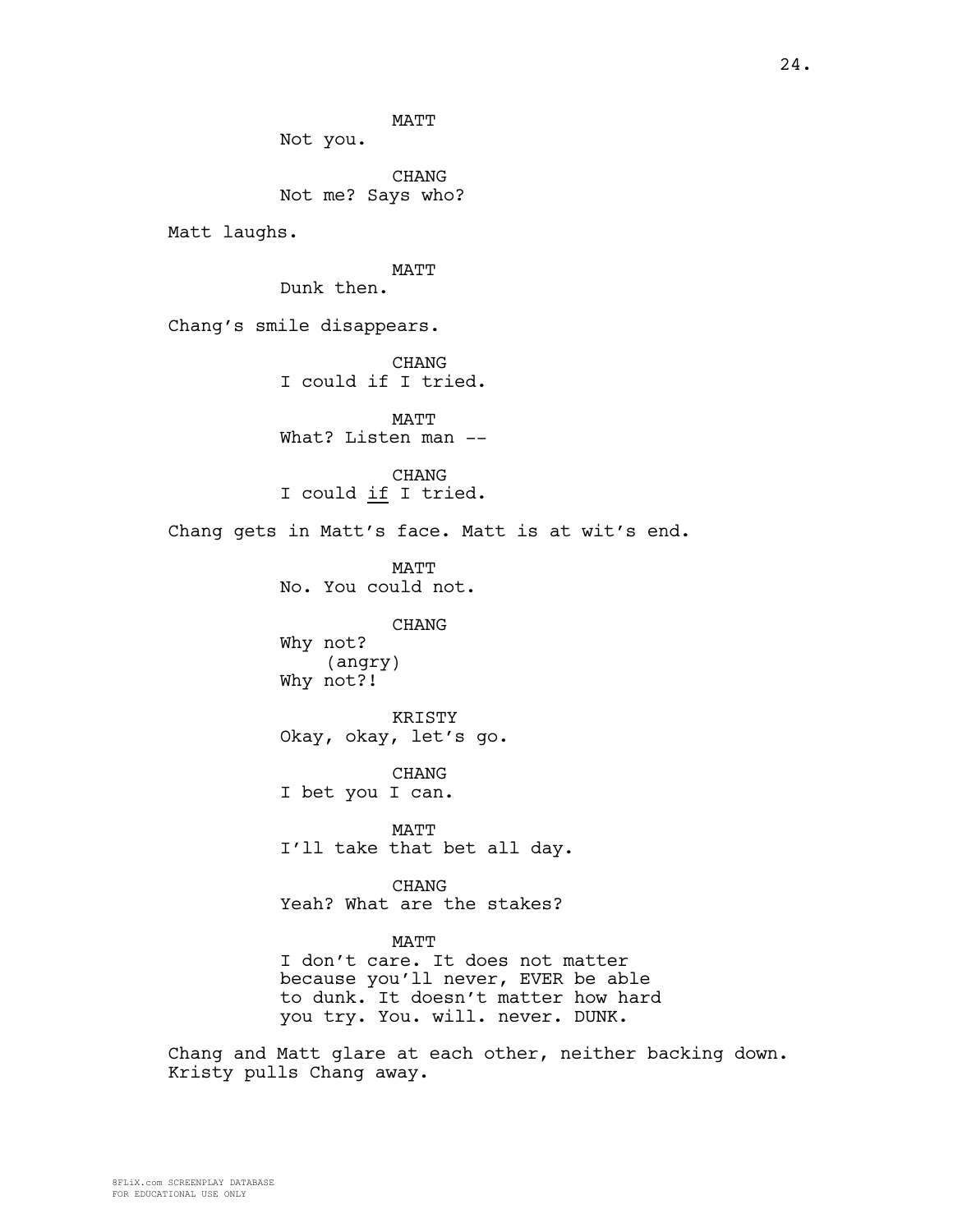### **KRISTY**

C'mon.

Jaw clenched, Chang utters one last parting remark.

### CHANG

# We'll see. We'll se--

Chang's ankle catches on the corner of a lounge chair. Before Kristy can grab him, he stumbles back, right into the pool. SPLASHHH!

# PARTY CROWD Ohhhh! Chang overboard!

Chang paddles water, trying to clear his eyes. He looks up to see Matt, pointing a cameraphone at him.

### MATT

# Yo Chang, you like facials?

Chang floats backwards, revealing a pool hoop directly behind him. Out of nowhere, a flying SYD slams a basketball in the hoop on top of Chang's head just before powerbombing into the pool. A wave of water smacks Chang right in the face.

CUT TO:

### INT. O'NEIL SUV - LATER

Chang, hair and clothes still wet, sits in the passenger side of a nice SUV. Mrs. O'Neil is driving while Kristy sits in the back. They pull up to Kristy's condo.

> MRS. O'NEIL Good night Kristy. It was nice meeting you.

KRISTY Nice meeting you too Karen. Thanks for the ride. (to Chang) See ya. CHANG

(weakly)

Bye.

Mrs. O'Neil pulls away. Chang reaches into his pocket for his phone. It's waterlogged. *Broken.* He reaches for something else. Two soggy tickets to: *A NIGHT OF GRUNGE.* He balls them up and sticks it back in his pocket.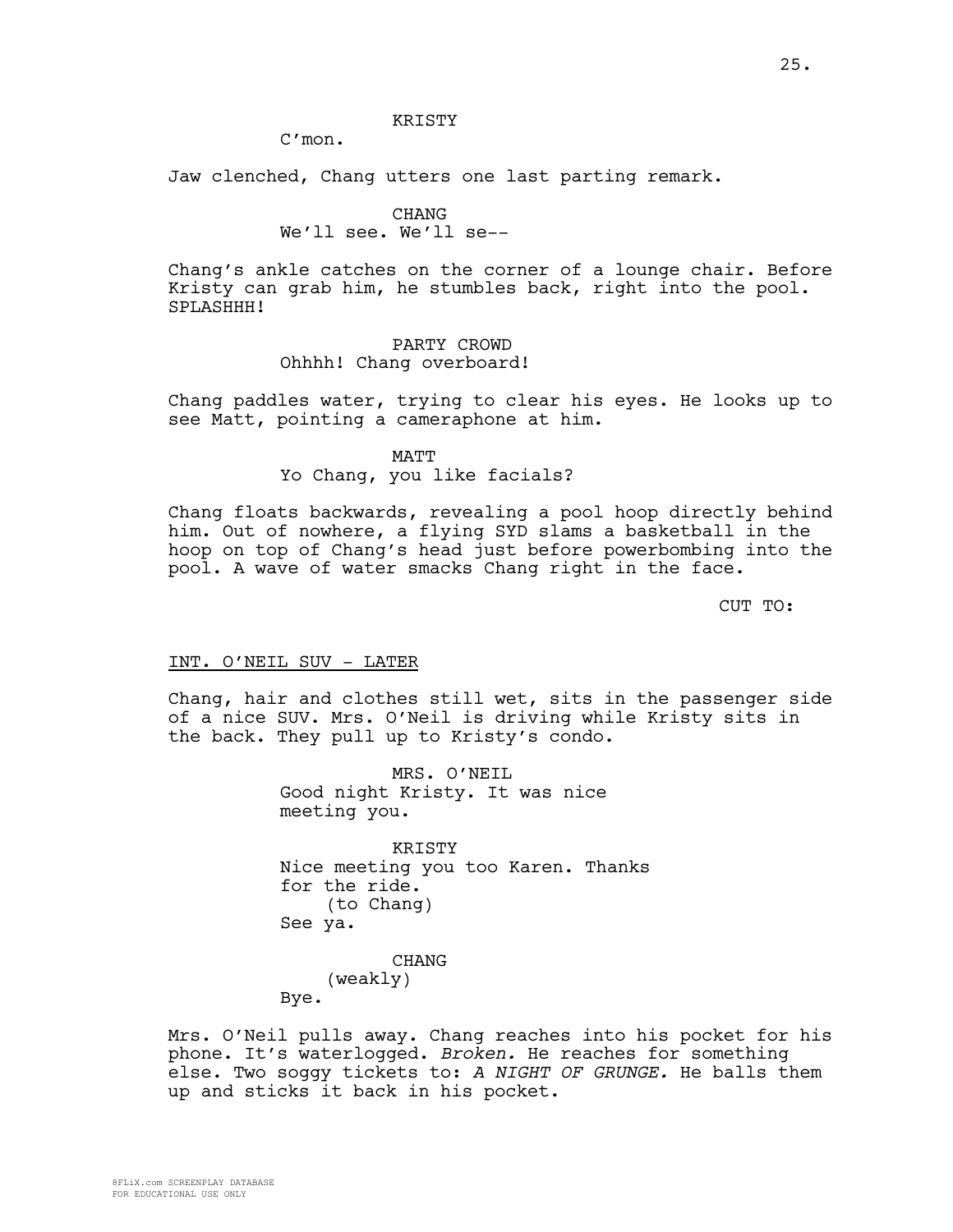MRS. O'NEIL It's been so long Chang. How come you don't come around the house like you used to? We miss you.

CHANG Just been a bit busy. With school and stuff.

MRS. O'NEIL Oh. I bet. Smart kid like you.

Mrs. O'Neil smiles warmly at Chang. Chang does his best to smile back.

### EXT. CHANG'S HOUSE - A BIT LATER.

They pull up to Chang's house. The kitchen light is still on. Chang gulps.

The front door swings open as Chang gets out of the car. It's Chen in her pajamas.

**CHEN** 

*Lan Lan?*

### CHANG

Yeah.

CHEN Where have you been!

Mrs. O'Neil sticks her head out the window.

MRS. O'NEIL

Hi Chen!

# CHEN

Hi. Karen?

### MRS. O'NEIL

Hey! Sorry to worry you like this. Matt had some friends over and they were having too much fun and lost track of time.

As Chang passes, Chen notices water dripping from Chang's clothes.

> CHEN You're all wet!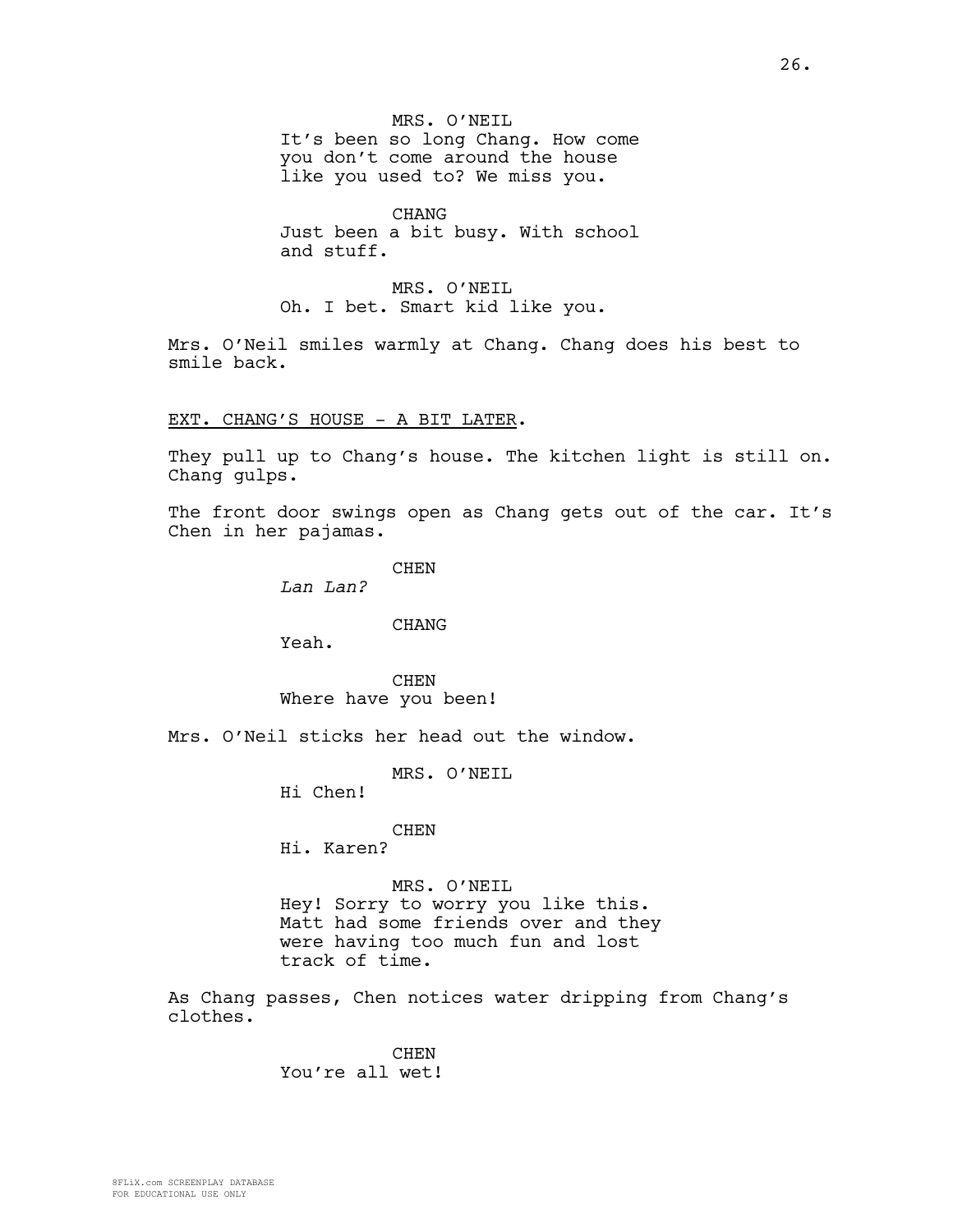MRS. O'NEIL Oh yeah, they were horsing around and Chang fell in the pool. You know how boys are.

CHEN Oh I'm so sorry. Thank you for drive him back. (to Chang in Chinese) *Get inside.*

MRS. O'NEIL Not at all. Good seeing you! Good night.

CHEN Okay, good night.

She turns, a scowl on her face. *Uh-oh.*

INT. CHANG'S HOUSE - CONTINUOUS

They enter.

CHEN Don't move you're making a mess.

CHANG Mom, I can clean up myself.

Chen ignores him. She starts drying him with towels.

CHEN Why you make me worry? You say you come volunteer today. You don't come so then I call you. But you don't pick up.

CHANG Well I couldn't because...

**CHEN** 

Because why?

Chang is at loss for words. Before he can even react, Chen reaches into his pocket and retrieves his broken phone.

> **CHANG** It was an accident.

CHEN *Lan Lan.* Phone is a lot of money.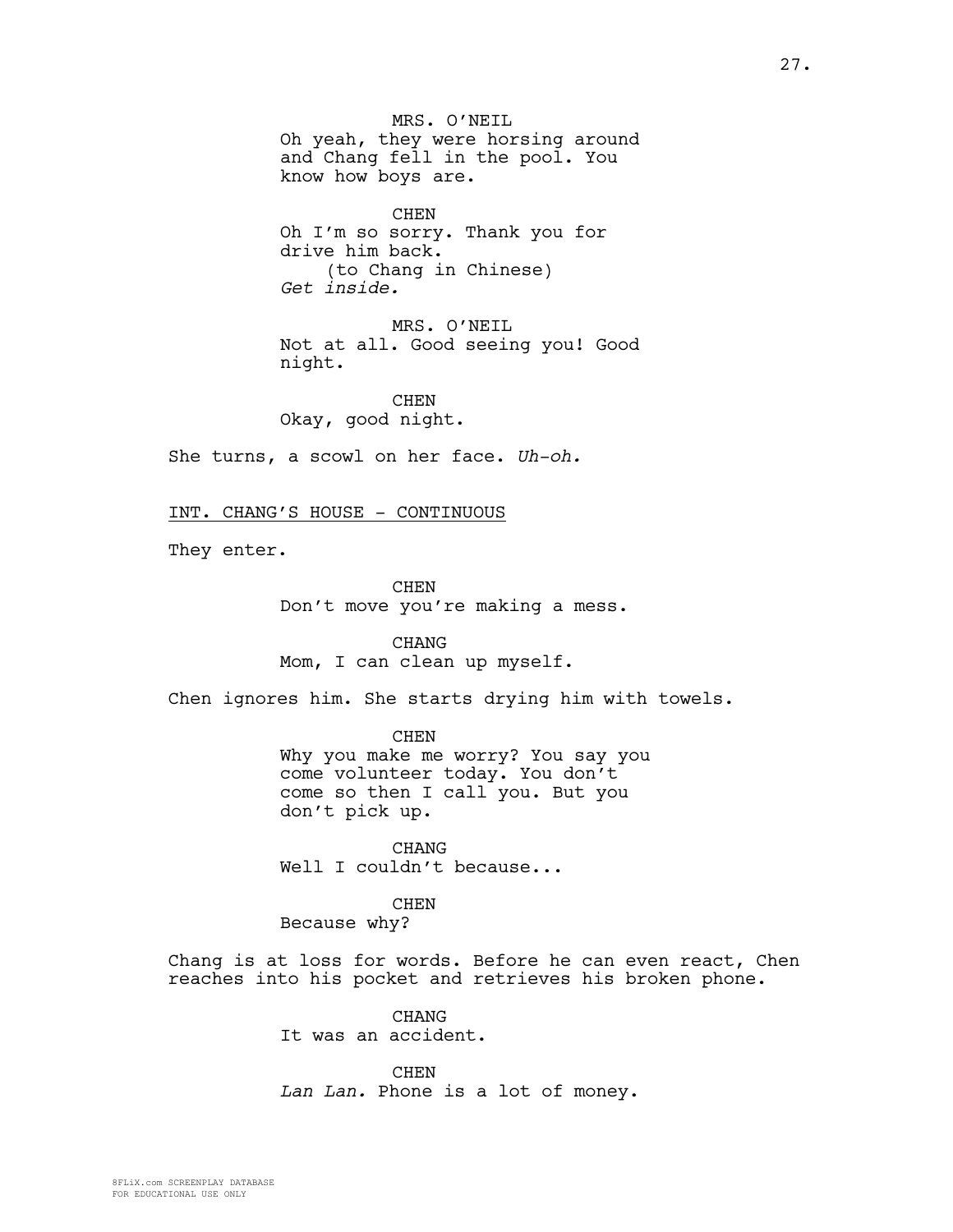CHANG I'll pay for a new one.

**CHEN** Somebody push you?

CHANG No, why would you even say that?

CHEN *Lan Lan.* I'm your mother. I know when you upset.

**CHANG** You're making me upset!

Chang breaks free and rushes upstairs, leaving Chen alone in the dark. She sighs, tired.

# INT. CHANG'S BEDROOM - LATER

Chang, cleaned up, in bed on his laptop. He watches a recent tik tok posted on Matt's account.

ON SCREEN: Chang in the pool. Syd dunking on him. Kids laughing. Matt looks into camera.

# MATT Cause you just got FACCIALLLLED!

Below, hundreds of likes and thousands of views. Chang slams his laptop closed, head spinning with vengeful thoughts. Something pulls his eyes up to the just above the foot of the bed. A poster. Kobe. Flying through the air. Fire in his eyes. The BLACK MAMBA.

The proverbial clouds part. A golden light shines down on Chang. A gift of inspiration. Courage. Chang's mouth curls into a defiant snarl.

CUT TO:

### EXT. MOUNT DAVIS HIGH - CONTINUOUS

Chang marches up the school steps. Other students whisper and glance as he walks by. He keeps his chin up, determined.

# INT. HALLWAY - LATER

Bo catches up to Chang in the hallway.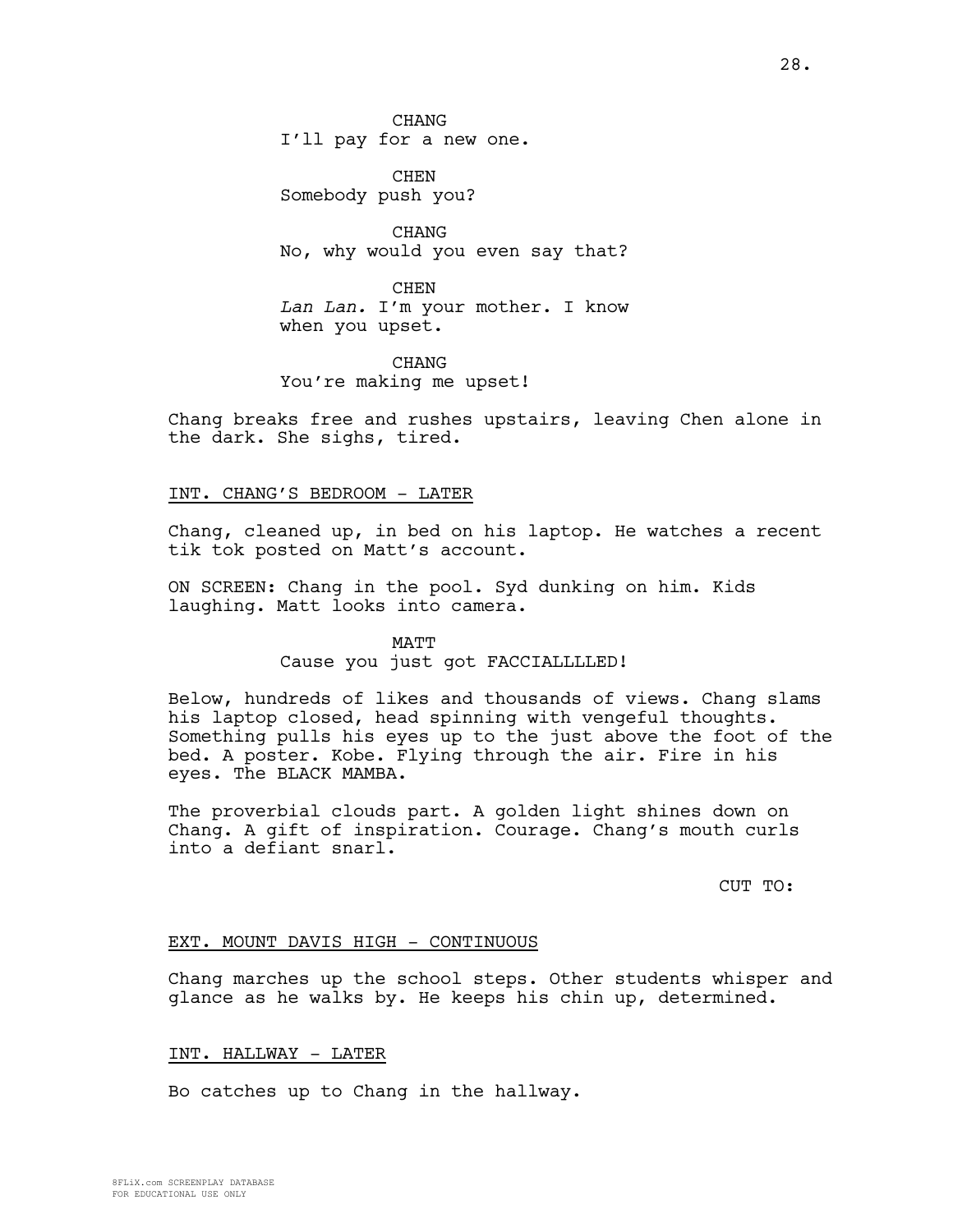BO Hey man, I saw what happened. Are you okay? CHANG No, I was humiliated. But that's okay. The Mamba spoke to me. BO Oh, uh, okay. Did you talk to Kristy yet? CHANG Not yet. Chang stops abruptly.

CHANG (CONT'D) I know finally know what I need to do.

What?

BO

CHANG I need to dunk a basketball.

The bell rings. Bo doesn't know what to say. Chang marches on, his destiny awaiting.

# INT. SCHOOL HALLWAY - A BIT LATER

Chang approaches the doors to the school gym. He peeks in. Horsing around on the bleachers, Matt, Syd and Owen, oblivious to the woes of others.

Suddenly Chang's courage shrinks. He reaches for the door handle but then turns away. It's a retreat.

As he is about to turn the corner, something comes over him. He grits his teeth.

### INT. GYM CLASS - CONTINUOUS

Chang heads for his target Matt like a guided missile.

CHANG

Matt!

The class goes silent. Matt looks up, amused.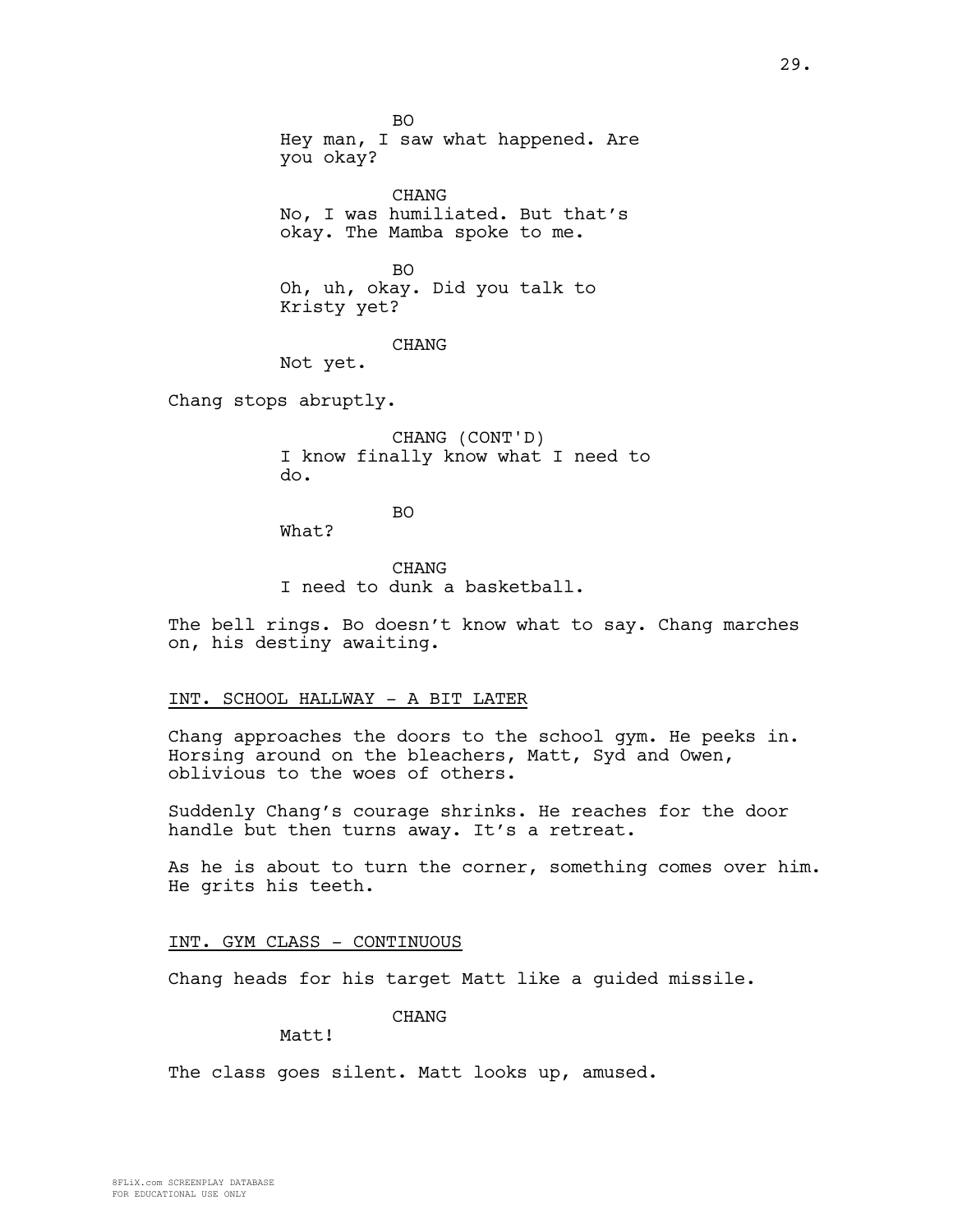**MATT** What is it Chang?

CHANG Stand up when I'm talking you.

OWEN Yo, you trippin'.

CHANG Shut up. Sidekick.

Matt holds Owen back. He stands. He's taller than Chang by almost a foot. The phones come out.

> **MATT** You coming in with some strong energy today.

CHANG You said I couldn't dunk. Well I bet you I can.

MATT Are you joking? You're still on this?

CHANG On the night of the last home football game, I bet you that I will dunk on that hoop right there.

Chang points to the center hoop.

MATT That's the dumbest thing I have ever heard.

CHANG Is it Matt? Or, are you just afraid cuz you're a little BITCH?

The crowd hollers. Chang is turning them. Matt doesn't like his position challenged. He laughs it off.

> MATT Okay Chang. You want it you can have it. What we puttin' down?

Chang looks up at Matt's luscious locks.

CHANG Loser has to shave their head.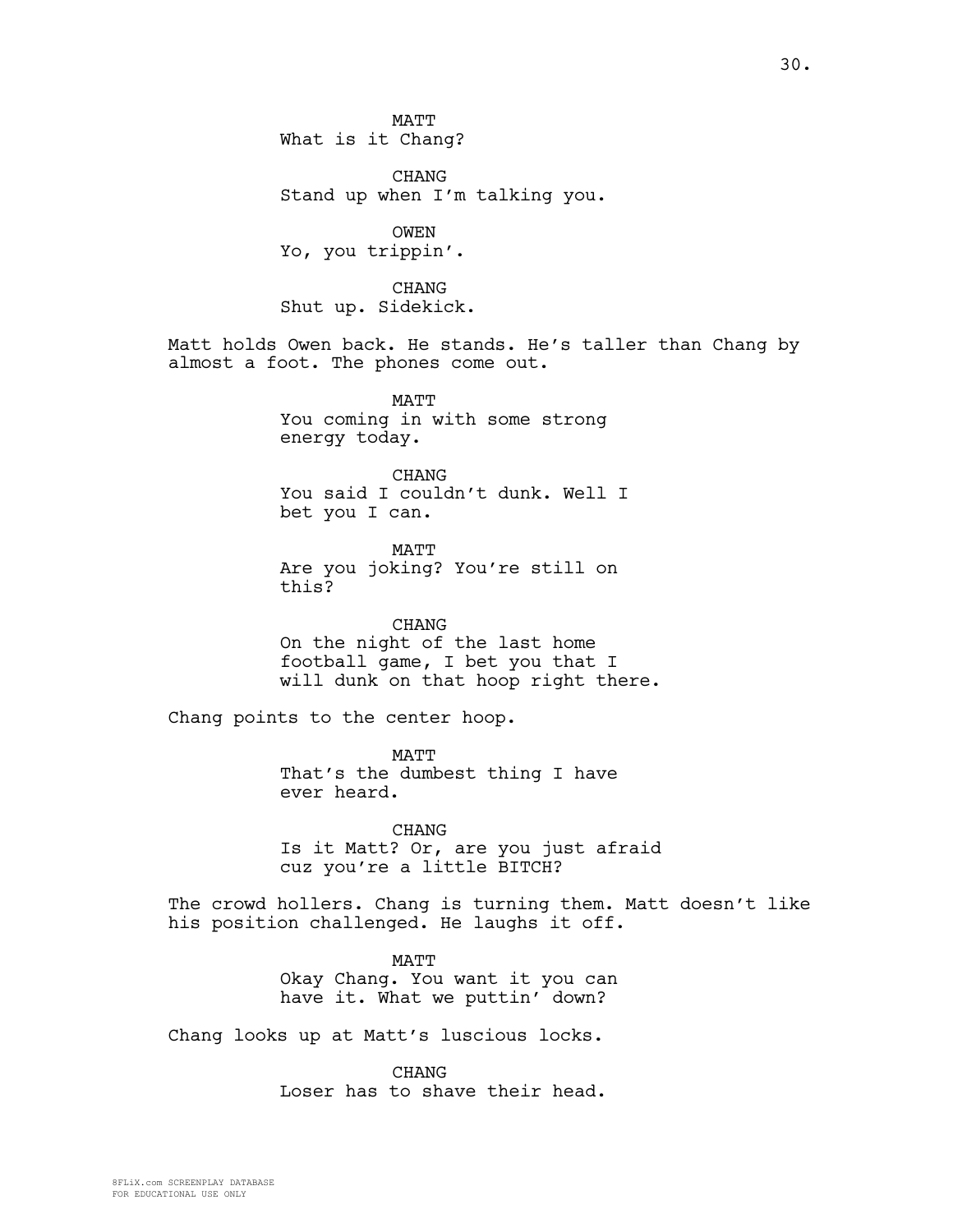ONLOOKER

That's it?

MATT Nobody gives a shit if you shave your head Chang.

CHANG Well, then...Loser ALSO...has to run around the track. Butt. Ass. Naked.

Nods in the crowd, that build to cheers in favor. Matt scoffs and shakes his head. Chang stares back, dead serious...

CUT TO:

### MONTAGE - VARIOUS STUDENTS' IG/TIKTOK

Different POVs of Chang's lunchroom challenge. The moment is already immortalized. At the end, Chang and Matt shake hands. The deal is sealed. The crowd reacts. Shit is LIT.

CUT TO:

### EXT. BLEACHERS - LATER

Bo watches the montage of clips while the Marching Band gets ready for practice. He's in disbelief.

> BO (hyped) Bro, I'm getting chills just watching this!

CHANG My legs were shaking like crazy! Could you tell?

 $BO$ Hell no. You held it down!

They pound fists. Chang turns and sees Kristy, approaching while playing a snare roll on her drum. Chang straightens up. Kristy stops right in front of him.

CHANG

Hey.

KRISTY

Hey.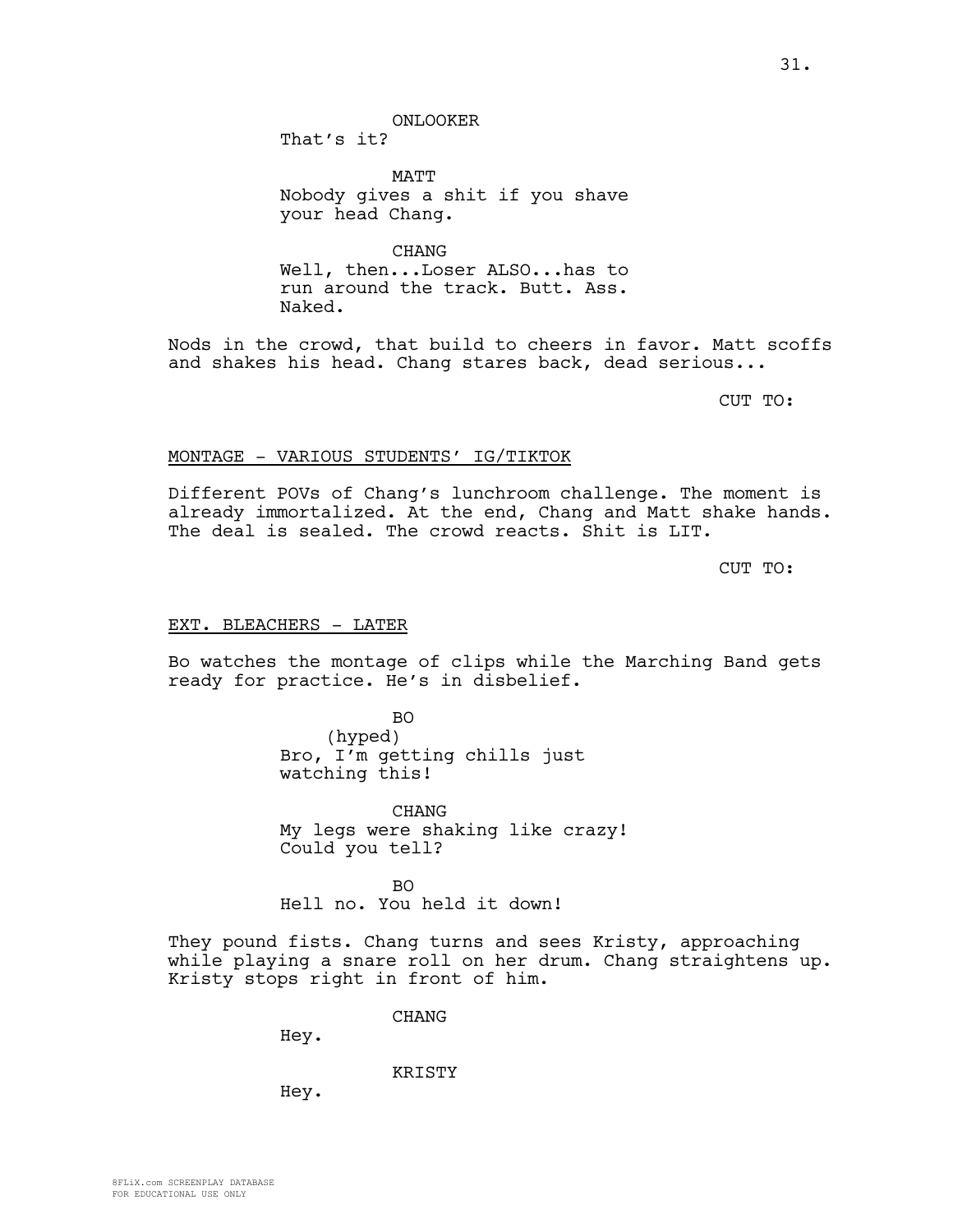CHANG I, uh, just wanted to --

KRISTY -- Yeah, yeah. You better dunk this god damn basketball.

Kristy gives Chang a look that could sail a thousand ships. Chang, devoid of words, nods. Bo sticks his head in.

> BO Oh, he will.

Kristy smiles.

FADE OUT:

### OVER BLACK - **12 WEEKS UNTIL DUNK DEADLINE**

# EXT. STREET - DAY

Chang flies through the air, dunking repeatedly on a personal basketball hoop, the kind that are portable. He double pumps, he 360s, he throws it off the backboard to himself. He looks graceful, strong. It looks *easy.*

We pull back to see that the hoop is only 8 feet tall. Chang is playing against some neighborhood children and showing no mercy at all. He slams it one last time, hanging on it and yelling like Tarzan. The little kids scream with him.

Across the street, shaking his head is Bo.

### INT. CHANG'S BEDROOM - DAY

Chang and Bo watch a video on youtube.

ONSCREEN: The video is labelled *5'5" WHITE BOY TEACHES YOU HOW TO DUNK.* 1.2 Million views. MikeyG (24), white, short but athletic expounds on his "dunk journey". We see a quick montage of MikeyG throwing down a series of very impressive dunks intercut with some tips and workouts.

Chang jots down notes, enraptured. MikeyG wraps it up.

MIKEYG (O.S.) -- some people are just born with bounce. For the rest of us, we gotta grind a little bit more. But I promise you, if you put your mind to it, you too can dunk. --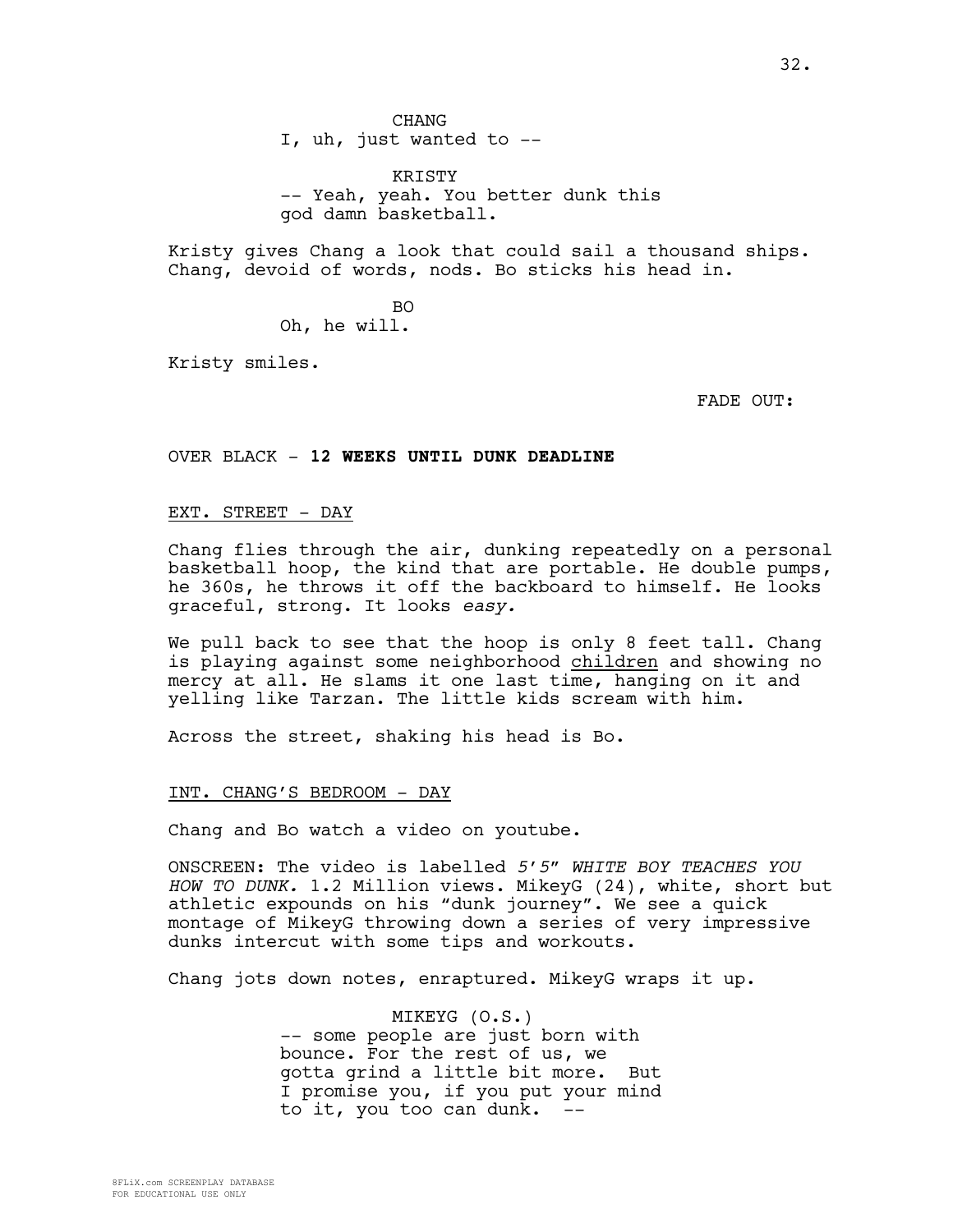5'5"!

BO

CHANG I've got 4 inches on this dude. If he can throw a reverse twohander...

BO You could probably do a windmill!

Chang gets up. He grabs the ball for his toy hoop.

CHANG A tomahawk!

BO Between the legs!

**CHANG** On Matt's stupid head!

Chang slams it.

CHANG AND BO Let's goooooooo.

CUT TO:

### MONTAGE - POUNDING PLATES

- Chang fired up. He does jump rope. He does box jumps.
- Bo cheers him on.
- Chang does lunges with weights. He checks his notes.

- Chang finishes a set and screams. He high fives the shit out of Bo.

### INT. CHANG'S BEDROOM - MORNING

The alarm wakes Chang up. He groans, his body sore everywhere. Finally, he sits up and tries to stand...only to collapse to the floor, his legs like two limp noodles.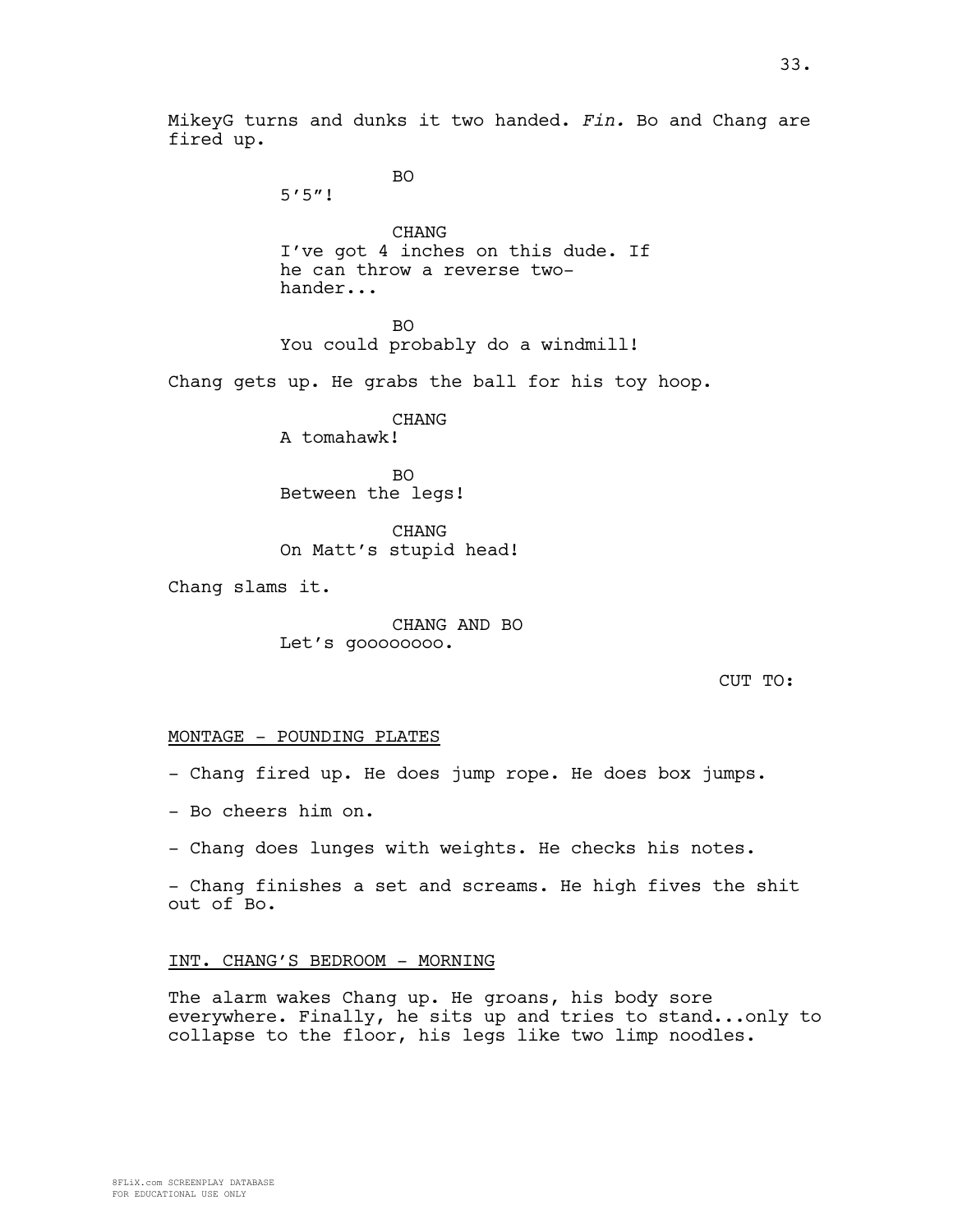### EXT. FOOTBALL FIELD - EVENING

The marching band reaches the climax of their last song. The formations are tighter, the music is crisp. The band is looking good.

Playing from a chair on the sidelines is Chang, banging away on his drum.

# A BIT LATER

The band wraps up. Bo comes over to Chang who is chewing on some kind of jerky.

> BO How you feeling now?

CHANG I think I'll walk again soon.

BO What is that?

CHANG Deer jerky. You want some?

BO

Psh. Duh.

Chang hands Bo some deer jerky.

CHANG Joe Rogan says deer are the superathletes of animals. 90% fasttwitch muscle. It's like if you ate Usain Bolt.

Bo chews. *Not bad.* Kristy comes over.

KRISTY Bo says your butt hurts.

CHANG It's better now.

**KRISTY** C'mon, walk me home then.

Kristy turns. Bo gives Chang a thumbs up. Chang jumps up and awkwardly hobble steps behind Kristy.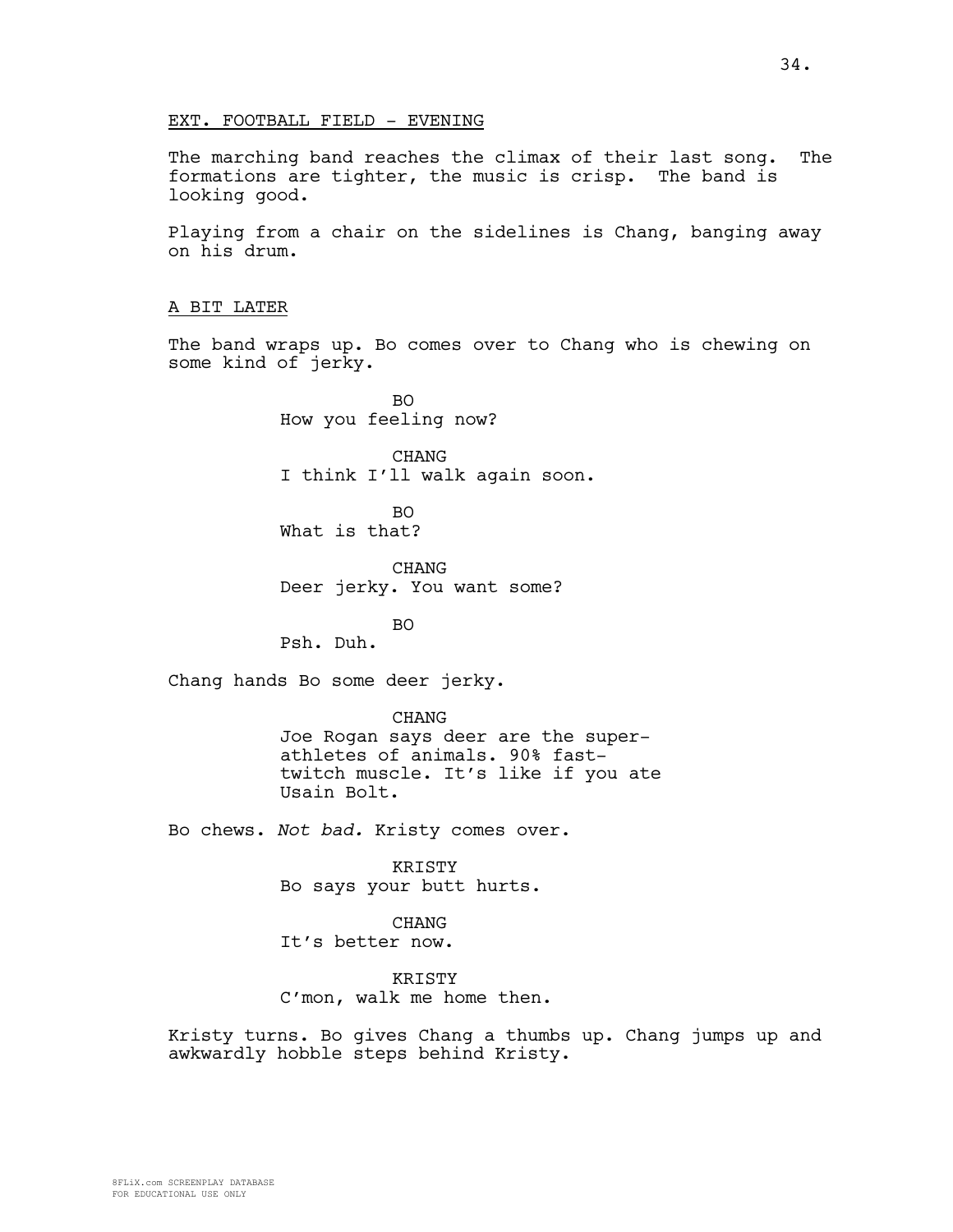Kristy and Chang walk and talk. Their chemistry is easier, more familiar now.

> KRISTY ...You don't know the song *Rape Me?*

CHANG I...do not. How does it go?

KRISTY (sings) Raaaape meeeeee. Raaaaape meeeee.

CHANG Wow. Catchy.

Kristy laughs.

KRISTY So how's the dunking going?

CHANG Good. If I add like 1/3 of an inch per day, I'm all set.

KRISTY

Mmm. (beat) So why'd you come over that night then? When Matt and I were talking.

CHANG

I...Don't know.

KRISTY Were you afraid he was gonna seduce me?

CHANG

No...

Chang tenses up, afraid to say the wrong thing. Kristy smiles mischievously.

> **KRISTY** You're such a kid. You pull it off though.

> > CHANG

Thanks.

They stop in front of her condo.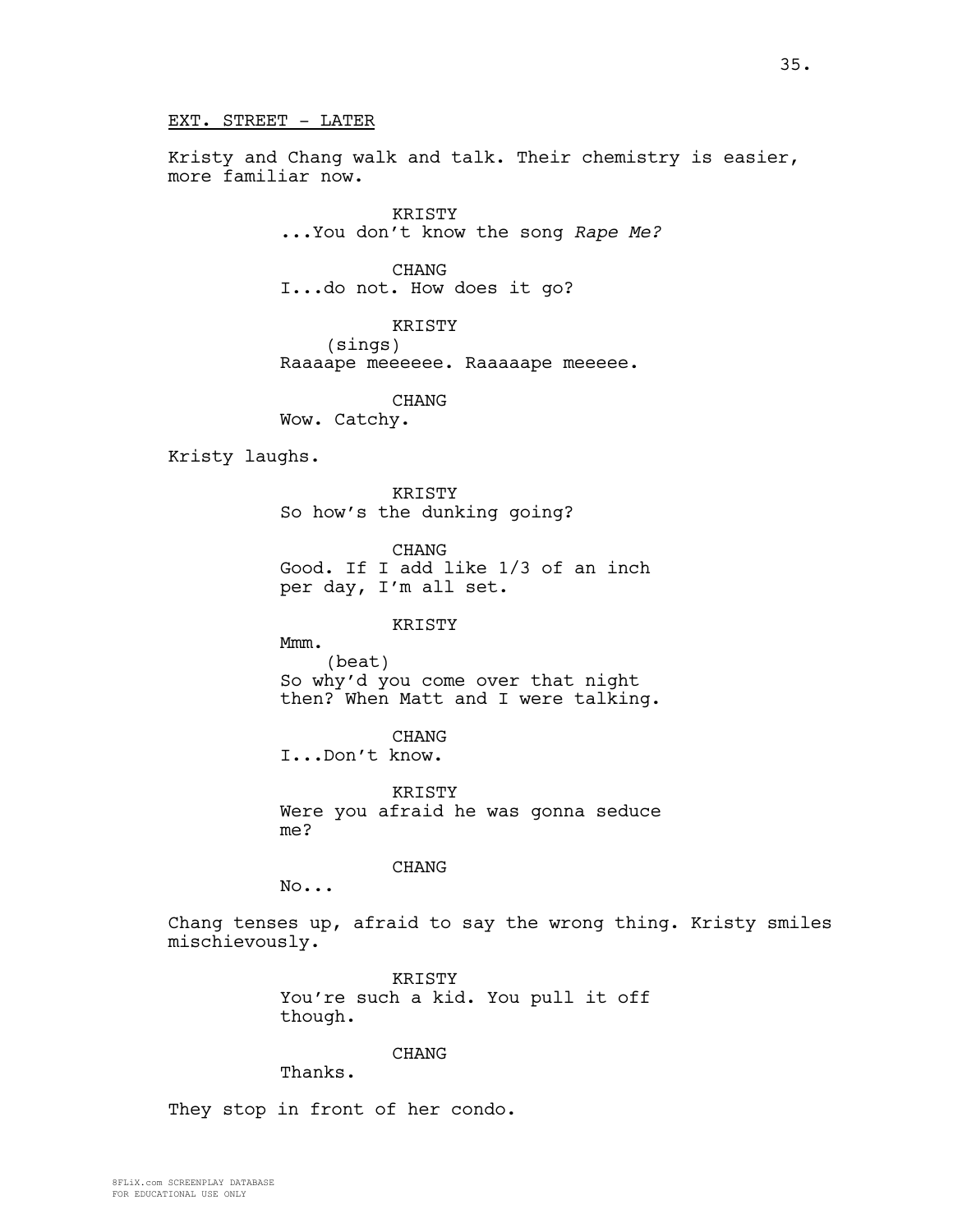**KRISTY** Wanna see my drum set?

### INT. KRISTY'S CONDO - CONTINUOUS

Kristy and Chang enter the duplex. The living room is filled with moving boxes, waiting to be unpacked. They hustle up the stairs to...

## INT. KRISTY'S BEDROOM - CONTINUOUS

Kristy turns on the lights. It's a mess of rock band posters and clothes, lit by colored string lights. At the center, a shiny, black full drum kit.

CHANG

Wow.

KRISTY My Dad got it for me. He used to play too. In a band.

CHANG He doesn't play anymore?

KRISTY He's dead. Cancer.

CHANG

Oh, I'm sorry.

KRISTY Don't be, it happens. I used to fight a lot with my Mom and my sister but now we're all kinda close. Funny how that stuff works.

CHANG

Yeah.

KRISTY How about you? What's your family like.

CHANG Um, my parents divorced when I was just a kid. I live with my Mom now. We're cool I guess.

KRISTY You ever wonder if she's lonely?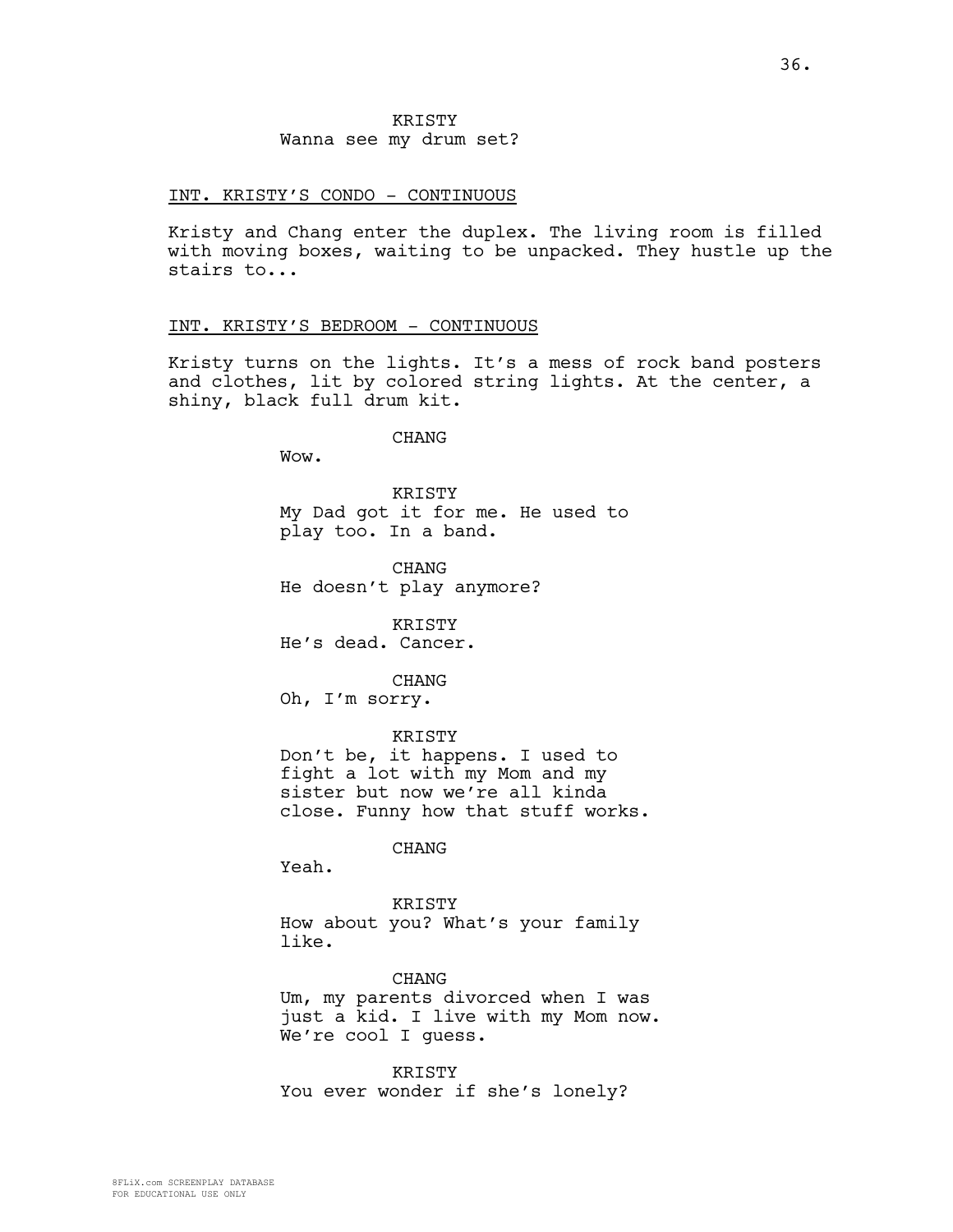CHANG Let's hear something.

KRISTY

Okay.

Kristy gets up and gets behind her drum kit. She starts to play. Chang can only watch.

## OVER BLACK - **10 WEEKS UNTIL DUNK DEADLINE**

## INT. HOSPITAL HALLWAY - DAY

Bo and Chang, wearing hospital Volunteer shirts, push meal trolleys down the sterile hall. They stop at each room to hand out meals to waiting patients.

> CHANG I can almost touch rim. BO That's less than last week. CHANG I know. BO Maybe you're tired. CHANG I'm only 16, how can I be tired? BO You know what might work? CHANG Steroids? BO Not jerking off.

> > CHANG

What?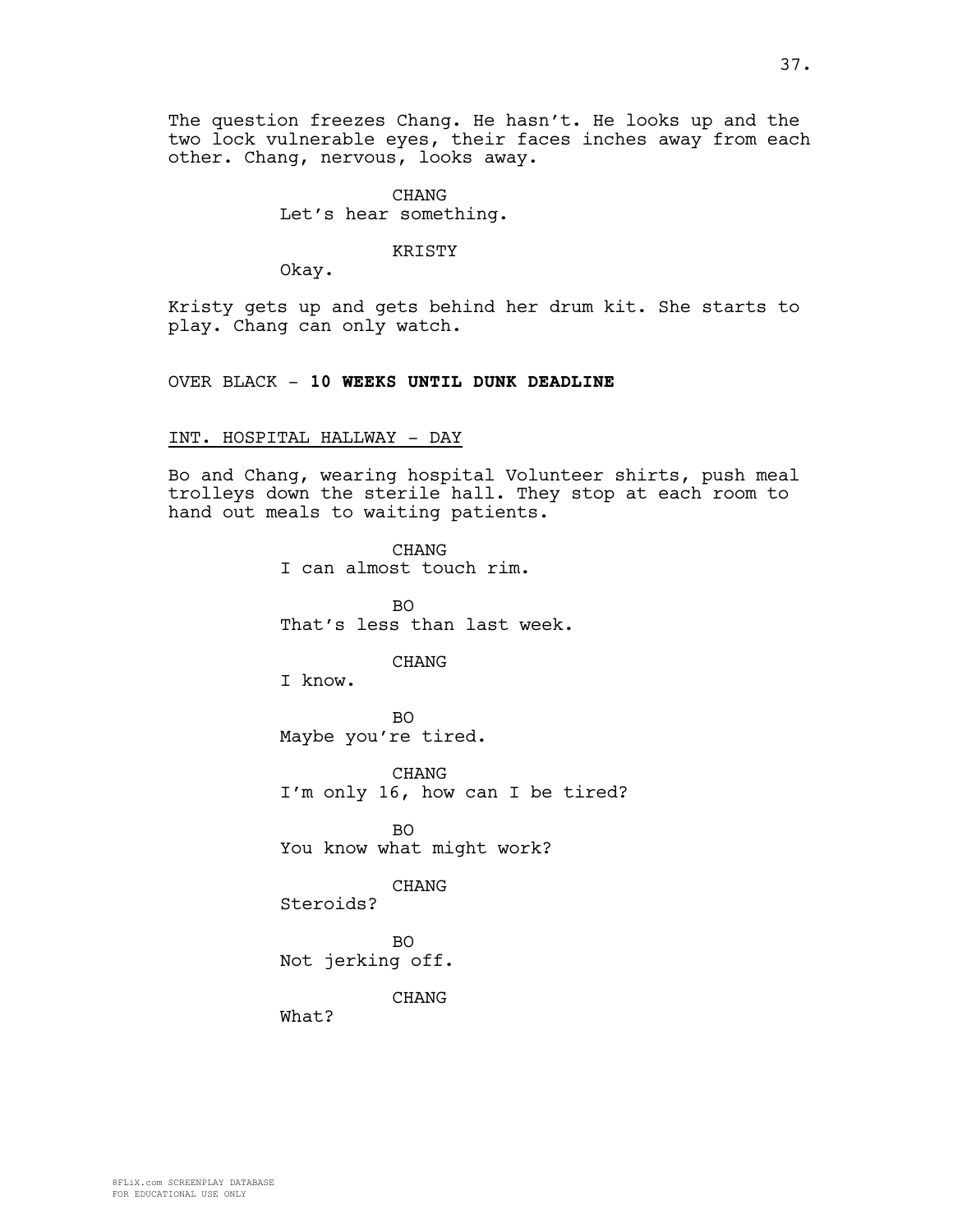BO It's called No-Fap. You refrain from jerking off and it's supposed to give you heightened clarity and strength.

CHANG So what, I turn into Beast from X-Men?

BO He does jump really high.

Chang scoffs. They turn towards opposite directions.

BO (CONT'D) You wanna hang later?

CHANG I can't, I'm finally getting my new phone.

They nod goodbye. Chang continues down the hallway. Suddenly he stops. Further down, an annoyed NURSES SUPERVISOR reprimands Chen with patronizing body language. Chen just takes it before being sent off. As Chen walks away, the supervisor turns and shakes her head at some colleagues. They snicker. Chang catches it all. He continues on.

## INT. TOM'S HOSPITAL ROOM - DAY

Chang, wearing a hospital Volunteer shirt, leans over a patient, TOM, (82), effusive despite his frail appearance, and sets down a hot lunch. Chang lifts the cover revealing a very unappealing meal.

CHANG

Ta-da.

TOM Now this. This is a 5-star meal right here. (to Klaus) Look Klaus. Look upon this feast.

Tom's visitor, KLAUS (75), cold but dignified, fixes the napkin tucked under Tom's chin. He gives Chang a look.

> KLAUS It's look cold.

TOM Like your heart.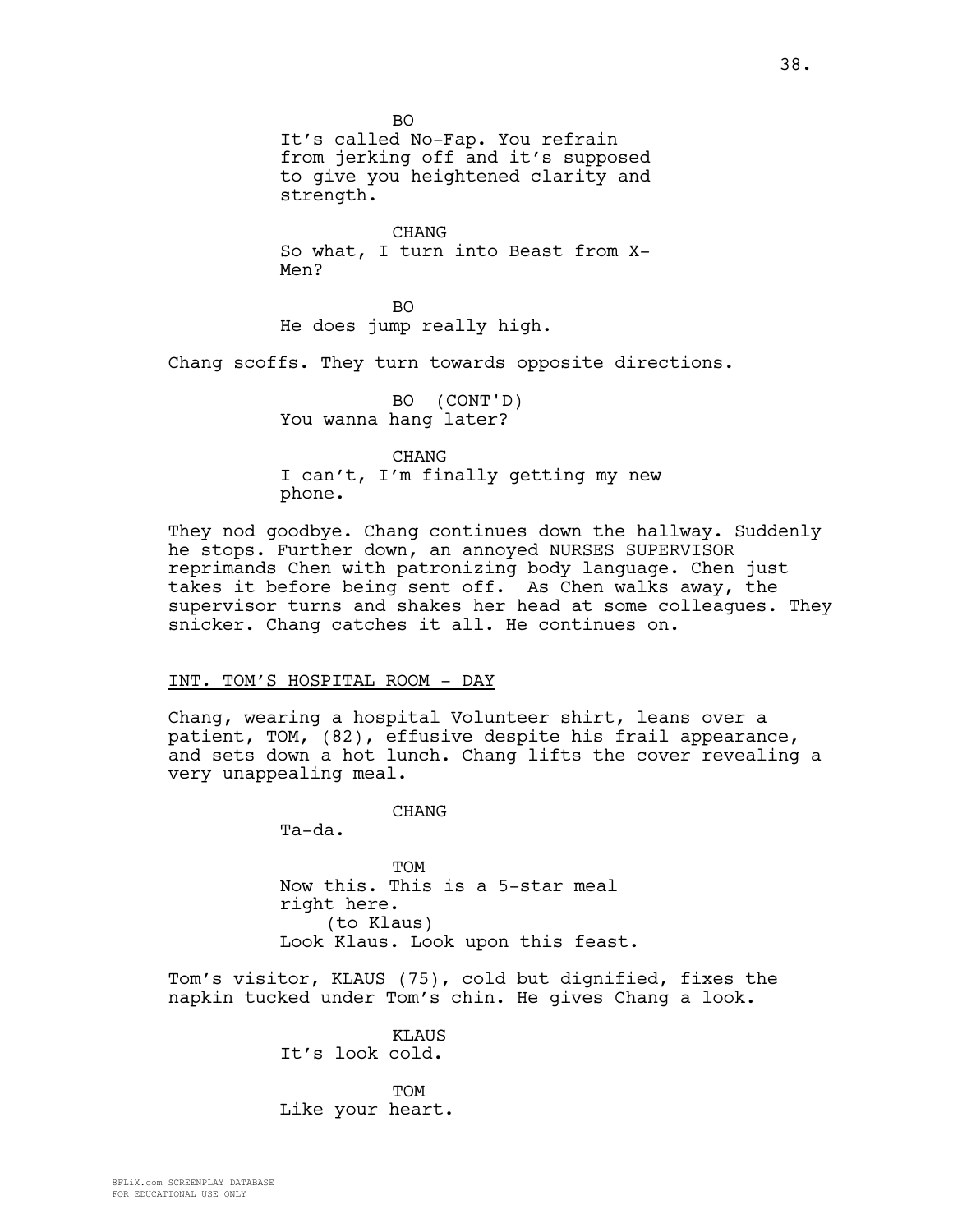Tom looks at Klaus and pointedly chews some food like a rabbit. Klaus rolls his eyes, much to Tom's amusement.

> TOM (CONT'D) As fun as it is to deliver meals to us old people, don't you think you should be outside young man? It's Saturday.

> CHANG I don't know how to break it to you but kids don't hang out outside anymore.

TOM That's nonsense. Klaus, you should take Chang and his mother up in that little plane of yours.

CHANG (impressed) You have a plane?

KLAUS (modest) It's small. 4 people max.

CHANG I would be super down!

A knock on the door. In walks Chen, dressed in nurse's scrubs. She gives Chang a look, before pulling back the curtain.

> CHEN Hi Tom. How are you feeling today? (to Chang) *Ready to go?*

Chang nods.

TOM

Chen, every time I see your son, he looks more and more like you. And so handsome and tall.

**CHEN** (modest) Oh, you're too nice. I wish he was taller.

Chang diddles his thumbs. *Nice.*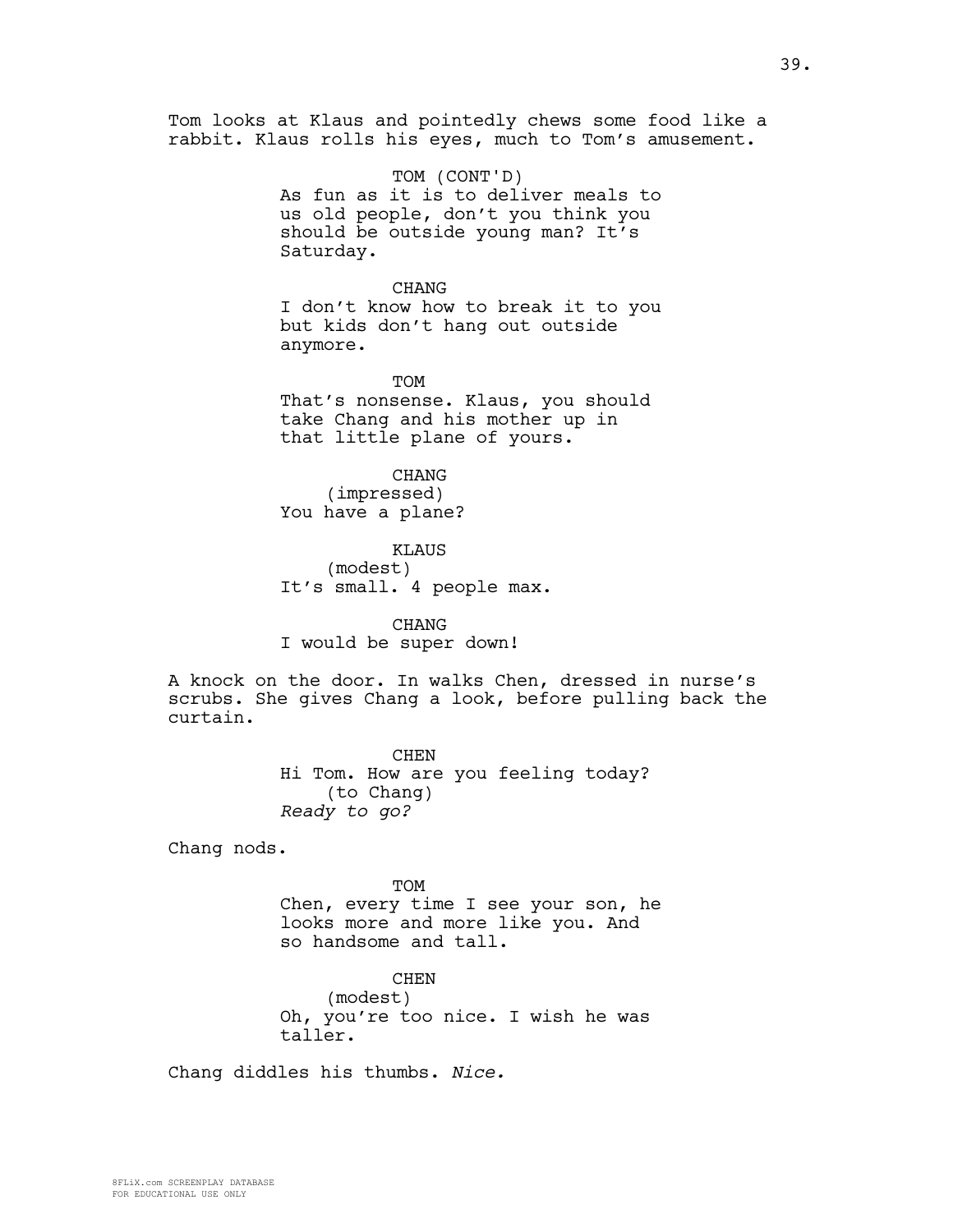**TOM** 

Well he deserves a reward for working so hard on a Saturday. So we decided that Klaus is going to take you and your son up on his plane for a nice little tour of our great state.

**CHEN** 

Oh no no.

**TOM** You'll be fine. Klaus will take good care of you.

**CHEN** I don't want to trouble Klaus.

TOM

Your son already expressed his enthusiasm. C'mon live a little.

Chen gives Chang a look. Klaus notes the interaction.

**CHEN** Thank you so much but we really cannot accept. It's too much trouble.

### EXT. HOSPITAL HALLWAY - A BIT LATER

Chang steps out as Chen says good bye to Tom and Klaus. Chen grabs Chang's arm as she steps out.

> CHEN Tom and Klaus are old. Why do you want to trouble them?

CHANG They invited me. All I said was that it would be cool.

CHEN You don't understand what is manners. Let's go. I don't have long.

Chen turns to leave. Chang, frustrated, follows her.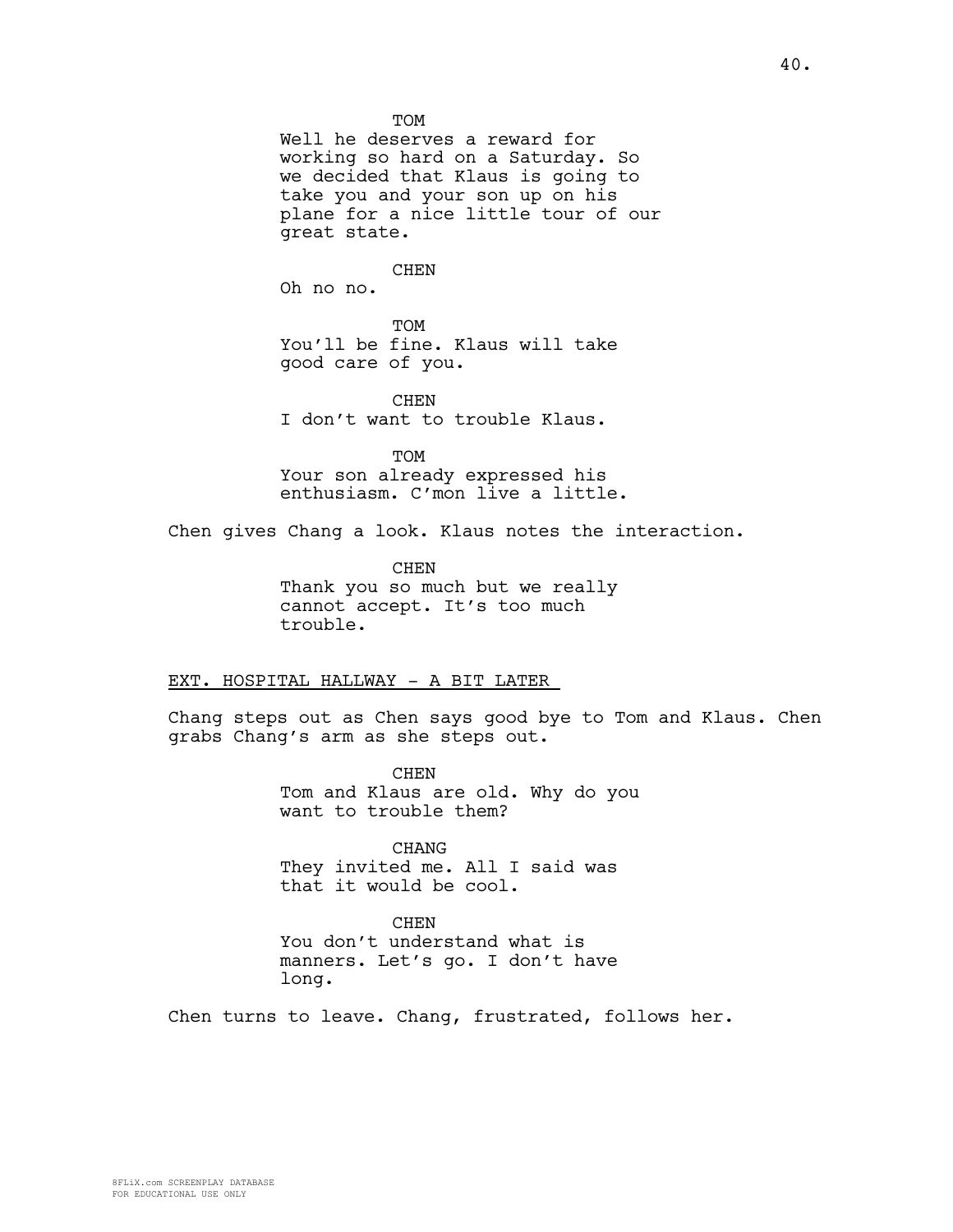Chen enters the strip mall phone shop, Chang in tow. Immediately, DEVIN (32) the African American sales rep, confident with glasses and a crispy fade, comes over. He even makes the AT&T staff shirt look good.

#### DEVIN

Good afternoon! My name is Devin. How can I help you guys

CHANG Hi. I need a new phone.

DEVIN Well we got the newest models right over --

CHEN He don't need too new.

DEVIN Oh. I hear that. Let's take a look over here.

Devin shows them some mid-tier phones. He's got the whole pitch down. Never have phones been so enthusiastically sold. Chen gets a page on her hospital beeper. Something stressful. She takes out her credit card and gives it to Chang.

> CHEN I have to go back to work. Can you get yourself home?

### CHANG

Yeah.

Chen excuses herself. Chang looks at Devin.

CHANG (CONT'D) (points to nice phones) I guess it's time...to go back over there.

DEVIN Word? You not gonna do your Momma like that are you.

CHANG (plays it off) Of course not. Heh heh.

A BIT LATER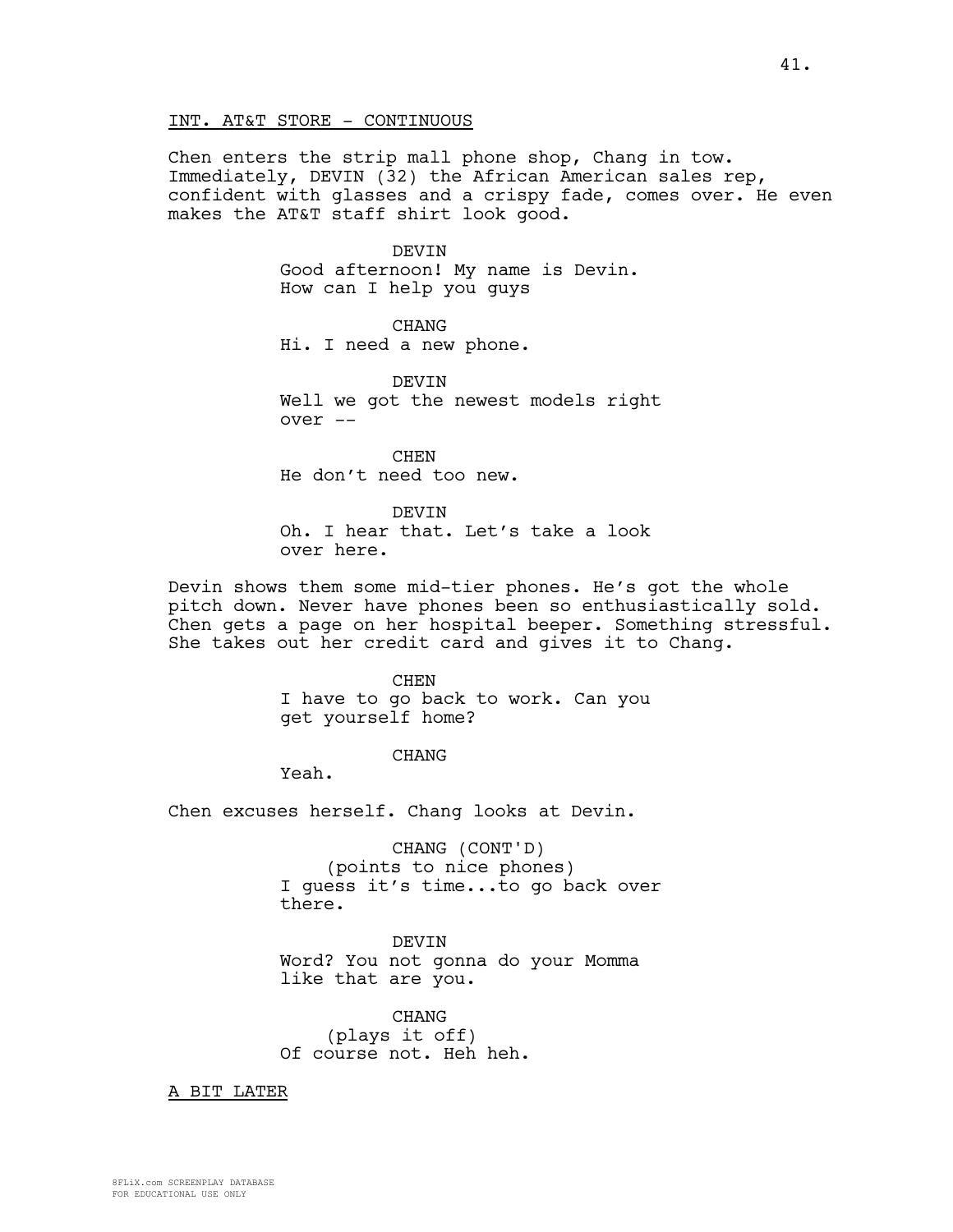Devin rings up Chang's new mid-tier phone up. Chang catches a glimpse of Devin's desktop background.

ON SCREEN: A younger Devin in a basketball kit, soaring through the air, ball cocked back, two helpless defenders below him.

> CHANG (CONT'D) That's you?

DEVIN Yessir. Check this out.

Devin takes out his phone. He plays a video on youtube labelled DEVIN ADAMS HIGHLIGHT REEL. Clips play of Devin breaking ankles, splashing jumpers and lastly, dunking on heads, over a cheesy hip-hop track. Neither the production value of the video or the competition he's playing against are particularly high quality but Devin's passion and love for the game are obvious. The video ends with Devin lifting an MVP trophy.

**CHANG** 

Sick. What league was this?

DEVIN Romania. Back to back champs baby.

Devin pulls out a chain with two rings on it. Chang is impressed.

> DEVIN (CONT'D) You hoop? You look like you hoop.

> > CHANG

Really?

DEVIN I know a baller when I see one. You play for a team?

CHANG I just play for fun.

DEVIN

Well, let me know if you wanna get serious and need some training. I got this youtube channel where I teach some skills or what not.

CHANG That's cool (beat) Do you teach how to dunk?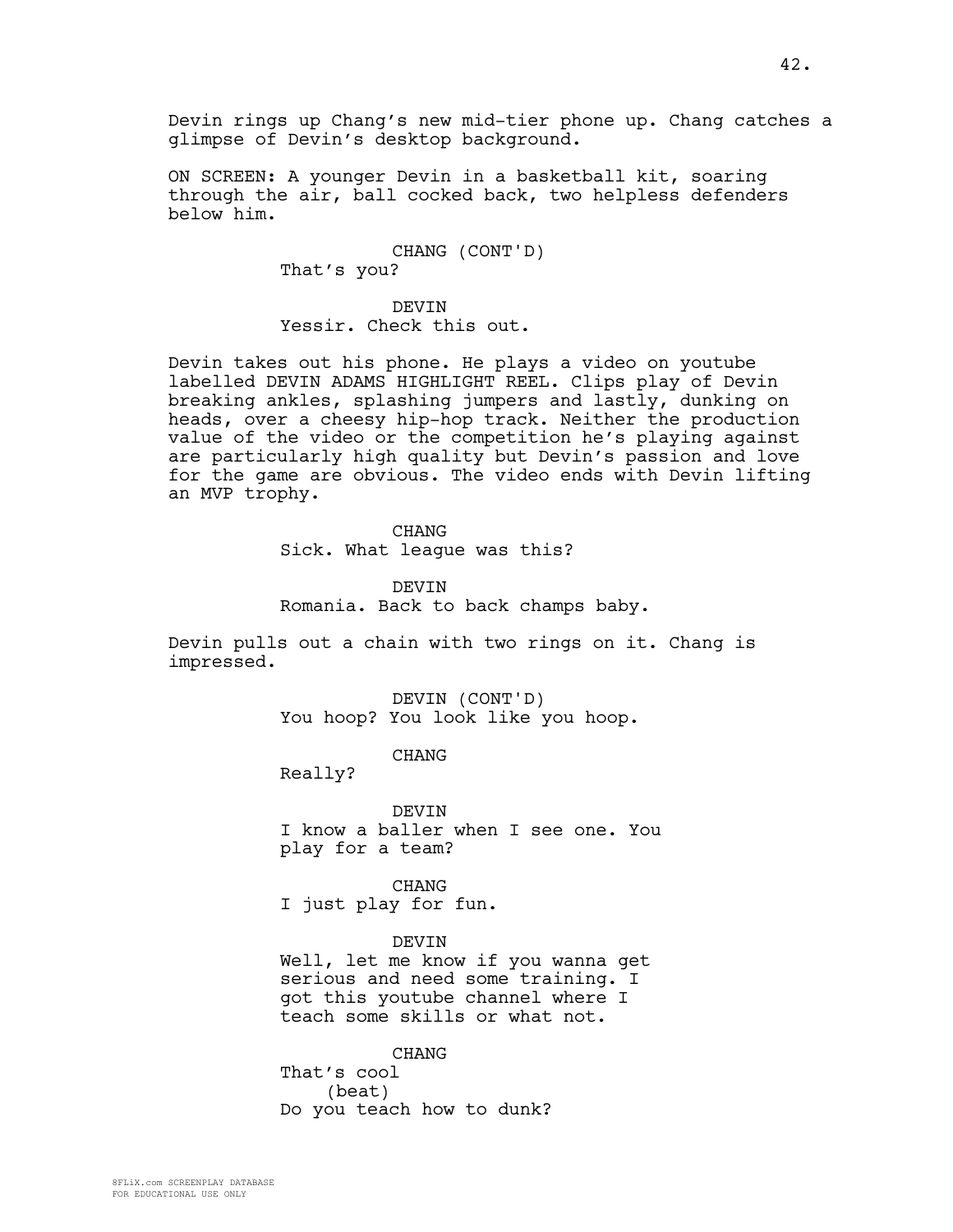Devin laughs. He catches himself when he sees Chang's face.

DEVIN (CONT'D) Word? Okay. (thinks) How much height you need?

EXT. MOUNT DAVIS HIGH - LATER

The school is empty. Chang and Bo wait by the outside entrance to the gym. No one is around. A beat up Ford Taurus pulls up. Devin steps out.

DEVIN

Sup.

CHANG Hey, this is Bo.

Bo and Devin greet each other. Devin checks his watch. Suddenly the back door of the gym is open by a JANITOR (52), bald with a grey beard.

> JANITOR My man Doc Devin!

## INT. GYM - A BIT LATER

Chang, eyes focused, gets low and explodes into a sprint. He takes two big steps and LEAPS, cocking the ball back and stretching his body as high as he can...

The ball grazes the net, giving it a gentle tickle. Bo makes a face. *Yeesh.* Devin processes the task at hand.

> DEVIN Well first of all, your jump mechanics are all wrong. You're not really generating much power from here and here.

Devin points to Chang's hips and core.

DEVIN (CONT'D) You're also only bringing the ball halfway up. Try this.

Devin corrects Chang's dunking motion. Chang lines up again and jumps! This time, the ball hits the rim. It's a first.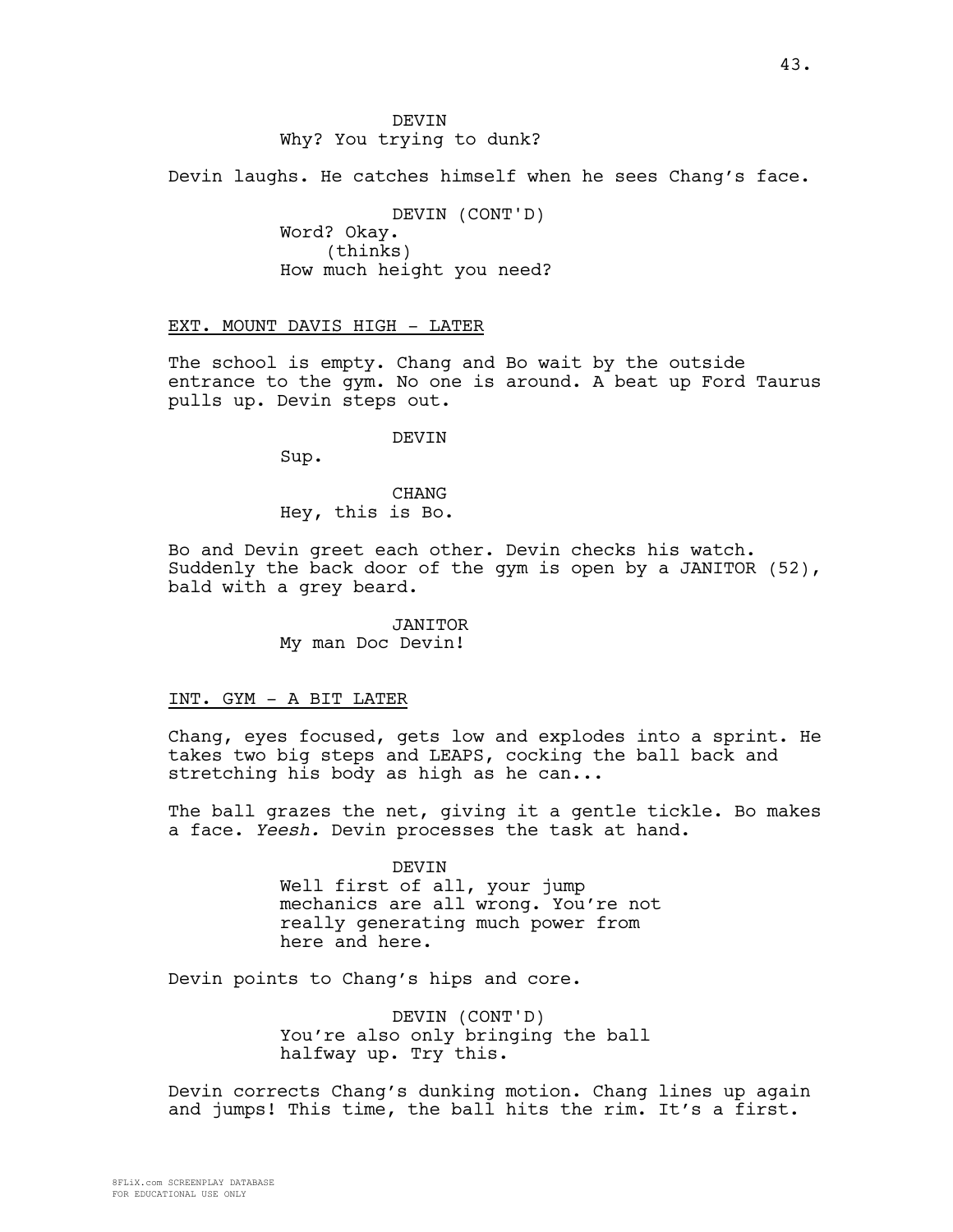BO Holy crap!

CHANG That was like a 6 inch difference!

DEVIN

Yup.

CHANG So what do you think, could I dunk?

DEVIN (shrugs) I mean you're probably still growing, so if you're consistent with working out, half a year, a year, I don't see why not.

CHANG I need to do it in 10 weeks.

DEVIN

Say what?

Chang looks at Bo. Bo takes out his phone and plays the cafeteria clips for Devin. Chang laying down the gauntlet, Matt accepting, people cheering. Devin's eyes grow big.

DEVIN (CONT'D)

Damn.

CHANG I need help man. I'll do anything.

Devin looks at Chang sympathetically. He scratches his chin.

**DEVIN** You know what. I'm in.

CHANG

Really?!

DEVIN How much you gonna pay me though

Chang and Bo look at each other. The thought did not cross Chang's mind.

> DEVIN (CONT'D) You thought I was gonna coach you for free?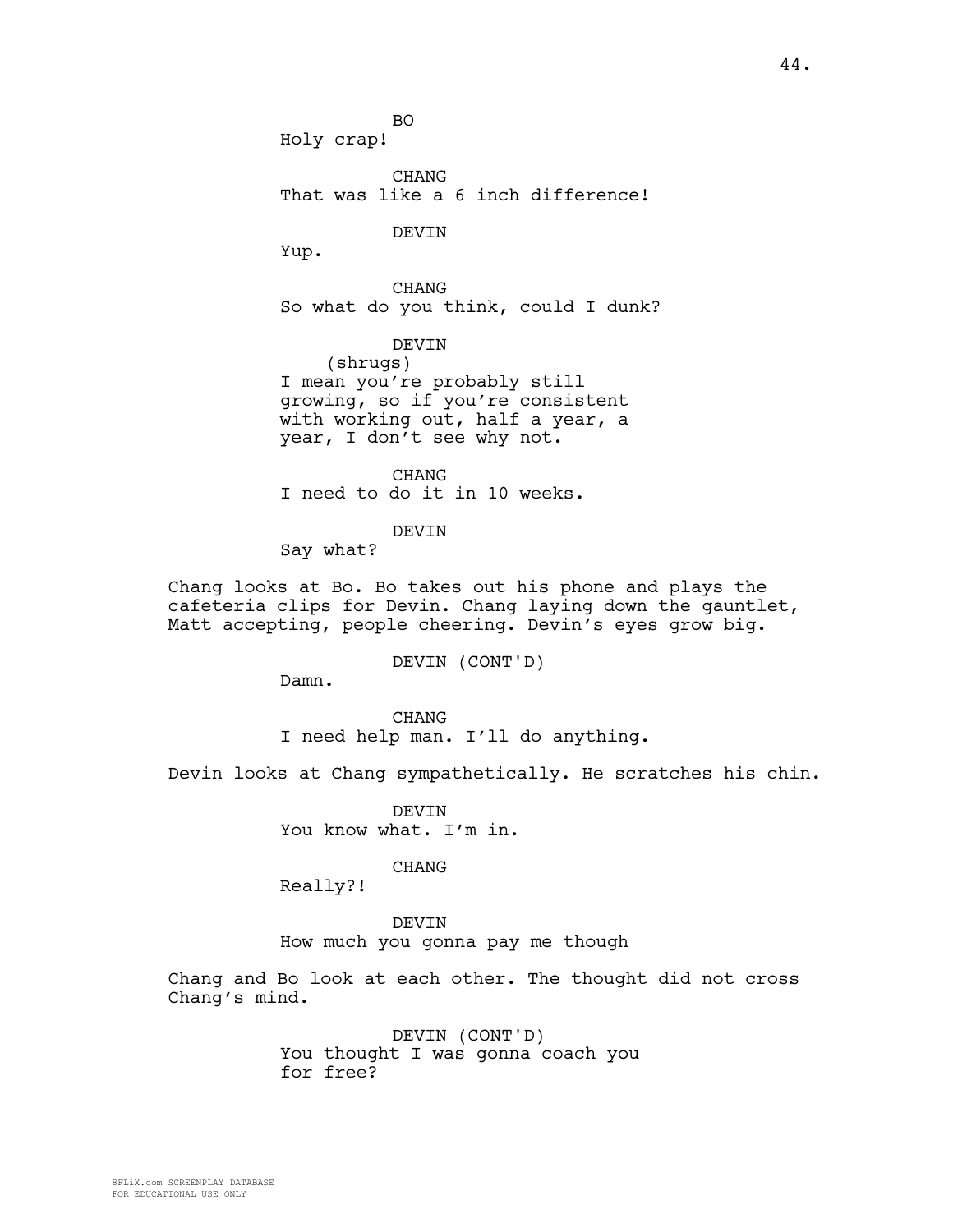## CHANG

Yeah for your youtube channel.

### DEVIN

My brother. If you wanna dunk in 10 weeks. We gotta do this right. That means mornings, evenings, Saturday and Sunday. And I can't do all that for free.

CHANG I don't have any money.

DEVIN

Well, unless you wanna be butt ass naked in front of the whole school...you need to get a job.

CHANG Yeah but...my mom won't let me.

Devin is in disbelief.

DEVIN Your mom won't let you get a job? That doesn't even make sense.

BO It's an Asian thing.

DEVIN Well. If you want me to be committed, I got to know you're committed too.

Chang weighs his options. He sticks out his hand.

CHANG I'm committed.

They shake.

CUT TO:

#### MONTAGE FROM BO'S CAMERA

1) EXT. STREET - PRE-DAWN

Bo's camera phone is framed up on Devin, in the middle of an empty suburban street.

> BO Okay. I'm rolling. Start walking.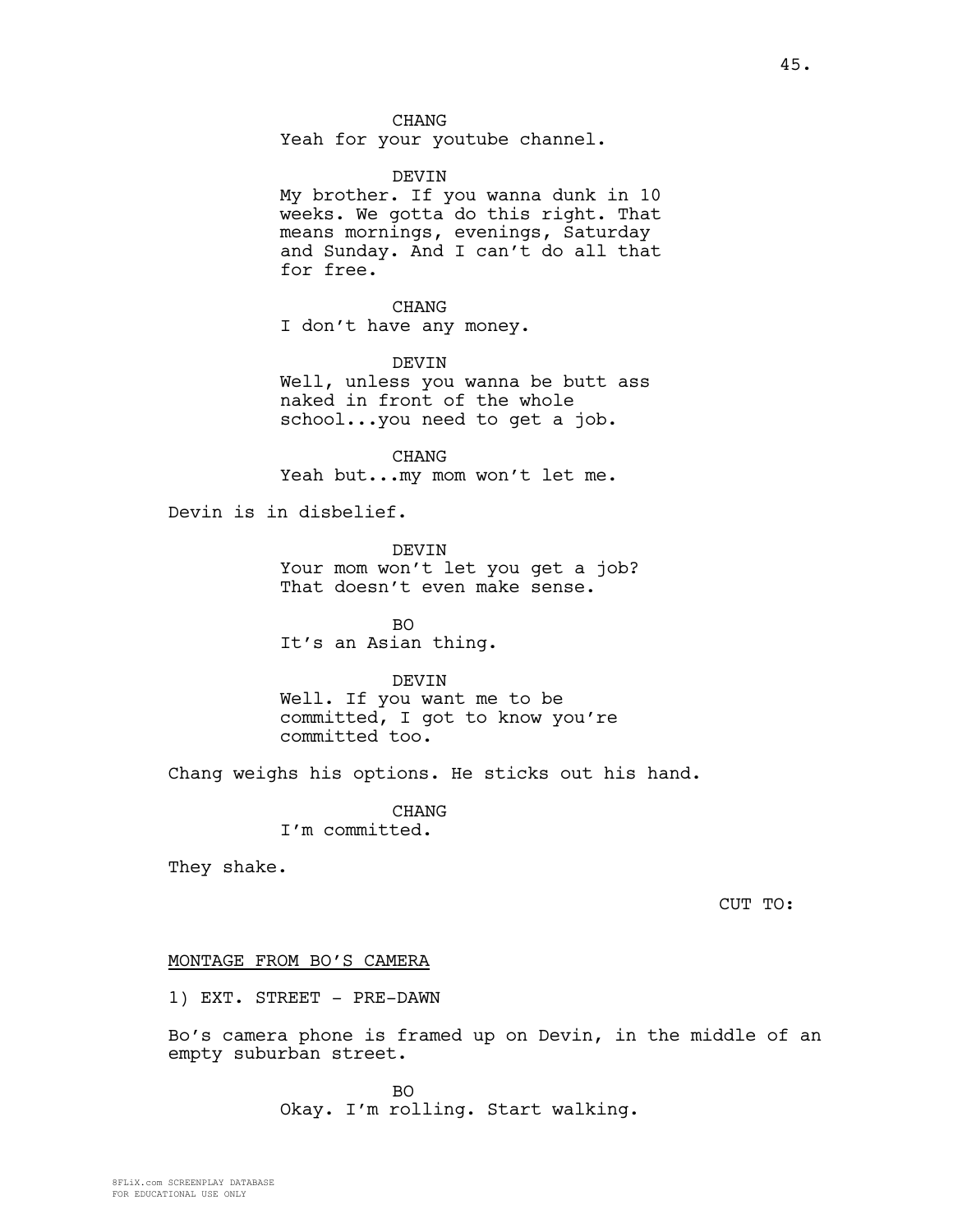Bo follows Devin, coming around very cinematically. Devin's breath mists in the cold morning air.

> BO (CONT'D) Oooo your breath looks great. Now rub your hands together.

Devin rubs his hands together.

BO (CONT'D)

Perfect.

2) EXT. CHANG'S HOUSE - A BIT LATER

Outside Chang's house. Devin looks into camera and points at his watch. It reads: 5:05 AM.

> DEVIN It's day one. And my dude already late.

Devin shakes his head.

3) EXT. CHANG'S HOUSE - A BIT LATER

Chang finally emerges, groggy as hell. Bo zooms in on a poptart in his hand.

> DEVIN (CONT'D) Well look who decided to join.

CHANG Hey can I talk to you about something? Since I'm paying you do we have to do this youtube thing?

CUT TO:

### EXT. STREET - CONTINUOUS

The three stand in the middle of the street. We see Bo's camera setup, a go-pro on a handheld stabilizer.

DEVIN

It's for my VLOG. We're gonna document your whole journey.

**CHANG** Yeah but I don't want Matt and his friends see this. They're gonna trash me.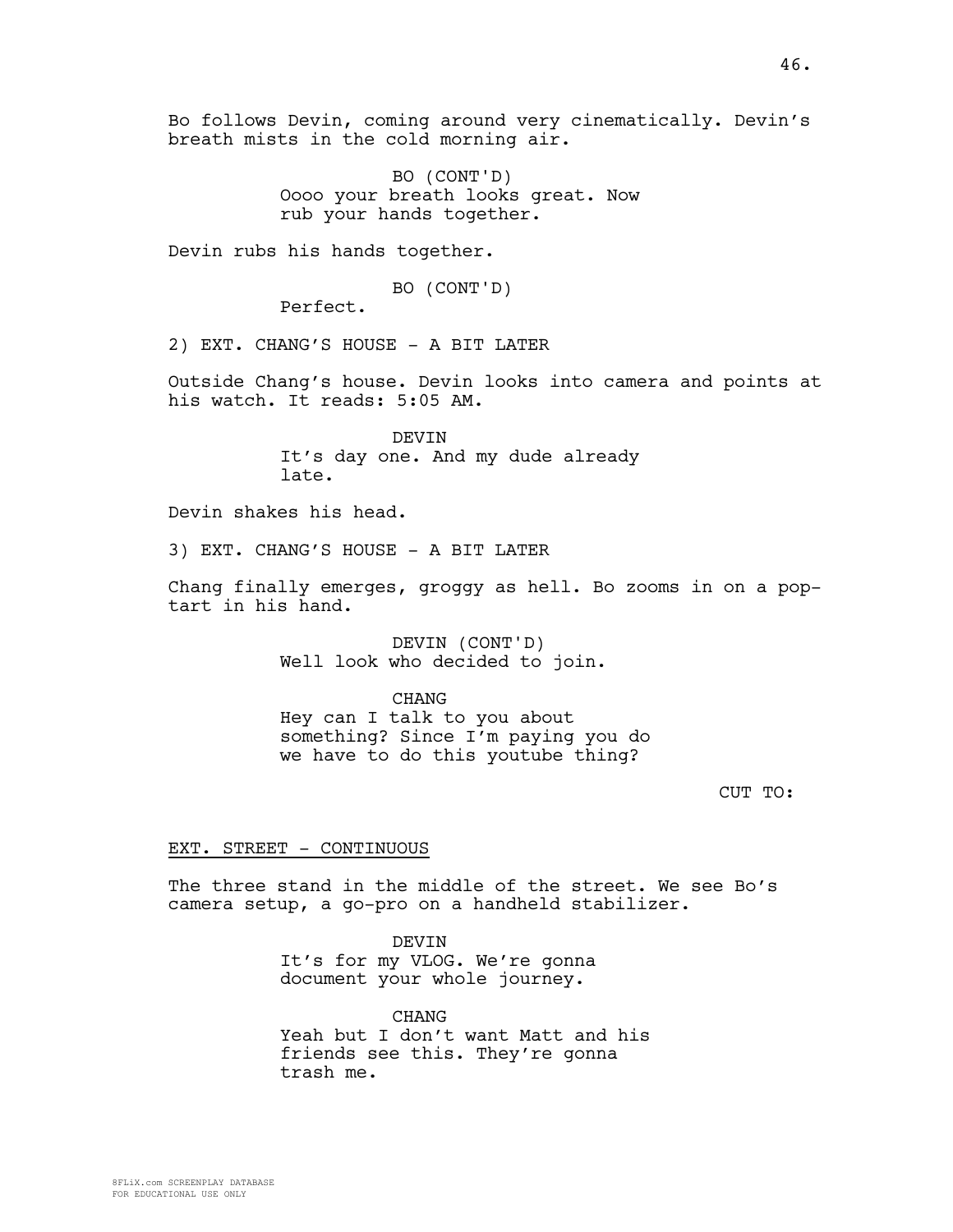### DEVIN

If you can't be in a little youtube video how are you gonna dunk in front of actual people under all that pressure.

#### CHANG

That's different. I'm gonna be able to dunk by then. Right now I'm just gonna look dumb.

## DEVIN

That's the point. To see your progress. Comparing yourself to an ideal future self that hasn't happened yet doesn't get you anywhere. What does is comparing yourself to who you were yesterday.

Chang looks wary.

## DEVIN (CONT'D)

The haters are always gonna hate but you, you gotta recognize your own growth.

## CHANG

You're right.

#### DEVIN

You're gonna show Matt he doubted the wrong dude right?

## CHANG

Yeah.

# DEVIN

Alright, let's set an intention. Let's put your desire out in the world. Who are you and what are you trying to do?

CUT TO:

#### POV FROM BO'S CAMERA

Bo frames up Chang who is obviously camera shy.

CHANG

Hi, I'm Chang. I'm 16. 5 foot 8 inches. And I, uh, I'm trying to dunk a basketball. Hopefully.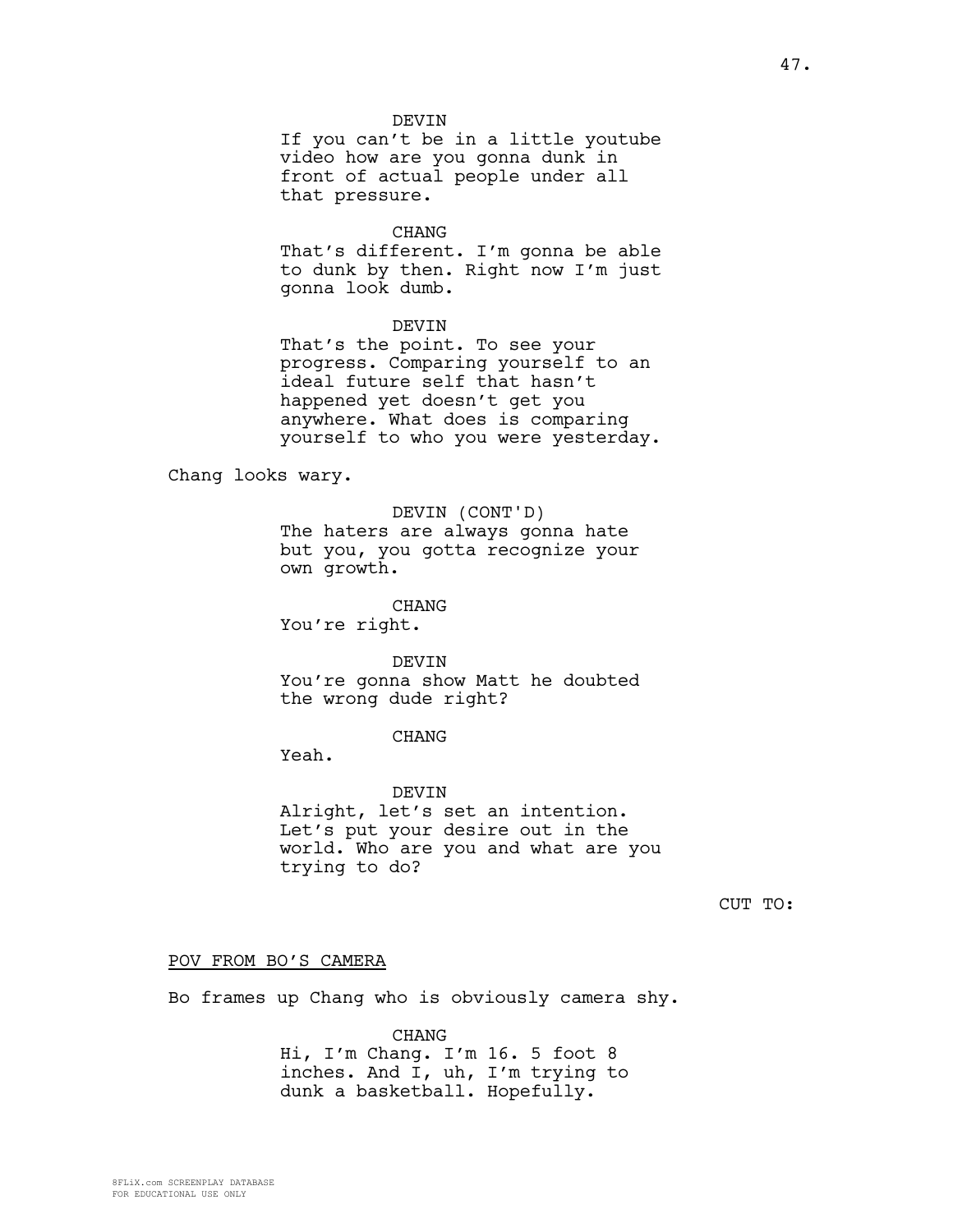DEVIN (O.S.) Cut. Cut. Where's your swag man?

Chang cracks a smile.

## CHANG

Long gone.

Bo pans to Devin who looks into camera.

DEVIN We gonna work on that.

CUT TO:

## MONTAGE OF DEVIN'S WORKOUT PLAN

We intercut into each scene some bits of footage from Bo's camera, injecting each scene with some candid moments.

- Chang and Devin doing a morning run. They do a playground workout. Sit-ups, push-ups, dips etc.

- Bo edits their first video. They upload it and wait for their first comment. Its: *lol.* Chang throws up his hands. Devin and Bo try to make him feel better.

- They go lift weights. Devin fixes Chang's technique.

- They go to the supermarket. They buy a ton of chicken breasts. Chang sneaks some deer jerky in there.

- We see Chang struggle. He struggles to lift the weight. He struggles to reach the rim. He can't eat anymore chicken. He throws up after overworking himself. He wants to quit.

## $B<sub>O</sub>$ WHAT. WOULD. KOBE. DO??

Chang finds the strength to get up. To keep going.

- Bo uploads more videos. They're getting more views. More positive comments.

- Marching Band practice. Chang falls asleep while marching. Bo pushes him awake, which startles him into randomly banging on his drum. Mr. Ryan chews him out, while Kristy has a laugh.

- Through Bo's videos we see Chang is more consistent now. He's preparing his own meals. Following his training plan. And the videos are getting more views. More positive comments.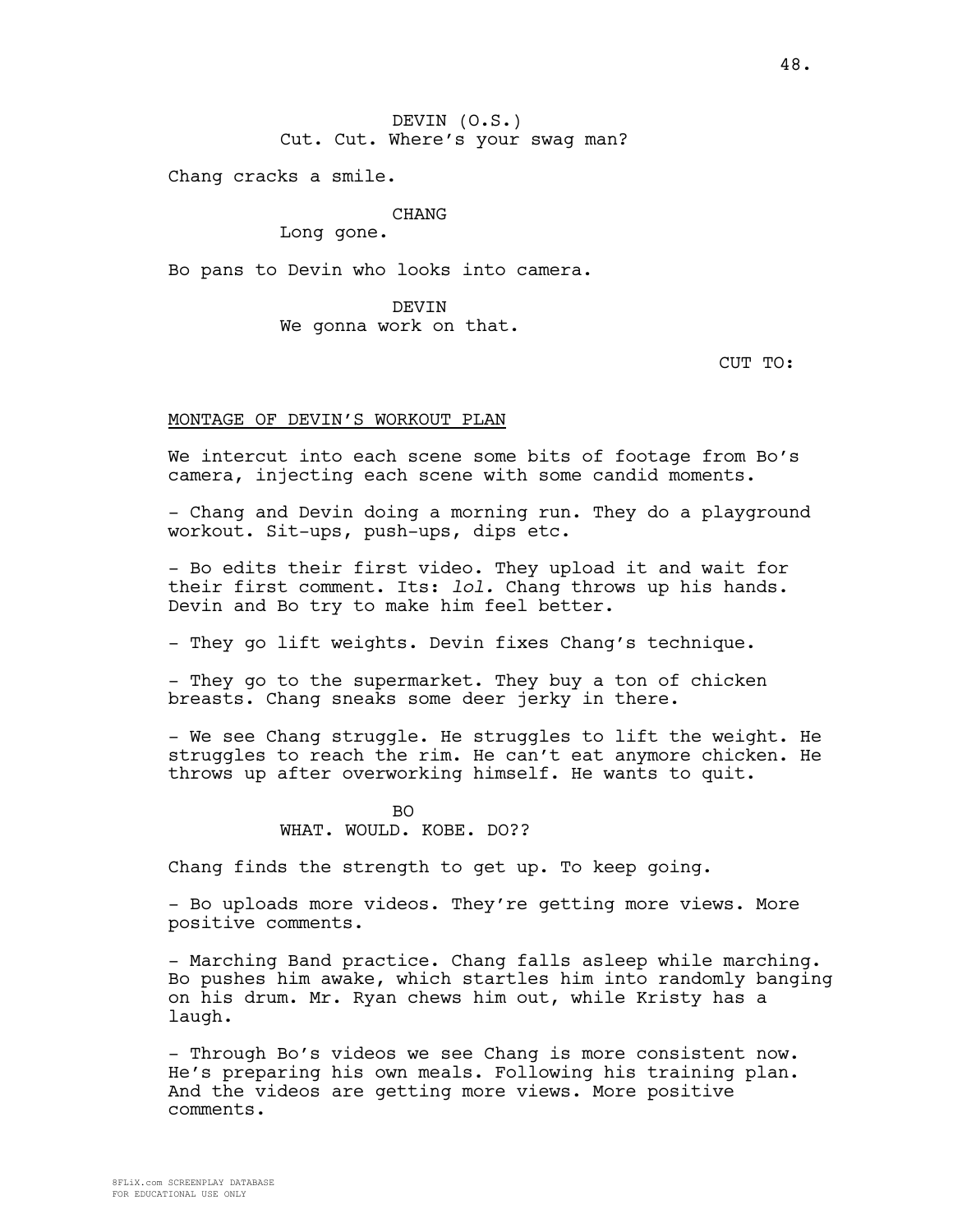- Chang wakes up, crack of dawn. He gets himself out of bed and goes on a run on his own. Chen catches him leaving. She's surprised.

- People are starting to notice at school. He has a more confident air about him. In the locker room, Chang takes off his shirt, revealing a new six pack. Matt and his friends see. Chang meets their gaze.

- At school Chang stops to look at something posted outside the gym. It's a signup sheet for the BOYS BASKETBALL TEAM.

CUT TO:

## EXT. PLAYGROUND COURTS - DAY

Chang readies himself. He explodes and leaps, his muscles flexing tight, his form now graceful and powerful. He grabs the rim and hangs on it for a celebratory moment as Devin claps and Bo shoots. Chang flexes for the camera.

Behind them on the main court, a group of adults play pick-up full court. The competition is solid. One of the players comes over.

## PICK-UP PLAYER Yo, ya'll wanna run? We need two.

Chang shrinks. Devin gets up and pulls Chang.

#### **DEVIN**

C'mon bruh. I got your back.

Chang reluctantly follows Devin. They get in the game. Chang is the smallest on the court. Chang is quickly lost in the flow of the game. His defender bullies him. The other team is dominating.

Devin decides that he's had enough. He begins to take over like the Two time Romanian League MVP that he is. He makes a point to keep feeding Chang the ball. Chang gets the ball behind the three point line. He shoots...and makes it.

## DEVIN (CONT'D) Nice bucket!

Chang is injected with some confidence. He wakes up. He starts to make more nice plays. We see that he can ball. Devin and Chang's team come back and win the game. Devin daps Chang and gives him a knowing look.

> DEVIN (CONT'D) I know a baller when I see one.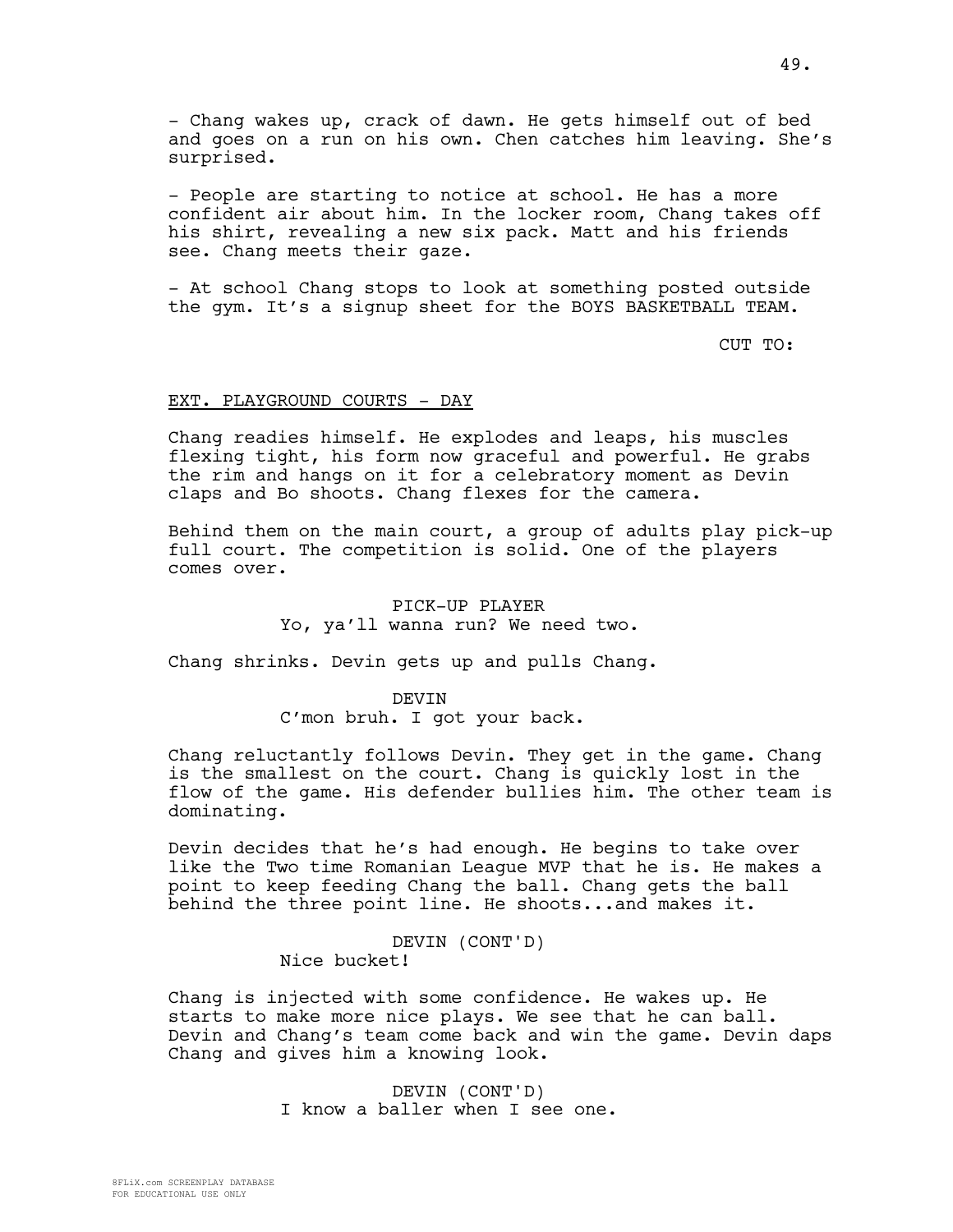Chang is beginning to understand.

CUT TO:

## OVER BLACK - **1 WEEK UNTIL DUNK DEADLINE**

## A CLIP FROM DEVIN'S YOUTUBE CHANNEL

A sweaty Chang sits under a tree. Devin acts as an interviewer.

> DEVIN (O.S.) One week out. How you feeling Chang?

CHANG I feel good.

DEVIN (O.S.) You've come a long way.

**CHANG** Yeah. Not there yet though. Still off by this much.

With his fingers, Chang gestures a distance of about 2 inches. He smiles and stands up

> CHANG (CONT'D) Almost there.

ON SCREEN: we see a dramatic increase in views, followers and comments from previously.

## INT. DEVIN'S HOUSE - CONTINUOUS

The house is quaint but warm and welcoming. Trophies, shoes, jerseys, team photos, are proudly displayed around the house. The entirety of Devin's hoop dreams.

Chang and Devin watch old highlights of Devin.

DEVIN Watch this, this is my go-to right here.

ON SCREEN: Young Devin crosses his man and explodes to the basket and slams it.

## CHANG

Oooooooooh!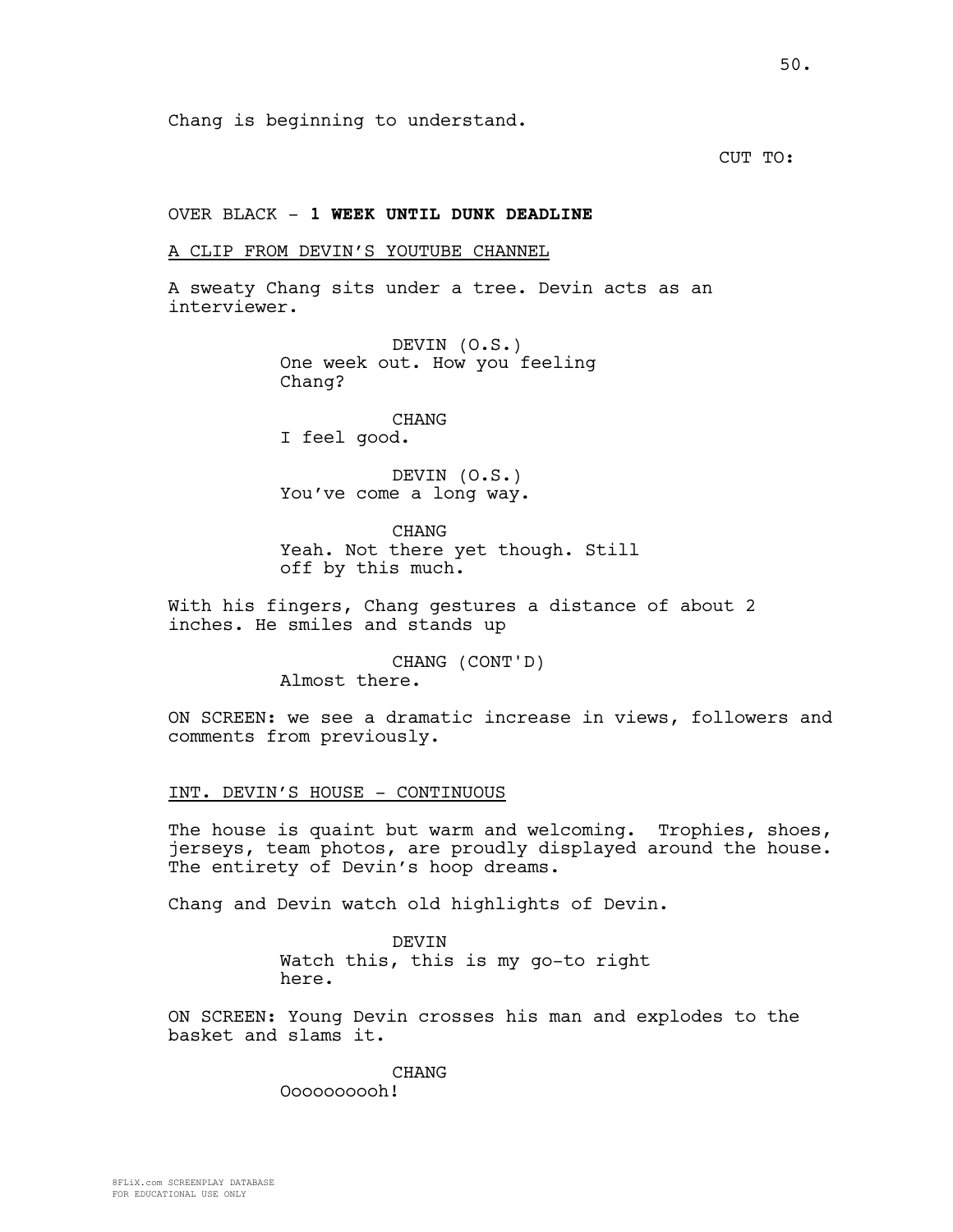In yo face!

CHANG Man, that must feel so good to do in a game.

#### DEVIN

It's unbelievable. It's a spiritual experience man. Everybody in the room gets hit with this energy. They're all feeling the same thing. And it's from you.

Chang nods, trying to imagine.

## CHANG

Did you ever try to make the league?

#### DEVIN

You know I did. After college I had a try out or two. I worked my ass off. Nobody worked as hard as me. But it didn't work out.

CHANG

Why not?

#### DEVIN

I don't know. Sometimes no matter how bad you want something, you just can't quite get there.

Chang nods, contemplatively. Devin notices.

#### DEVIN (CONT'D)

But, you won't know unless you try. And a lot people don't try or give up before they realize how close they were. But the most important thing to remember is that no matter what happens, to keep going. (beat)

Just look at me. You think I'm gonna be a sales rep at AT&T forever. Hell no. I'm gonna be manager by next year and that's if I haven't successfully monetized my youtube channel to the point of it paying all my bills. You know what I'm saying.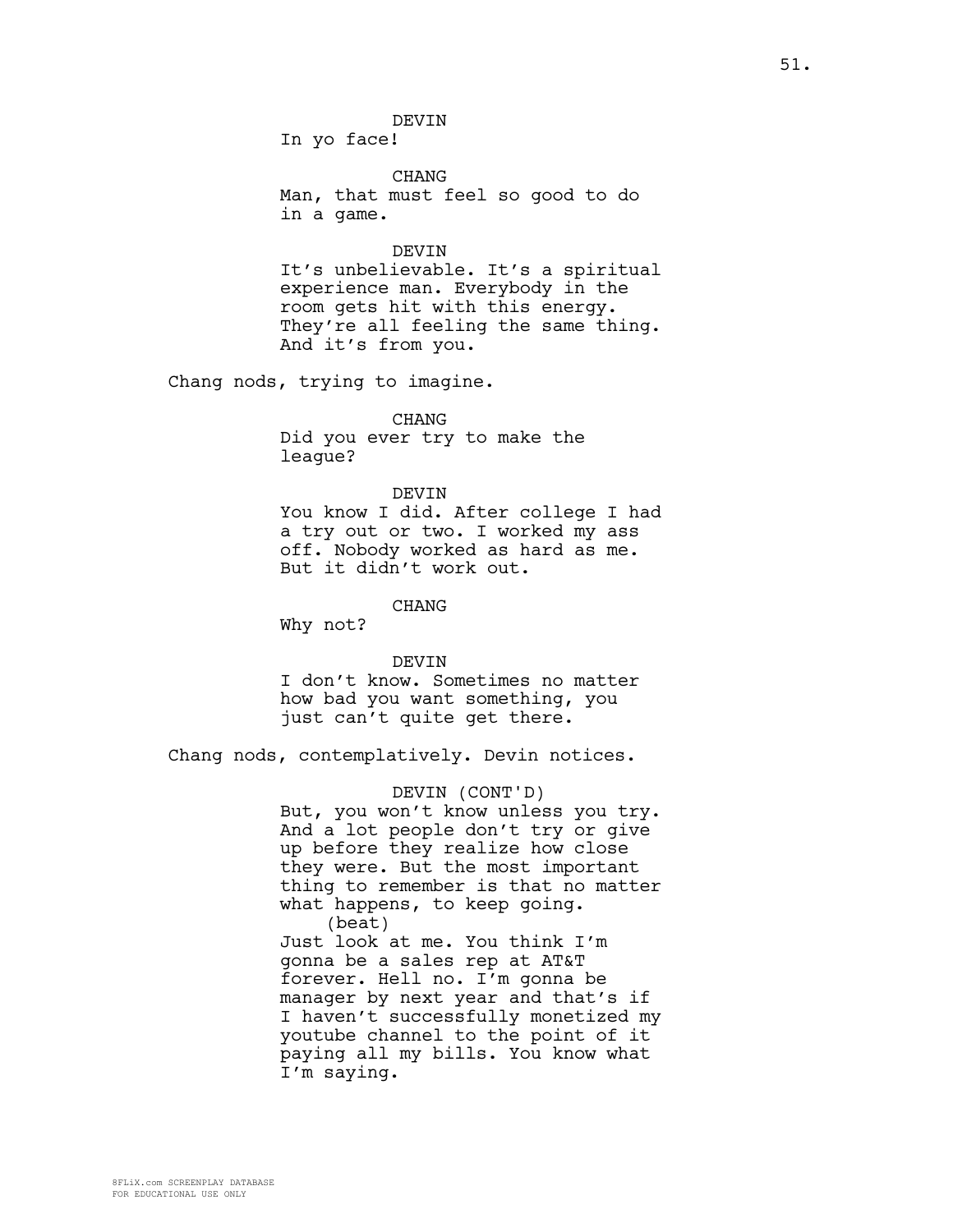## CHANG

Yeah.

DEVIN

Let me ask you a question. Why do you want to dunk so bad? And don't tell me it's just to stick it to Matt.

Chang ponders it for a long time.

CHANG (honest) I don't know. I just know that I have to do it.

## DEVIN

Word.

The front door opens. It's Devin's Mom, MAE (60), witty, gregarious with a unique sense of style.

**MAE** 

Why are you still in my house?

**DEVIN** Because I love Momma and I wish to spend more time with her.

MAE

That's why you still working at AT&T and hanging out with high school kids.

*Boom, roasted.* 

MAE (CONT'D) Hey Chang. You hungry?

CHANG I'm okay Ms. Adams. Thank you.

DEVIN

I'm starving.

MAE

Nobody was talking to you.

Mae leans down and Devin gives her a kiss on the cheek. Chang watches enviously.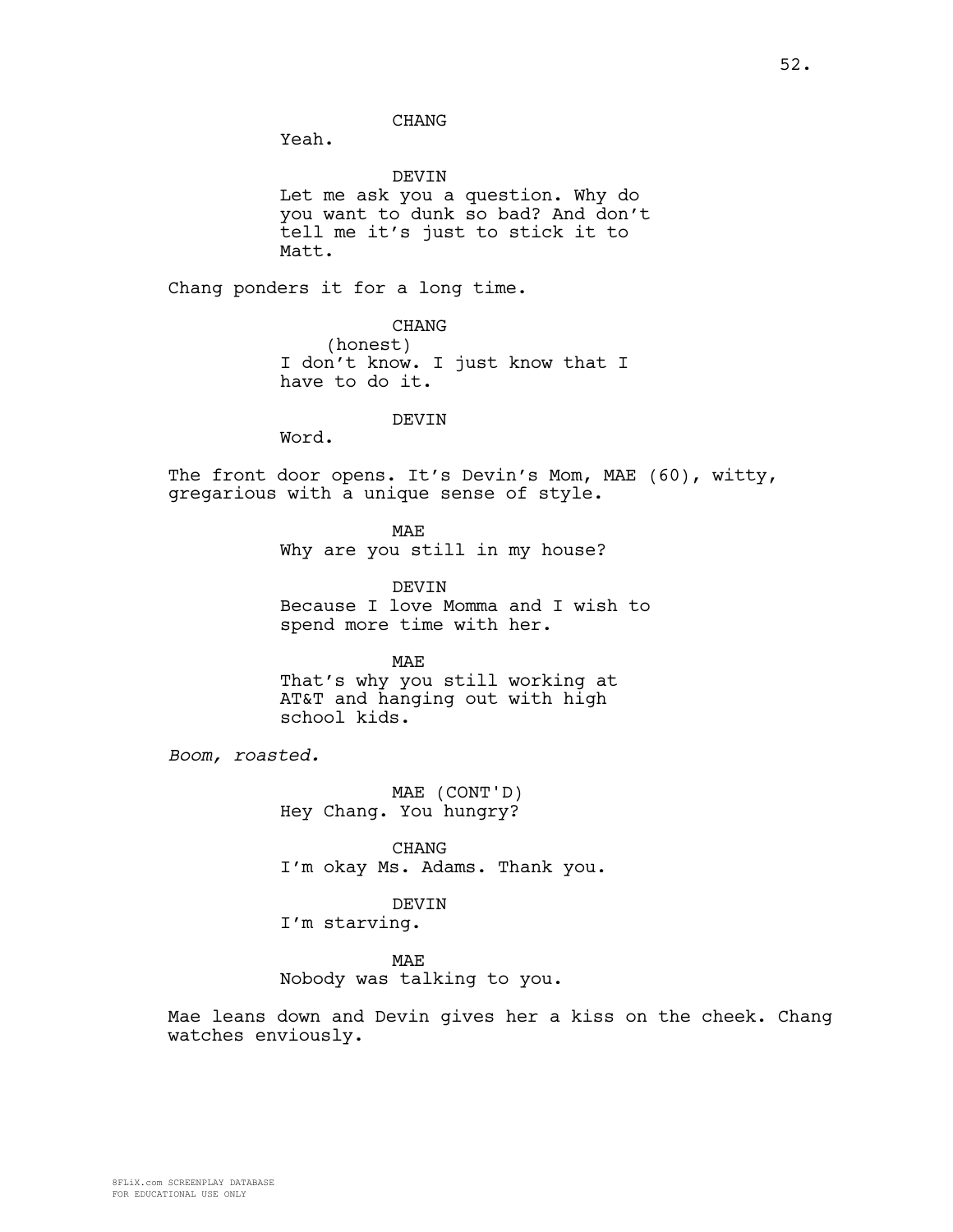Chang cooks dinner for two. It's an upgrade from his usual stew. The front door opens. Chen, coming back from work.

CHANG

Hey Mom. You hungry?

Chen comes over and takes a look.

CHEN When you'd learn how to do this?

**CHANG** Been practicing.

Chen sits down, she shrugs her shoulders, trying to release the tension. It's obvious it's been a rough day. She takes a bite.

> CHANG (CONT'D) You like it?

CHEN It's a little salty. But it's good. Thanks.

Chen smiles. Chang takes what he can get.

CHEN (CONT'D) How's school?

CHANG

Good.

**CHEN** You seem very busy these days.

CHANG Yeah. I felt like I could take on some new things, so I have.

CHEN

Like what?

CHANG Like you know. Band. Volunteering. Working out. Making some money here and there.

CHEN You have a job?

Chang hesitates. *Shit.*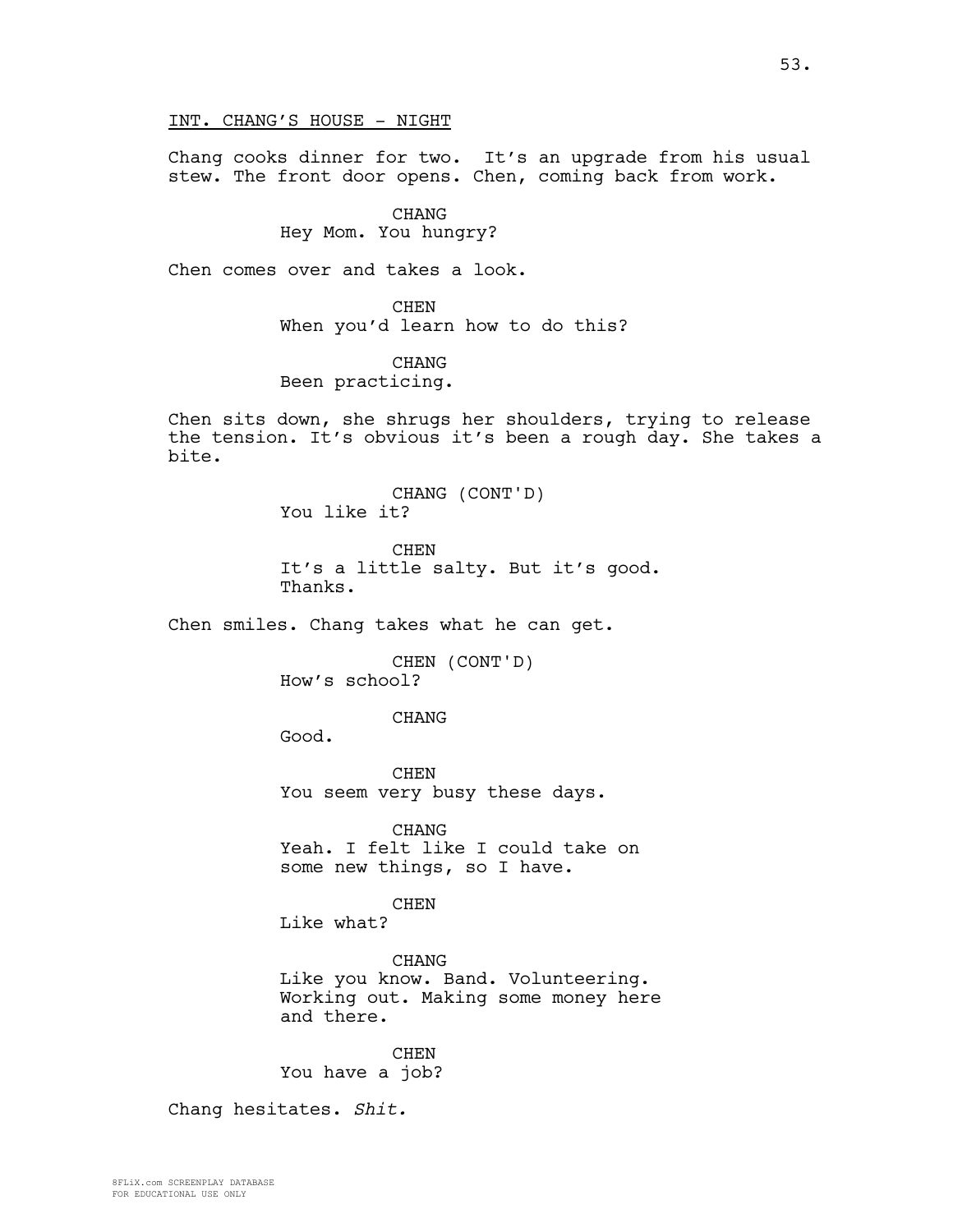CHANG Yeah, but it's just a part time thing. Just to make some money.

CHEN

For what?

CHANG I dunno, myself? Is it that big of a deal?

CHEN

I'm just asking questions.

The tone of the conversation shifts. Chang is already flustered.

> CHANG (getting agitated) Yeah but what are you getting at?

> > CHEN

I just want to know what are you doing. Is that okay?

CHANG (triggered) Yeah, but it sounds like you're implying something. Like whatever I'm doing is a waste of my time.

**CHEN** I didn't say that.

CHANG But that's what you meant!

Chen looks up at her son who is suddenly heated.

CHEN

Why are you getting angry. I'm just asking you.

CHANG Because everything you say feels like a judgment.

CHEN How can I judge you. I am your mother. I know you.

CHANG Oh really? Tell me then, who am I?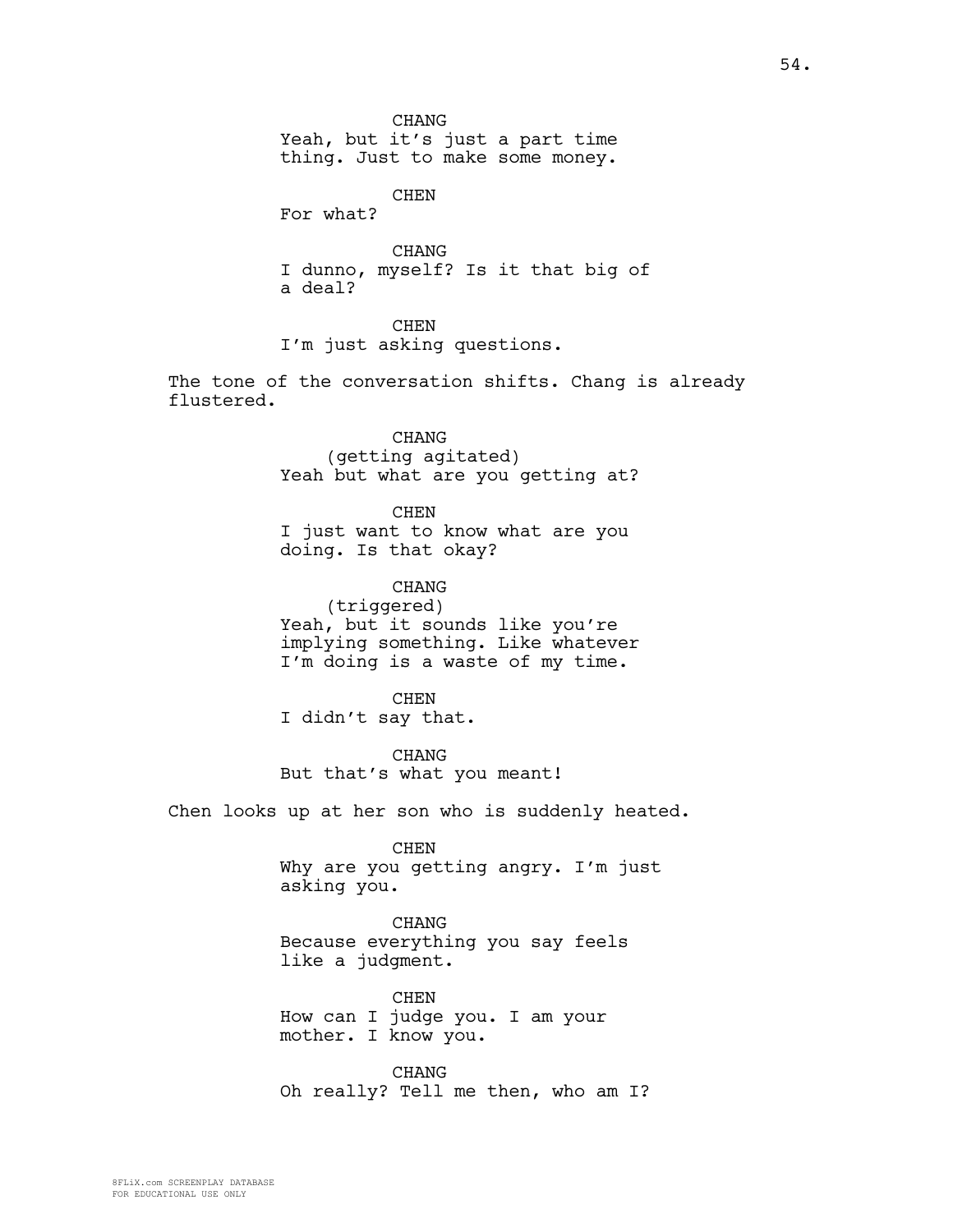**CHEN** *Lan Lan.* Every since you little, you always so sensitive about what other people think --

CHANG -- What does that have to do with anything!

CHEN Because it make you very easy get upset! You always focus on what other people think, not yourself. I tell you if you care too much about other people, you always disappointed.

CHANG What are you even talking about?

**CHEN** I'm just look out for you, okay?

Chang looks down at the food he's cooked. He shakes his head.

CHANG

Whatever.

Chang storms upstairs.

CUT TO:

OVER BLACK - **1 DAYS UNTIL DUNK DEADLINE**

### INT. SCHOOL GYM - DAY

Big painted banners hang, commemorating the last home game of the season. On the court, Chang, now muscular and lean, leaps with the ball in hand. He misses the dunk but its close. He goes again and again, but each time it's a close failure.

Chang's got a number of fans. Kristy, Bo, Devin, some of his bandmates. They cheer him on, but it's not enough to quell his frustration.

It's time to go. Devin stands up and hands Chang a box.

DEVIN We got you something.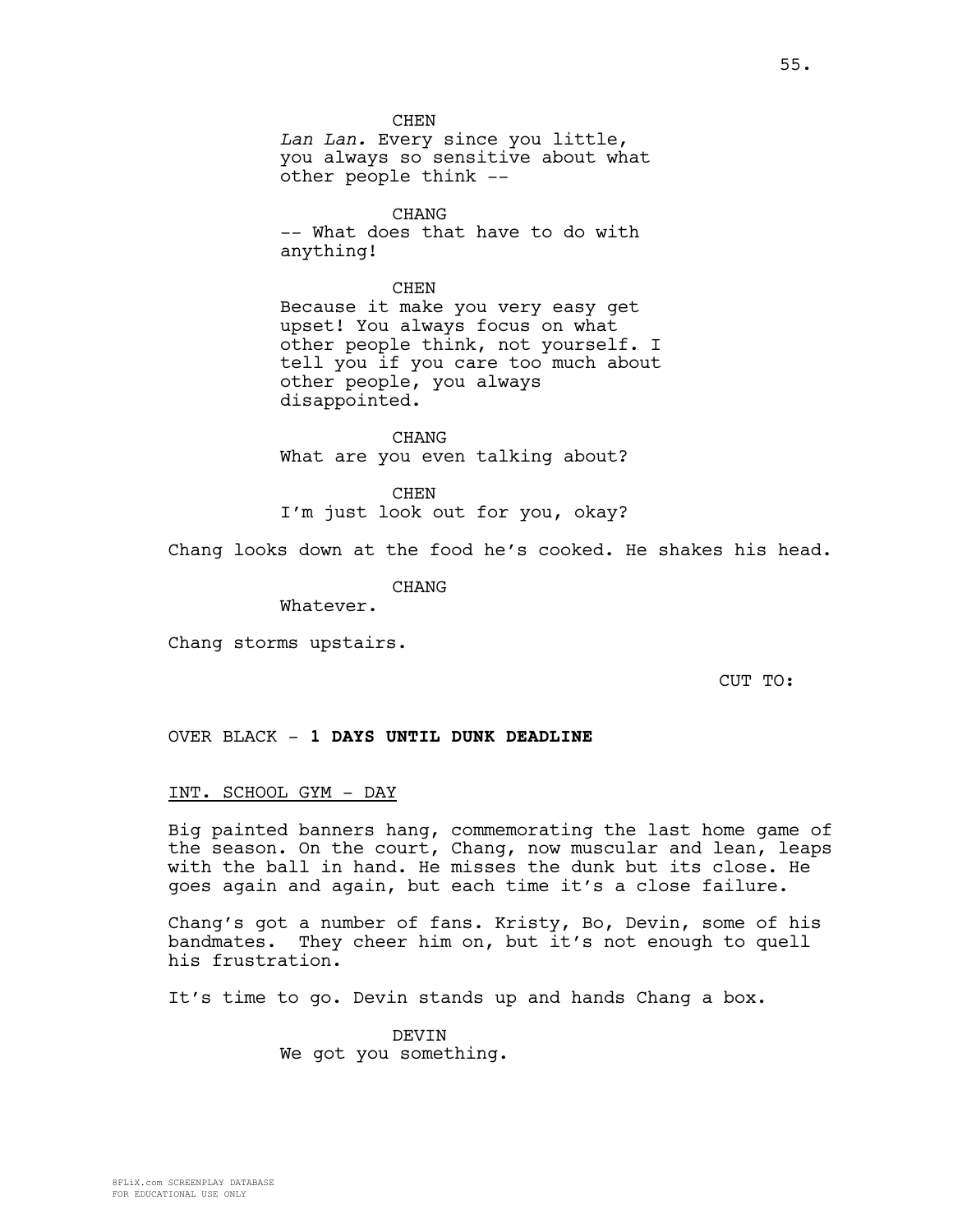Chang open its up. It's a gold and purple lakers jersey but instead of BRYANT it says CHANG on the back. Chang is grateful. Devin puts his hand on Chang's shoulder.

> DEVIN (CONT'D) You're there. Tomorrow, the adrenaline is gonna give you that extra bounce that you need

Chang nods and hugs his friends.

 $B<sub>O</sub>$ I can't wait to see Matt's face.

Chang locks eyes with Kristy. She nods.

CUT TO:

## CHANG'S VLOG - LATER

Chang finishes one last recording from his bedroom. Chang is reflective. Trying to be brave.

> **CHANG** Tomorrow's the big day. I'm still not hitting it. But I'm really close. Whatever happens. I'm really grateful for everything that's happened because of this. It's been an incredible journey. Wish me luck.

> > CUT TO:

## INT. CHANG'S BEDROOM - NIGHT

Chang uploads the video. He takes a moment to process. Suddenly a new comment. "You ain't dunking, bruh."

Chang clenches his jaw, turmoil in his eyes.

## EXT. SCHOOL GYM - NIGHT

Chang, face obscured by his hoodie, sneaks towards the empty school. He lifts himself up a wall and climbs in through a window.

After a moment, he opens the gym door to the outside. He retrieves a step ladder and brings it into the gym.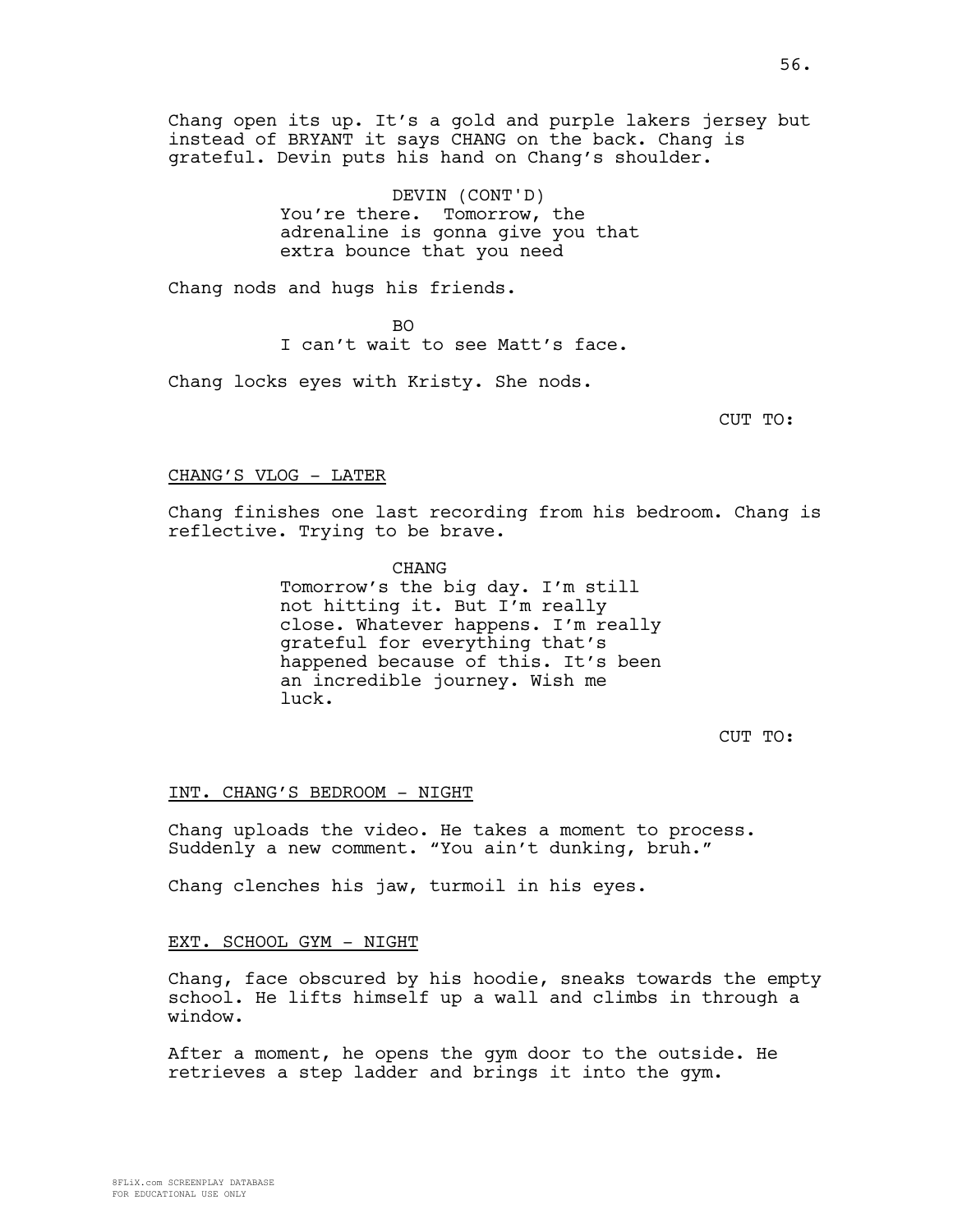## EXT. FOOTBALL FIELD - NIGHT

The Mount Davis Marching Band performs their final home halftime show. It's near flawless. The crowd loves it.

#### EXT. BLEACHERS - NIGHT

Chang looks up at the clock. The game is almost over. It's time.

He gets up. His fellow bandmates wish him good luck. Even Mr. Ryan gives him some words of encouragement. Finally he passes Melissa, the Tuba player.

> **MELISSA** Hey Chang. Don't worry. You'll get it.

Chang nods. He turns one last time to his bandmates and salutes them.

INT. SCHOOL GYM - A BIT LATER

Devin is already waiting.

DEVIN (smiles) You ready big man?

Chang nods. He takes off his band uniform. Underneath, his friends' gift, his custom purple and gold jersey.

As he changes, curious people start to filter in. Finally, Matt, Syd and Owen enter, relaxed as can be. As Chang starts to do his warmup stretches, Owen comes over with his phone to start recording.

#### OWEN

Yo Chang. It's not too late to back out man. Matt says he'll let you go scott free. Otherwise we filming everything.

DEVIN Man get the hell --

CHANG -- I got this. (to Owen) Nah, film all you want man. Your boy is getting his head shaved.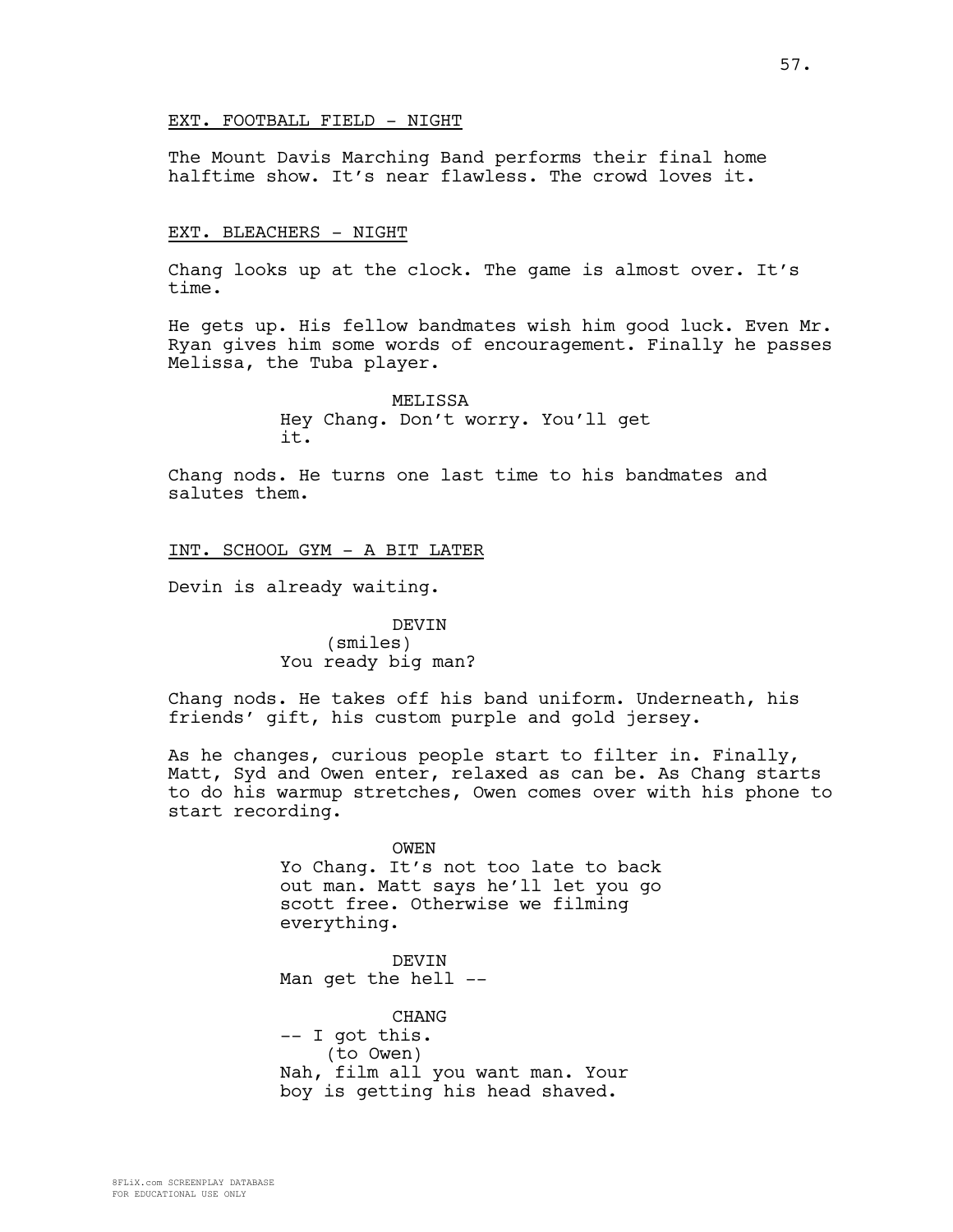The gym is half full now. There's an impatient murmur in the crowd. People have their phones out.

> **SYD** Yo, lets go already.

Devin nods at Chang. Chang takes a deep breath and approaches the hoop, looking up at it one last time. Matt meets him at the center.

> MATT I'll give you three tries.

## **CHANG**

I'm only gonna need one.

Matt nods and takes his place in the crowd. It's almost quiet. Chang looks at Devin who nods back. He lines up and...

He pauses. In the distance, the faint sound of a snare drum roll, coming closer and closer. Heads turn. Suddenly the unmistakable opening riff of Seven Nation Army is heard, building and building until the doors of the gym swing open, revealing the entire marching band, led by Kristy and Bo.

The crowd parts as music fills the entire gym. The band lines up in block formation as the song concludes. Collectively, they salut Chang. Chang looks at his fellow bandmates, glowing with appreciation. He looks at Bo and Kristy, his best friends. They nod at him.

An energized Chang looks back to the basket. *I can do this.* 

KRISTY ...Chang. Chang. Chang.

The crowd begins to join in.

CROWD Chang. Chang. CHANG. CHANG!

The whole crowd is on his side now. Everyone is chanting except for Matt and his friends. They shrink. Chang focuses on the rim, recalling everything Devin taught him. He sprints forward.

Time slows. Its quiet. Chang explodes forward, his now muscular frame firing with maximum power and efficiency. He hits his final step and leaps. He raises the ball high, with one hand...

And SLAMS IT!!! He drops to the ground in disbelief. The gym explodes and he's surrounded. Kristy and Bo embrace him. Owen and Syd are slack jawed.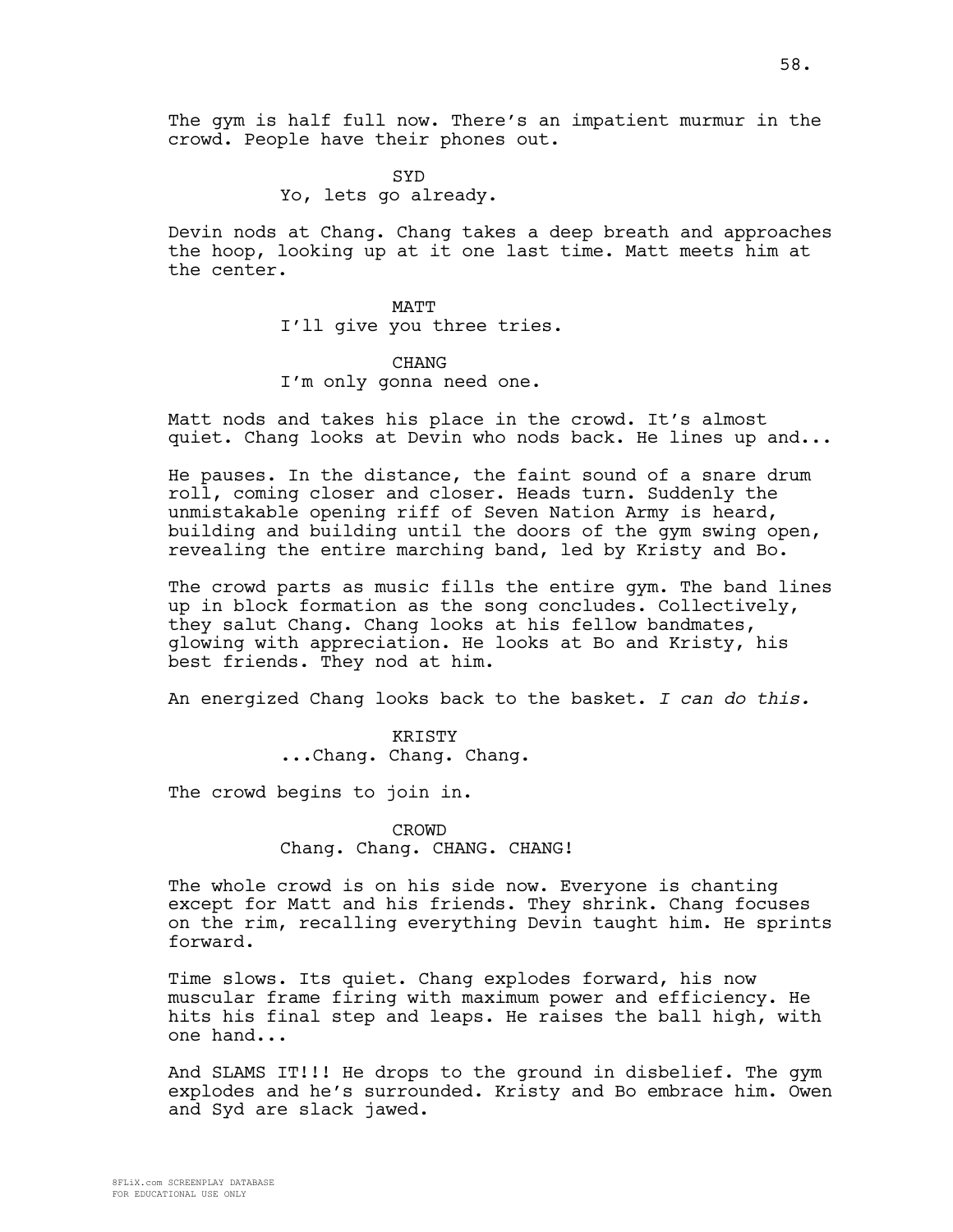Chris pushes his way through the crowd to meet Matt in the middle. Matt looks down at Chang, looking up at him with a smirk. Matt smiles, and offer his hand. They dap.

MATT

Props.

Chang nods in appreciation.

ONLOOKER Shave his head. Shave his head!

CROWD Shave his head! Shave his head! SHAVE HIS HEAD!

A chair and clippers are brought. Matt sits down and the clippers are handed to Chang. The phones are out. He teases Matt with clippers, bringing them close and backing away, close and then backing away. Chang is really savoring this moment.

Finally in one fell swoop. He buzzes the entirety of Matt's head, right down the middle of the scalp, Full Metal Jacket style. The crowd erupts as Chang buzzes haphazardly across Matt's head. Matt gestures to the crowd to bring it on. Even he looks like he's enjoying himself.

Chang finishes. Matt gets up. We hear more than a smattering of whistles. With tantalizing intent, he lifts his shirt, exposing his lean, muscular chest. He starts to unbuckle his belt, pushing through the crowd as he drops his pants and then as he nears the exits, his drawers. Girls cheer and give chase, eager to get a good look, or even better a good snap. Matt sprints out into the darkness.

Center court, Chang gets his props from everybody. He's glowing. Devin approaches. They hug.

DEVIN

My man.

CHANG I don't want to stop. I want to try out for the basketball team.

DEVIN (nods) Let's do it.

Lastly, Kristy. The two look at each other. Suddenly something comes over Chang.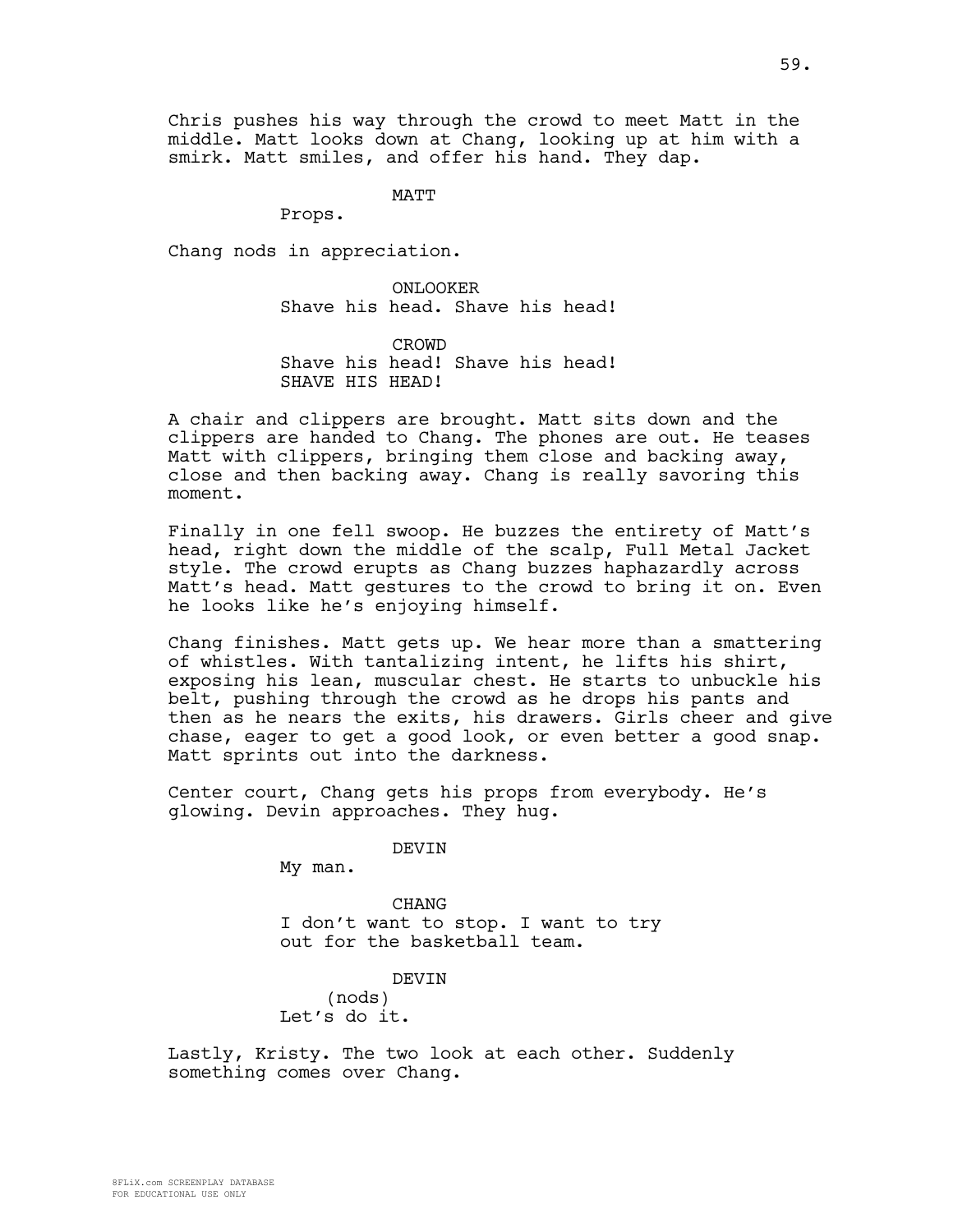## **CHANG**

## You wanna get out of here.

Kristy nods. He grabs her hands pulls her away from the crowd.

### INT. SCHOOL HALLWAY - CONTINUOUS

They run through the dark hallway, laughing.

INT. BAND ROOM - CONTINUOUS

They enter the dark room, hormones raging. Chang pulls Kristy close.

> CHANG My heart can't stop pounding.

> > **KRISTY**

I can tell.

They look into each others eyes. Even now, Chang is nervous. But he's different too. He knows what he should do.

> CHANG I'm really into you.

> > **KRISTY**

# Yeah? Prove it.

Chang closes his eyes and leans it. They kiss. Fireworks.

CUT TO:

### SOCIAL MEDIA MONTAGE - CHANG'S DUNK

A series of clips from different angles, different accounts of Chang's dunk. The drama is all there. The crowd, the band entrance, the chant, the dunk, the haircut. It's wild.

We see in the final clip, that it's from Bo's camera. We see Devin and Kristy celebrate as Chang is rushed. They push through the crowd to get to Chang. Finally we see the kid of the moment at the center, surrounded, a huge smile on his face.

Finally, we see the views and comments rise on Devin's account at a rapid fire pace.

CUT TO: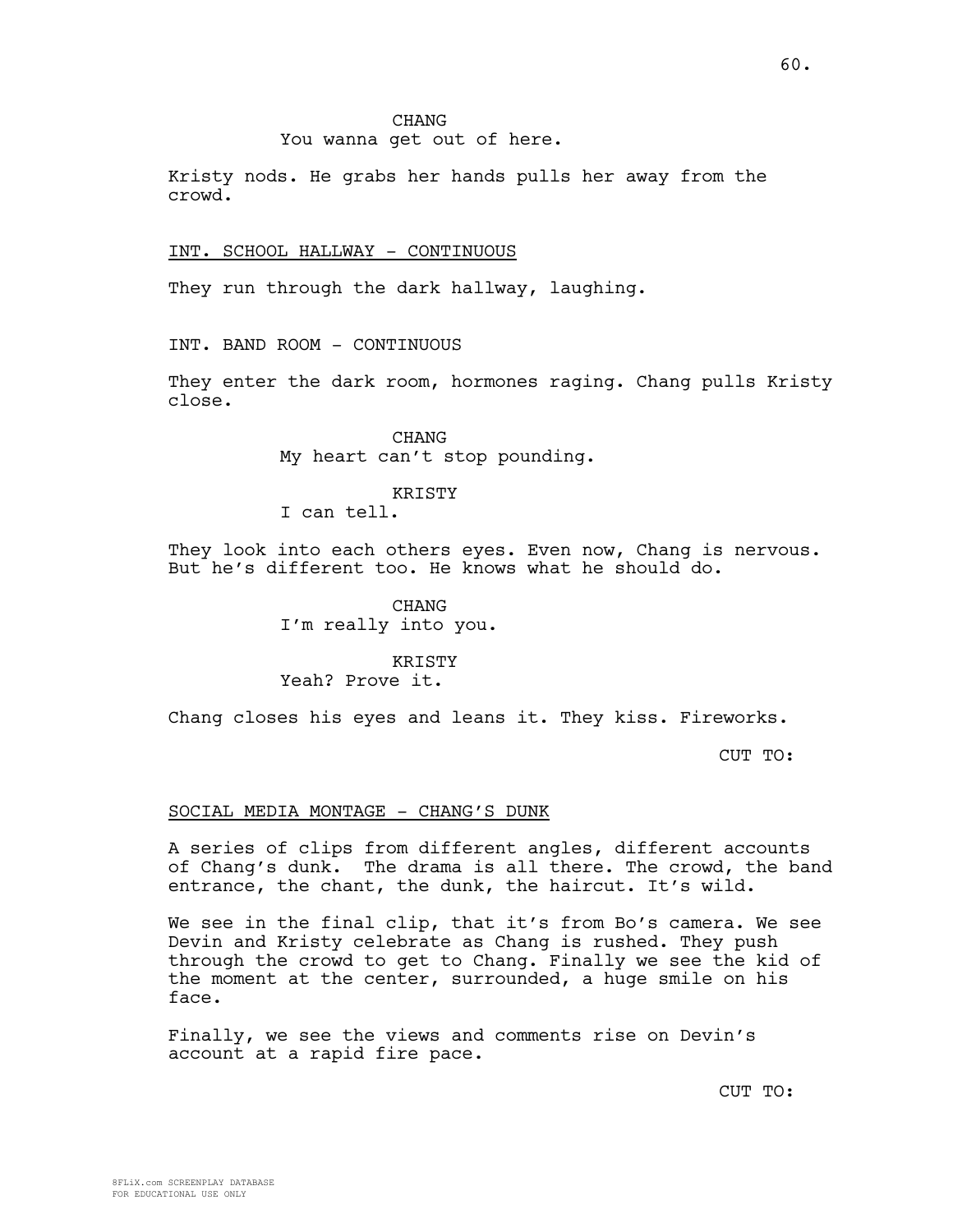Chang is blissfully asleep. Next to him, his phone buzzes repeated from notifications and messages. Finally, he comes to. He looks at his phone and jumps up. His video already has tens of thousands of views.

He opens his video and scrolls to the comments. It's a flood of positive messages: *The kid did it; I'm inspired, no cap; yo he get bounce for real; I'm crying right now.*

Chang raises his hands in the air.

CHANG

YES!

Chang can't stop smiling.

#### INT. SCHOOL HALLWAY - DAY

Changs struts through the school like a king. As he passes, other students shout props and give him pats on his back. This is everything he's ever wanted.

Bo catches up to him.

BO Dude! Did you see the stats on yesterday's video?

**CHANG** Yes! I think it's gonna go viral.

BO Bigger than viral bro. Look at this.

Bo takes out his phone and shows a snapshot from the video of Chang surrounded by his classmates who are adoring him. Captioned below: *Me when I take out some gum in school.* 

> BO (CONT'D) You're gonna be a MEME!

CHANG Did I do it? Am I actually, finally cool?

BO You've been cool Chang. Now just everyone else sees too.

Chang grins, playfully.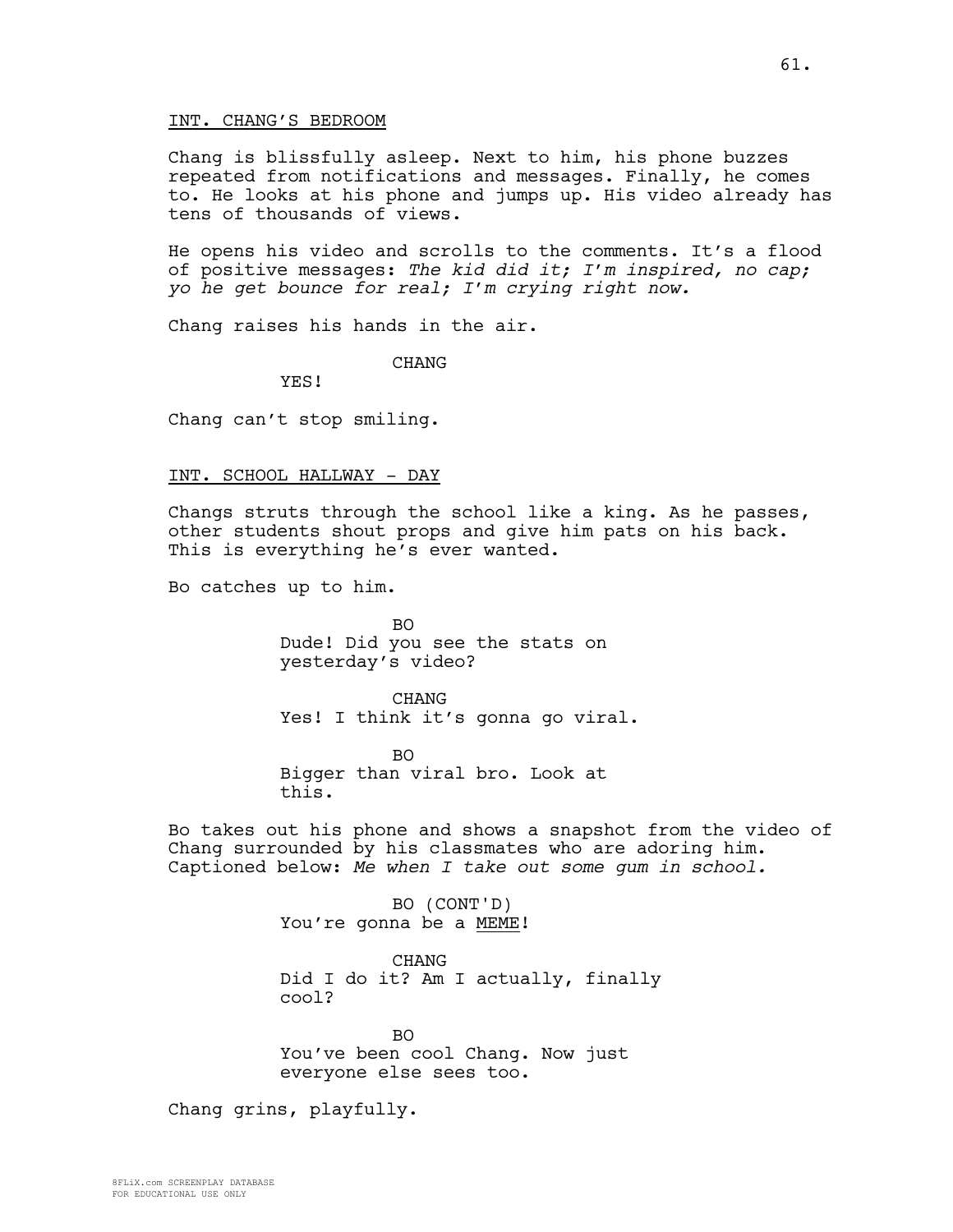CHANG Especially Kristy.

BO Yoo! Give me the deets.

CHANG Sorry man, I don't kiss and tell.

BO Ya'll kissed?! What?!

The bell rings.

CHANG I'll tell you later?

BO

The two friends dap. Chang continues on.

## INT. GYM CLASS - CONTINUOUS

Bet!

Chang enters. Everyone starts to clap. Even Matt and his friends.

> BENNEVIDO Chang. I heard about your great feat. I'm proud of you man. (to class) Look at this dude. Look at him! All muscle.

Bennevido pokes Chang on the shoulders and arms, playfully.

BENNEVIDO (CONT'D) You gonna try out for the team this year or what?

CHANG Thinking about it.

BENNEVIDO (to Matt) You better watch out Matt. He already snatched all your hair.

Chang gives Matt a look. As class starts, Chang turns his attention to the center hoop, perhaps to relive his crowning moment. But then a reminder comes flashing into his memory. The rim.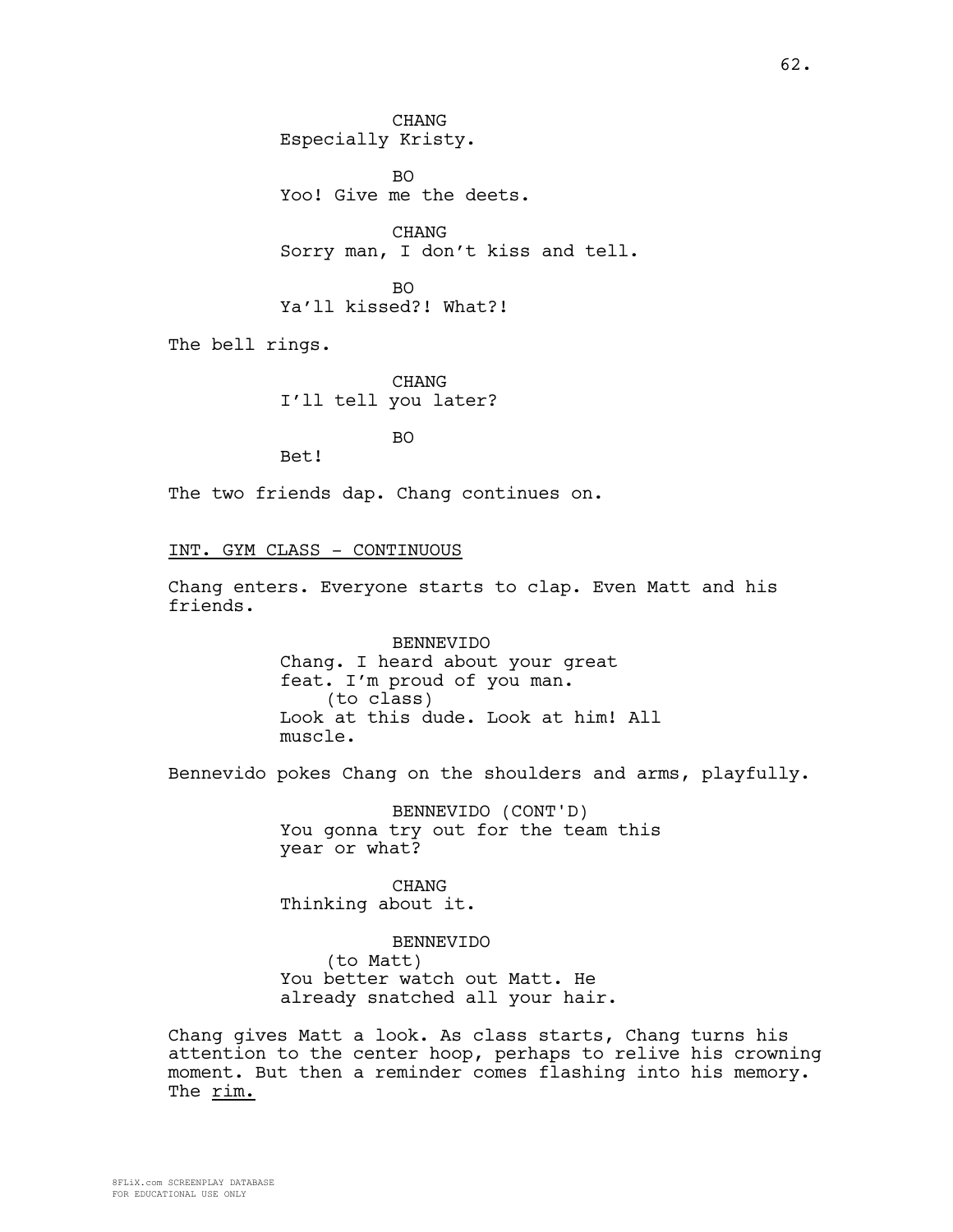Bennevido takes out basketballs for shooting practice. Matt grabs a ball and starts to shoot. CLANG, back rim. He shoots another, another CLANG. Other students shoot, everybody is missing.

> MATT Damn I'm off today.

OWEN Must be the hair.

Owen and Syd burst out laughing but Chang is sweating bullets. A frustrated Matt misses again. He grabs a ball and runs in for a dunk. He slams it HARD...and pulls the rim right off. The class gasps. Bennevideo runs over.

> BENNEVIDO Are you okay?!

MATT Yeah. I think so.

Matt gets to his feet.

SYD Yo Chang, you dunked too hard yesterday man!

The class laughs. Chang cracks a smile. Relieved. Suddenly, the door to the gym opens. It's the PRINCIPAL ELLIOT (45), professorial and a bit intimidating. Her eyes lock on Chang.

> PRINCIPAL Chang! Can you step outside for a second?

Chang runs over, slight concerned. He steps into the hallway. Waiting outside with the principal, a LOCAL NEWS CREW.

CUT TO:

## LOCAL NEWS REPORT

A snippet of Chang's dunk plays, above a headline banner: LOCAL HIGH SCHOOL BET GOES VIRAL. The video cuts to a REPORTER standing in front of MOUNT DAVIS HIGH.

> REPORTER ...Not willing to back down from his classmate's challenge, he began a rigorous three month training regime in hopes of achieving his life long ambition of dunking.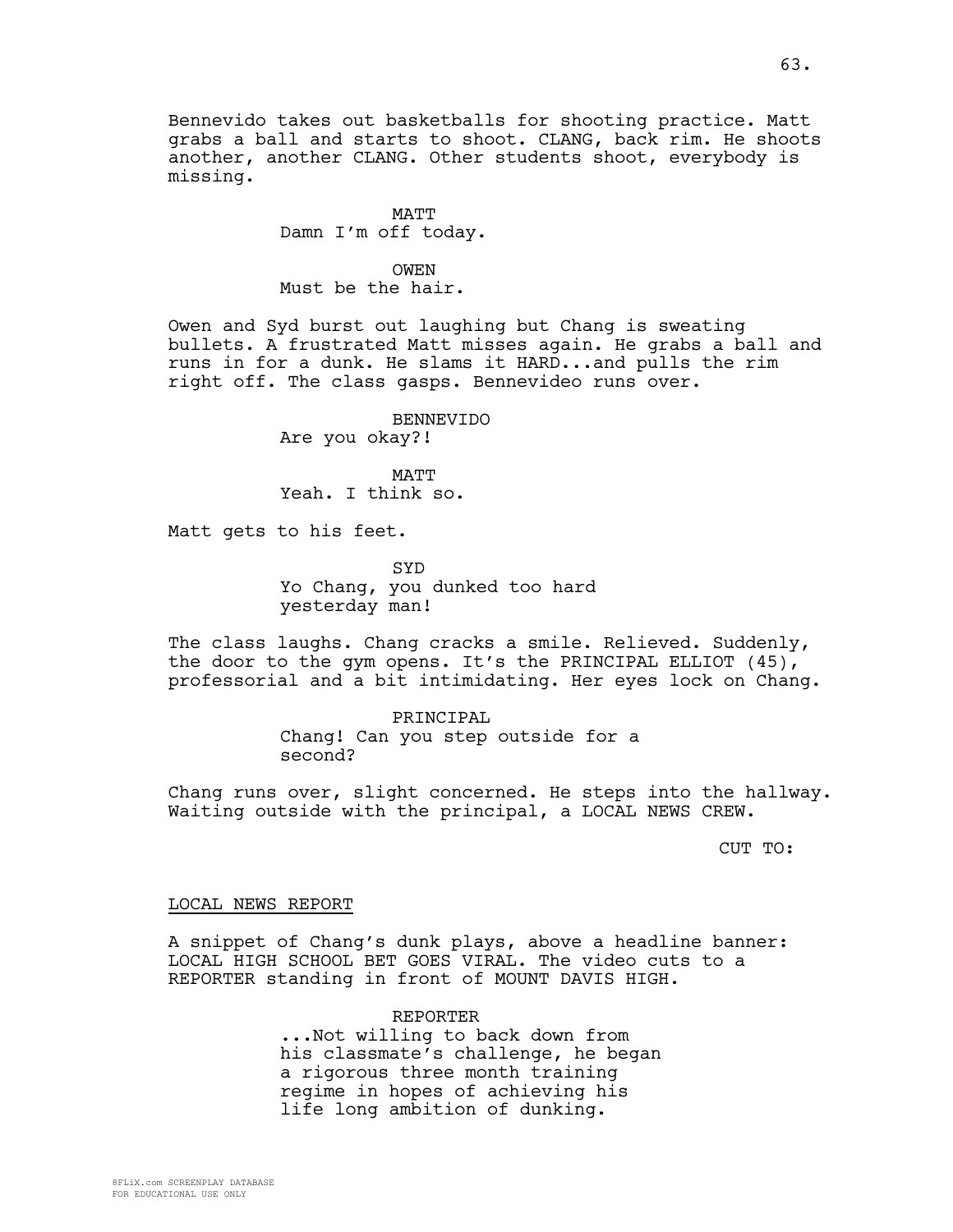We cut to the REPORTER interviewing Chang.

CHANG ...It was really tough. There were a lot of times I wanted to quit but every time I did, I'd say to myself "what would kobe do, what would kobe do."...

CUT TO:

### INT. TOM'S HOSPITAL ROOM

We pull back from the news report to show it playing off a TV. Watching are Chang, Tom and Klaus. Tom grabs Chang's arm and gives it a squeeze.

TOM

Look at you! You're a star. Such a natural on camera. Right Klaus?

Klaus nods.

**CHANG** You're not gonna believe this but ESPN saw the video too. They want me to come for a special segment!

TOM ESPN! That's amazing!

Klaus nods.

CHANG In New York!

**TOM** New York! Klaus!

Klaus nods.

TOM (CONT'D) KLAUS! NEW YORK!

Klaus cracks a smile. Tom and Chang laugh.

TOM (CONT'D) (shakes head) Forgive him, he needs an oil change. (beat) Your mother must be ecstatic.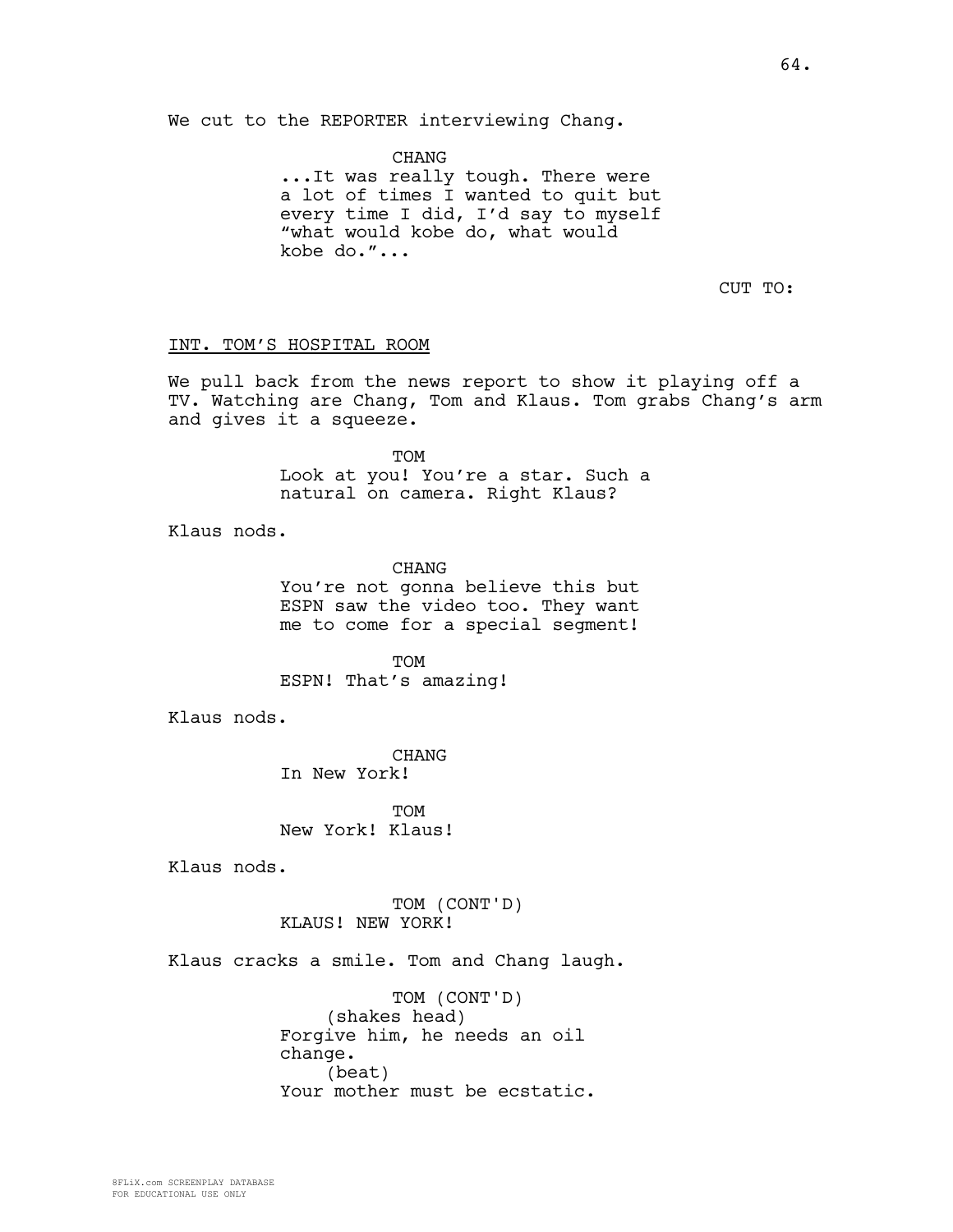CHANG Actually I haven't told her yet.

TOM Why not? She'll be so proud.

CHANG I don't know. I don't think so. She'll probably think its silly.

TOM What? No way. She talks about you all the time. She's very proud of you.

CHANG (surprised) Really?

Klaus takes in the boy's reaction. A knock at the door. Chen.

CHEN Hello, everybody!

**TOM** Chen! Do you know what amazing thing your son did?!

Chen raises her eyebrow. Chang shrinks.

TOM (CONT'D)

Tell h--

Klaus jumps up and squeezes Tom's hand.

KLAUS -- don't take all of Chang's glory now. I'm sure he wants to tell his mother on his own. Right Chang?

They turn and look at Chang.

CHEN Tell me what?

CHANG I'll tell you later.

She gives Chang a look, a bit suspicious.

CHEN

Okay.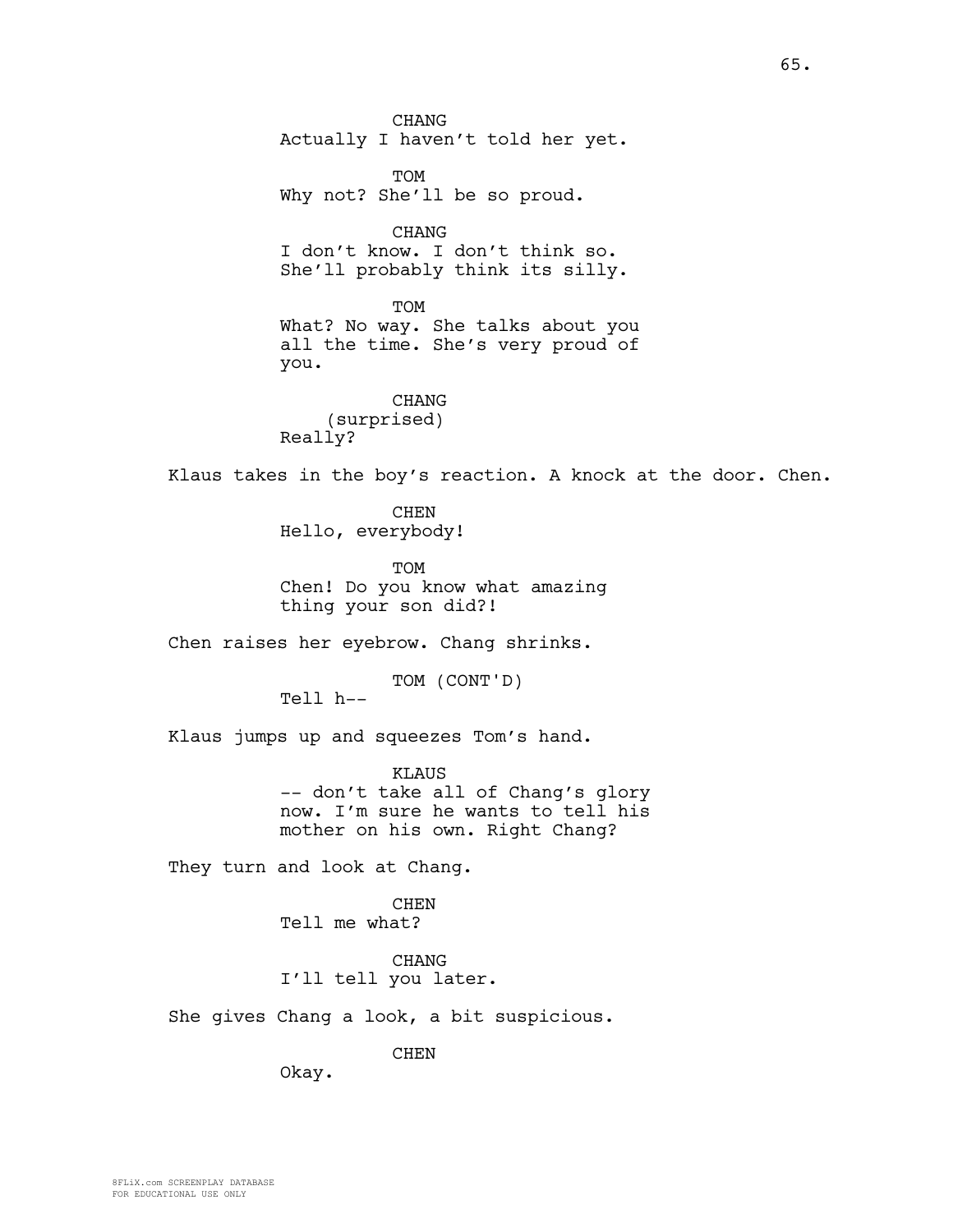TOM You'll be very, very impressed.

CHEN (joking) Tom you are too nice. Now he don't want to go help other patients!

CHANG

I guess that's my signal. Bye guys.

Chang walks out as Chen checks on Tom. Klaus follows Chang out.

INT. HOSPITAL HALLWAY - CONTINUOUS

CHANG Thanks for that.

## KLAUS

Of course.

Chang smiles and turns to leave.

KLAUS (CONT'D) Your mother does talk about you a lot.

Chang turns to look at Klaus, who smiles warmly. Chang nods.

INT. CHANG'S HOUSE - NIGHT

Chang on Facetime with Kristy.

CHANG ...their producer said I'd be on the Tuesday segment. Principal Elliot already gave me permission to skip!

KRISTY Your Mom going to take you?

CHANG

Nah, Devin.

Chang grins, extra cheeky.

KRISTY What? What are you geeking out about.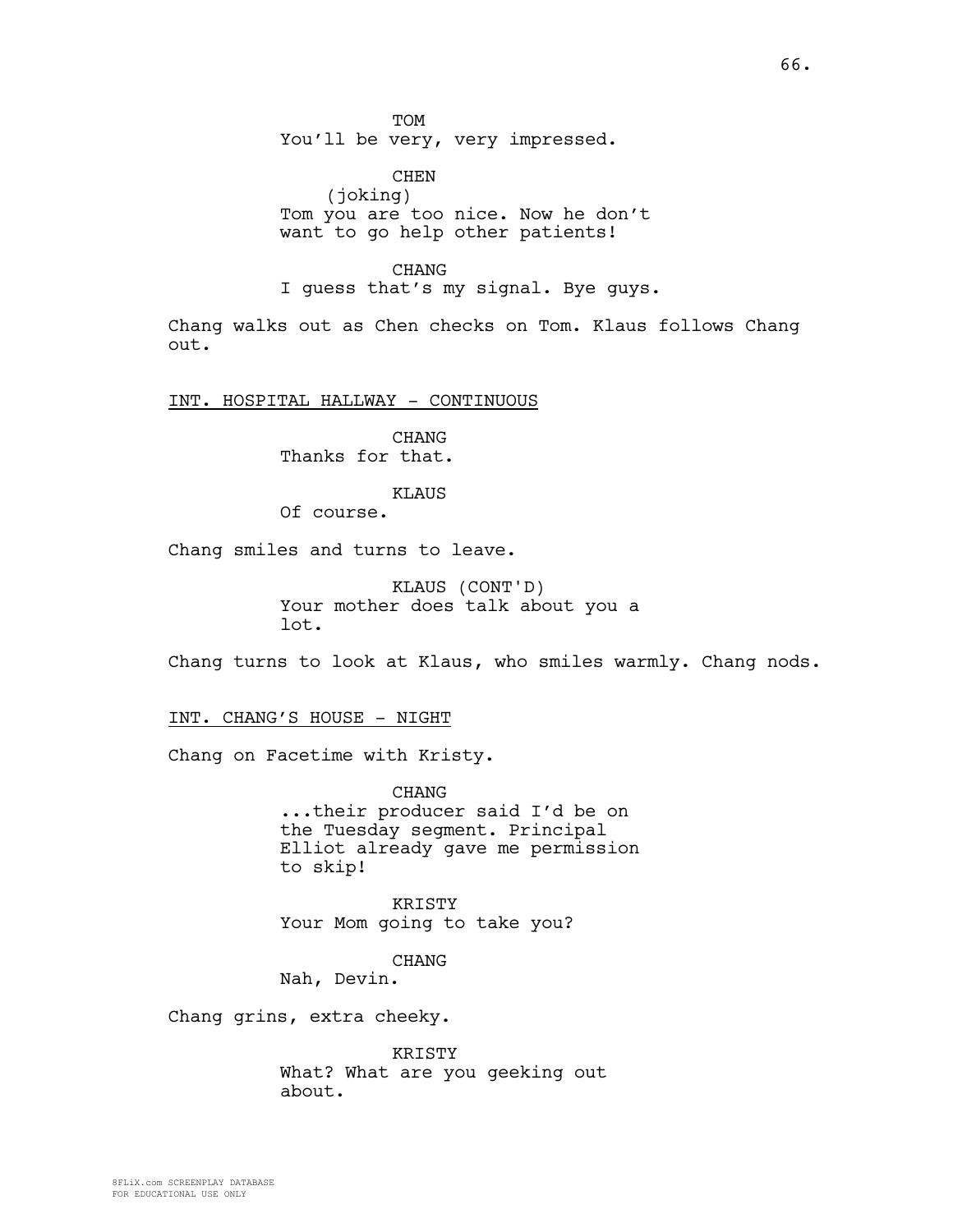CHANG ...You wanna come?

KRISTY (smiles) I don't wanna get in the way of your big moment.

CHANG How could you get in the way, I'm here partly because of you.

KRISTY (touched) Oh is that so?

CHANG Yeah, you and Bo.

Chang is an oblivious lad. Kristy smiles to herself.

KRISTY I'll ask my Mom.

**CHANG** Tell her Chang requested your presence.

KRISTY Oh you requested my presence? You're the king now?

CHANG President. Kings summon.

Kristy laughs and shakes her head. The front door opens.

CHANG (CONT'D) Mom's home. Talk to you later?

#### KRISTY

Yeah. Bye.

The two smile at each, a new tenderness between them. Chen enters the kitchen.

> CHEN You're very smiley today.

CHANG It was a good day.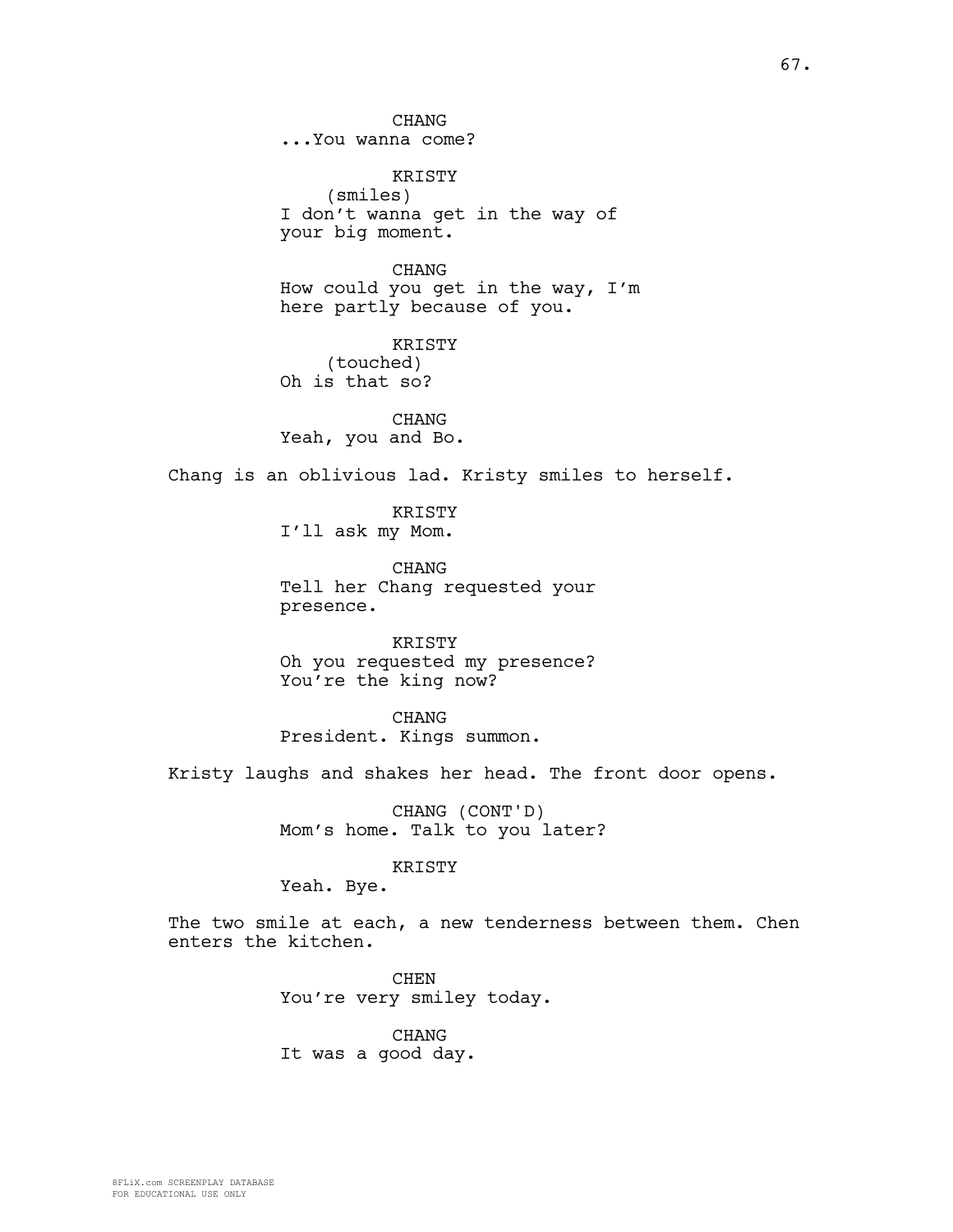**CHEN** Something to do with what you want to tell me? Chen looks down at Chang, her lie-detector eyes bearing down on him as usual. This time, he meets her gaze. CHANG Yeah. Actually. I, uh, I got asked to... (beat) ...to represent the school at a conference in New York. For Math and Science. **CHEN** Oh. Really? CHANG Yeah, it's cool but it's not that big of a deal. I don't have to go. **CHEN** No. I mean. You should go. Do you need me to take you? CHANG Nah, one of the teachers will chaperone me. **CHEN** I see. Well have fun then. Chen stops and looks at her son, stroking his hair. CHEN (CONT'D) Good job. I'm proud of you. Chang smiles, appreciative NEW YORK DRIVING MONTAGE - Devin, Bo, Kristy and Chang drive in Devin's old sedan through the Holland Tunnel. - They pass by MSG and then Times Square

- They get Pretzels off the street. They take pictures.

- They walk up to a large tower. Plastered on the side, the logo of ESPN.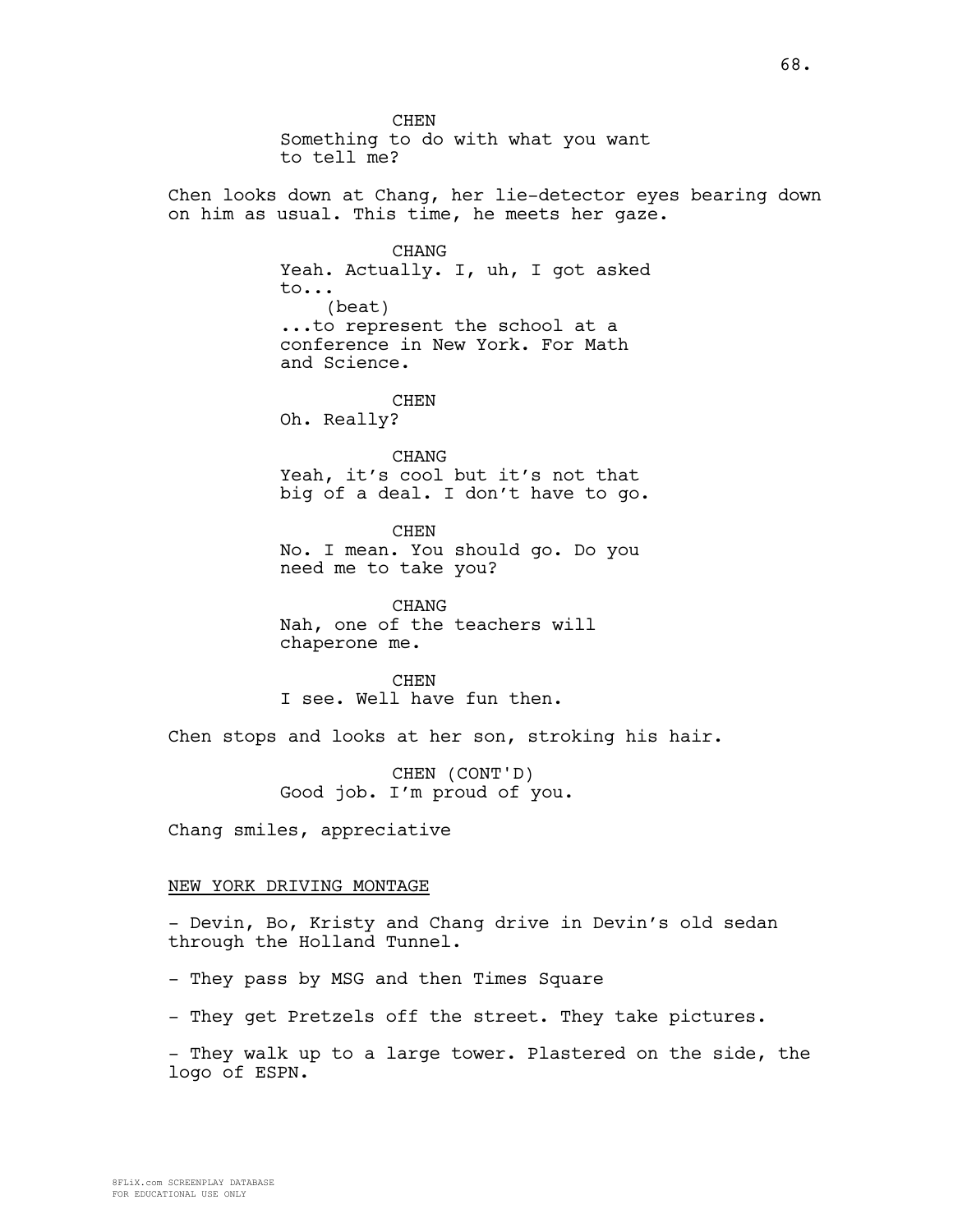A PA leads the awestruck Chang, Bo, Devin and Kristy through the fabled halls of the studio. She points out the different sets as the crew geek over people they recognize.

> PA You guys can wait in here.

She leads to the group into a green room, complete with a dressing mirror, snacks and some ESPN swag.

> PA (CONT'D) We'll have someone come and touch you up 30 minutes before and then a 5 minute warning. Anything else, let me know.

CHANG Thanks. Oh! Actually.

Chang points to the ESPN hoodie slung over his makeup chair.

CHANG (CONT'D) Could my friends get a set

The PA smiles.

PA Shouldn't be a problem.

Chang nods as she leaves.

BO "Shouldn't be a problem."

KRISTY "Whatever you need Mr. Chang."

Chang smirks and pops a fizzy water.

CHANG What? I'm just trying to take care of my entourage.

DEVIN, KRISTY, BO Oooohhhhhh.

A knock on the door. In enters, ESPN analyst JAY WILLIAMS with a million dollar grin. Chang straightens up.

JAY

Mr. Chang!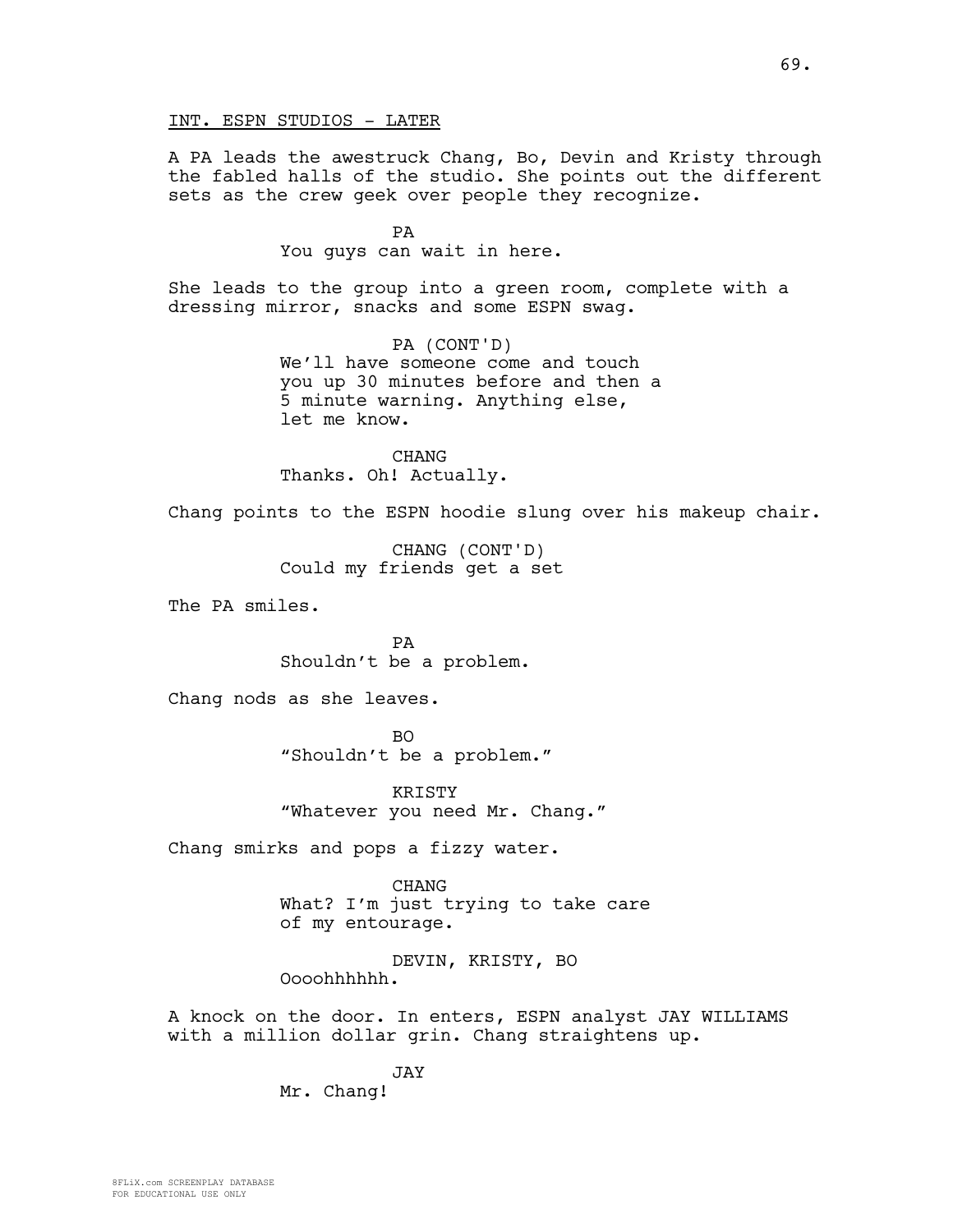CHANG Hey, Mr. Williams.

JAY

Please, call me Jay. I thought you'd be taller. But I guess that makes your story even more inspiring.

#### CHANG

Thank you.

Chang beams.

JAY

Well, today is gonna be a lot fun. We're gonna play the clip. Me and Richard might do a bit as if we were judging a dunk contest.

CHANG

That's funny, I like that.

JAY

Good!. So then, we'll introduce you. I'll ask you some basic questions. What was the inspiration, how'd you do it, what's your message. Etc. Etc. Easy. Just like a conversation.

CHANG

Whatever you need. I gotchu!

JAY

Cool man. Cool. One last thing, the producers like to keep things fresh so sometimes they'll throw out a curveball. You're okay with right?

CHANG

Like I said. Whatever you need.

## JAY

My man.

Jay and Chang dap.

### JAY (CONT'D)

If you and your friends aren't doing anything after the taping. We're actually having a bit of a party tonight if you'd like to come.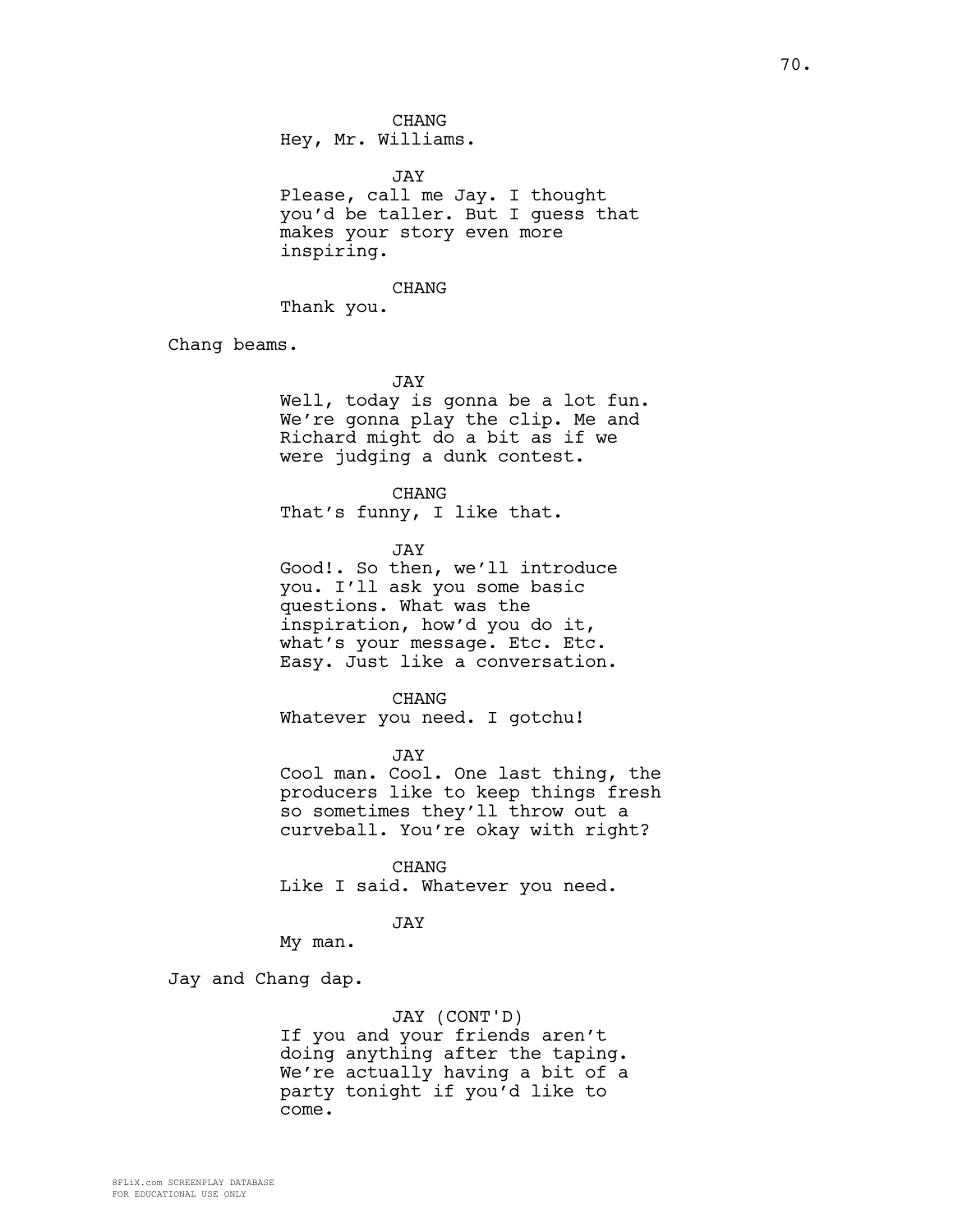Jay searches his memory. He shrugs.

JAY I don't know. Tuesday? (smiles) See you later!

Jay smiles and closes the door. Chang looks at his friends, ecstatic.

> **CHANG** (mouthing) JAY WILLIAMS. OH MIY GOD!

## ESPN SHOW: "THE GET UP"

Three panelists, former NBA players JAY WILLIAMS, RICHARD JEFFERSON and anchor MIKE GREENBERG, are in a heated but goodnatured debate on one of last night's basketball games. Playful barbs and exaggerated reactions abound.

> MIKE GREENBERG ...And lastly, a really inspiring story, especially for us vertically and athletically challenged folk...

## INT. "THE GET UP" STAGE - SAME TIME

The hosts play Chang's clip and commentate. Behind the cameras, Chang and the gang wait. Chang is nervous. Kristy squeezes his hand reassuringly.

### WILLIAMS

...Chang!

Chang steps onto the stage. Williams stands to greet him.

CHANG

Hey guys.

GREENBERG So tell us a little about yourself.

WILLIAMS

Who is Chang?

CHANG

Uh, well...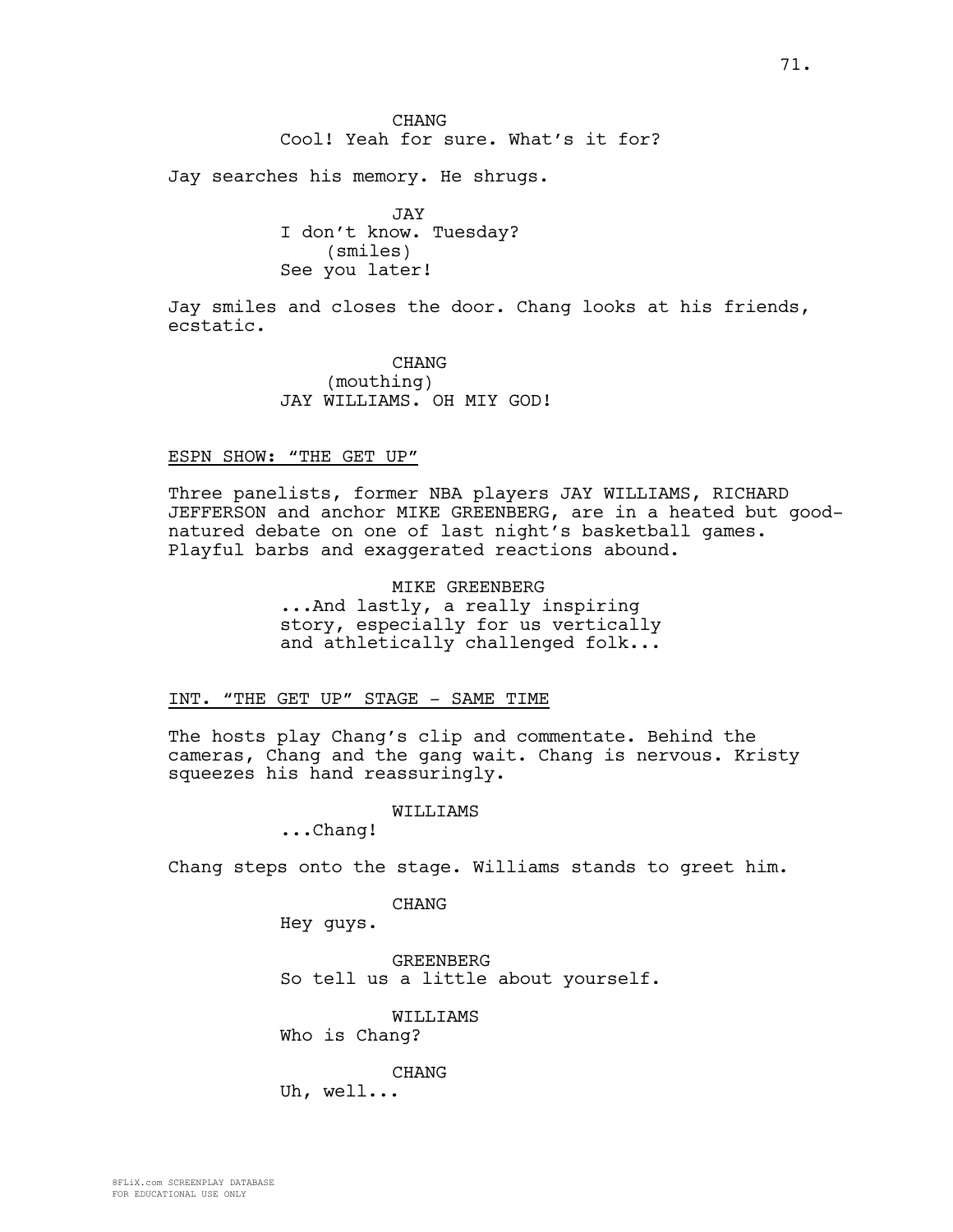feeling the cringe come on. But then... CHANG (CONT'D) (confident) I'm just a kid who got told he couldn't do something...but I disagreed. Guess who was right. The hosts nod, vibin' with Chang's energy. WILLIAMS What was your training regimen. Because at the beginning of your videos...you made a big jump. JEFFERSON (sarcastic) Nice one Jay. WILLIAMS Man, be quiet. CHANG You know in magic, they say the trick is only good if there's mystery in how it's done. WILLIAMS Wow. I like it. CHANG What I will disclose is that it was a lot of hard work, a lot of dedication... Devin puts his arms around Kristy and Bo. CHANG (CONT'D) But I told myself early on that the only I was going to do this no matter what, even if no one was going to help me. Chang's friends are a bit stung by this. GREENBERG Well respect to you kid. I think we all see in you how far some commitment can get a person. (beat) Before you go. We have a request, something to inspire our viewers.

Chang is searching for words. Kristy, Bo and Devin are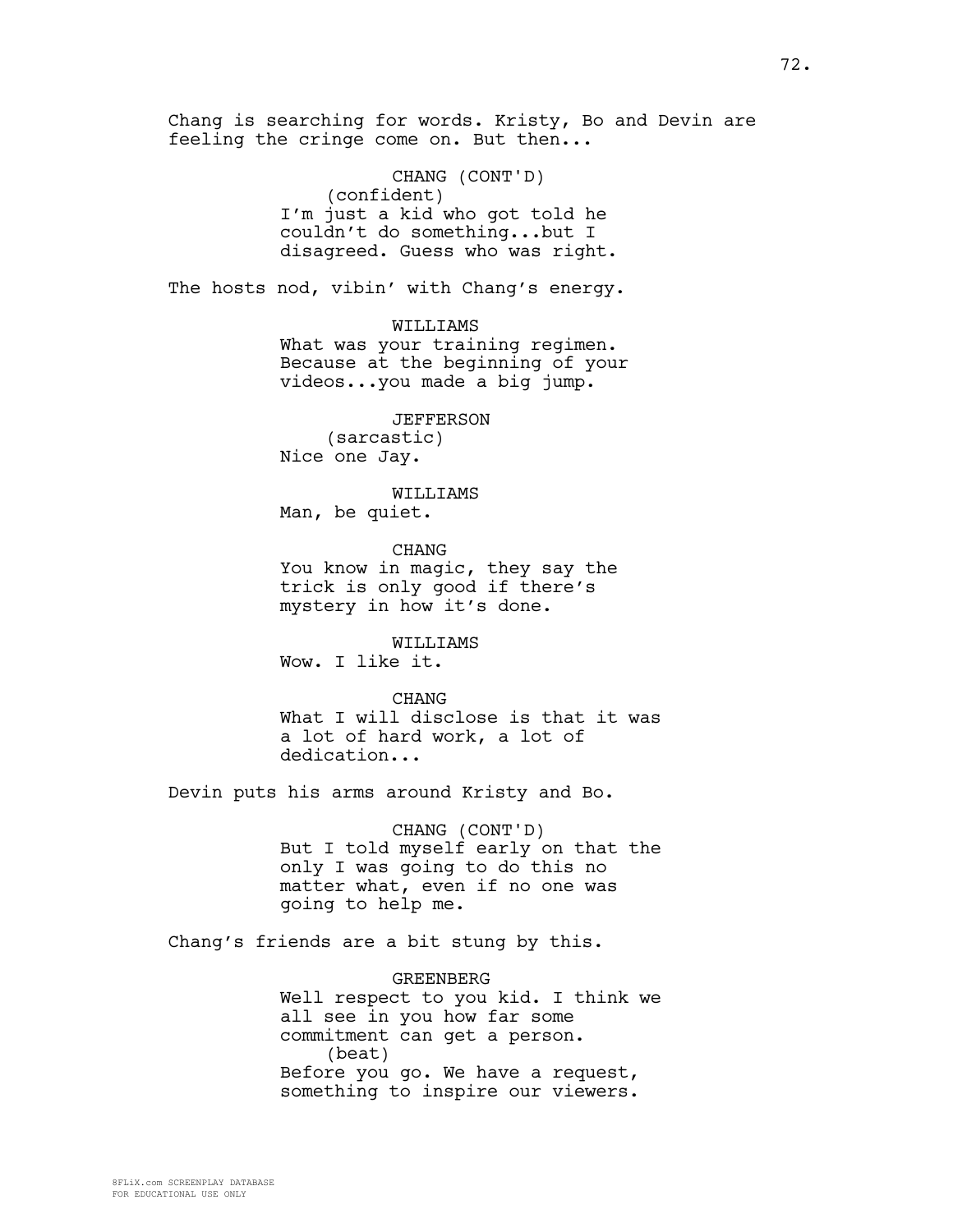Out of the darkness, the producers push a portable 10 foot tall basketball hoop. Another producer tosses Williams a basketball. Chang swallows the lump in his throat.

> WILLIAMS Chang. You know it was coming. Do you mind?

CHANG Ha ha. You gonna throw me an alleyoop?

WILLIAMS Hey, if that's what you want.

Williams hands Chang the ball. He looks out at the cameras and the crew. His friends recording him on their phones. Suddenly the lights feel hot. They're all waiting.

Chang rolls up his sleeves and backs up. The producers play a snare drum roll. Chang sprints for the basket, takes two steps and LEAPS...

Chang gets high, high enough for part of the ball to rise above the hoop. But it's not enough. The ball bounces off the edge of the rim. Rejected.

## GET UP ANALYSTS

Oooooh!

## WILLIAMS

Is the shoes?

The analysts and crew burst out into laughter. Chang panics for a second.

> CHANG I didn't get to stretch!

More laughter.

GREENBERG Well, that's all the time we got. Pardon the Interruption is next!

Chang is mortified. His cover is blown. The lights dim.

INT. ELEVATOR - LATER

Kristy, Bo and Devin try to comfort Chang.

DEVIN Don't trip man! It was funny!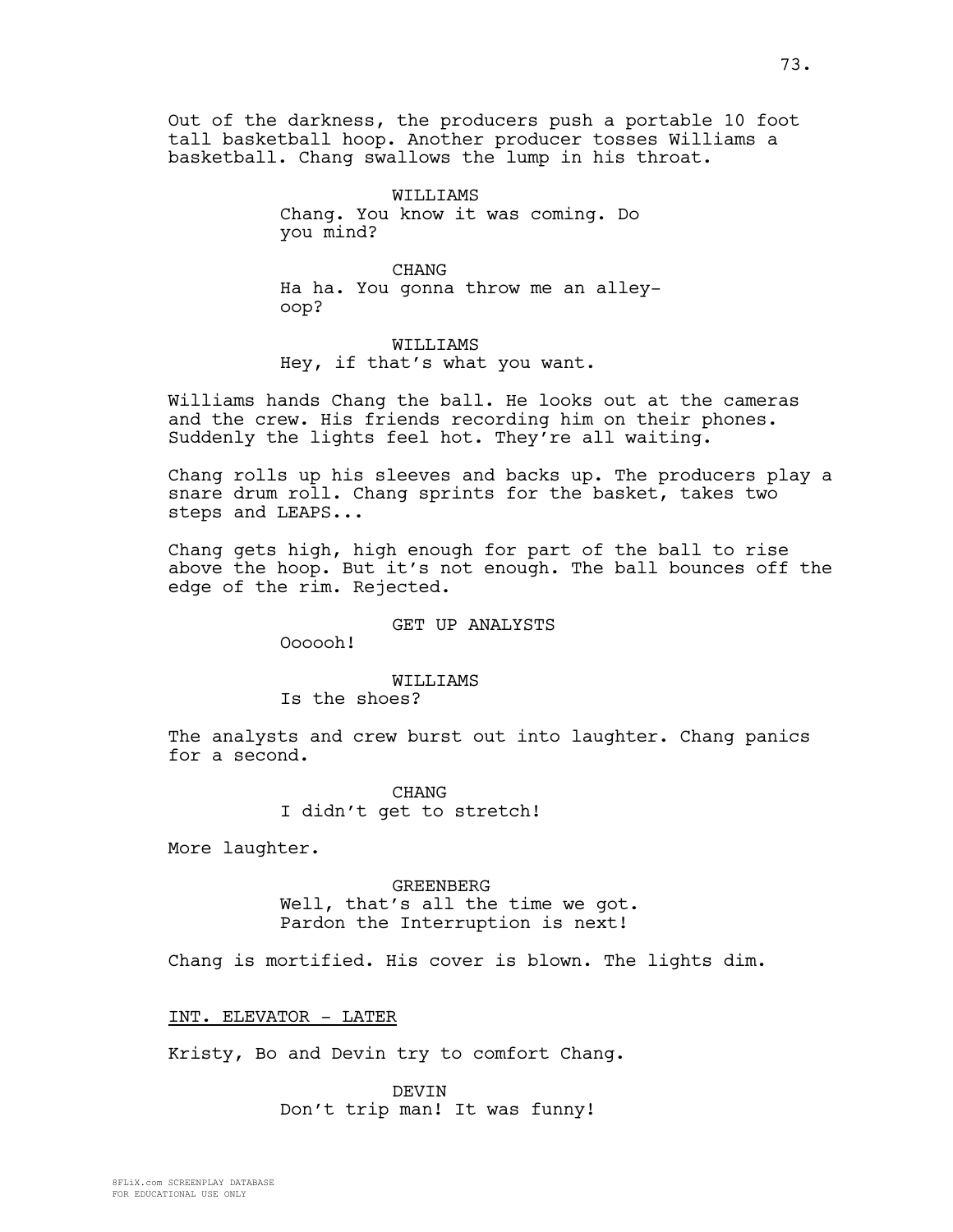BO

You're lucky dude, this is like your 2nd chance of becoming a meme in a week! That's more than other kids in their entire lifetime!

CHANG I guess. But it's gonna look like I can't dunk.

KRISTY Yeah but you can.

Kristy ties her arm in with Chang's. Changs calms a bit.

## EXT. ROOFTOP BAR - CONTINUOUS

Elevator doors open to reveal Chang and the Gang. Their eyes widen in awe.

BO

Whoa.

Vibey hip-hop echoes out into the glittery Manhattan skyline as sports royalty crack jokes and recall past stories. This is the cool of the cool. A waiter immediately greets them.

## WAITER

Drink?

Champagne, Wine, Beer. The three teens look at Devin.

DEVIN I ain't yo momma.

They help themselves. Bo lifts his glass to Chang.

BO You did it man, just like you said you would. From here.

Gestures low with his hand.

BO (CONT'D)

To here.

Gestures to everything around them. Chang is moved.

### DEVIN

Man of his word. Cheers!

They raise glasses. Chang downs it in one go.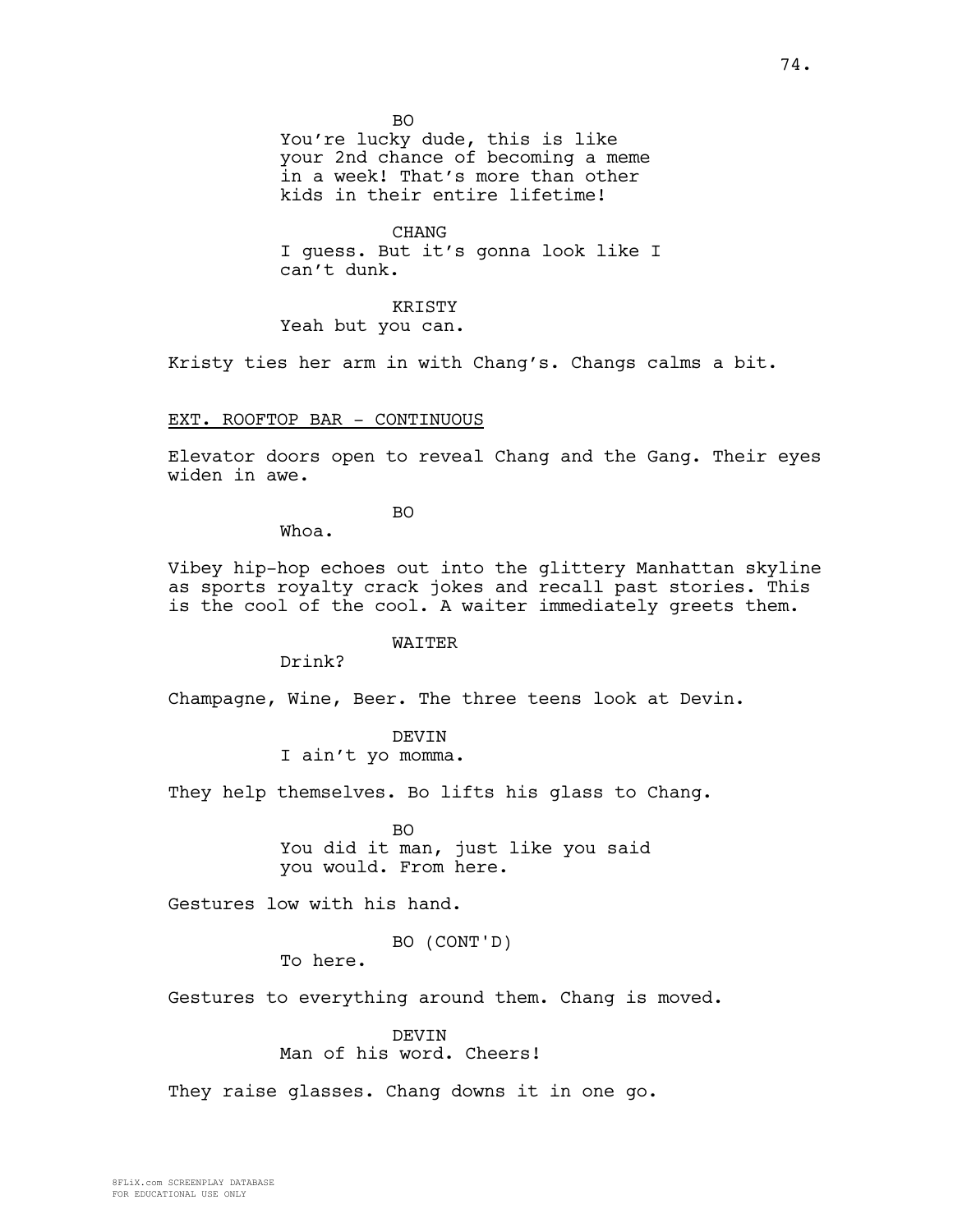75.

DEVIN (CONT'D) Whoa easy!

WILLIAMS (O.S.) My man Chang!

Williams. Chang is a bit embarrassed.

CHANG Hey. I'm sorry for you know...

WILLIAMS What? You were amazing!

CHANG

Really?

WILLIAMS Yeah! You were funny. You were charming. We were all talking about how cool of a kid you are.

**CHANG** 

Oh. Thanks.

WILLIAMS You were on TV for the first time. Got a little nervous. We all miss sometimes.

DEVIN Like you did against Indiana?

Jay gives Devin a look. Devin shrugs.

WILLIAMS C'mon. I'll introduce you to some people.

Chang turns to his friends. They wave him to go on.

## ESPN PARTY MONTAGE - CONTINUOUS

- a beautiful, stylish crowd, mix and mingle.

- Jay introduces Chang to some friends who recognize him. He's shy. He grabs another drink.

- Kristy and Bo comparing the different hor d'oeuvres they've amassed.

- Chang tells a funny joke. His confidence and drunkness grow.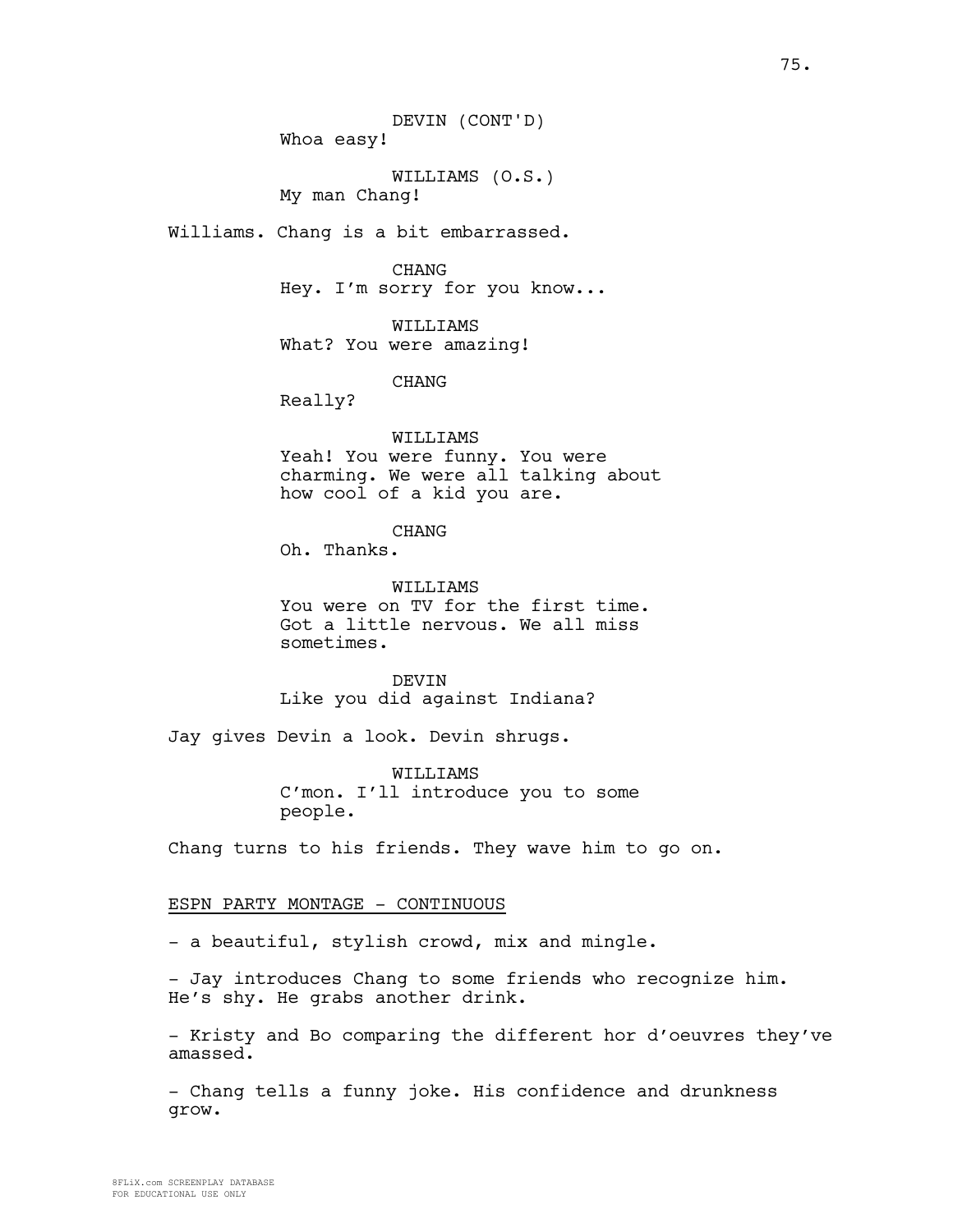- Devin handing out AT&T business cards and pitching anyone who will listen.

- Chang gets challenged to a dance battle. He's reluctant but then he gets in there. The crowd goes nuts!

- Kristy and Bo sit in the corner, bored. Bo yawns while Kristy looks at the time.

ON CHANG

Chang kicks it with GILBERT ARENAS and his entourage.

ARENAS Look at this little dude. Thinks he can do anything.

CHANG

Cuz I can!

ARENAS

Oh word? You should come with us to the strip club. I'll introduce you to a woman who can do anything.

CHANG

So down.

Arenas and Co love it.

ARENAS Ay yo, we taking Chang to the strip club! We out!

CHANG Wait, wait. Can my homies come?

ARENAS

Yeah, whatever.

Chang pushes his way through the crowd. He finds Kristy and Bo in the corner, talking close. A flashback to Matt's party.

> CHANG What's going on here.

KRISTY Hey. Somebody's sauced.

CHANG Just enjoying myself. How about you guys.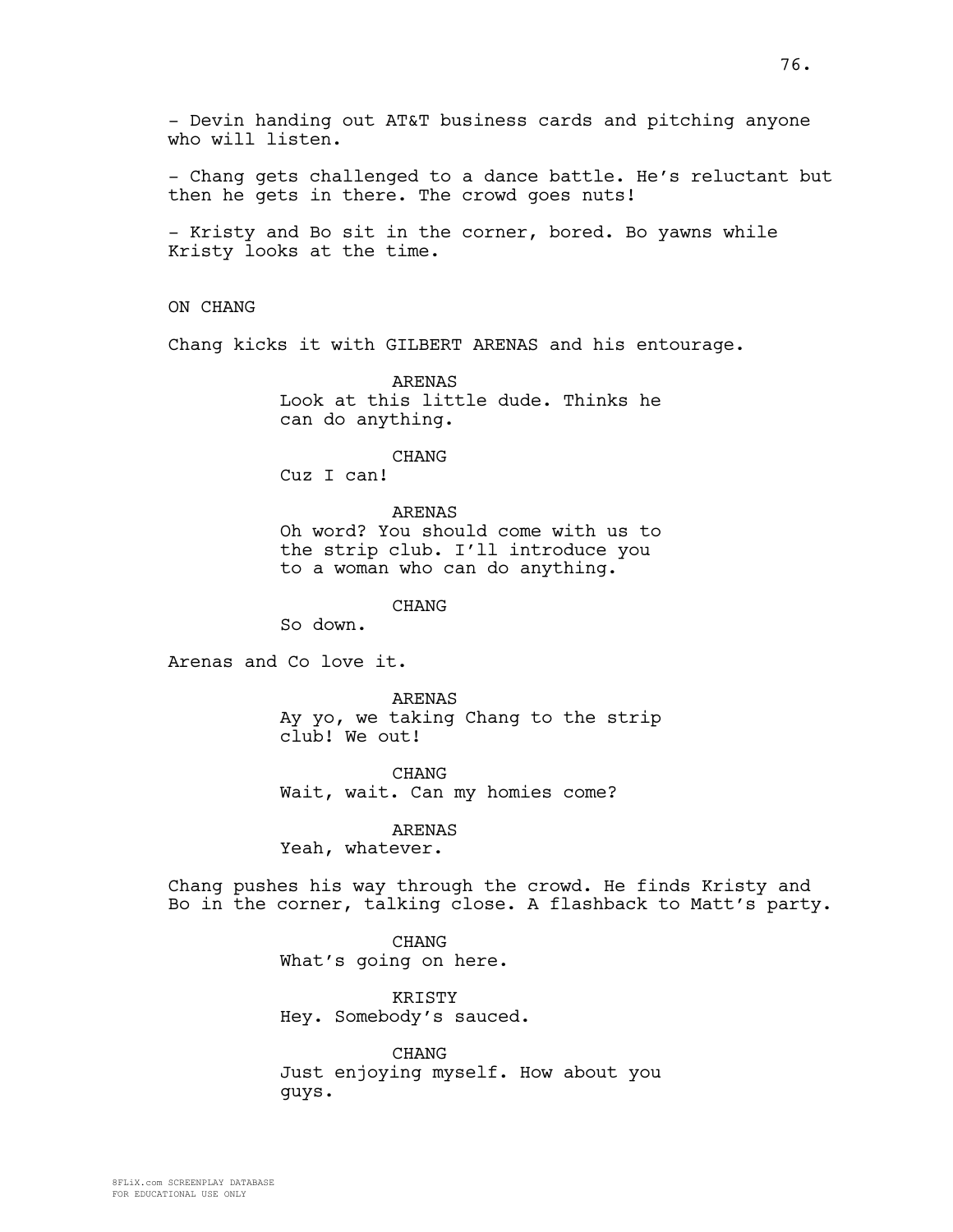BO We're kind tired to be honest.

CHANG Really, cuz you like you're having a good time.

Kristy crosses her arms.

CHANG (CONT'D) That came out wrong. I'm going out with Agent Zero. Ya'll wanna come?

**KRISTY** I think I'm okay.

## CHANG

Bo?

BO Uhh. I dunno man. Don't we gotta go back?

CHANG Really, ya'll gonna turn down a night out with Gilbert Arenas? Agent Zero?! In the big city? What kind of small town attitude is that?

Bo shuffles awkwardly. Kristy is mucho annoyed at this point.

KRISTY I guess we're not cut out for the big city.

Chang looks at the two and nods.

## CHANG

Okay. See ya.

He turns and coldly marches back through the crowd. He passes right by Devin, who excuses himself to follow.

> CHANG (CONT'D) Yo Hibachi! I got my permission slip. Lessgooo.

Arenas, Chang in tow, jump in the elevator with his entourage. As the doors close, Devin pushes through the crowd towards them.

## DEVIN

Chang!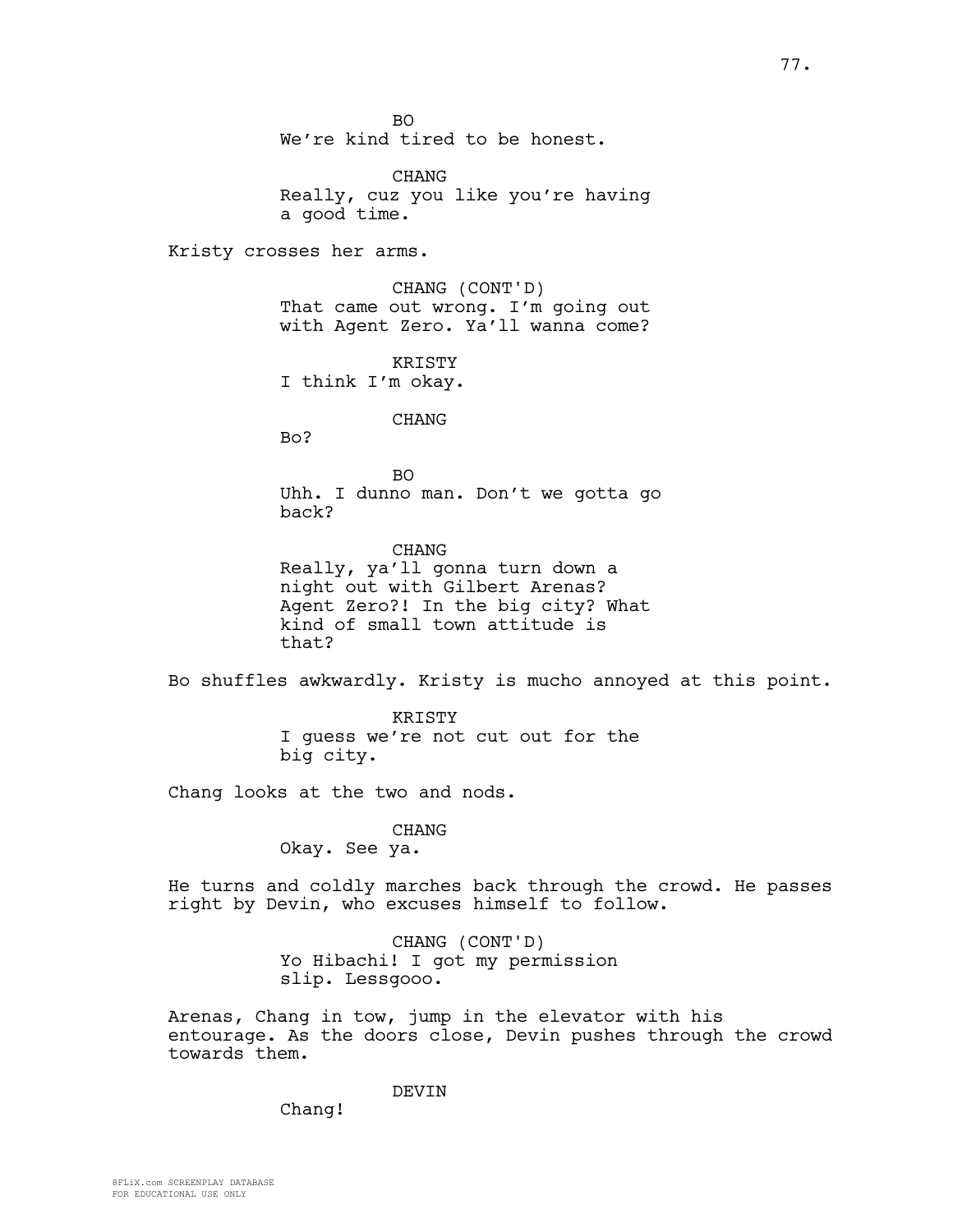Too late.

MUSIC UP: Kid Cudi "Pursuit of Happiness"

### PURSUIT OF HAPPINESS MONTAGE

- Chang in Arena's SUV, as they speed through NYC

- The entourage pull up to a strip club, back entrance. The bouncer looks at Chang. Chang grins. The bouncer waves him in, nonchalant.

- Chang enters the neon, black light lit house of pleasures. It's a dream world. He's absolutely enraptured. This is the happiest night of his life.

CUT TO:

#### INT. DEVIN'S HOUSE - DAY

Chang opens his eyes. He immediately recoils. His head is pounding. There's glitter all over his face. Devin enters.

> DEVIN Well look who it is.

CHANG (holds head) Ah. What is this?

DEVIN It's a hangover. Here drink this.

Devin hands Chang a gatorade. Suddenly Chang jolts up.

CHANG

My mom!

DEVIN Bo called her. It's cool.

Chang breathes a sigh of relief. Devin looks at the kid.

DEVIN (CONT'D) You got good friends Chang.

Chang suddenly feels guilty.

CHANG Where was I?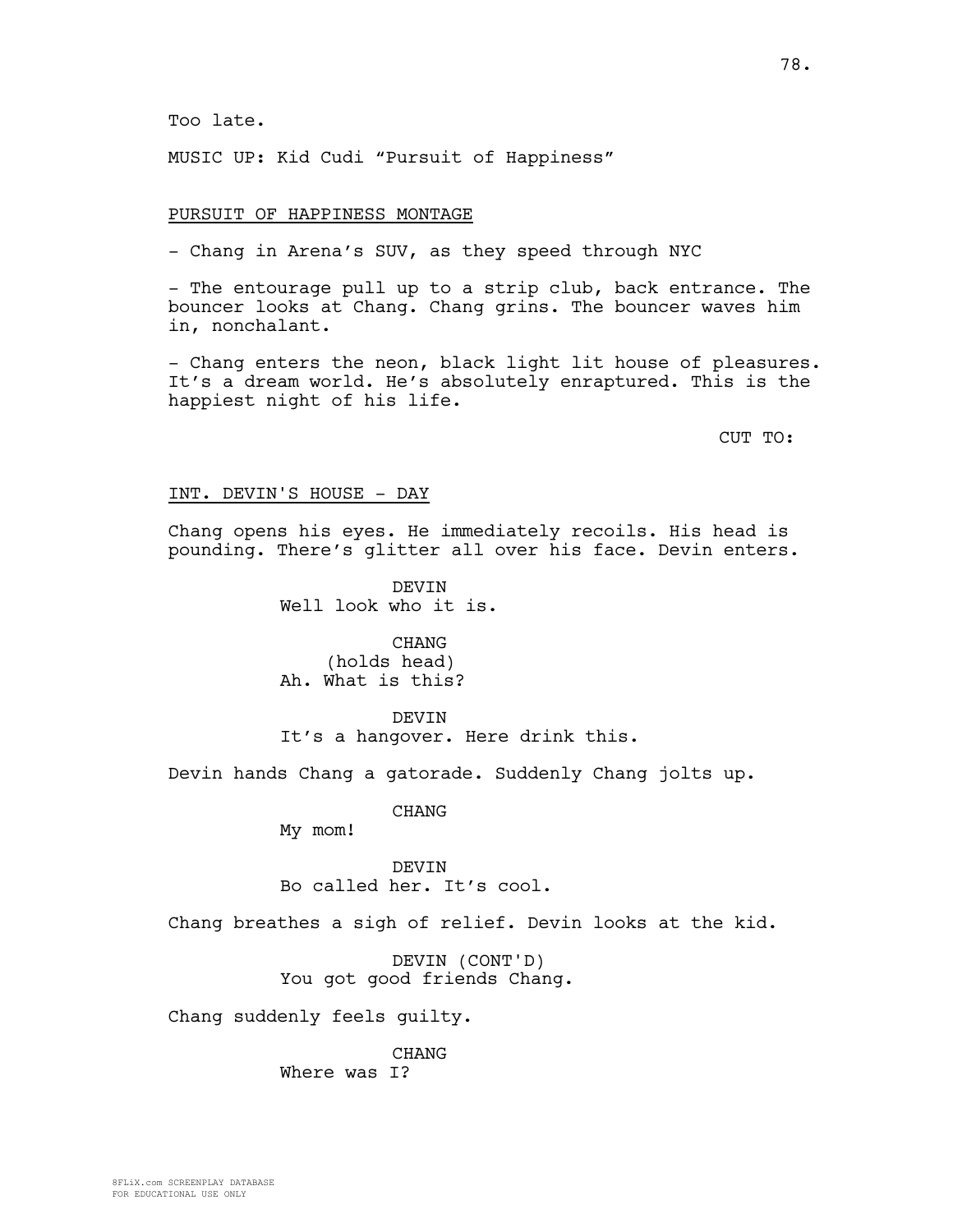DEVIN The strip club. My ass had to come and get you. You owe me 50 dollar cover man.

CHANG Damn, really. Sorry.

DEVIN You're not gonna ask me how I knew which one?

CHANG (concerned) How.

Devin takes out his phone. He opens IG to Chang's stories. It's a stream of videos. Chang at the strip club. He somehow documented everything.

CUT TO:

## CHANG'S IG: CHANG'S STRIP CLUB ADVENTURE

- Chang and Arenas making it rain.

- Chang's POV. Getting a lapdance.

- Chang, completely obliterated. Arenas recording.

# ARENAS Ay yo Chang what you doing bro?

CHANG Dunkin' on these hoes.

CUT TO:

## INT. DEVIN'S HOUSE - CONTINUOUS

Chang watches in disbelief. Devin laughing.

**DEVIN** You were wilin' bro. (shakes head) I gotta get some coffee and your ass got school.

He searches desperately for his phone. Somehow, he still has it. His lockscreen is littered with IG DMs. *You crazy bro! AGENT ZERO!!! You can dunk on me anytime ;).*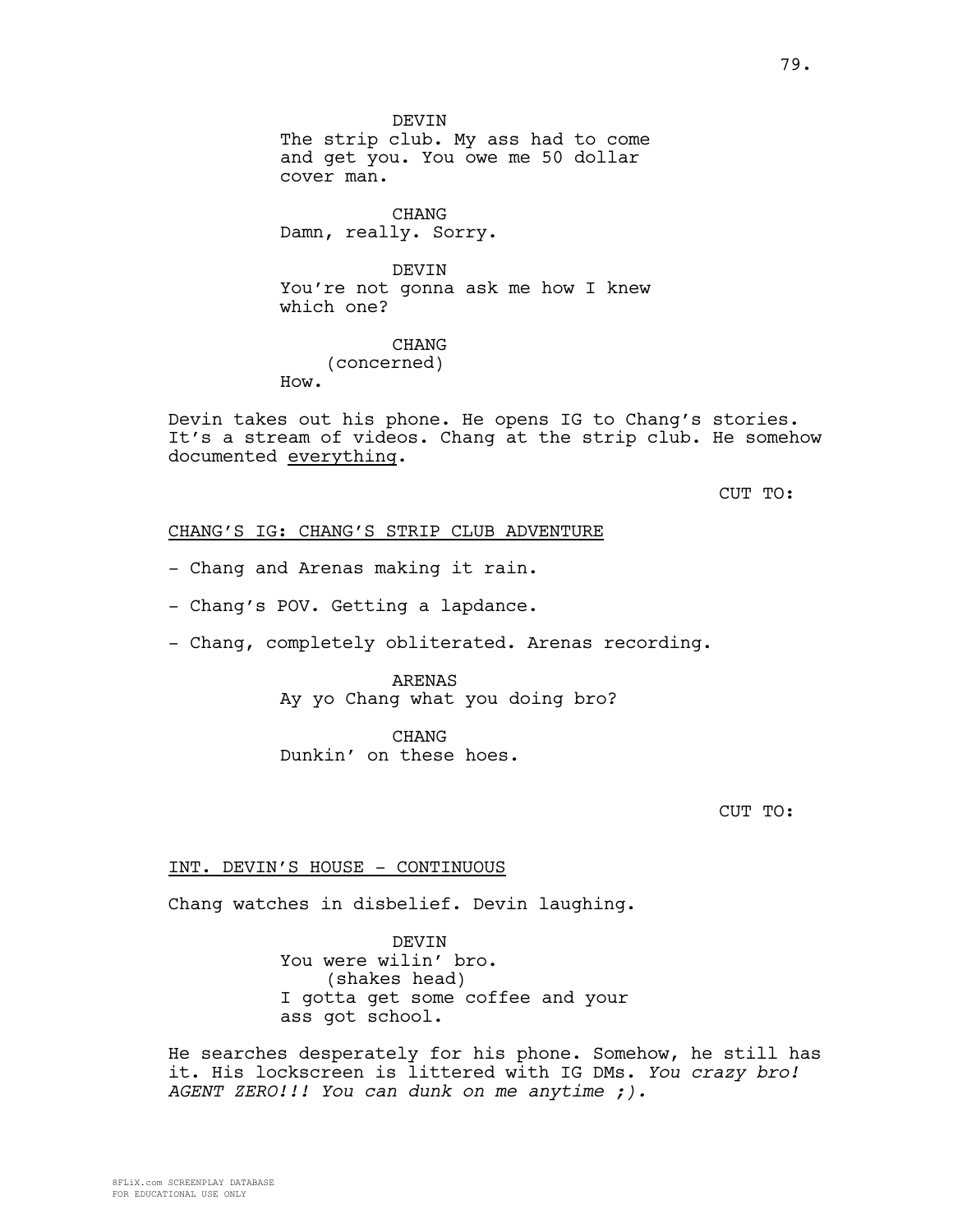He goes to his post. There's thousands of views. He looks at who has viewed. At the top. Kristy.

CHANG

Shit!

He looks at his watch. 8:00 am. Chang jumps up, rushing past Devin who has coffee.

> DEVIN You just gonna -- You owe me 50 dollars!

INT. SCHOOL HALLWAY - A BIT LATER

Chang rushes through the hall looking for Kristy. Other students give him props as he rushes by.

> STUDENT Chang you crazy bro!

Chang' too focused on finding Kristy to react. Finally, he sees her. She's with Bo and a few of her band friends.

CHANG

Kristy!

Kristy turns, a cold look on her face.

CHANG (CONT'D) I'm really sorry. I don't know what happened last night. I guess I got a little excited. I mean Gilbert Arenas wanted to hang out with me!

KRISTY I know. That's cool Chang. I'm glad you had a good time.

Kristy pushes past Chang.

CHANG Kristy! I'm sorry!

Kristy ignores him. Chang throws up his hands.

CHANG (CONT'D) It was GILBERT freaking ARENAS!

An exasperated Chang turns to face Bo.

CHANG (CONT'D) Gilbert Arenas man.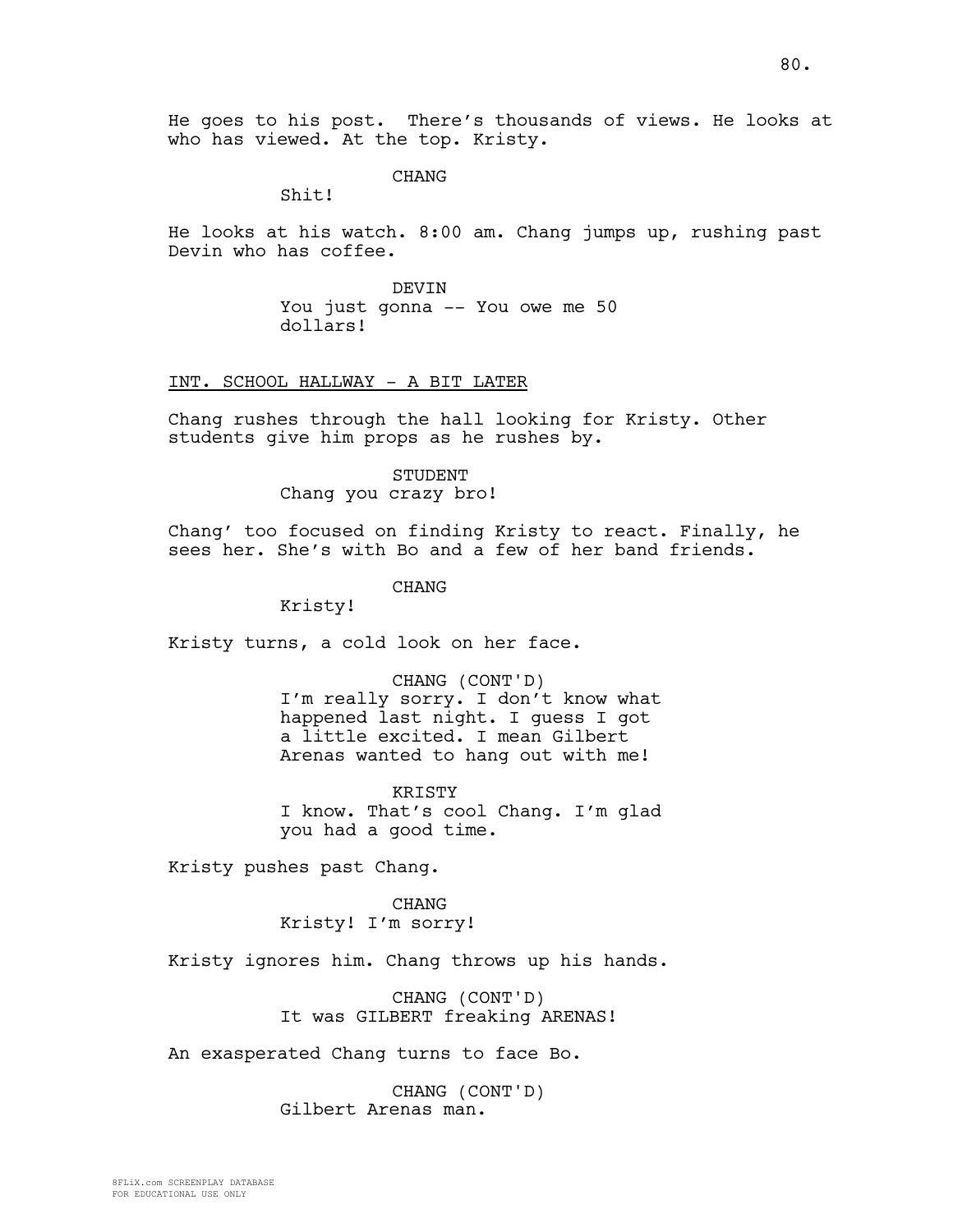81.

BO

I know.

CHANG Don't tell me you're mad at me too.

 $BO$ Well. You kinda ditched us.

CHANG What are you talking about? I wanted you to come!

 $BO$ Yeah I know but we didn't really want to.

CHANG But I did! Yesterday was supposed to be my day! Why can't you be less selfish and more supportive.

Bo is taken a back. Offended.

CHANG (CONT'D)

What?

BO (scoffs) Whatever man.

Bo walks away. Chang waves him off.

## INT. SCHOOL GYM - LATER

Chang sits on the bleachers surrounded by classmates as they wait for class to start. He recounts his experience last night while simultaneously flirting with a girl on IG. *I think you're cute too...especially your smile.*

> CHANG (cocky) ...so Arenas was like "Yo Chang you wanna go to the strip club?" Like it was a joke. But I kept it cool. So I was like, "yeah let's do it!" And they were all shocked, like who's this kid!

Matt, Syd and Owen enter. They march towards Chang, confrontational. Chang looks up unfazed.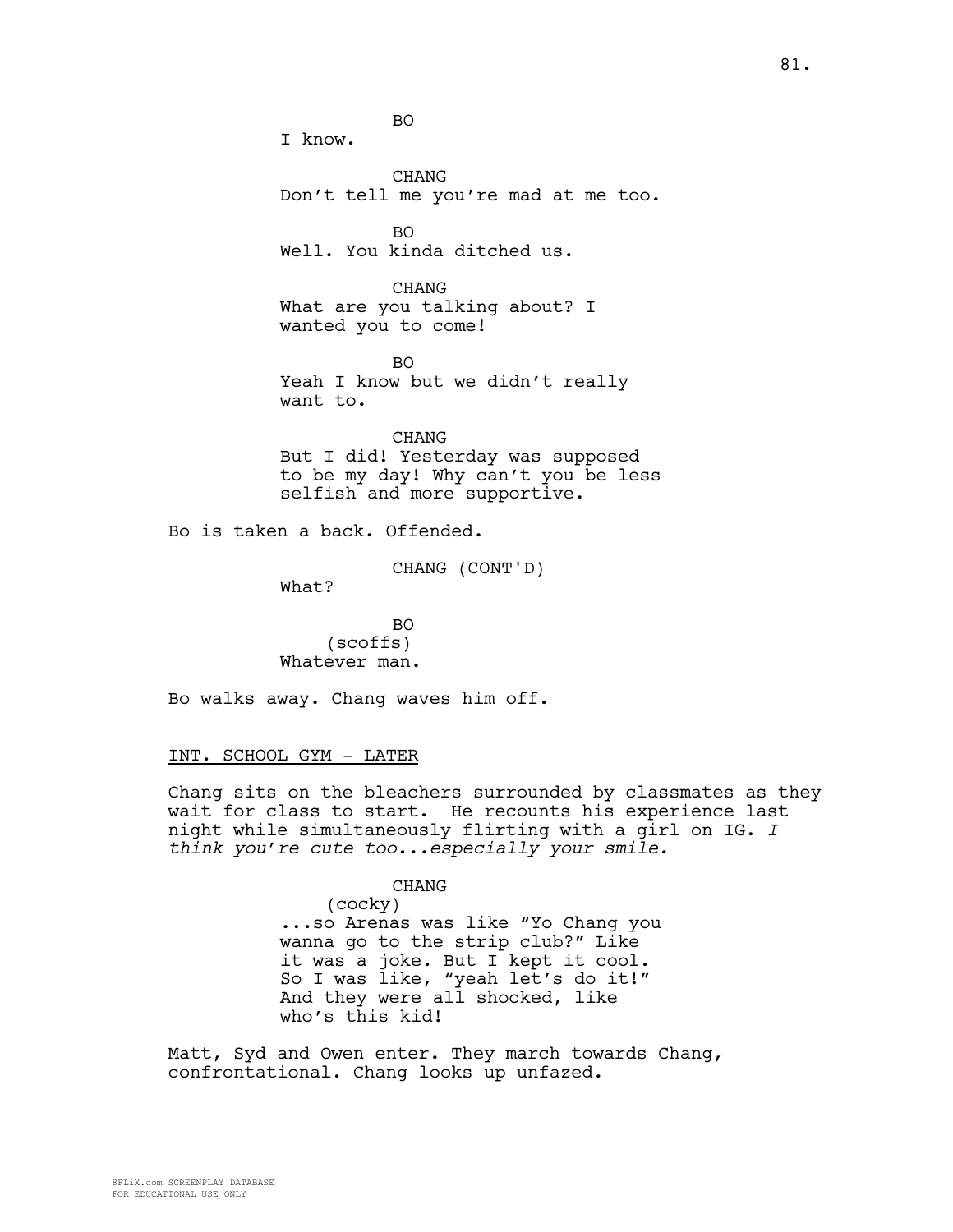CHANG (CONT'D)

What?

Matt seethes. Owen and Syd egg him on.

OWEN & SYD

Go off Matt.

MATT I knew you couldn't dunk.

Chang stands. He gets in Matt's face.

**CHANG** 

I know you're a meathead but is your memory that short? I threw it down right over there. In your FACE.

### MATT

Yeah, but you cheated.

Chang pauses. The class goes quiet. Matt takes out his phone. He opens to a youtube video. The smoking gun. Titled *"CHANG CAN'T DUNK: EXPOSED".* The class pulls out their phones.

ON PHONE SCREENS: A random youtuber, in the style of a "breakdown" video, dissects Chang's dunk attempts using the failed ESPN footage, a picture from Matt breaking the rim and finally a freeze framed image from the actual dunk. The youtuber begins to drawing lines. He's about to drop some trigonometry.

> DUNK EXPOSER (O.S.) ...If Chang's reach is X and his vertical is Y, and Y is .29 of X, then  $X + Y = total height reached$ . Plugging in Chang's standing reach of 7'4", we get a total height reached of 9'10"! Well below regulation height. Ladies and Gentlemen, Chang can't dunk!

The class gasps. Chang poorly tries to play it off.

CHANG Who even is this?! (incredulous) You're gonna get in my face because some rando on the internet made a video? Do you also think the Earth is Flat??!!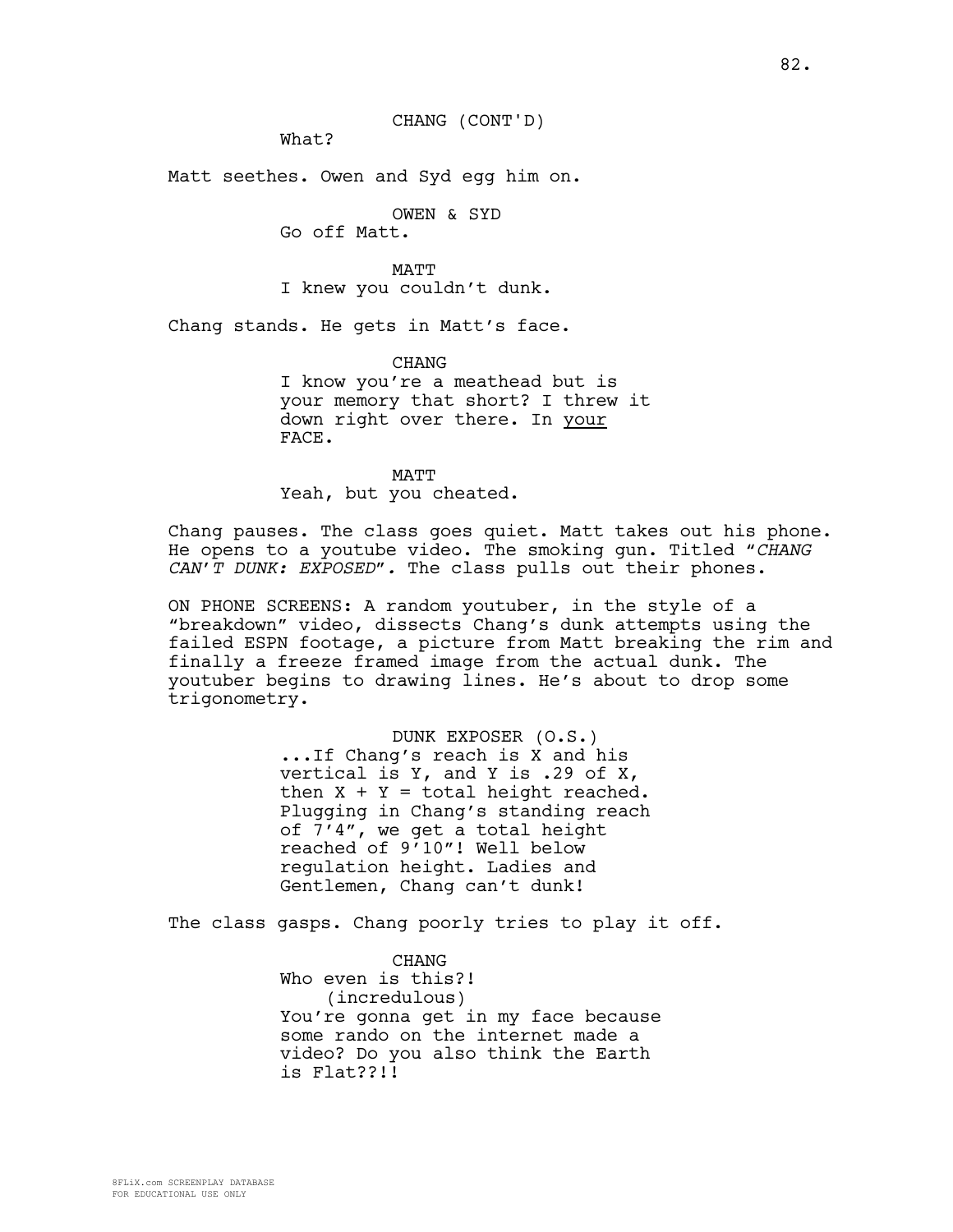Owen tosses Matt a basketball. Matt fires the ball into Chang's chest.

> MATT Do it again then.

The class looks up at Chang, suspicious.

CHANG

I don't have to prove anything. I already did it!

MATT Yeah but you cheated!

CHANG What is your problem man? Why can't you accept that I can dunk?!

MATT Because you can't!

CHANG (screaming) Why not?! Cuz I'm shorter than you?! Cuz I'm not "cool"? Cuz I'm ASIAN?!

Matt scoffs and shakes his head.

MATT Man, that's weak!

# CHANG

Why can't you just let me win for once?! Why do you always have to have it all! I know WHY. Because you're an insecure, privileged, overrated jerk! You hate that someone like me can be cooler than you. You hate that I have more followers than you ever did. You think you're all that? You're not even that good at basketball. You're not even RANKED!

This one hits Matt different.

### MATT

(laughs)

(MORE) You wish you were me. You're so desperate to be me you had to trick everyone into even liking you.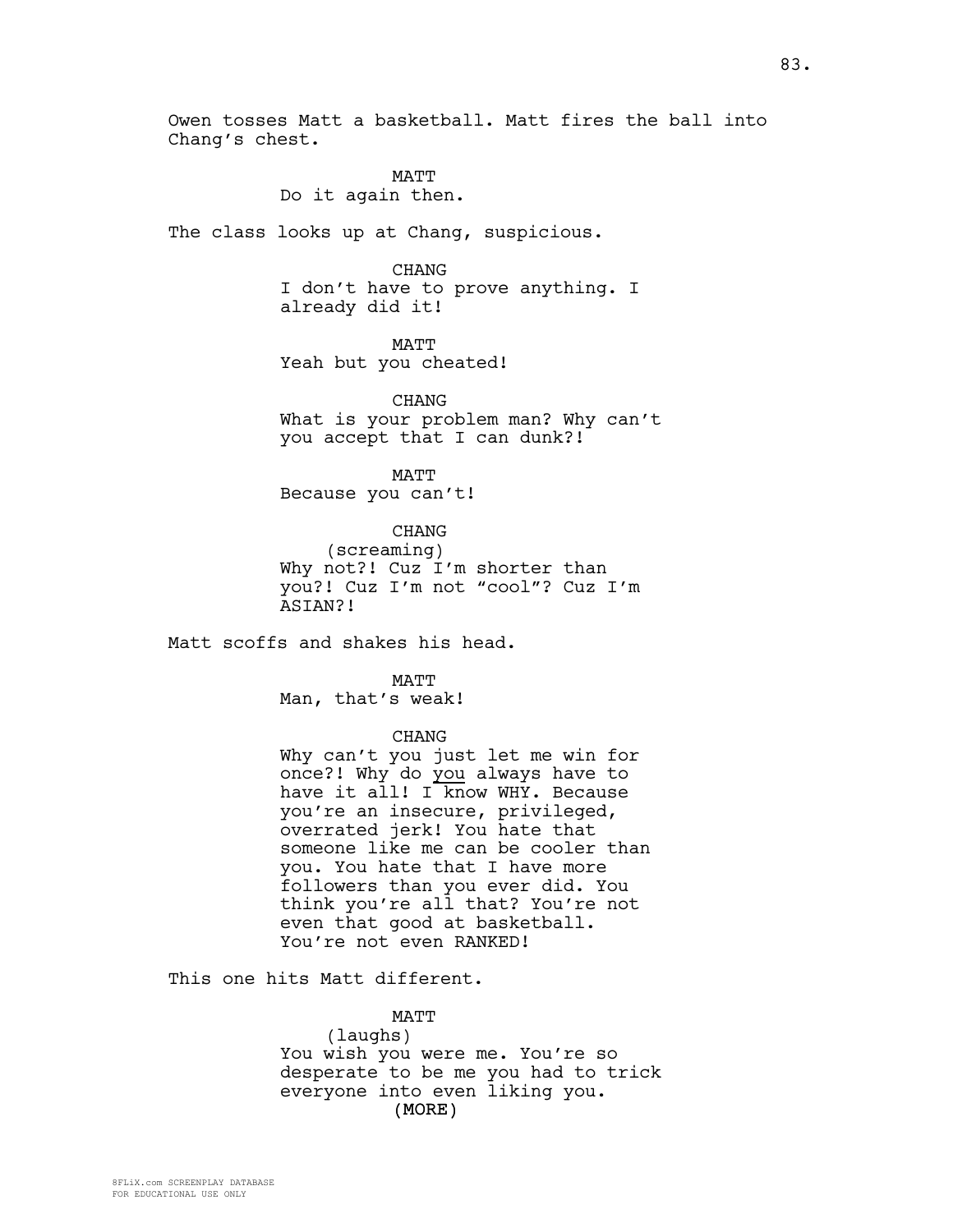Chang leaps up and spears Matt. They go flying onto the court. They roll around, a mess of fists and limbs.

CHANG

I CAN DUNK!

MATT NO YOU CAN'T!

## INT. SCHOOL HALLWAY - LATER

Chen, worried, lost and still in scrubs, roams the school hallway. She finally arrives. The Principal's office.

## INT. PRINCIPAL'S OFFICE - CONTINUOUS

Chen enters. The Principal sits behind her desk, a stern look on her face. Across from her, separated on two sides are Chang and Matt and his parents. Mr. and Mrs. O'Neil do not look happy at all..

> PRINCIPAL Mrs. Chang. Hi.

CHEN Hello. I'm sorry I am late.

Chen looks at Chang, who has a black eye then at Matt, who is similarly dinged up. She looks back at Chang.

> CHEN (CONT'D) (in Chinese) *What did you do?!*

CHANG (in Chinese) *What did I do?!*

PRINCIPAL Mrs. Chang. Please have a seat.

Chen sits and glares at Chang.

PRINCIPAL (CONT'D) So your son got into a fight today with Matt during gym class. Apparently it was about social media, which is unfortunately very common.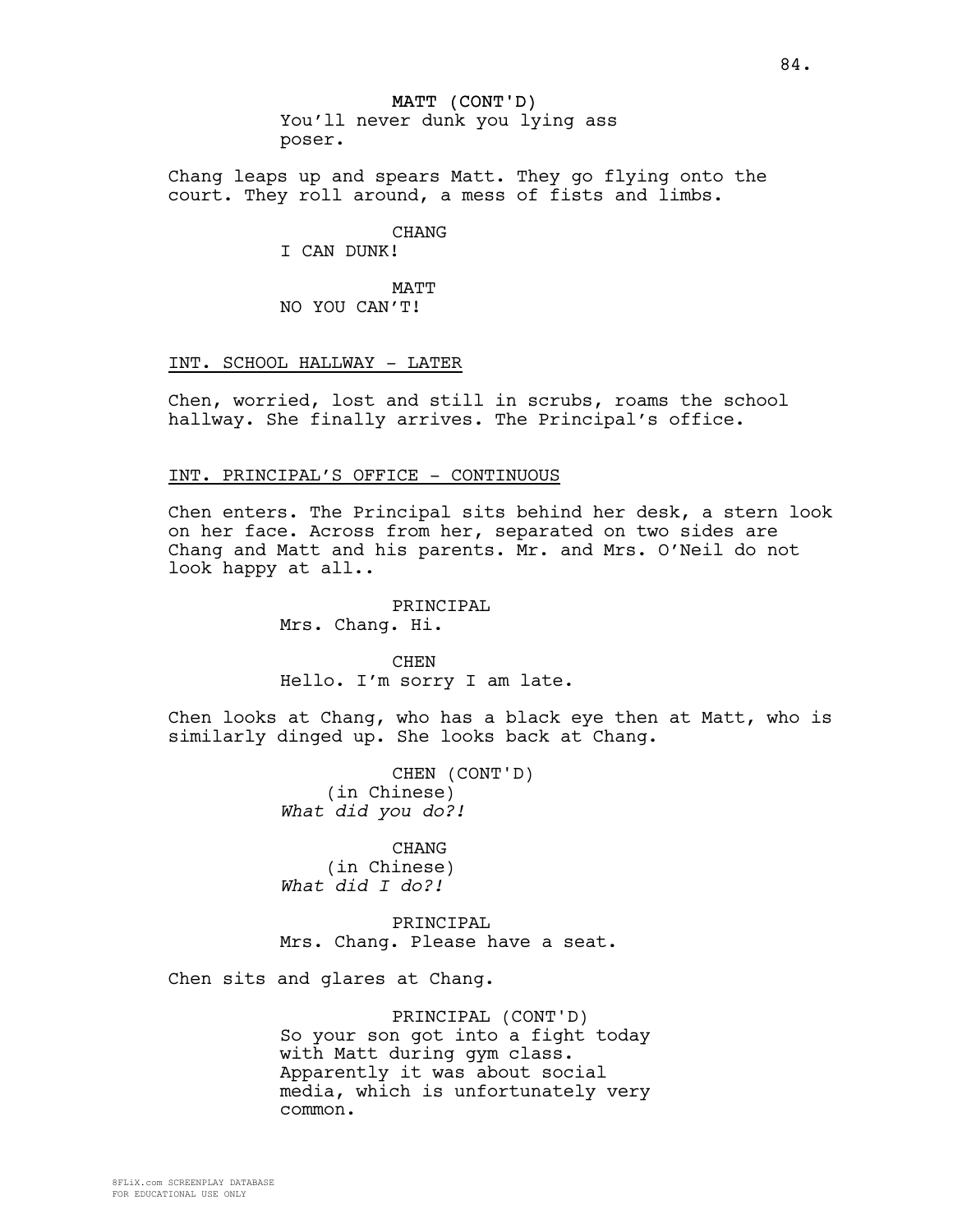MRS. O'NEIL Common?! My son had his head shaved and was forced to strip! NAKED. In front of the whole school!

MR. O'NEIL There's even video.

MRS. O'NEIL FROM EVERY ANGLE.

MR. O'NEIL This could affect his college recruitment.

MRS. O'NEIL He could have PTSD!

MATT Mom, that's a bit --

MR. O'NEIL No one asked you! Now we don't want to get the lawyers involved but we will if we need to.

Chen whips around, her eyes piercing through Chang's soul.

CHEN Is this true?

CHANG It was a bet. If I lost, I would have had to do the same!

**MATT** You did lose!

# CHANG

Says you!

Chen leers at Chang with vengeful eyes.

CHEN

(in Chinese) *How can you act like this? Tell them you are sorry right now!*

CHANG (in Chinese) *Why are you automatically taking their side?!*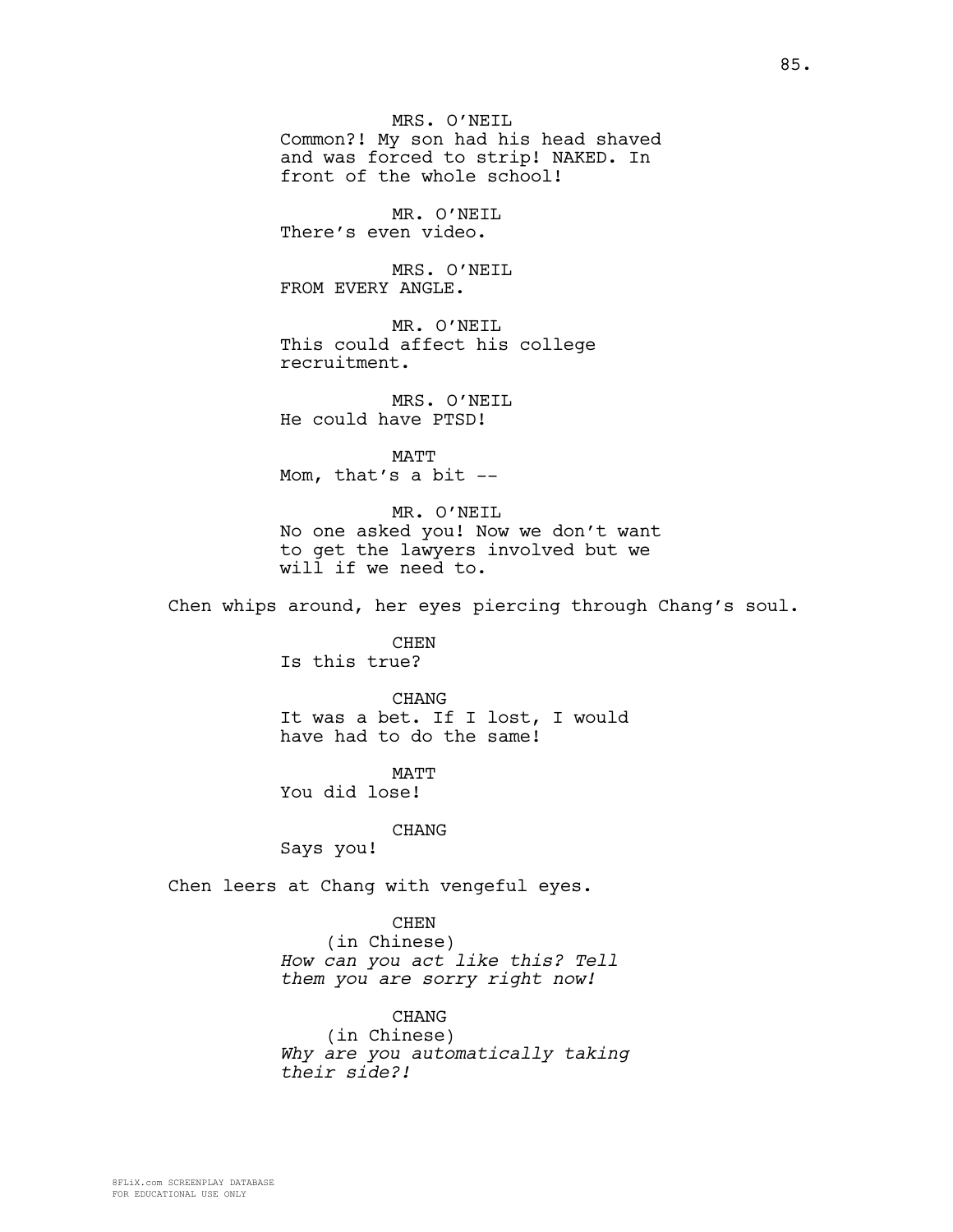Mother and son bicker in Chinese. The O'Neils and the Principal observe cluelessly for a beat. Chen faces the O'Neils, her hands together as if she is praying for mercy.

> CHEN Please. I am begging you. This is my fault. I don't raise my son properly. We will do whatever you want.

CHANG Oh my god!

## PRINCIPAL

Mrs. Chang. Look, we already discussed a solution okay? Matt and Chang are gonna be suspended for a week each. Chang has to take down his Vlog. In addition, Matt has asked that Chang make an apology video. If all that happens, we end this right there okay?

CHEN (confused) Vlog?

PRINCIPAL Yes, about the dunking.

## CHEN

Dunking?

Chen is utterly baffled. She has no idea.

## INT. CHANG'S MINIVAN - LATER

The car pulls up to a strip mall parking lot. It parks in front of Devin's AT&T store. Chang pleads with his Mom.

## CHANG

Please, don't do this! Mom!

Chen ignores him and jumps out the car.

## INT. AT&T STORE - CONTINUOUS

Devin is closing on yet another sale. Chen barges in, a desperate Chang in tow.

> CHEN Are you Devin?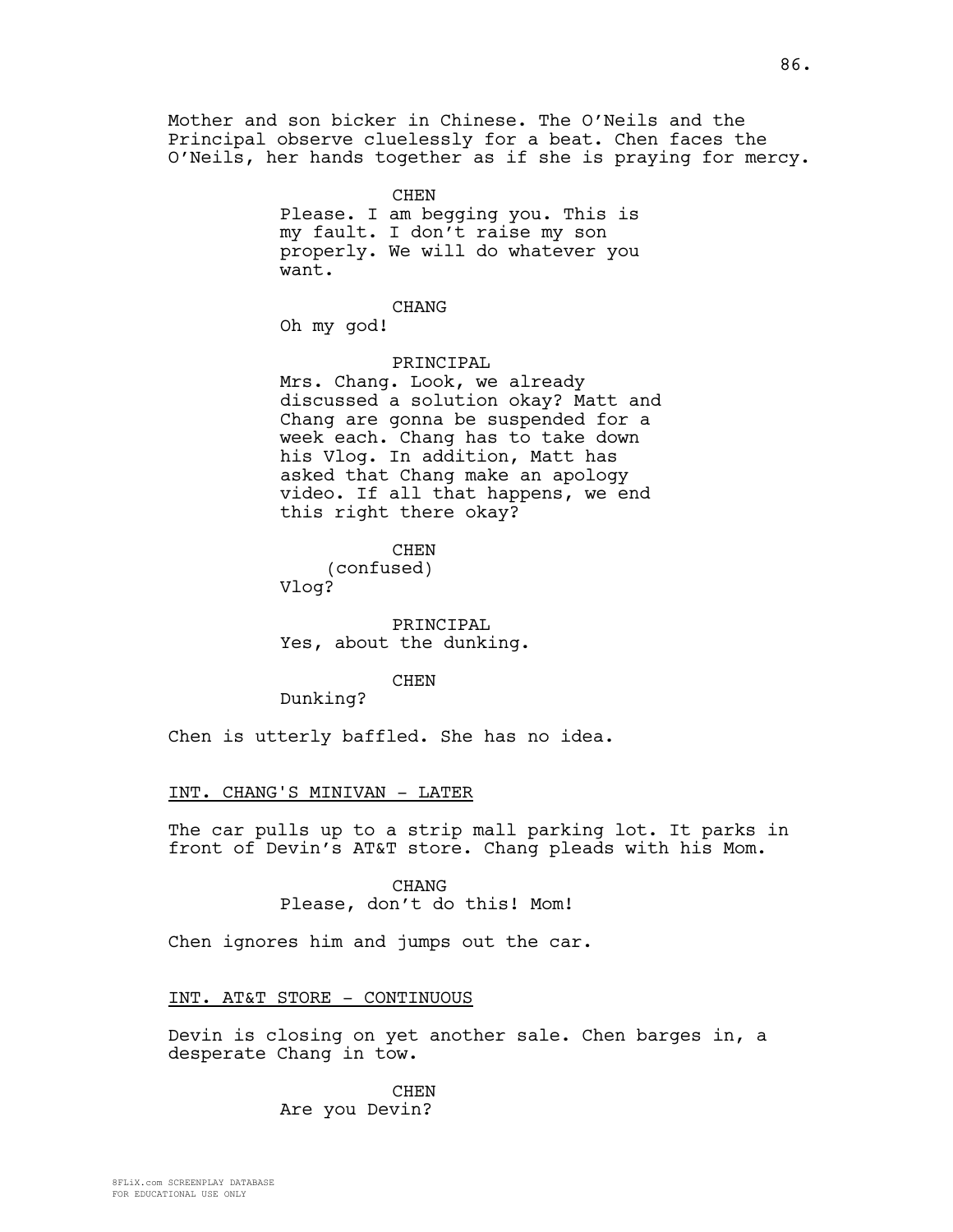DEVIN Yes Ma'am, can  $I$  --?

CHEN Why you trick my son and get him in trouble?

CHANG Mom! That's not what he did!

DEVIN

I think you have the wrong impression. I was helping your son with something that he was passionate about.

CHEN No! You use him for your youtube videos! Get himself in trouble! Fight other kids!

Chang is on the verge of tears.

CHANG That's not what he did! It was my choice! He just wants to help me!

CHEN If he help you then why he take your money?

CHANG

Mom! That's --

DEVIN (to Chang) It's okay man. Listen to your Mom. (to Chen) Ma'am I'm sorry. I was trying to help your son. He's a good kid.

CHEN You make him a liar and a cheater!

Devin looks at Chang, unsure of what Chen means. Chang's face says it all. It clicks. Devin is disappointed.

> DEVIN I'm so sorry.

CHEN You stay away from my son!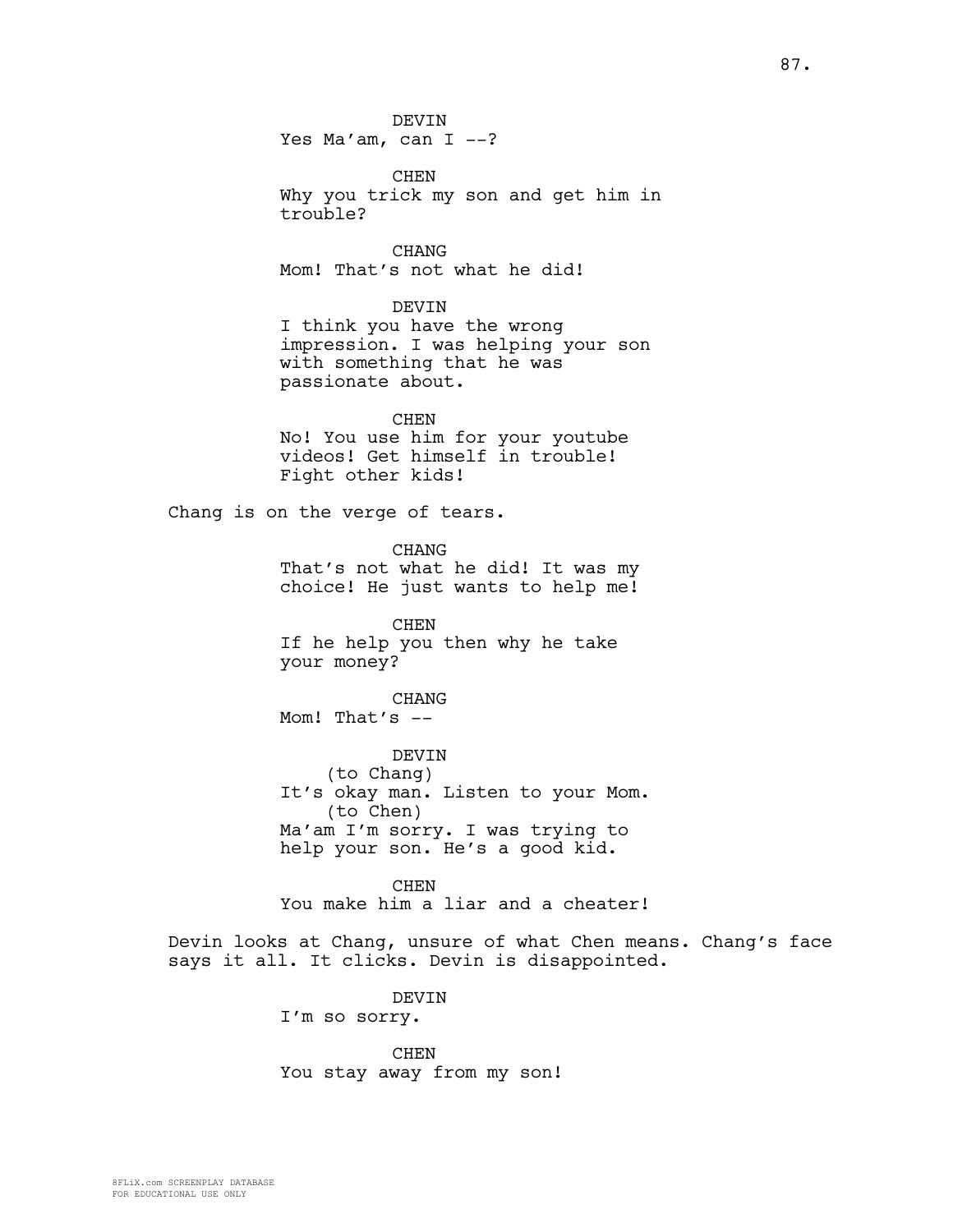## DEVIN

I will.

Chen drags a broken Chang out of the store.

### INT. CHANG'S HOUSE - LATER

An exhausted Chen and Chang sit at the kitchen table. Chen rubs her tired eyes. Chang stares off into space.

> CHEN (in Chinese) *What did I do wrong for you to be like this?*

CHANG Nothing Mom. I'm just a screw up.

CHEN I thought Matt is your friend? Why you fight him?

CHANG He's not my friend. We haven't been friends since elementary school

CHEN Why? What happen?

**CHANG** You wouldn't understand.

Chen's brow furrows into a familiar expression.

**CHEN** Why you treat me like this? You listen to a stranger but you don't even want to talk to your own mother huh? Your Mom is so useless?

Chang shakes his head quietly.

CHEN (CONT'D) I want to understand. Help me.

Chang takes a long beat. Finally...

(MORE) CHANG You're always upset about something.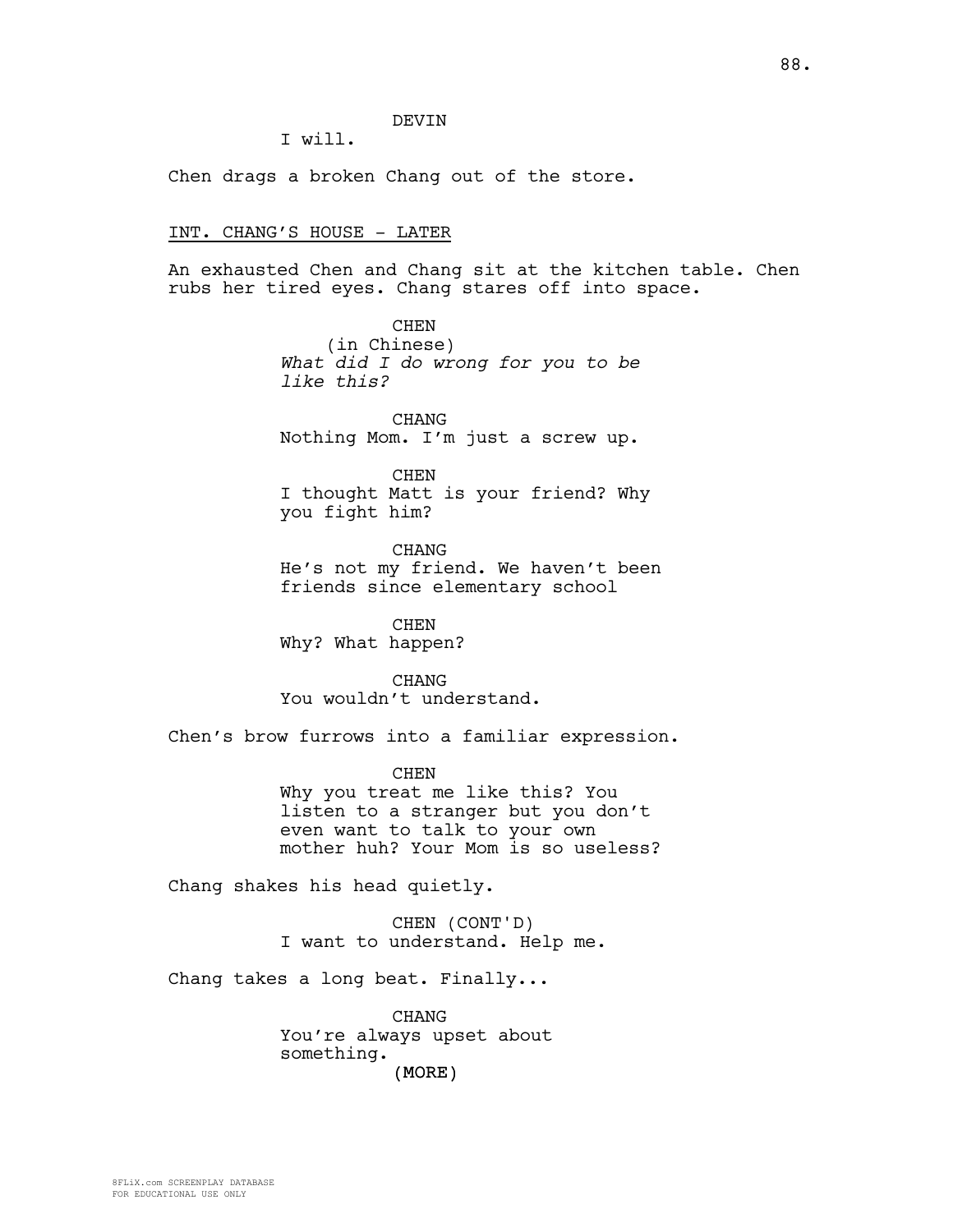#### CHANG (CONT'D)

I can't tell you anything because I don't know if you'll snap at me or tell me it's stupid. I want to tell you stuff, ask you things, but I can't.

CHEN

Why?

A flood of emotion crashes over Chang. The floodgates are open.

#### CHANG

Because I'm scared of you!

Chang's words smack Chen across the face, pushing her back against her seat. She can see he's being honest. Desperate to fend off the pain of her son's words, she leans back on her primary method of defense. Anger.

> **CHEN** You're scared of me? You don't know scared! My mother beat me! When I do something bad, she say I can't eat! (furious) You scared of me? I give everything to you! I spoil YOU!

Chang fights off tears. He stands to leave. Chen grabs his arm.

> CHEN (CONT'D) Maybe you want another mother, but you can't! I am your mother!

Chang yanks his arm free, too strong for her to control anymore.

> CHANG I wish you weren't! You're never happy. You're always miserable! That's probably why Dad left. That's why you're always alone!

Chang grabs the car keys and storms out.

### EXT. CHANG'S HOUSE - CONTINUOUS

Chang starts up the car and backs out. Chen runs out of the house.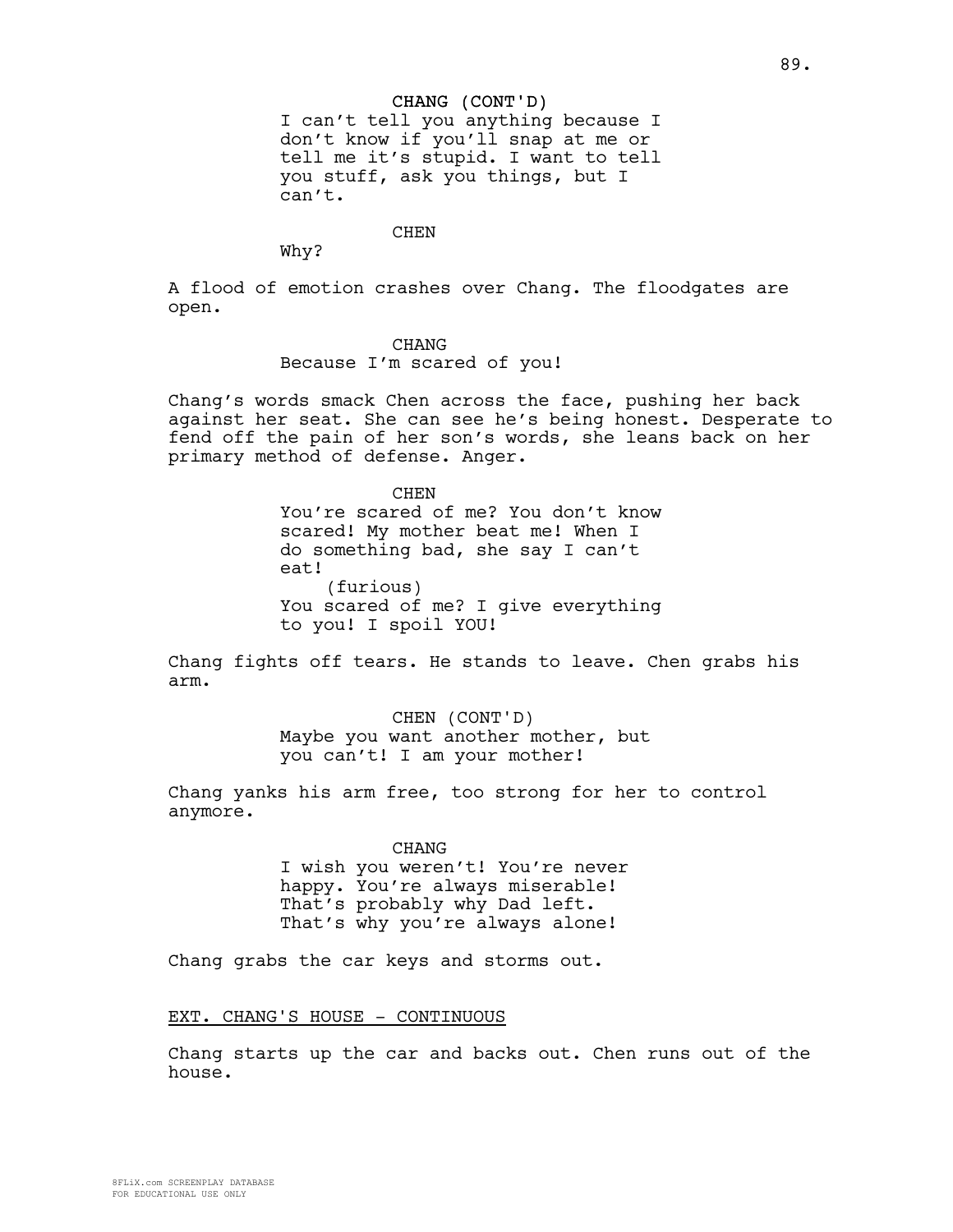## **CHEN** (in Chinese) *Lan Lan! Get back here now!*

Chang ignores her, tears running down his face.

## EXT. STREET - NIGHT

Chang sits in his car, in the dark. His phone buzzes, another call from his Mom. He ignores it. He looks in the mirror, checking that his eyes are no longer red from crying.

He takes a deep breath and gets out.

### INT. LI'S HOUSE - CONTINUOUS

The chime of a doorbell interrupts the squeal of kids, a barking dog and a computer blaring the catchy riff of the latest dance craze.

MARY (7), Chinese-American with dimples and a pony tail runs to the answer the front door. She opens it to reveal, a reticent Chang.

### MARY

## Who are you?

Chang looks down her quizzically, surprised by her existence.

## **CHANG**

I...

LI (50), Chinese-American, with a rough, macho aura, saunters in wearing a wife-beater and Lakers shorts. Chang locks eyes with his father. It takes Li a moment, but he recognizes his son.

> LI (in Chinese) *Lan Lan? What are you doing here?*

Li's reaction is one of bemused surprise, one more befitting of seeing a past coworker. Chang doesn't know what to say.

> LI (CONT'D) Come in. Come in. We are just about to have dinner.

Chang enters. He looks around the quaint unfamiliar house, focusing on the photos hanging on the wall. Li with his new wife, daughter Mary and a young son. His half-siblings.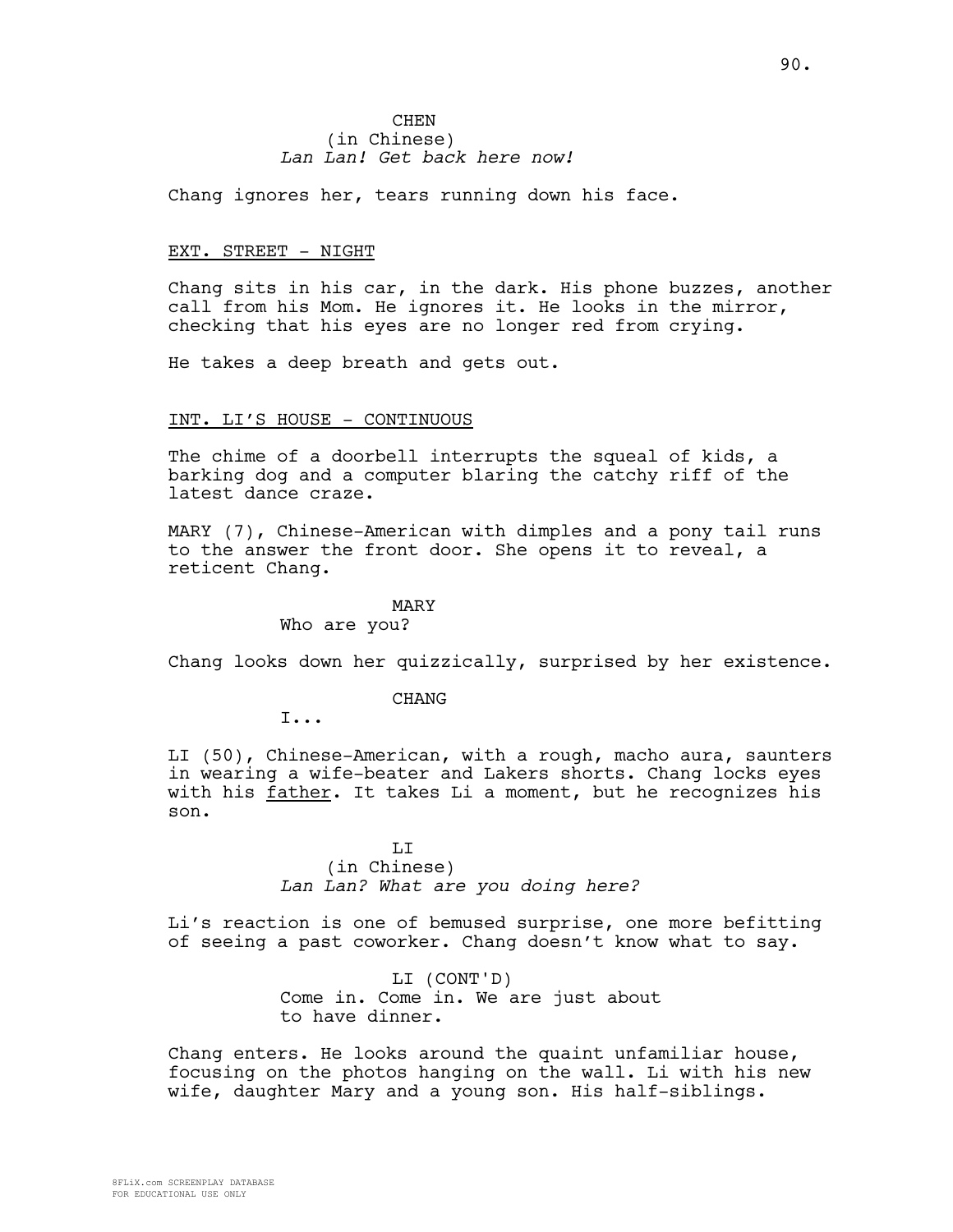MARY Who is that Daddy?

LI This is your Uncle *Lan Lan.* Say hello.

MARY (in Chinese) *Uncle Lan Lan, hello!* I'm Mary.

Chang smiles as best he can.

CHANG

Hi. Mary.

As they enter the kitchen, Li picks up JOHNNY (5), energetic kid with a mischievous grin.

> LI Johnny, say hello to your cousin.

> > JOHNNY

Hi.

Chang waves. COCO (40), bubbly and a more recent immigrant, finishes cooking dinner.

> LI (in Chinese) *Coco, we have a guest.* (to Chang) This is my wife Coco.

## CHANG

Hi.

COCO (thick accent) Hi, nice to meet you.

Coco smiles warmly. Chang smiles back, awkward.

## INT. LI'S DINING ROOM - LATER

The table is full of yummy Chinese dishes. With their chopsticks, Johnny and Mary fight over their favorite dishes. Chang chews his food quietly while Li pontificates to the table.

> (MORE) LI (in Chinese) *...I could if I wanted to!*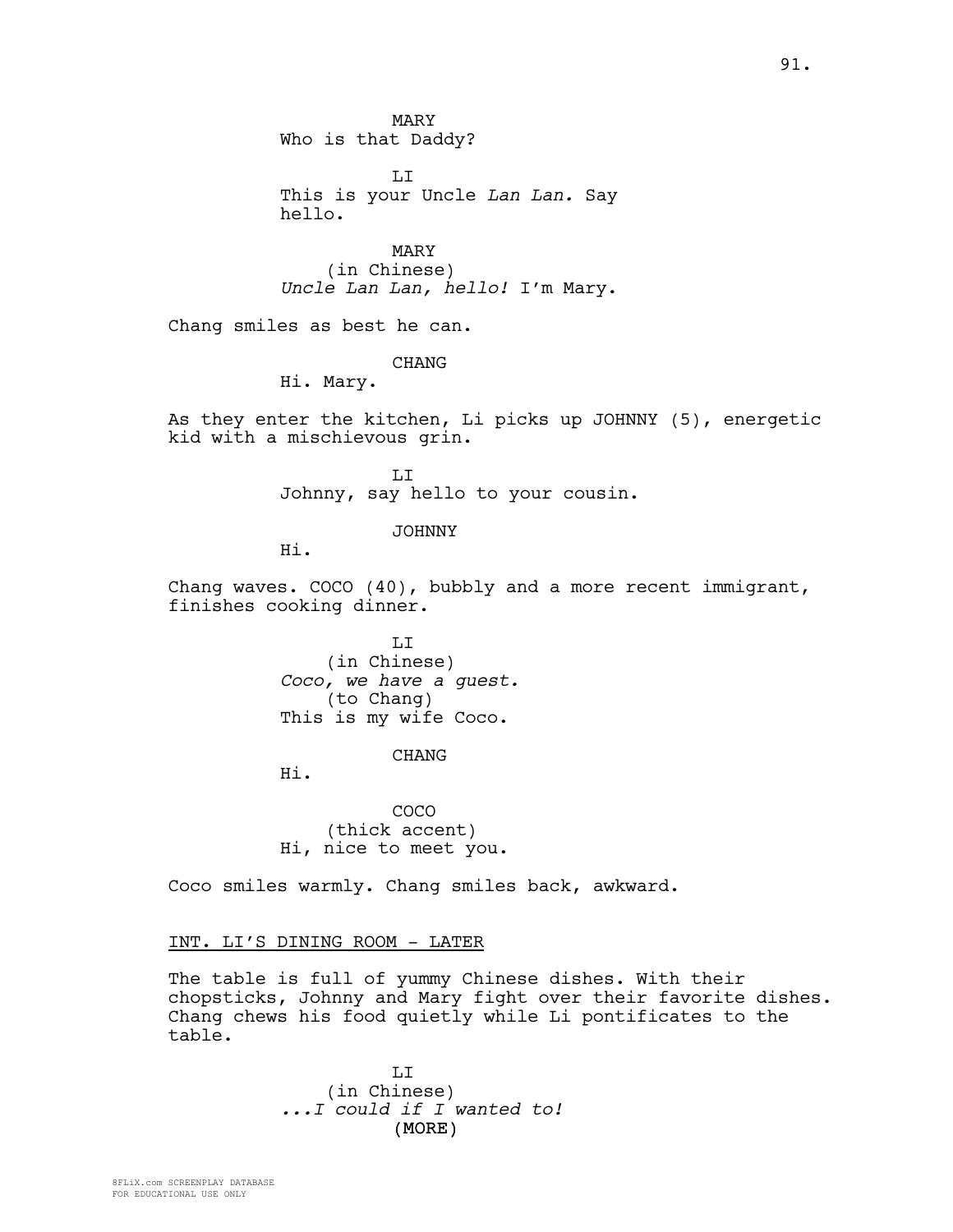## LI (CONT'D)

*My boss is stupid. If I was him, the company would do much better. He knows this, that's why he never promotes me.* 

COCO *Mmm. How can this idiot be the boss.*

## LI

*Exactly.*

Li turns his attention to Chang.

LI (CONT'D) So, how's school? You have a good GPA?

#### CHANG

Yeah.

LI That's good! (to Coco) *He was smart ever since he was a little kid. He could read when he was 2. He loved to read.*

COCO

*Smart and handsome. He must have many girls who like him.*

Coco and Li chuckle. Li pats Chang on the back.

LI *Of course he does.* Mary and Johnny are very smart too. They even know some Chinese poems. (to Mary, Johnny) Mary, Johnny recite for Uncle the poem you learned.

Johnny and Mary stop eating, eager to perform.

MARY AND JOHNNY (in Chinese, loudly) *Moonlight reflects off the front of my bed; Could it actually be the frost on the ground? I look up to view the bright moon; And look down to reminisce about my hometown!*

Coco and Li clap loudly, as Mary and Johnny beam. Chang can only smile and nod.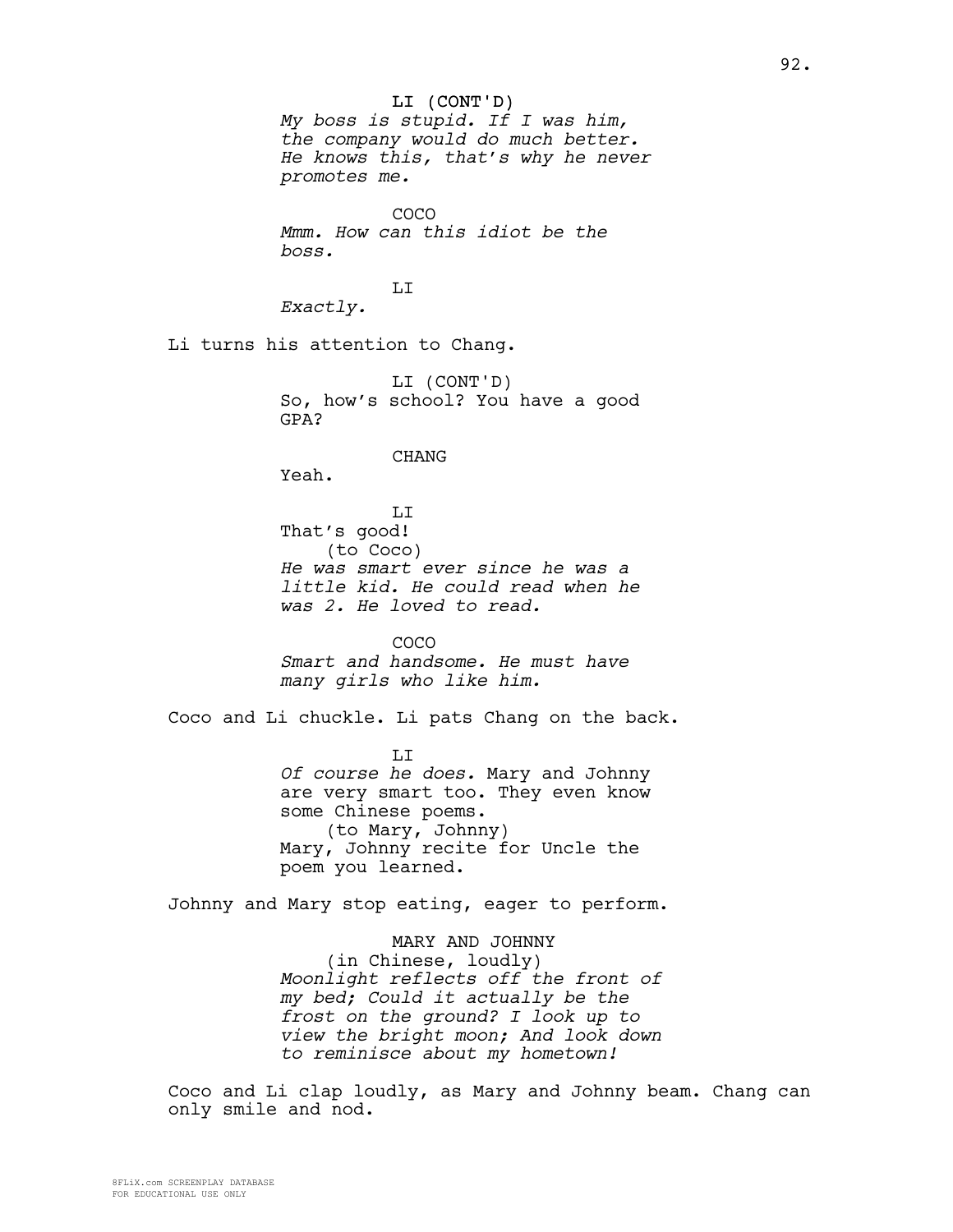INT. LI'S LIVING ROOM - LATER

Li and Chang sit and watch a basketball game on TV. Li follows enthusiastically, a true fan. Chang is subdued.

> LI Hey. Was the new section of the house ever finished?

> > CHANG

No. Why?

LI Oh, nothing. I was hoping you might know a good contractor.

CHANG

I don't.

Li goes back to his game.

CHANG (CONT'D) I should go.

LI

Huh?

CHANG Thanks for dinner.

Chang gets up and walks out.

## INT. CHANG'S MINIVAN - LATER

Chang drives in silence. It starts to lightly snow. He stops at a traffic light. His eyes wander until they stop on something in the distance. An empty park with a basketball hoop.

# EXT. CHANG'S ROOM - LATER

Chang enters in complete darkness. He opens his closet and fumbles around. Finally he retrieves what he is looking for: a basketball. He hustles quickly out as a light from Chen's room turns on.

## EXT. PARK COURTS - LATER

It's still snowing. There's a light coat of snow on the grass, but the asphalt court is still warm, melting the snow on impact.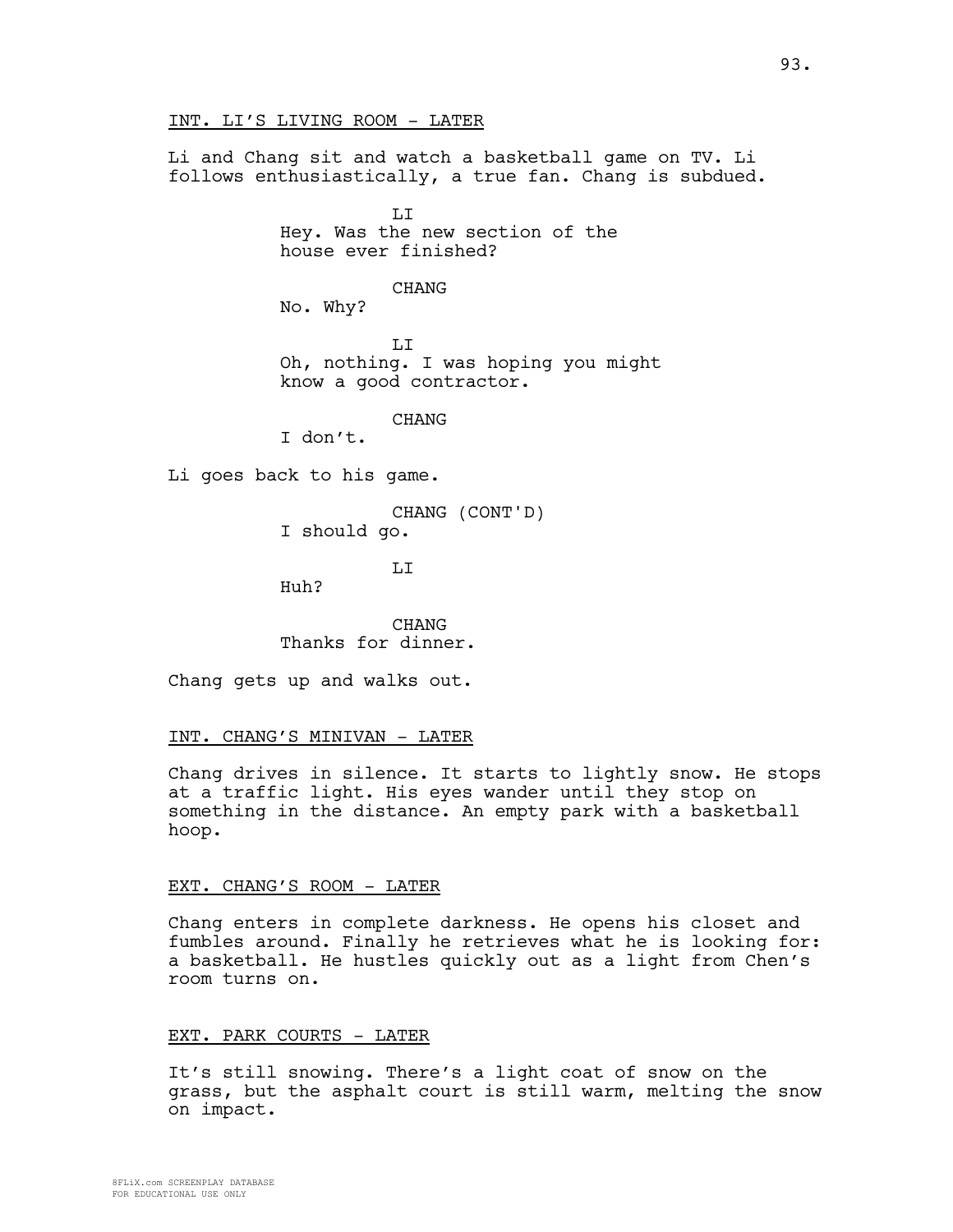Chang approaches, a resolute look on his face. He bounces up and down, warming himself up, his breath clouding the air around him. He breathes deep to collect himself.

He lines up at the elbow and takes off. With two big steps, he leaps, using all of his muscle and technique. It's a MISS.

Chang lines up again. He recites Devin's tips to himself. *Explode from the hips, jump through your core, grip tight but not too tight...*He runs, leaps and...another MISS.

He lines up again. MISS. Again. MISS. He slams the ball onto court, splashing slush everywhere. He wipes the ball and lines up again. And...MISS.

Desperation begins to creep in. MISS again. Chang's hands are red from the cold, his sneakers wet. He takes off again. Before he can jump, he slips on the wet pavement and falls hard on his butt. He screams at the hoop, at the ball, at Matt, at his Mom, at himself. Still, he stands back up.

At the edge of the park, a hastily dressed Chen walks up. She watches as her son desperately tries not to fail. It breaks her heart.

# INT. CHANG'S HOUSE - LATER

A shivering Chang, wrapped in a blanket, sips on a hot soup. His eyes are blank and expressionless. Across from him is Chen, her face full of helpless worry.

> CHANG I'm sorry. I should have been honest with you.

**CHEN** It's okay. I know deep down you are a good boy.

She caresses her son's hair.

**CHANG** You were right. I should have listened to you from the beginning. Then I wouldn't be in this situation. From now on, I'm going to do what you tell me, okay?

Chang looks up at Chen, a defeated, tired look on his face. Emotions well up from deep within Chen.

> CHEN I love you okay?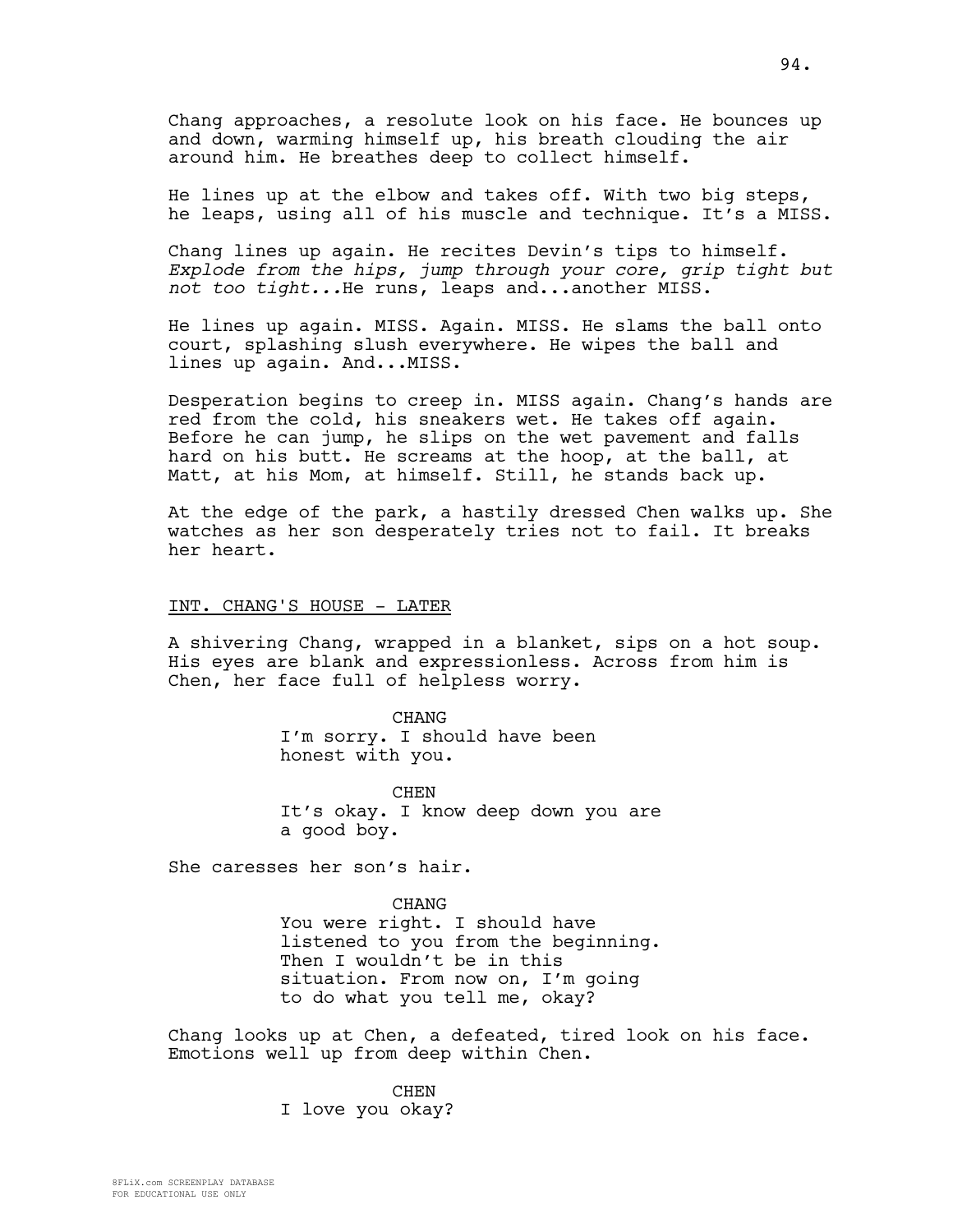# CHANG

## I love you too.

This is not what she wanted from her son. She has no words so she pulls Chang close. They embrace.

CUT TO:

### CHANG'S VLOG: THE APOLOGY

It's day. Chang sits remorsefully in front of his webcam in typical "apology video" style. He looks like he's had the air sucked out of him.

> CHANG This is going to be my last vlog. As a lot of you know, someone accused me of cheating on my dunk. I'm here to say...that's it's true. I trained really, really hard but I was still short so I lowered the rim by an inch or so. (long shameful beat) I should have just admitted to losing the bet and taken the L. But for some reason, I just couldn't. Maybe I never really cared about dunking. Maybe what I really wanted was for people to think that I could. That's not cool. (beat) I'm sorry I let down everyone who has been following me. I'm sorry to Matt for cheating the bet. (soul-crushing beat) And I am especially sorry to all my friends who really believed in me. Chang out.

> > FADE TO BLACK.

OVER BLACK: 1 WEEK LATER

## EXT. CHANG'S BEDROOM - DAY

Chang lies in his bed, staring into space. By the wall at his feet, the dusty outline of where Kobe's poster used to be. A knock at the door.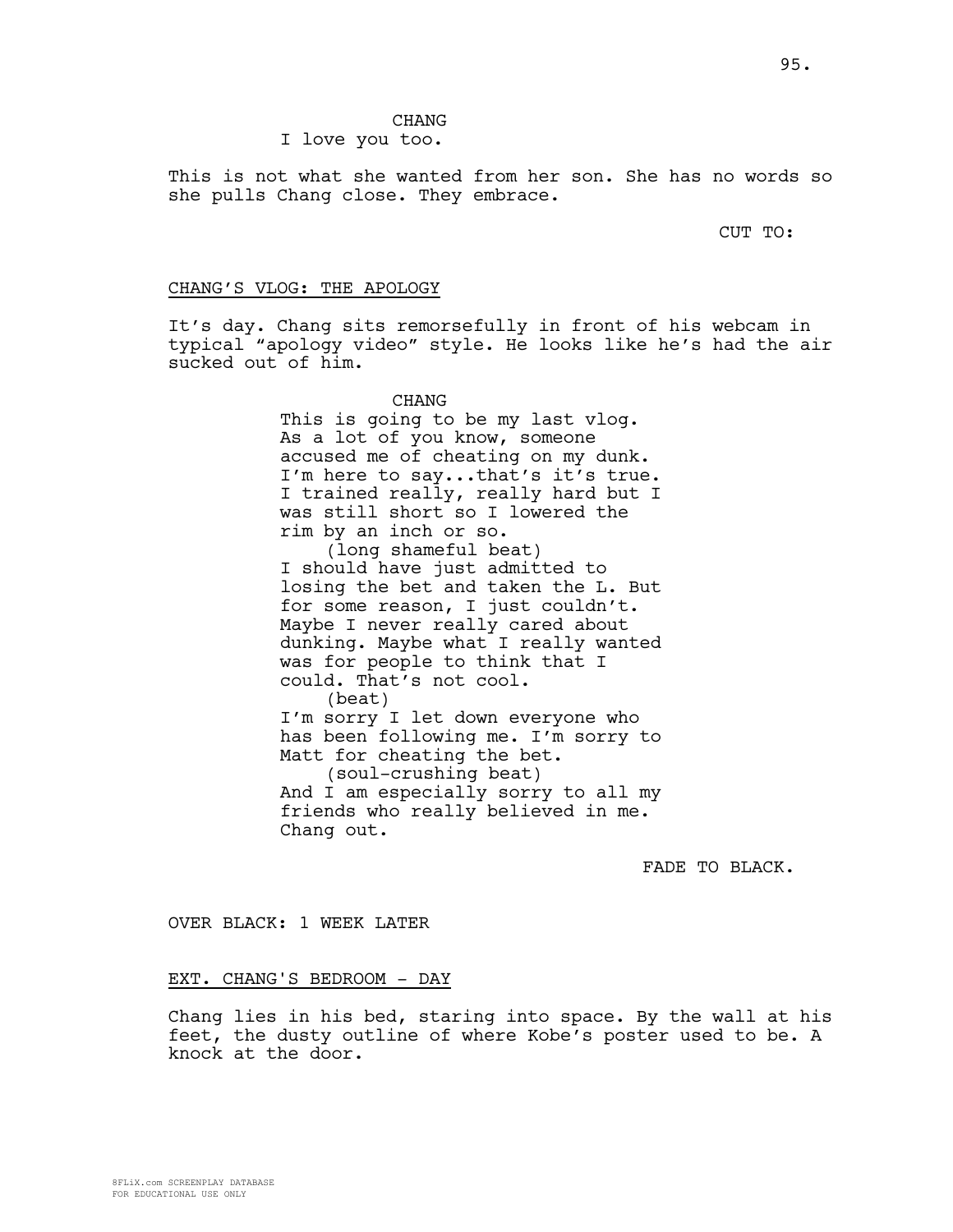# CHANG Thanks Mom. Have a good day.

Chen takes a beat outside Chang's door before moving on. He rolls over to go back to sleep. It's too late, he's awake. Frustrated, he rips off the sheets and jumps up.

## INT. CHANG'S HOUSE - A BIT LATER

Chang eats breakfast and watches HGTV. He gets a text from Bo.

## **Look outside.**

Chang walks to the front door and opens it. The sun blinds him momentarily. Standing on the street are Bo and Kristy.

## EXT. CHANG'S HOUSE - CONTINUOUS

Chang walks over, looking disheveled.

## CHANG

Hey.

**KRISTY** You look terrible.

**CHANG** It's called depression.

Chang, on max sulk. Kristy tries to push down a laugh. She fails. Bo smiles. And then, Chang too.

> CHANG (CONT'D) What do you guys want?

KRISTY You're not suspended anymore, why aren't you at school?

CHANG I've retired. My career as a teen is over.

KRISTY Oh my god. So extra.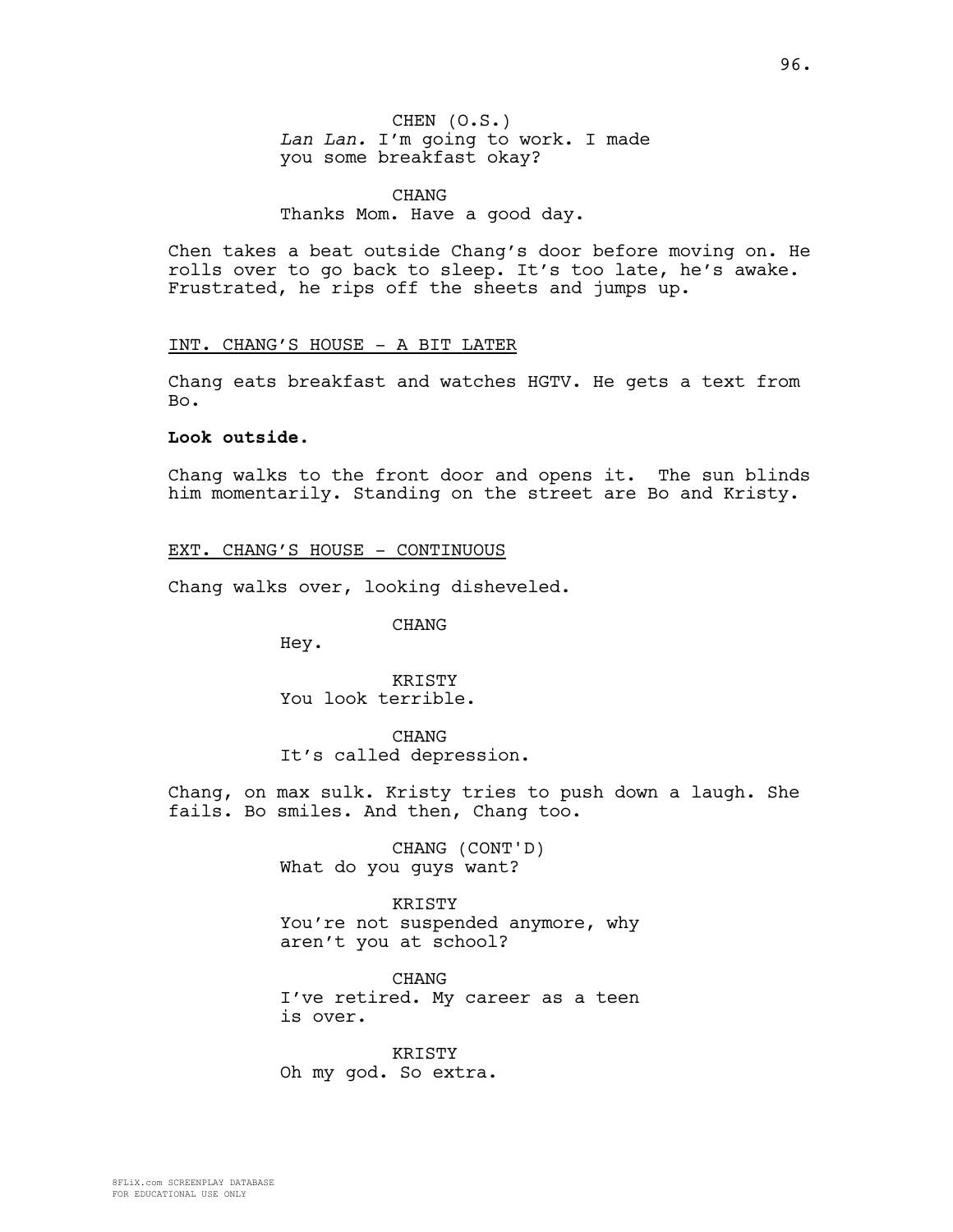BO C'mon man, the band needs you. We need you. If you don't come back, Matt wins. You can't let that douche win.

CHANG He did win. He always wins.

KRISTY We miss you dude. Just come back.

Chang is touched by his friends.

CHANG I miss you guys too. I'll be back, I promise.

Kristy nods and gives Chang a hug. Bo and Chang do their secret handshake.

KRISTY

See ya.

CHANG

See you.

Bo takes a USB drive out of his pocket. He hands it to Chang.

BO

See ya.

Bo and Kristy walk away. Chang turns the USB stick over. On the other side it reads: *W.W.K.D.?* Chang sticks it in his pocket. Not yet ready to look at it.

## INT. TOM'S HOSPITAL ROOM - LATER

Tom lies quietly in bed, his eyes closed. He has passed. A doctor notes the time. Before he's taken away, Klaus leans over and whispers in Tom's ear before kissing him on his forehead.

Chen observes solemnly from the foot of the bed.

## INT. HOSPITAL CAFETERIA - LATER

Klaus and Chen sit and have a quiet coffee together.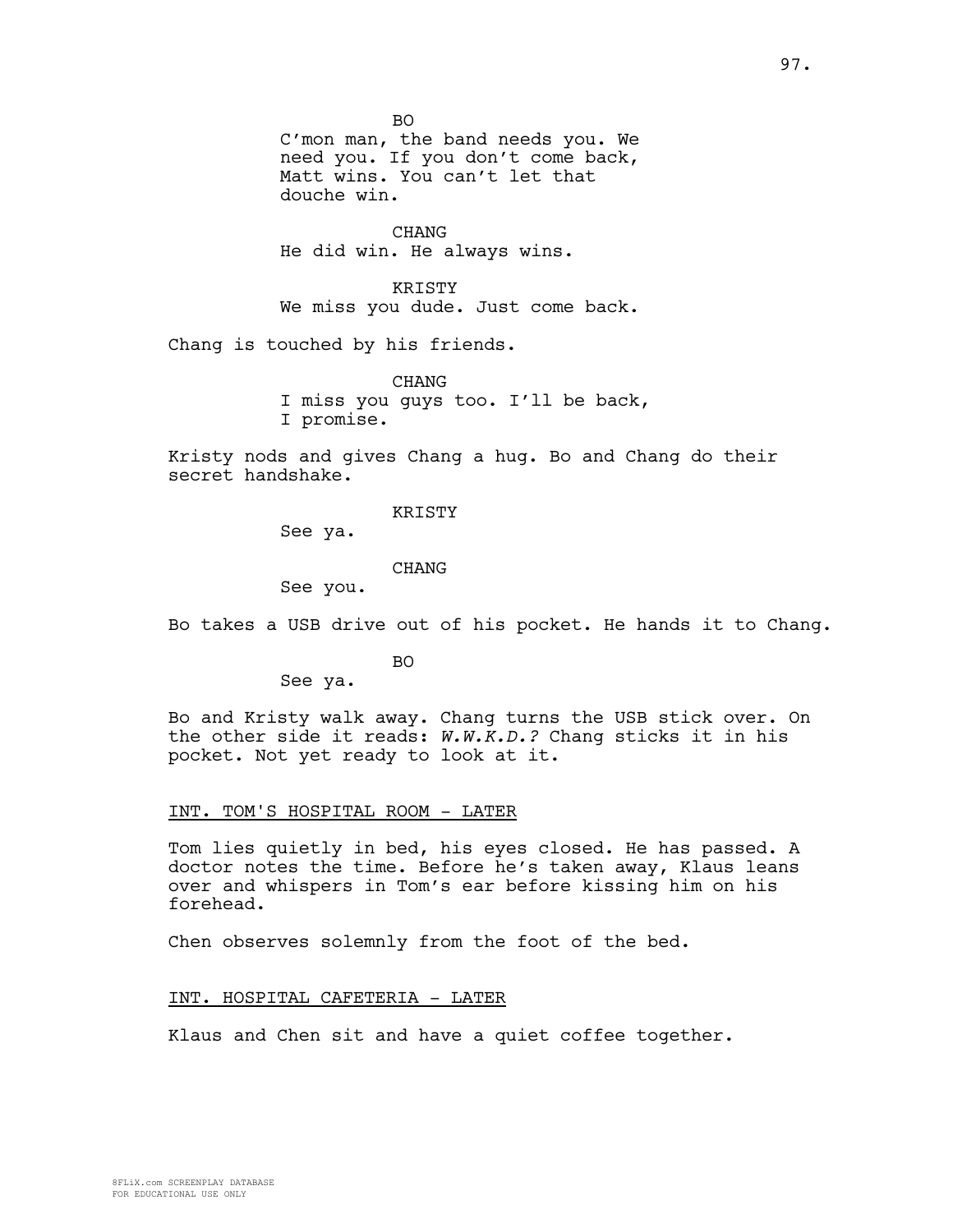KLAUS

We were stationed together near Seoul, I was a pilot in the navy and he was a communications specialist in the Army. Can you imagine? Tom, a soldier?

CHEN

(chuckling) No.

KLAUS We kept in touch afterwards. He was married for a while.

CHEN How about you?

Klaus shakes his head.

KLAUS One day, Tom calls me and asks me where I am because he's going to visit me.

CHEN And then he don't leave.

KLAUS (smiles) And then he didn't leave.

#### CHEN

That's why you two are a match. You are tough but he is even more stubborn.

KLAUS He did always get what he wanted.

CHEN That's why he so happy. No regrets.

Klaus smiles in agreement.

CHEN (CONT'D)

I envy him.

Chen's thoughts drift. Klaus reads it.

KLAUS You know Tom used to say something to me all the time. "Klaus, you're so grumpy.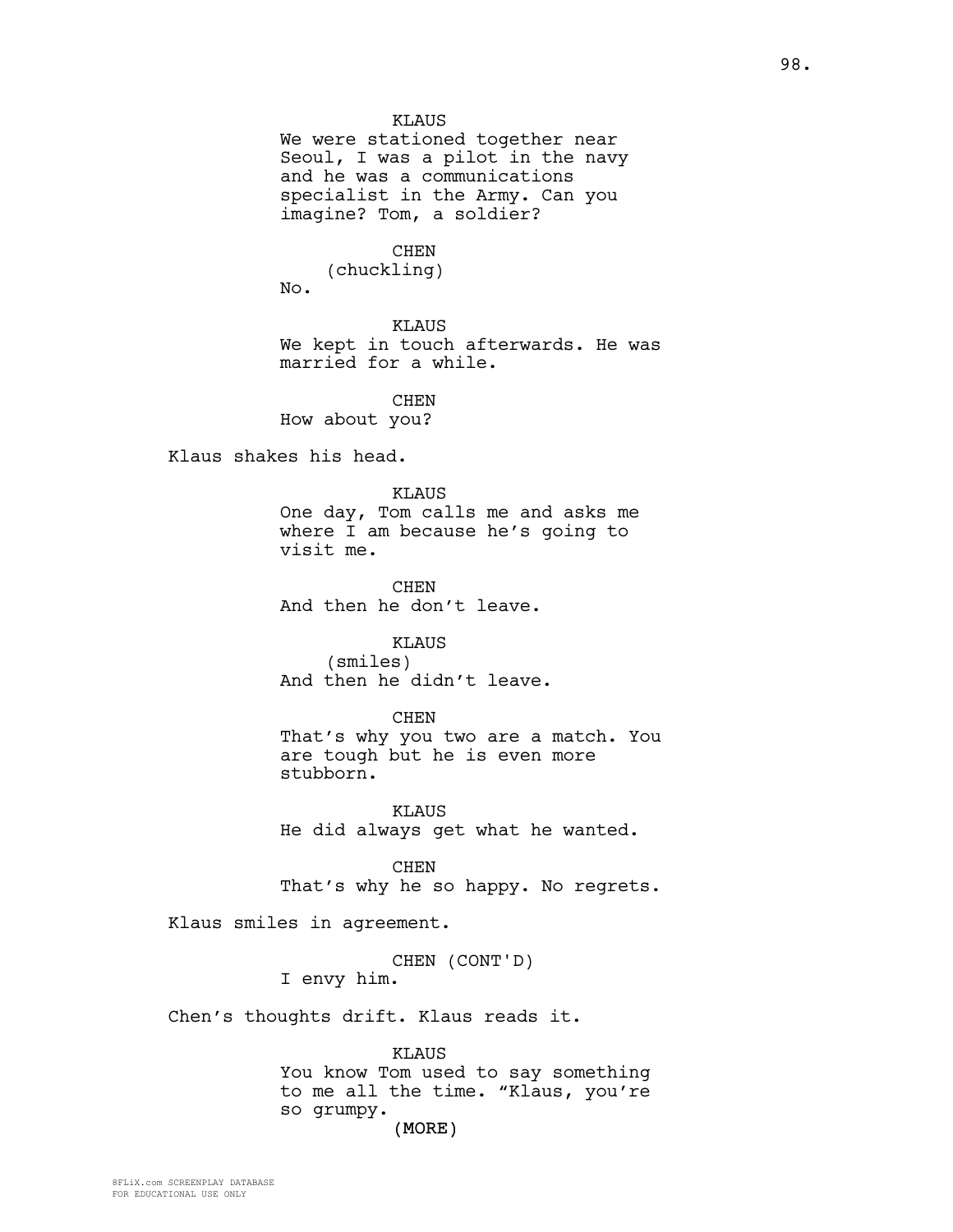## KLAUS (CONT'D)

You should smile more." And I would say back, "what's there to smile about?" And then he would say, "well you won't know unless you're smiling."

Klaus looks at Chen. She nods, understanding his message.

#### INT. CHANG'S HOUSE - DAY

Chang watches TV and eating snacks. The front door opens. Chang springs up, trying to clean up his mess. Chen comes in.

> CHANG Hey. You're home so...early.

CHEN I took the rest of the day off.

Chen looks around.

CHANG Sorry, I know it's a mess.

CHEN Don't worry. Get dressed. I want to take you some place.

Chang is a bit hesitant.

CHEN (CONT'D) C'mon hurry up!

Chen grins excitedly. Chang loosens up, he runs up to his room.

### EXT. PRIVATE AIRFIELD - LATER

Chang and Chen approach the small landing field as small propeller planes buzz overhead. Chang looks out the window in excited wonder.

### EXT. RUNWAY - A BIT LATER

Klaus, dressed in his old pilot jacket and rocking classic aviators, is completing final prep for his 4 person prop plane. Chen and Chang approach. Chang, excited; Chen, mortified.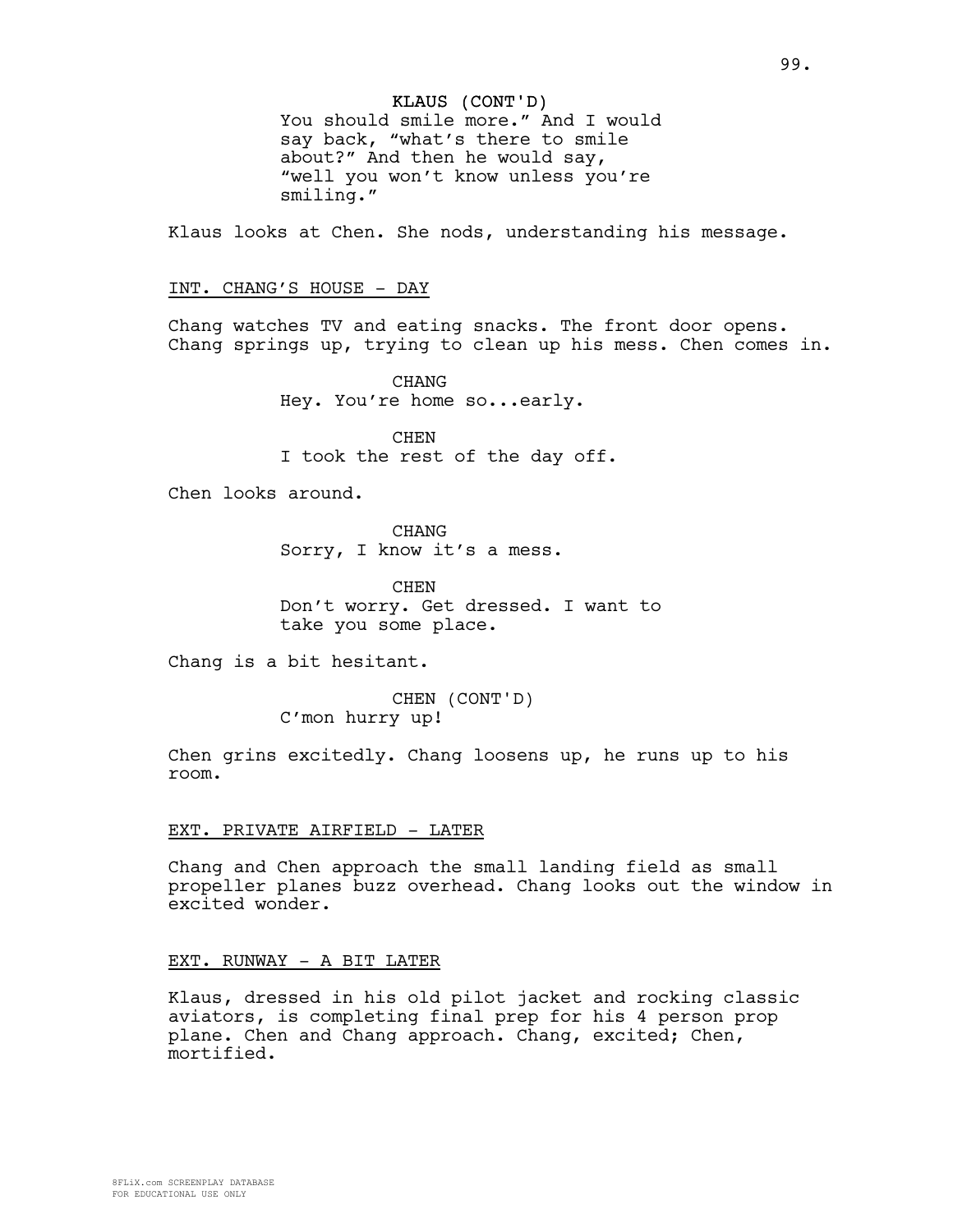**KLAUS** Ah! My passengers have finally arrived.

CHANG This is yours!?

KLAUS Yeah. Name's Ellie, after my mother.

CHANG She's beautiful. (beat) I'm sorry about Tom.

Klaus smiles warmly.

KLAUS He told me he'd haunt me if I didn't take you and your mom up.

Chris grins. Klaus looks up at Chen.

KLAUS (CONT'D)

Ready?

CHEN (not ready) No. Too small! How can fly?

CUT TO:

## FLYING WITH KLAUS MONTAGE

- Chang and Klaus sit up front, Chen in the back. The plane roars alive.

- It taxis to the runway, where Klaus tells Chang to clear them for takeoff

- The plane takes off, bouncing off the runway. Chen holds on for dear life. Chang is loving it.

- They reach cruising altitude. Klaus points out points of interest as Chang and Chen look out, enjoying the waves of green forest, rolling over the round Appalachian mountains.

- The sun begins to set in the horizon, casting an amber glow on all that they can see. It's beautiful beyond words.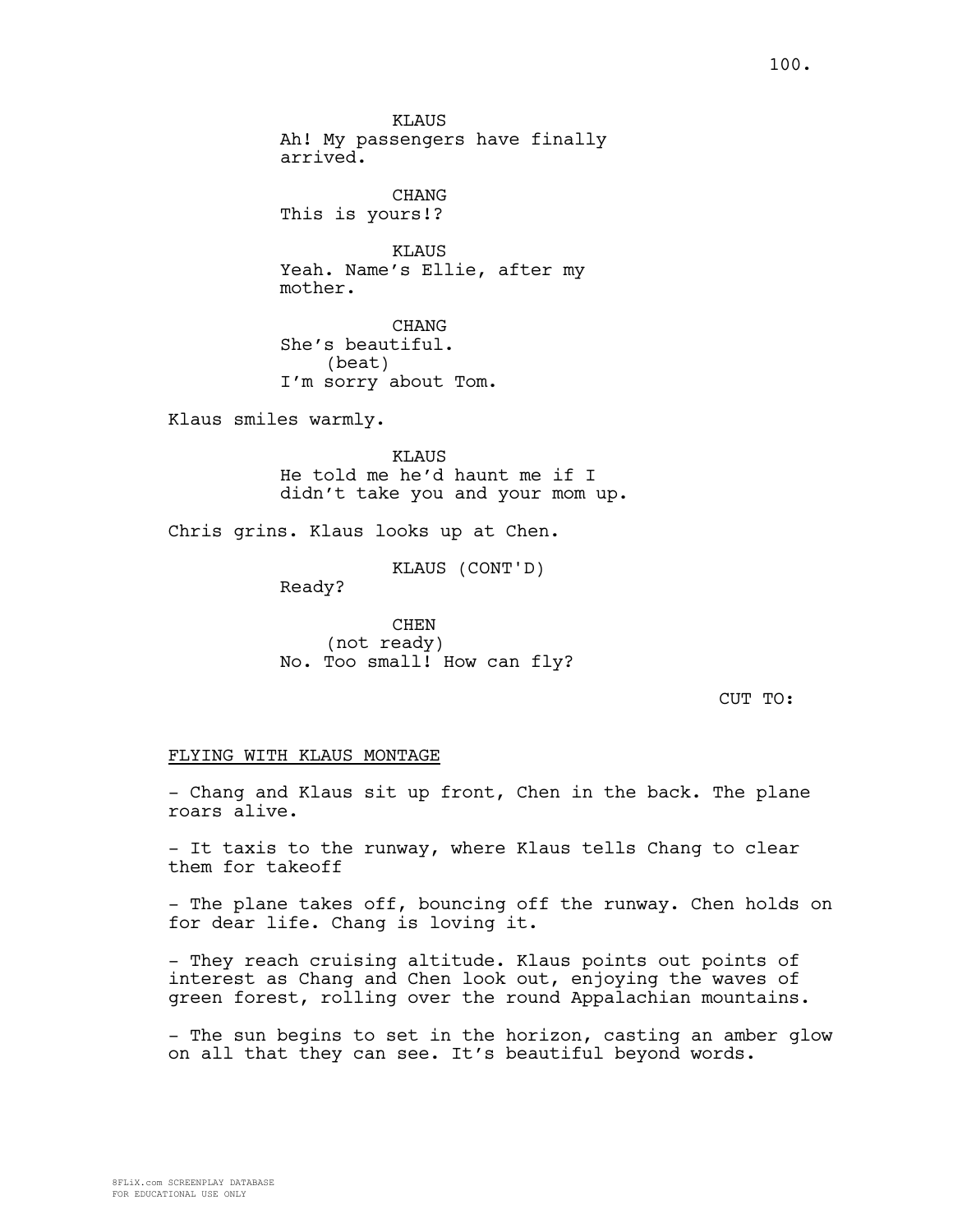Chang looks over his shoulder and gives Chen a thumbs up. She grabs his hand and gives it a squeeze.

CUT TO:

## INT. DINER - LATER

Chang, Chen and Klaus enjoy a meal. They recount their flight, especially how nervous Chen was. They laugh happily together.

> KLAUS Excuse me for a second, I've laughed too hard.

Klaus gets up and heads for the restroom. Chang looks up at his Mom.

> CHANG This was really fun Mom.

CHEN For you maybe! Me, I'm so scared!

CHANG

I know. (beat) I appreciate it.

Mother and son look at each other, a new connection and understanding between them.

**CHEN** 

I'm trying.

Chang nods.

## INT. CHANG'S ROOM - LATER

Chang finishes cleaning his room. It feels like it's almost a clean slate. Sitting on his desk is Bo's USB stick. It's contents still a mystery. Chang plugs it in.

CUT TO:

## CHANG'S HIGHLIGHT REEL

The video cuts into the first clips of the Can Chang Dunk Vlog. Devin walking up to Chang's house at 5am. Chang being late. Chang giving his weak intro.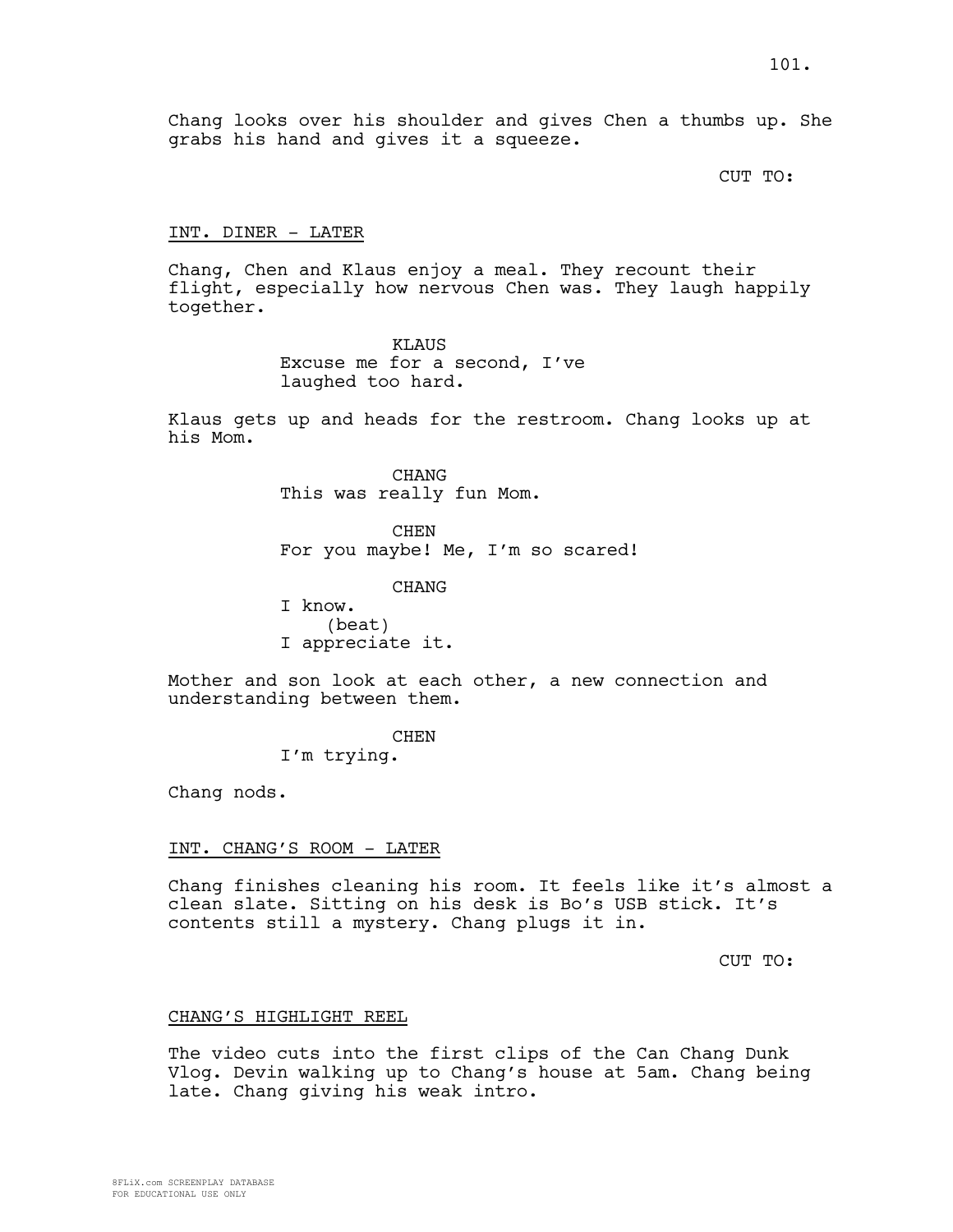**CHANG** Hi, I'm Chang. I'm 16. 5 foot 8 inches. And I, uh, I'm trying to dunk a basketball. Hopefully.

CUT TO:

## INT. CHANG'S BEDROOM - CONTINUOUS

Chang cringes. The video continues, skipping through funny moments and important milestones. Frustrations and victories. Growth. Condensed in this quick montage, we truly see how far Chang has come. His vertical, his muscles, his confidence. His very being. As he watches, a new determination begins to burn in his eyes.

## INT. AT&T STORE - DAY

Devin, now a manager, says goodbye to a satisfied customer with his sales trainee (17), KEITH.

> DEVIN You saw how I hit that at the buzzer.

SALES TRAINEE Yeah cuz I set you up with that alley-oop.

DEVIN You right. You right.

They gas each other up some more. The door opens and they return to professional mode. Devin turns. It's Chang.

DEVIN (CONT'D)

Aw snap.

CHANG Thanks for uploading the video. Hope all the controversy didn't kill your channel.

DEVIN Eh. You can't make money on Youtube anyway. TikTok is where it's at.

CHANG Still...My bad.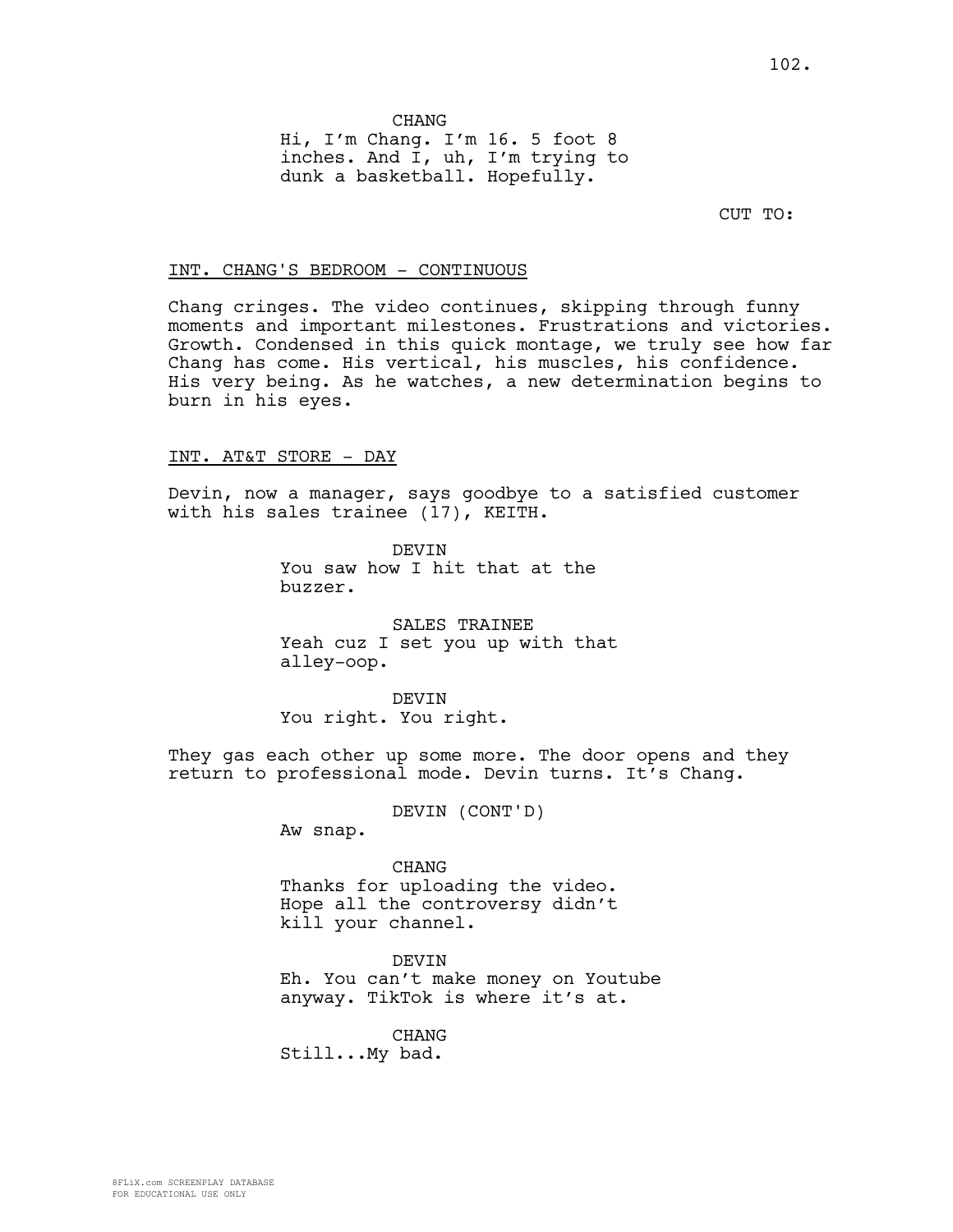CHANG

Yeah.

DEVIN What's up then? You got no money so I know you ain't here for a new phone.

Chang stands tall, with a new assuredness.

CHANG I'm not gonna stop. And I could use some help.

DEVIN

Oh word?

The two grin.

CUT TO:

### INT. CHANG'S BEDROOM - DAY

Chang pulls a long cardboard tube from his closet. Rolled up inside, aged and crusty is a familiar Kobe poster. He pulls it taught and looks upon it, a hint of sadness in his eyes.

> CHANG I miss you man.

Sadness gives way to a look of fierce determination. He puts the poster back on the wall.

### CHANG TRAINS MONTAGE

- Chang shaves his head in his bathroom.

- Devin and Chang at playground courts. Devin puts Chang through some dribbling drills. Between the legs, behind the back, one ball, two balls. Faster. Faster! FASTER!

- Chang returns to school. People still leer at him, but he ignores them. Bo and Kristy are happy he's back. He sees Matt and his friends in the hallway, but he doesn't avoid them. He walks past, chin up.

- Chang and Devin work on his shooting form. Bo shoots a Tik Tok of them while they work.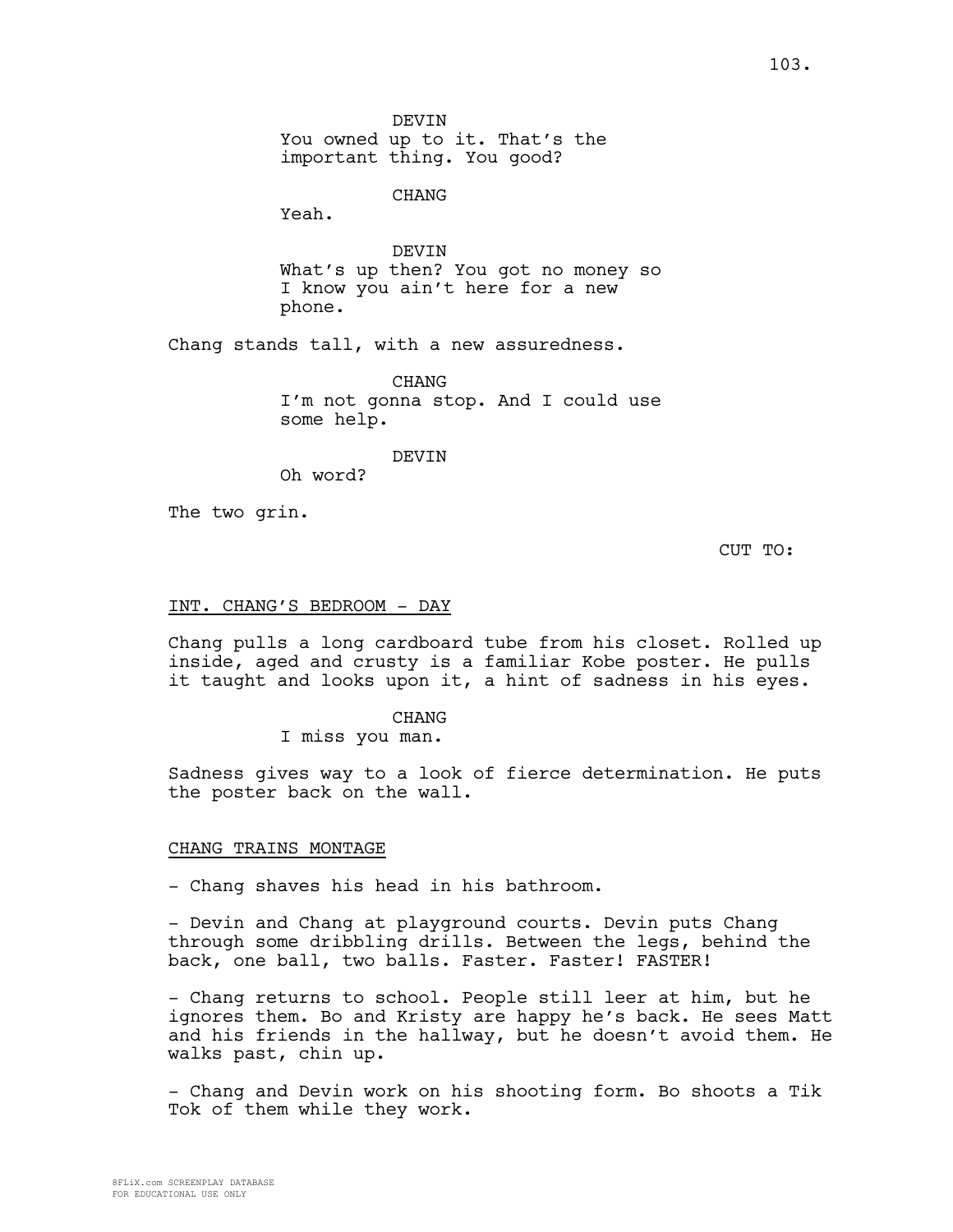- Chang shoots by himself. The court lights turn off, but he keeps going.

- The Marching Band celebrates on a bus, having just won a competition. Bo, Kristy and Chang play drums in the back as another member dances with a trophy. Chang and Kristy lock eyes. The chemistry still intact.

- Chang hitting weights. He screams as he hits a new personal best on deadlift.

- Chang watches HGTV with his Mom. Both of them exhausted, downing snacks.

- A bulletin is tacked up outside the gym. It's a try-out sheet for the Boy's Basketball Team. It's already overfilled with names. Chang reaches up and writes his name down. *Chang.*

## INT. SCHOOL GYM - NIGHT

Sneakers squeak and balls pound on the hardwood. Scores of hopeful boys run drills and scrimmages. Among them, a sweaty Chang.

The coach calls everyone to sit. He sets up a shooting drill. It's a one v. one drill.

> COACH Alright let's do Matt and uh, you.

He points at Chang. Chang lines up next to Matt as Coach beings to explain the drill. The two avoid looking at each other for a beat before Chang turns to Matt.

> CHANG Bet you I hit more shots than you.

A smile curls up on Matt's face. A small gesture of respect.

MATT I'll take that bet.

## COACH Okay here we go.

*WHISTLE.* Chang and Matt zoom off.

FADE TO BLACK.

OVER BLACK: **TWO MONTHS LATER**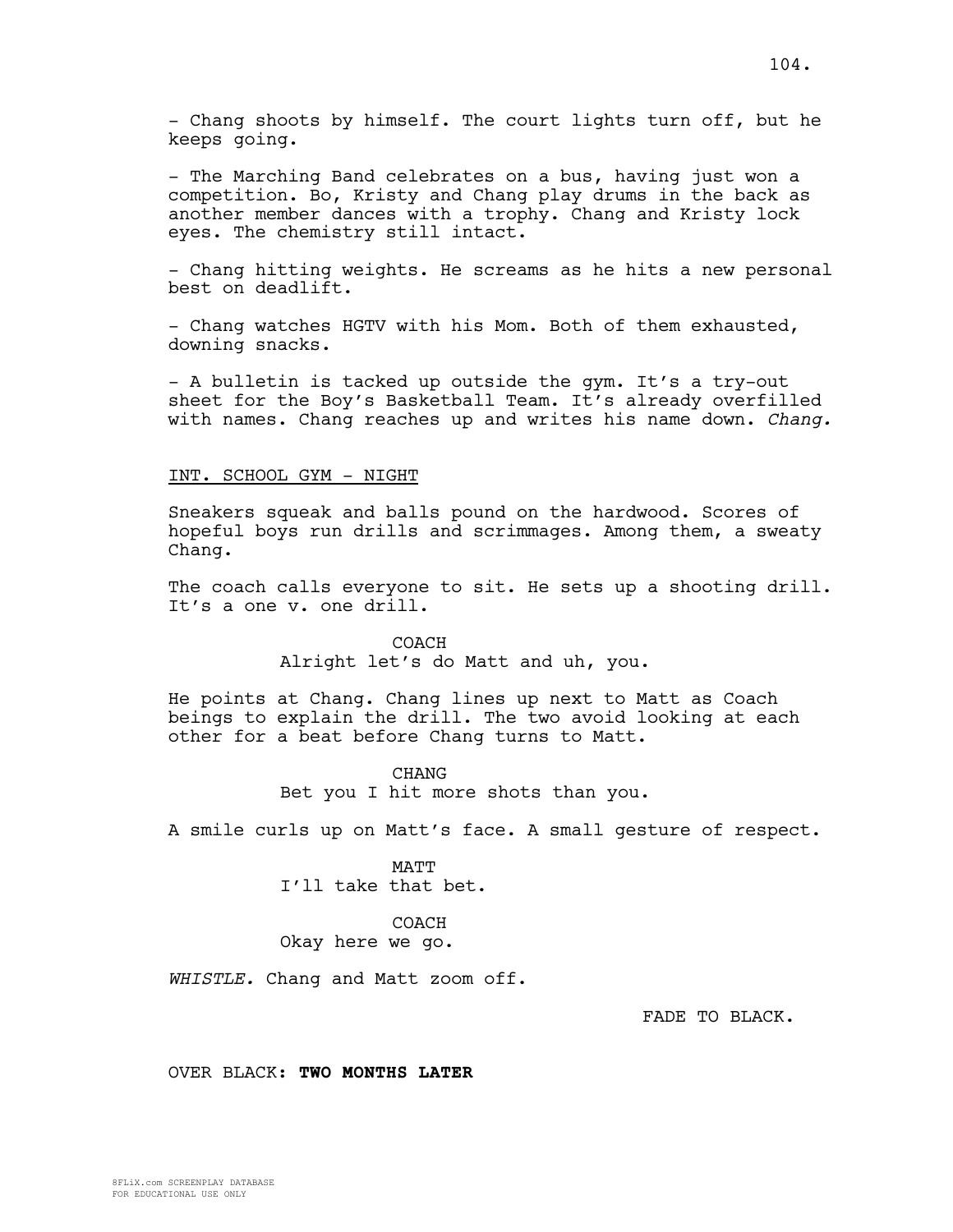The area around the unfinished wing of the house has been cleared up. Within it's unlaid foundation, a thriving garden has been planted with flowers and vegetables.

Chen, hacks at the soil, tending to her crop. Chang walks over carrying a duffel bag. Chen looks at her watch

> CHEN Going already?

CHANG It doesn't hurt to be early right? (beat) Okay maybe it's too early.

Chen laughs and shakes her head at her goofy son.

CHEN Come help me.

Chang puts down his bag and hops over.

#### INT. SCHOOL GYM - LATER

It's a home basketball game for the MOUNT DAVIS MOUNTAINEERS. They're destroying their opponent by 30 points. Matt is in the game. He cuts through five defenders and slams it. The home team bench erupts. At the end of the bench, still in warmups, Chang.

## ON BLEACHERS

Chen sits with Bo, Kristy and Devin in the bleachers. Kristy stands up.

## KRISTY PUT IN CHANG!

People turn and look. An embarrassed Chang looks and waves her to stop. Bo jumps up.

> $BO$ We want Chang!

DEVIN We want Chang!

BO, DEVIN, KRISTY We want Chang! We want Chang! We want Chang!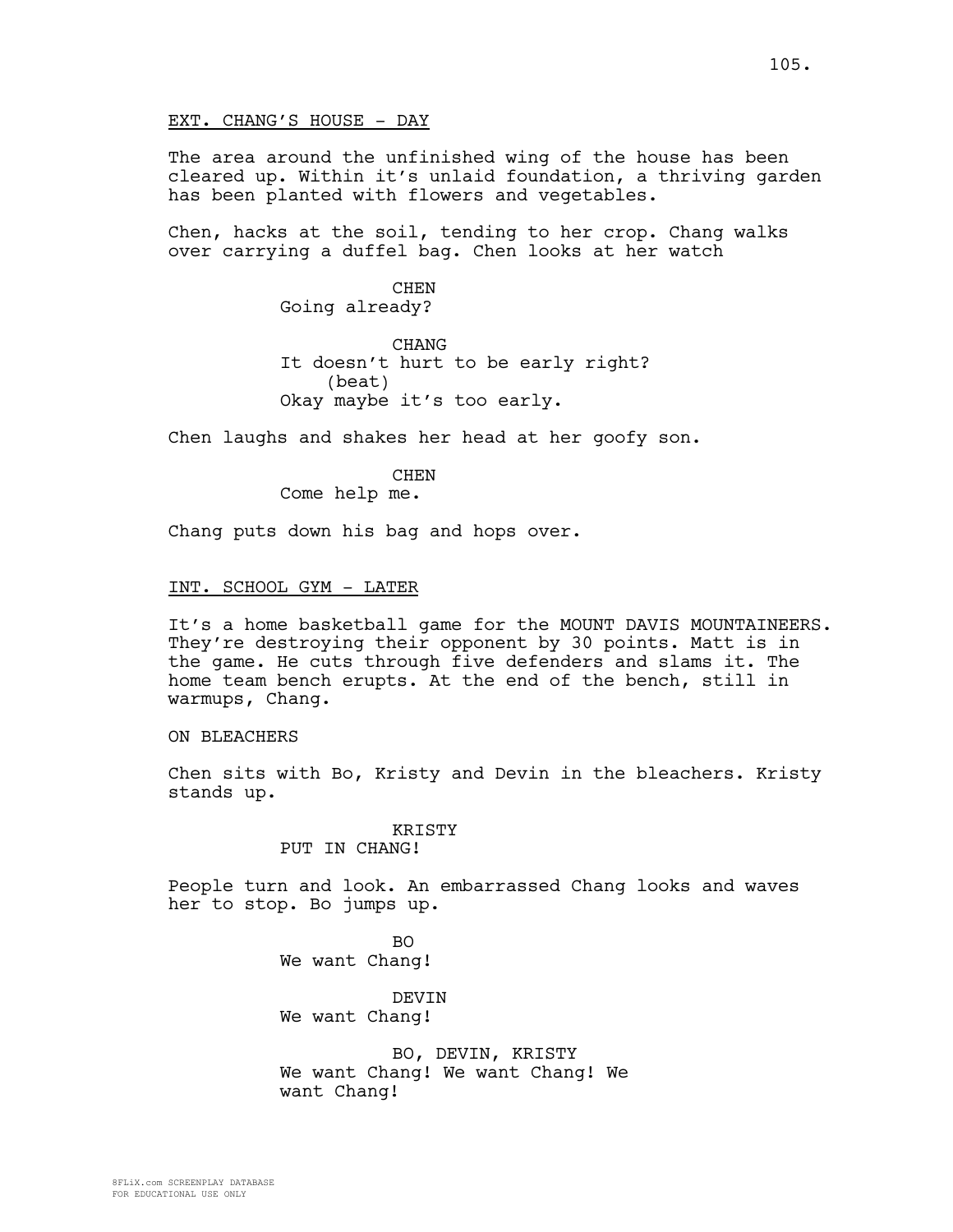Kristy tries to get a shy Chen to join them. They laugh as Chang shakes his head.

ON BENCH

The opposing team calls a timeout. Coach makes subs. He calls down the bench

> COACH Alright. Jimmy, Steve you're in.

Jimmy and Steve rip off their warmups and run on court.

COACH (CONT'D) ...and uh, Bernard you too.

The team looks at each other. *Bernard?* Matt sits and elbows an oblivious Chang.

> MATT Yo Chang, coach says you're in.

> > COACH

Bernard! You wanna play or what?!

Chang hops up and rips off his warmups. He rubs his clammy palms on his shorts and runs on court.

### ON BLEACHERS

The Chang gang jump up in exuberant celebration. The game starts up. They start to chant.

> CHANG GANG Chang. Chang! CHANG! CHANG!

The ball swings around. Finally Chang gets it. He makes a move and immediately loses the ball. He fouls to stop play.

CHANG GANG (CONT'D)

Ohhhhhhh.

Chang shakes his head, angry at himself.

DEVIN Hey! Keep ya head up!

Chang looks up and nods. His eyes drift to his Mom. She nods, encouraging him. He nods back. Play resumes. Chang is focused, sharp. He hounds his man on defense. Relentless. The other team gets flustered and makes a bad pass. Chang steals it at the top of the key.